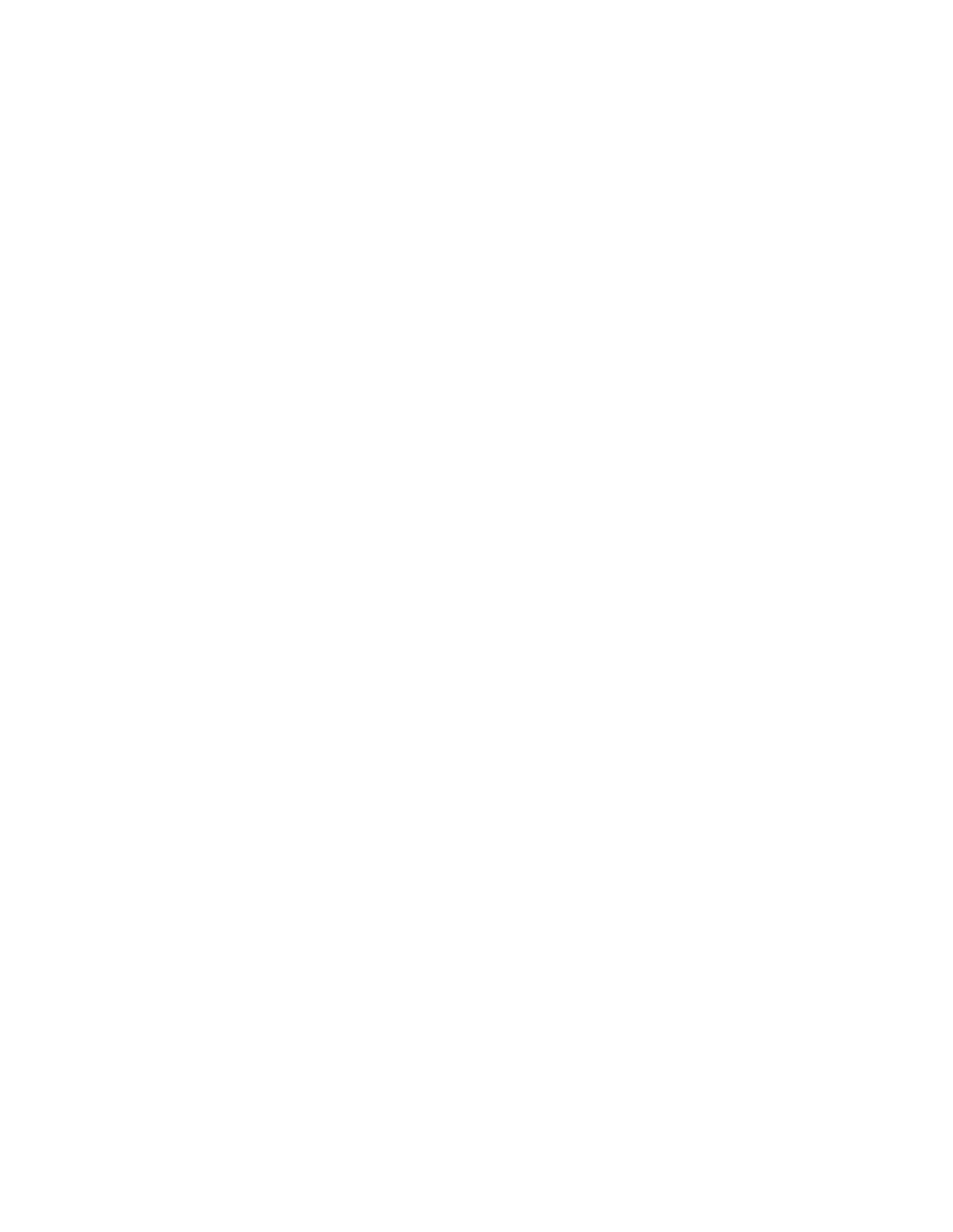# **STATE OF ALABAMA LOCAL GOVERNMENT HEALTH INSURANCE BOARD 201 SOUTH UNION STREET, SUITE 200 MONTGOMERY, ALABAMA 36104 334-263-8326 | 1-866-836-9137 LOCAL GOVERNMENT HEALTH INSURANCE PLAN NOTICE OF PRIVACY PRACTICES**

This notice describes how medical information about you may be used and disclosed and how you can get access to this information. Please review this notice carefully.

The Local Government Health Insurance Plan (the "Plan") considers personal information to be confidential. The Plan protects the privacy of that information in accordance with applicable privacy laws, as well as its own privacy policies.

#### **THE PLAN'S RESPONSIBILITIES**

The Plan is required by a federal law to keep your health information private, to give you notice of the Plan's legal duties and privacy practices, and to inform you about:

- the Plan's uses and disclosures of your protected healthinformation;
- your privacy rights with respect to your protected health information;
- the Plan's obligations with respect to your protected healthinformation;
- your right to file a complaint with the Plan and to the Secretary of the U.S. Department of Health and Human Services; and
- the person or office to contact for further information about the Plan's privacypractices.

**Effective Date of Notice:** This notice is effective as of January 1, 2018.

#### **HOW THE PLAN MAY USE AND DISCLOSES HEALTH INFORMATION**

This section of the notice describes uses and disclosures that the Plan may make of your health information for certain purposes without first obtaining your permission as well as instances in which we may request your written permission to use or disclose your health information. The Plan also requires their business associates to protect the privacy of your health information through written agreements.

**Uses and disclosures related to payment, health care operations and treatment**. The Plan and its business associates may use your health information without your permission to carry out payment or health care operations. The Plan may also disclose health information to the Plan Sponsor, the State of Alabama for purposes related to payment or health care operations.

Payment includes but is not limited to actions to make coverage determinations and payment (including billing, claims management, subrogation, plan reimbursement, review for medical necessity and appropriateness of care and utilization review and preauthorizations). For example, the Plan may tell an insurer what percentage of a bill will be paid by the Plan.

Health care operations include but are not limited to underwriting, premium rating and other insurance activities relating to creating or renewing insurance contracts, disease management, case management, conducting or arrangement for medical review, legal services and auditing functions, including fraud and abuse programs, business planning and development, business management and general administrative activities. However, the Plan will not use genetic protected health information for underwriting purposes. It also includes quality assessment and improvement and reviewing competence or qualifications of health care professionals. For example, the Plan may use medical benefit claims information to conduct a review of the accuracy of how benefit claims are being paid.

The Plan will only disclose the minimum information necessary with respect to the amount of health information used or disclosed for these purposes. In other words, only information relating to the task being performed will be used or disclosed. Information not required for the task will not be used or disclosed.

The Plan may also contact you to provide information about treatment alternatives or other health-related benefits and services that may be of interest to you.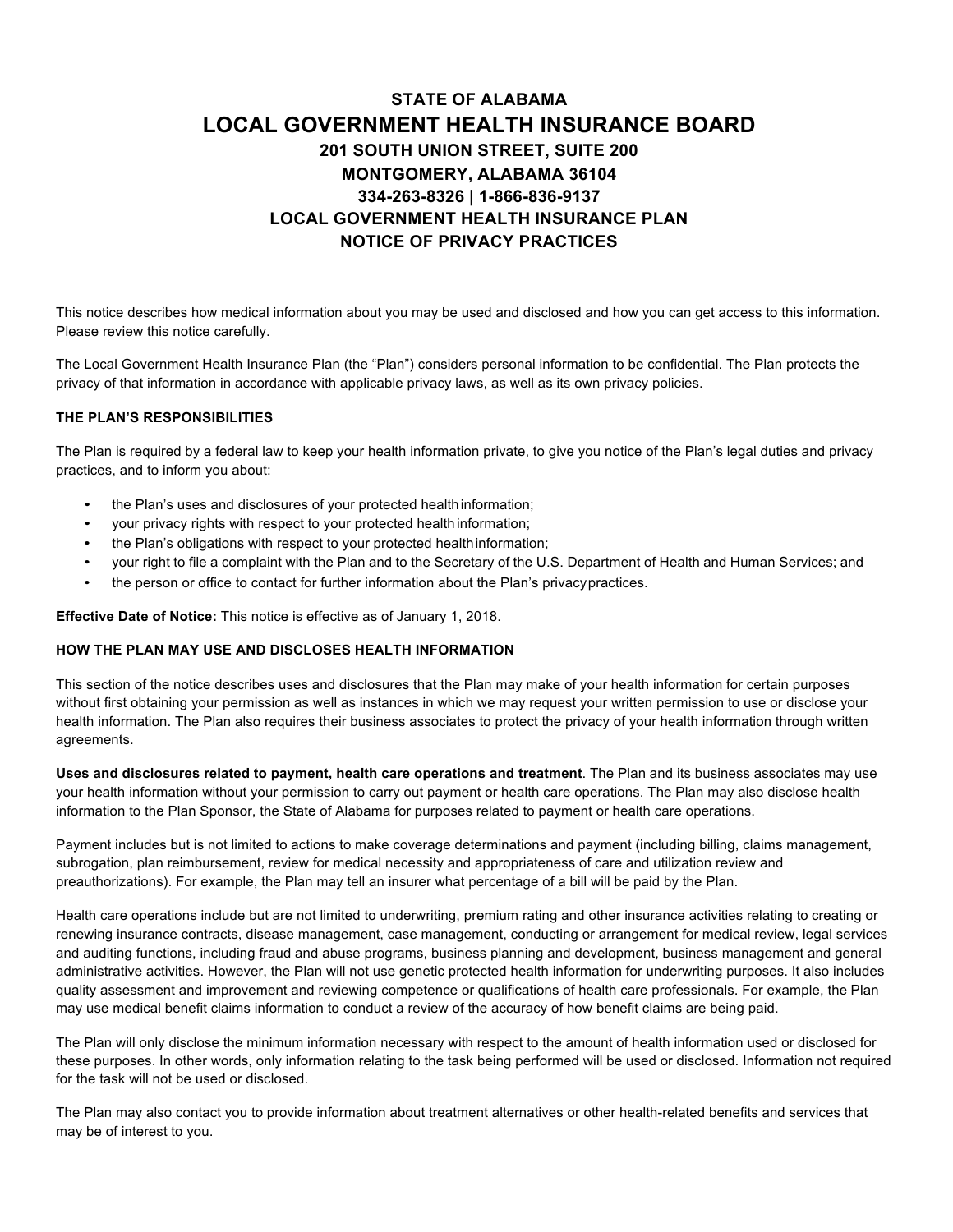#### **Other uses and disclosures that do not require your written authorization.** The Plan may disclose your health information:

- To persons and entities that provide services to the Plan and assure the Plan they will protect the information;
- If it constitutes summary health information, and it is used only for modifying, amending or terminating a group health plan or obtaining premium bids from health plans providing coverage under the group health plan;
- If it constitutes de-identified information:
- If it relates to workers' compensation programs;
- If it is for judicial and administrative proceedings;
- If it is about decedents:
- If it is for law enforcement purposes;
- If it is for public health activities;
- If it is for health oversight activities;
- If it is about victims of abuse, neglect or domestic violence;
- If it is for cadaveric organ, eye or tissue donation purposes;
- If it is for certain limited research purposes;
- If it is to avert a serious threat to health or safety;
- If it is for specialized government functions;
- If it is for limited marketing activities.

**Additional disclosures to others without your written authorization.** The Plan may disclose your health information to a relative, a friend or any other person you identify, provided the information is directly relevant to that person's involvement with your health care or payment for that care. For example, the Plan may confirm whether or not a claim has been received and paid. You have the right to request that this kind of disclosure be limited or stopped by contacting the Plan's Privacy Officer at 334-263-8402.

**Uses and Disclosures Requiring Your Written Authorization.** In all situations other than those described above, the Plan will ask for your written authorization before using or disclosing your health information. If you have given the Plan an authorization, you may revoke it at any time, if the Plan has not already acted on it. If you have questions regarding authorizations, contact the Plan's Privacy Officer at 334-263-8402.

#### **YOUR PRIVACY RIGHTS**

This section of the notice describes your rights with respect to your health information and a brief description of how you may exercise these rights.

**Notice of Breach.** You have a right to notice of a breach of unsecured PHI.

**Restrict Uses and Disclosures.** You have the right to request that the Plan restricts uses and disclosure of your health information for activities related to payment, health care operations and treatment. The Plan will consider, but may not agree to, such requests. (Exception: the Plan must grant a restriction on PHI disclosed to a health plan for payment or health care operations purposes if the PHI pertains solely to a health care item or service for which the health care provider involved has been paid out of pocket in full.)

**Alternative Communication.** The Plan will accommodate reasonable requests to communicate with you at a certain location or in a certain way. For example, if you are covered as an adult dependent, you may want the Plan to send health information to a different address than that of the Employee.

**Inspect or Copy Health Information.** You have a right to inspect or obtain a copy of health information that is contained in a "designated record set" – records used in making enrollment, payment, claims adjudication, and other decisions. However, you do not have a right to inspect or obtain copies of psychotherapy notes or information compiled for civil, criminal, or administrative proceedings. In addition, the Plan may deny your right to access, although in certain circumstances you may request a review of the denial. If the Plan doesn't maintain the health information but knows where it is maintained, you will be informed of where to direct your request.

You may request your records in an electronic format. The Plan may provide you with a summary of the health information if you agree in advance to the summary. You may also be asked to pay a fee of \$1.00 per page based on the Plan's copying, mailing, and other preparation costs.

**Amend Health Information.** You have the right to request an amendment to health information that is in a "designated record set." You must provide a statement to support the request. The Plan may deny your request to amend your health information if the Plan did not create the health information, if the information is not part of the Plan's records, if the information was not available for inspection or the information is accurate and complete.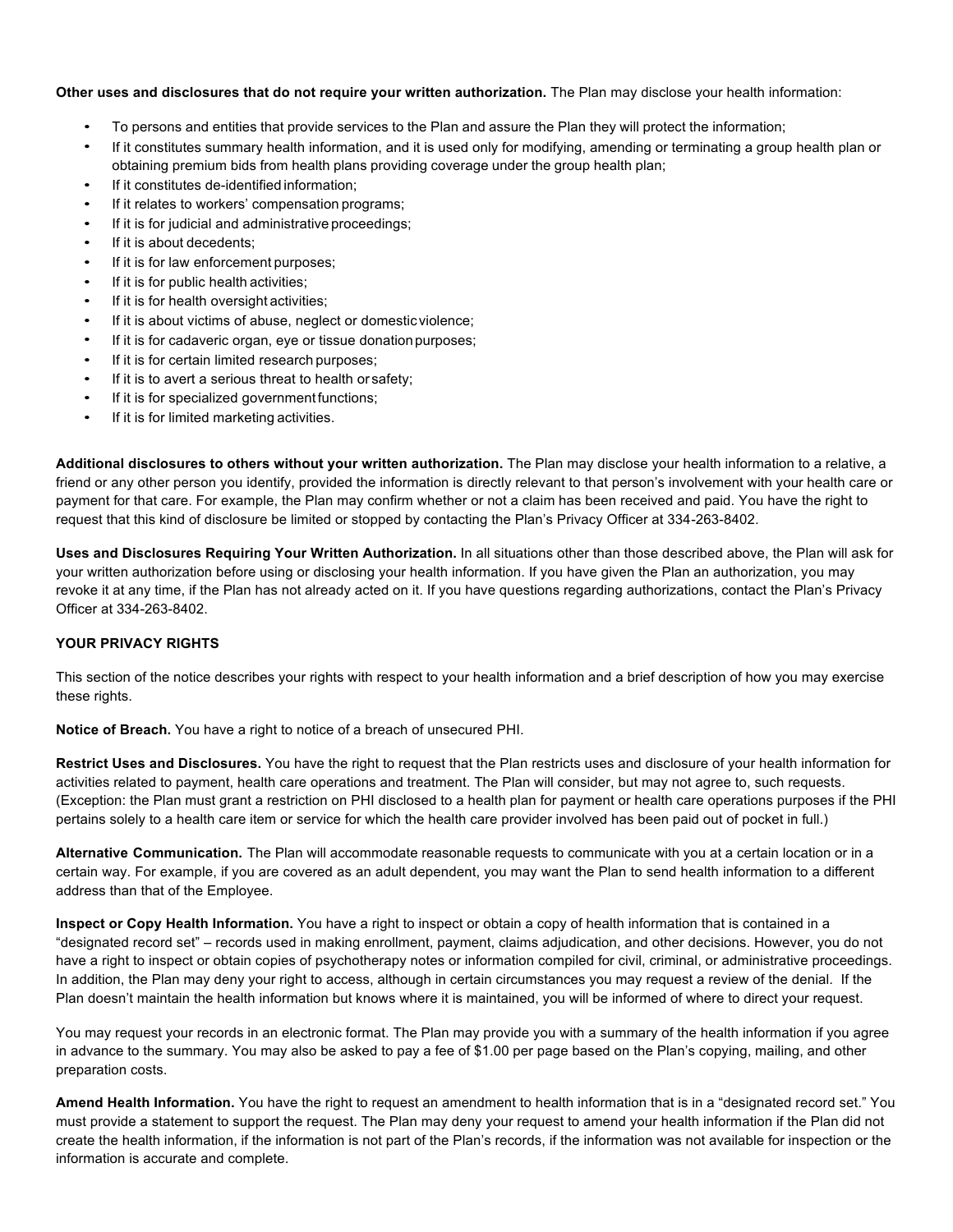**Accounting of Certain Disclosures.** You have the right to receive a list of certain disclosures of your health information. The accounting will not include: (1) disclosures made for purposes of treatment, payment or health care operations; (2) disclosures made to you; (3) disclosures made pursuant to your authorization; (4) disclosures made to friends or family in your presence or because of an emergency; (5) disclosure for national security purpose; and (6) disclosures incident to other permissible disclosures.

You may receive information about disclosures of your health information going back for six (6) years from the date of your request. You may make one (1) request in any 12-month period at no cost to you, but the Plan may charge a fee for subsequent requests. You will be notified of the fee in advance and have the opportunity to change or revoke your request.

**Right to access electronic records.** You may request access to electronic copies of your health information, or you may request in writing or electronically that another person receive an electronic copy of these records. The electronic protected health information will be provided in a mutually agreed-upon format, and you may be charged for the cost of any electronic media (such as a USB flash drive) used to provide an electronic copy.

**Right to a Copy of Privacy Notice.** You have the right to receive a paper copy of this notice upon request, even if you agreed to receive the notice electronically.

**Complaints.** You may complain to the Plan or the Secretary of HHS if you believe your privacy rights have been violated. To file a complaint with the Plan, contact the Plan's Privacy Officer at 334-263-8402. You will not be penalized for filing a complaint.

#### **How to exercise your rights in this notice**

To exercise your rights listed in this notice, you should contact the Plan's Privacy Officer at 334-263-8402.

#### **THIS NOTICE IS SUBJECT TO CHANGE**

The terms of this notice and the Plan's privacy policies may be changed at any time. If changes are made, the new terms and policies will then apply to all health information maintained by the Plan. If any material changes are made, the Plan will distribute a new notice to participants and beneficiaries.

#### **YOUR QUESTIONS AND COMMENTS**

If you have questions regarding this notice, please contact the Plan's Privacy Officer at 334-263-8402.

Revision 10-2017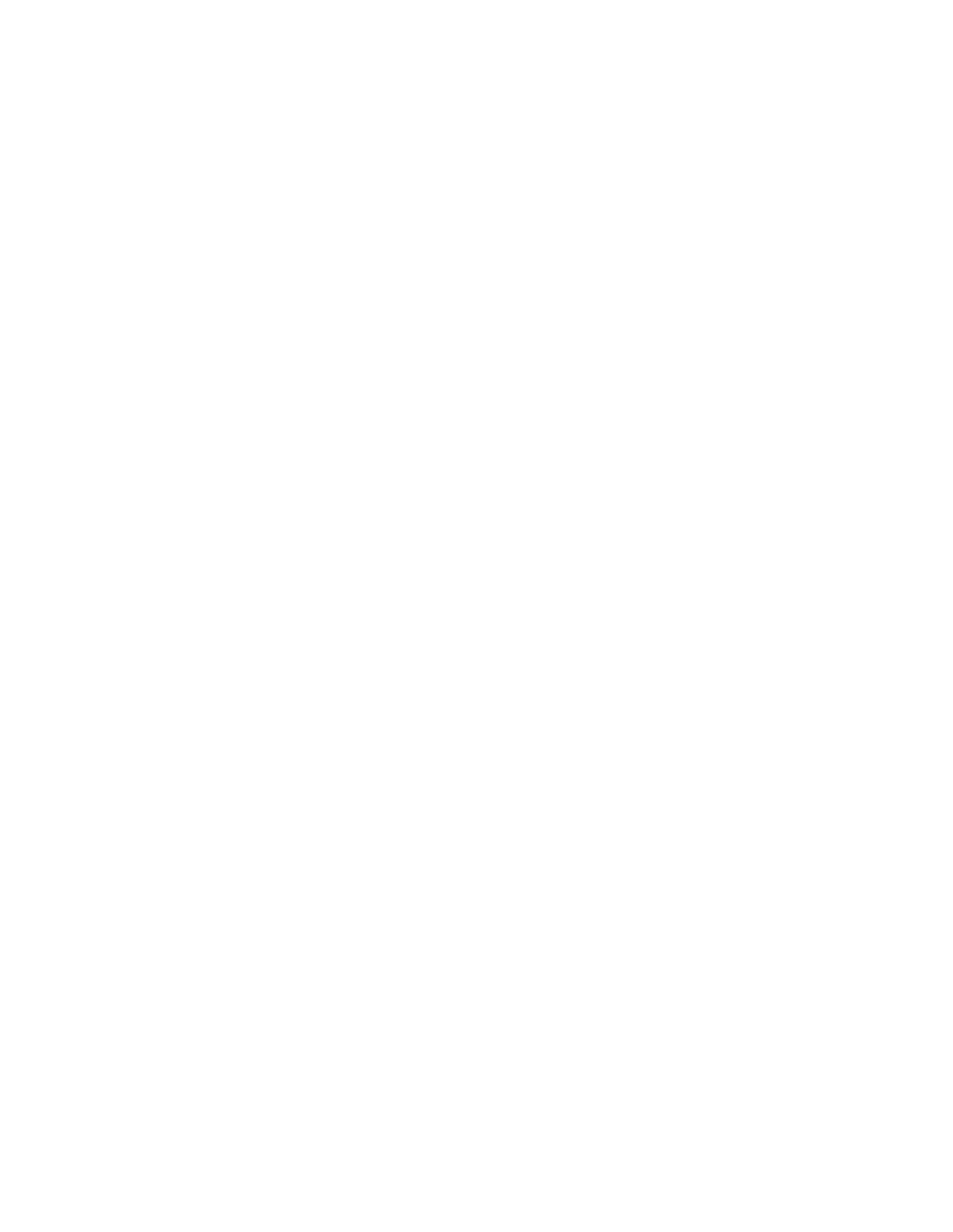# **Discrimination is Against the Law**

The Local Government Health Insurance Board (LGHIB) complies with applicable federal civil rights laws and does not discriminate on the basis of race, color, national origin, age, disability, or sex. The LGHIB does not exclude people or treat them differently because of race, color, national origin, age, disability, or sex.

The LGHIB:

- Provides free aids and services to people with disabilities to communicate effectively with us, such as:
	- o Qualified sign language interpreters
	- o Written information in other formats (large print, audio, accessible electronic formats, other formats)
- Provides free language services to people whose primary language is not English, such as:
	- o Qualified interpreters
	- o Information written in other languages

If you need these services, contact 1-855-216-3144 or TTY: 711.

If you believe that the LGHIB has failed to provide these services or discriminated in another way on the basis of race, color, national origin, age, disability, or sex, you can file a grievance with the Section 1557 Coordinator, 201 South Union Street, Montgomery, Alabama, 36104; Direct: (334) 263-8402; Fax (334) 263-8711; Email: 1557Grievance@lghip.org. You can file a grievance by mail, fax, email or in person. If you need help filing a grievance, the Section 1557 Coordinator is available to help you.

You can also file a civil rights complaint with the U.S. Department of Health and Human Services, Office for Civil Rights, electronically through the Office for Civil Rights Complaint Portal, available at https://ocrportal.hhs.gov/ocr/portal/lobby.jsf, or by mail or phone at:

U.S. Department of Health and Human Services 200 Independence Avenue, SW Room 509F, HHH Building Washington, D.C. 20201 1-800-368-1019, 800-537-7697 (TDD)

Complaint forms are available at http://www.hhs.gov/ocr/office/file/index.html.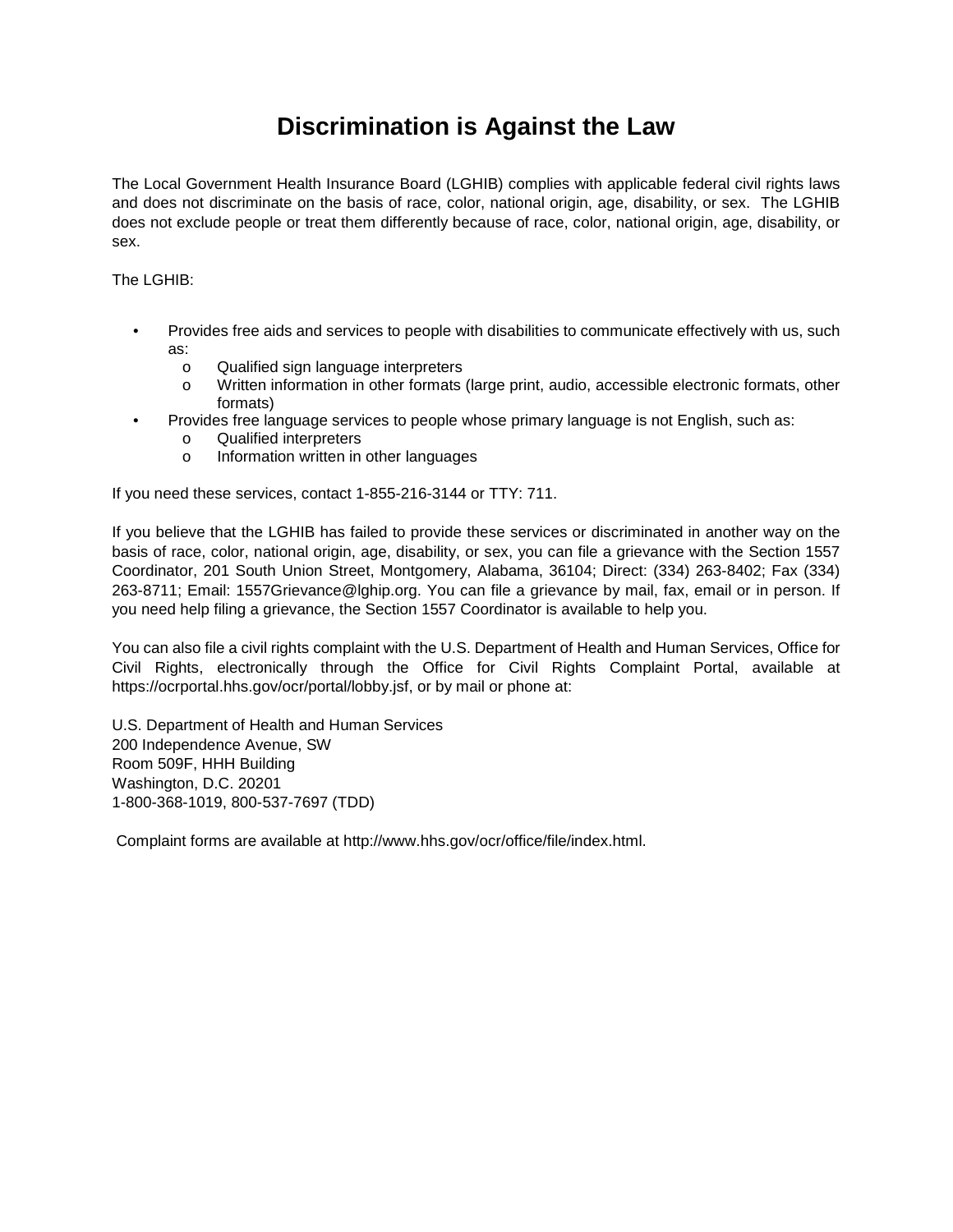# **Multi-Language Interpreter Services**

**Spanish:** ATENCIÓN: si habla español, tiene a su disposición servicios gratuitos de asistencia lingüística. Llame al 1-855-216-3144 (TTY: 711).

**Korean**: 주의: 한국어를 사용하시는 경우, 언어 지원 서비스를 무료로 이용하실 수 있습니다. 1-855-216- 3144 (TTY: 711). 번으로 전화해 주십시오

**Chinese**: 注意:如果您使用繁體中文,您可以免費獲得語言援助服務。請致電 1-855-216-3144 (TTY: 711)。

**Vietnamese:** CHÚ Ý: Nếu bạn nói Tiếng Việt, có các dịch vụ hỗ trợ ngôn ngữ miễn phí dành cho bạn. Gọi số 1-855-216-3144 (TTY: 711).

1- ھاتف الصم والبكم: إذا كنت تتحدث اذكر اللغة، فإن خدمات المساعدة اللغویة تتوافر لك بالمجان. اتصل برقم :**Arabic** 855-216-3144 (TTY: 711).

**German:** ACHTUNG: Wenn Sie Deutsch sprechen, stehen Ihnen kostenlos sprachliche Hilfsdienstleistungen zur Verfügung. Rufnummer: 1-855-216-3144 (TTY: 711).

**French:** ATTENTION : Si vous parlez français, des services d'aide linguistique vous sont proposés gratuitement. Appelez le 1-855-216-3144 (ATS : 711).

Gujarati: સુચના: જો તમે ગુજરાતી બોલતા હો, તો નિ:શુલ્ક ભાષા સહાય સેવાઓ તમારા માટે ઉપલબ્ધ છે. ફોન કરો 1-855-216-3144 (TTY: 711).

**Tagalog:** PAUNAWA: Kung nagsasalita ka ng Tagalog, maaari kang gumamit ng mga serbisyo ng tulong sa wika nang walang bayad. Tumawag sa 1-855-216-3144 (TTY: 711).

Hindi: ध्यान दे: यदि आप हिंदी बोलते, भाषा सहायता सेवाओं, नि: शुल्क, आप के लिए उपलब्ध है। कॉल । 1-855-216-3144 कॉल (TTY: 711)।

**Laotian: ໂປດຊາບ: ຖ້າວ່າ ທ່ານເວົາພາສາ ລາວ, ການບໍລິການຊ່ວຍເຫຼືອດ້ານພາສາ, ໂດຍບໍ່ເສັງຄ່າ, ແມ່ນມີພ້ອມໃຫ້** ທ່ ານ. ໂທຣ 1-855-216-3144 (TTY: 711).

**Russian:** ВНИМАНИЕ: Если вы говорите на русском языке, то вам доступны бесплатные услуги перевода. Звоните 1-855-216-3144 (TTY: 711).

**Portuguese:** ATENÇÃO: Se fala português, encontram-se disponíveis serviços linguísticos, grátis. Ligue para 1-855-216-3144 (TTY: 711).

**Turkish:** DİKKAT: Eğer Türkçe konuşuyor iseniz, dil yardımı hizmetlerinden ücretsiz olarak yararlanabilirsiniz. 1-855-216-3144 (TTY: 711) irtibat numaralarını arayın..

**Japanese:** 注意事項:日本語を話される場合、無料の言語支援をご利用いただけます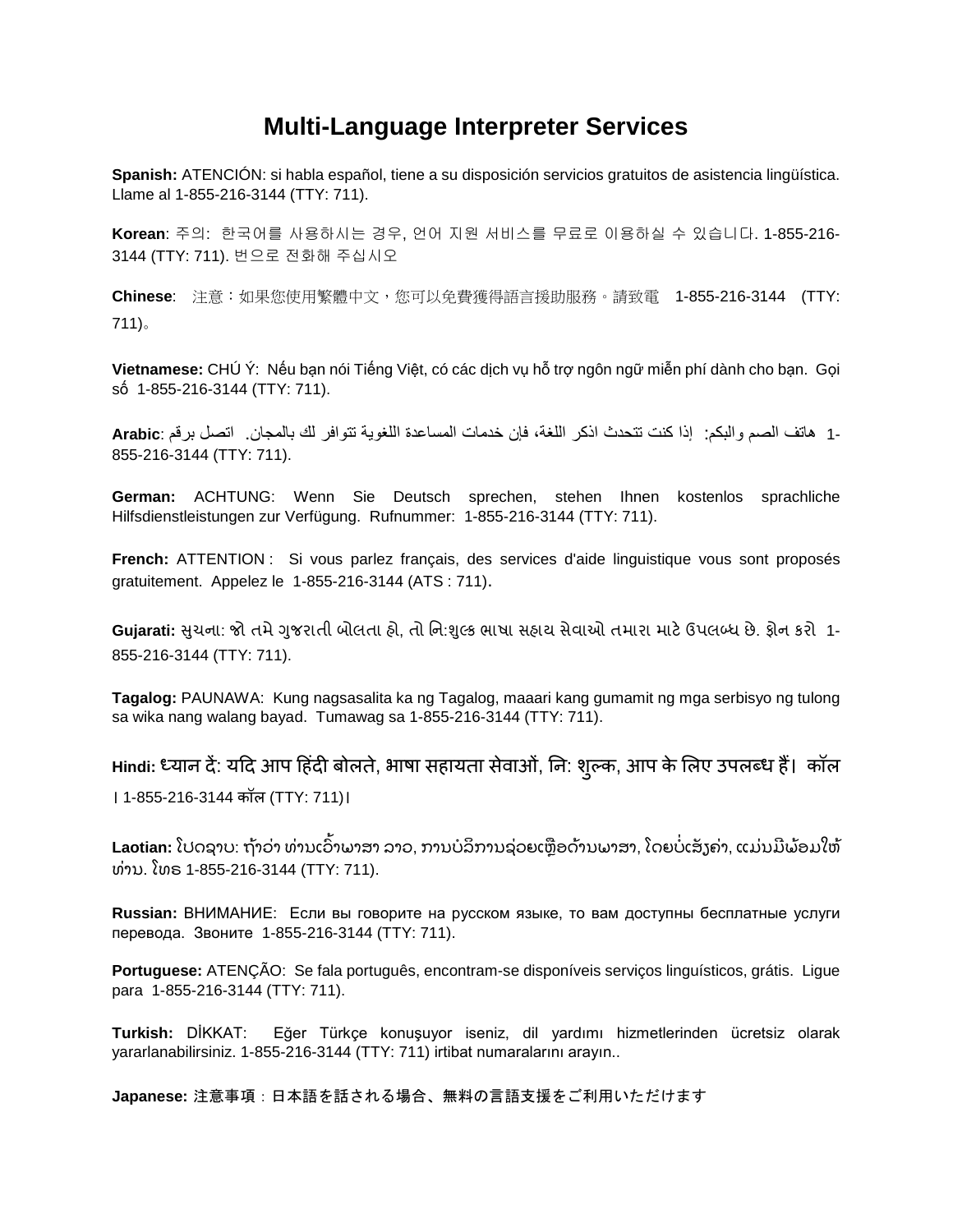# **Local Government Health Insurance Plan JANUARY 1, 2018**

This table is a summary of benefits and is subject to all other terms and conditions of the Plan.

To maximize your benefits, seek medical services from a Preferred Provider who participates in the BlueCard® Preferred Provider Organization (PPO) Program. To find out if your provider is a PPO member, call 1-800-810-BLUE (2583) or access the Blue Cross website, **AlabamaBlue.com**. Please be aware that not all providers participating in the BlueCard® PPO Program will be recognized by Blue Cross as approved providers for the type of service being furnished as explained more fully in "Benefit Conditions."

| <b>BENEFIT</b>                                                        | proved providers for the type of service being farmanca as explained more rany in "Benein Conditions."<br><b>IN-NETWORK (PPO)</b>       | <b>OUT-OF-NETWORK (NON-PPO)</b>                                                                                                                        |  |
|-----------------------------------------------------------------------|-----------------------------------------------------------------------------------------------------------------------------------------|--------------------------------------------------------------------------------------------------------------------------------------------------------|--|
| <b>INPATIENT HOSPITAL BENEFITS</b>                                    |                                                                                                                                         |                                                                                                                                                        |  |
|                                                                       |                                                                                                                                         | Precertification is required for inpatient admissions (except medical emergency and maternity); notification within 48 hours for medical               |  |
| <b>Inpatient Facility Coverage</b>                                    | emergencies. Generally, if precertification is not obtained, no benefits are available. Call 1-800-248-2342 for precertification.       | Covered at 80% of the allowance, subject to a                                                                                                          |  |
| (including maternity)                                                 | Covered at 100% of the allowance, subject to<br>a \$200 per admission deductible and \$50 co-                                           | \$200 per admission deductible and \$50 co-pay per                                                                                                     |  |
|                                                                       | pay per day for days 2-5                                                                                                                | day for days 2-5.                                                                                                                                      |  |
|                                                                       | <b>OUTPATIENT HOSPITAL BENEFITS</b>                                                                                                     |                                                                                                                                                        |  |
|                                                                       |                                                                                                                                         | Precertification is required for certain outpatient hospital benefits, including radiology services, and a select group of provider-administered       |  |
| available.                                                            |                                                                                                                                         | drugs; visit AlabamaBlue.com and the benefit booklet. Call 1-800-248-2342 for precertification. If precertification is not obtained, no benefits are   |  |
| <b>Surgery</b>                                                        | Covered at 100% of the allowance, subject to                                                                                            | Covered at 80% of the allowance, subject to the                                                                                                        |  |
|                                                                       | the \$100 facility co-pay. Certain outpatient                                                                                           | calendar year deductible. Certain outpatient                                                                                                           |  |
|                                                                       | surgeries require pre-certification, call 1-800-                                                                                        | surgeries require pre-certification, call                                                                                                              |  |
|                                                                       | 248-2342.                                                                                                                               | 1-800-248-2342.                                                                                                                                        |  |
| <b>Medical Emergency</b>                                              | Covered at 100% of the allowance, subject to                                                                                            | Covered at 100% of the allowance, subject to the                                                                                                       |  |
|                                                                       | the \$200 facility co-pay.                                                                                                              | \$200 facility co-pay.                                                                                                                                 |  |
| <b>Accidental Injury</b>                                              | Covered at 100% of the allowance with no                                                                                                | Covered at 100% of the allowance with no                                                                                                               |  |
| Note: If you have a medical<br>emergency as defined by the plan       | deductible or co-pay required if services are<br>provided within 72 hours of the accident.                                              | deductible or co-pay required if services are<br>provided within 72 hours of the accident.                                                             |  |
| after 72 hours of an accident,                                        |                                                                                                                                         | Thereafter, and when not a medical emergency as                                                                                                        |  |
| refer to (Medical Emergency)                                          |                                                                                                                                         | defined by the plan, covered at 80% of the                                                                                                             |  |
| above.                                                                |                                                                                                                                         | allowance, subject to the calendar year deductible.                                                                                                    |  |
| <b>Diagnostic X-rays &amp; Tests</b>                                  | Covered at 100% of the allowance, subject to                                                                                            | Covered at 80% of the allowance, subject to the                                                                                                        |  |
|                                                                       | the \$100 facility co-pay per visit or cost of                                                                                          | calendar year deductible.                                                                                                                              |  |
|                                                                       | service, whichever is less.                                                                                                             |                                                                                                                                                        |  |
| <b>Diagnostic Lab &amp; Pathology</b>                                 | Covered at 100% of the allowance, subject to<br>a \$3 co-pay per test.                                                                  | Covered at 80% of the allowance, subject to the<br>calendar year deductible.                                                                           |  |
| Dialysis, IV Therapy,                                                 | Covered at 100% of the allowance, subject to                                                                                            | Covered at 80% of the allowance, subject to the                                                                                                        |  |
| <b>Chemotherapy &amp; Radiation</b>                                   | the \$25 facility co-pay.                                                                                                               | calendar year deductible.                                                                                                                              |  |
| Therapy                                                               |                                                                                                                                         |                                                                                                                                                        |  |
|                                                                       |                                                                                                                                         | Note: In Alabama, inpatient and outpatient benefits for non-member hospitals are available only in cases of accidental injury or medical emergency and |  |
| covered as an out-of-network hospital.                                | PHYSICIAN / NURSE PRACTITIONER / PHYSICIAN ASSISTANT BENEFITS                                                                           |                                                                                                                                                        |  |
|                                                                       | Precertification is required for a select group of provider-administered drugs; visit AlabamaBlue.com/DrugList. Call 1-800-248-2342 for |                                                                                                                                                        |  |
|                                                                       | precertification. If precertification is not obtained, no benefits are available.                                                       |                                                                                                                                                        |  |
| <b>Physician Office Visits, Office</b>                                | Covered at 100% of the allowance, subject to                                                                                            | Covered at 80% of the allowance, subject to the                                                                                                        |  |
| <b>Surgery &amp; Outpatient</b><br><b>In-Person Consultations</b>     | the \$40 office visit co-pay.                                                                                                           | calendar year deductible.                                                                                                                              |  |
| <b>Nurse Practitioners / Nurse</b>                                    | Covered at 100% of the allowance, subject to                                                                                            | Covered at 80% of the allowance, subject to the                                                                                                        |  |
| <b>Midwives, Physician Assistant</b>                                  | the \$20 office visit co-pay.                                                                                                           | calendar year deductible.                                                                                                                              |  |
| <b>Office Visits, Office Surgery &amp;</b>                            |                                                                                                                                         |                                                                                                                                                        |  |
| <b>Outpatient Consultations</b>                                       |                                                                                                                                         |                                                                                                                                                        |  |
| <b>Telephone and Online Video</b>                                     | Covered at 100% of the allowance.                                                                                                       | Not covered.                                                                                                                                           |  |
| <b>Consultations Program</b>                                          |                                                                                                                                         |                                                                                                                                                        |  |
| A telephone and online video<br>consultation service available to     |                                                                                                                                         |                                                                                                                                                        |  |
| diagnose, treat and prescribe                                         |                                                                                                                                         |                                                                                                                                                        |  |
| medication (when necessary) for                                       |                                                                                                                                         |                                                                                                                                                        |  |
| certain medical issues is available<br>through Teladoc. Telephone and |                                                                                                                                         |                                                                                                                                                        |  |
| online video consultations are                                        |                                                                                                                                         |                                                                                                                                                        |  |
| available 24 hours a day, 7 days a                                    |                                                                                                                                         |                                                                                                                                                        |  |
| week.<br><b>Emergency Room</b>                                        |                                                                                                                                         | Covered at 100% of the allowance, subject to the                                                                                                       |  |
|                                                                       | Covered at 100% of the allowance, subject to<br>the office visit co-pay.                                                                | office visit co-pay.                                                                                                                                   |  |
| <b>Inpatient Visits</b>                                               | Covered at 100% of the allowance.                                                                                                       | Covered at 80% of the allowance, subject to the                                                                                                        |  |
|                                                                       |                                                                                                                                         | calendar year deductible.                                                                                                                              |  |
| <b>Maternity</b>                                                      | Covered at 100% of the allowance.                                                                                                       | Covered at 80% of the allowance, subject to the                                                                                                        |  |
|                                                                       |                                                                                                                                         | calendar year deductible.                                                                                                                              |  |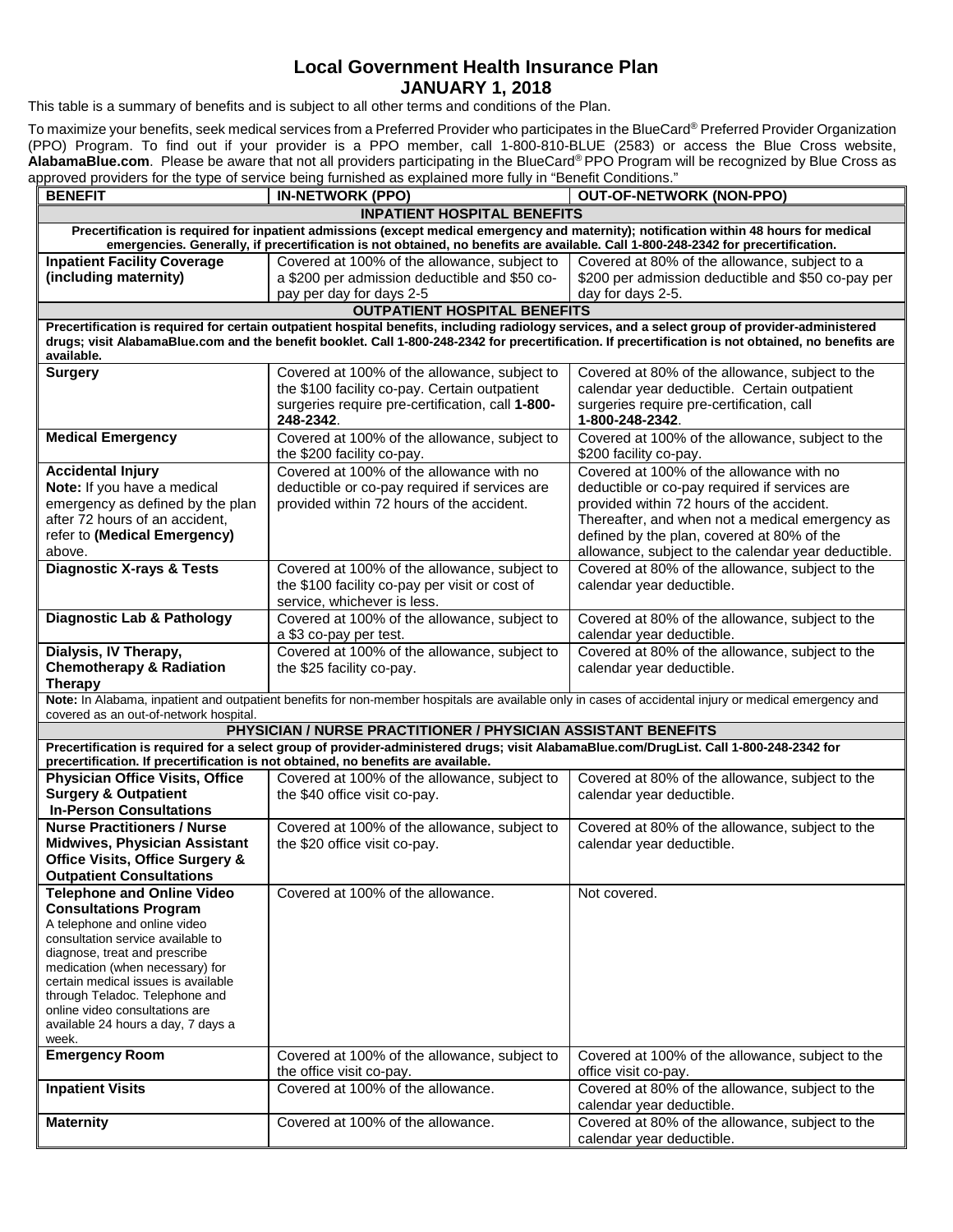| <b>BENEFIT</b>                                               | <b>IN-NETWORK (PPO)</b>                                                                                                       | <b>OUT-OF-NETWORK (NON-PPO)</b>                                                                       |  |
|--------------------------------------------------------------|-------------------------------------------------------------------------------------------------------------------------------|-------------------------------------------------------------------------------------------------------|--|
| Lab & Pathology Exams                                        | Covered at 100% of the allowance, subject to<br>a \$3 co-pay per test.                                                        | Covered at 80% of the allowance, subject to the<br>calendar year deductible.                          |  |
| <b>Diagnostic X-rays &amp; Tests</b>                         | Covered at 100% of the allowance.                                                                                             | Covered at 80% of the allowance, subject to the                                                       |  |
|                                                              |                                                                                                                               | calendar year deductible.                                                                             |  |
| IV Therapy, Chemotherapy &<br><b>Radiation Therapy</b>       | Covered at 100% of the allowance.                                                                                             | Covered at 80% of the allowance, subject to the<br>calendar year deductible.                          |  |
|                                                              | <b>ROUTINE PREVENTIVE CARE</b>                                                                                                |                                                                                                       |  |
| <b>Routine Immunizations and</b>                             | Covered at 100% of the allowance with no                                                                                      | Covered at 80% of the allowance subject to the                                                        |  |
| <b>Preventive Services</b>                                   | deductible or copay.                                                                                                          | calendar year deductible.                                                                             |  |
|                                                              | • See AlabamaBlue.com/preventiveservices<br>and                                                                               | • See AlabamaBlue.com/preventiveservices and<br>AlabamaBlue.com/StandardACAPreventiveDrugList         |  |
|                                                              | AlabamaBlue.com/StandardACAPreventiveDr                                                                                       | for a listing of the specific drugs, immunizations and                                                |  |
|                                                              | ugList for a listing of the specific drugs,                                                                                   | preventive services or call our Customer Service                                                      |  |
|                                                              | immunizations and preventive services or call<br>our Customer Service Department for a printed                                | Department for a printed copy                                                                         |  |
|                                                              | copy                                                                                                                          |                                                                                                       |  |
|                                                              |                                                                                                                               |                                                                                                       |  |
| <b>Additional Routine Preventive</b>                         | Covered at 100% of the allowance with no                                                                                      | Covered at 80% of the allowance subject to the                                                        |  |
| <b>Services</b>                                              | deductible or copay. In addition to the<br>standard, the following will apply:                                                | calendar year deductible. In addition to the<br>standard, the following will apply:                   |  |
| Certain immunizations may also be                            | • Urinalysis (once by age 5, then once                                                                                        | • Urinalysis (once by age 5, then once between                                                        |  |
| obtained through the Pharmacy<br>Vaccine Network. See        | between ages 12-17)                                                                                                           | ages 12-17)                                                                                           |  |
| AlabamaBlue.com/pharmacy for<br>more information.            | • CBC (once every 2 calendar years ages<br>6-17, then once every calendar year age                                            | • CBC (once every 2 calendar years ages 6-17,<br>then once every calendar year age 18 and over)       |  |
|                                                              | 18 and over)                                                                                                                  | • Glucose testing (once every calendar year age                                                       |  |
|                                                              | • Glucose testing (once every calendar year                                                                                   | 18 and over)                                                                                          |  |
|                                                              | age 18 and over)                                                                                                              | • Cholesterol testing (once every calendar year                                                       |  |
|                                                              | • Cholesterol testing (once every calendar                                                                                    | age 18 and over)                                                                                      |  |
|                                                              | year age 18 and over)<br>• TB skin testing (once before age 1, once                                                           | • TB skin testing (once before age 1, once<br>between ages 1-4, and once between ages 14-             |  |
|                                                              | between ages 1-4, and once between                                                                                            | 18)                                                                                                   |  |
|                                                              | ages 14-18)                                                                                                                   |                                                                                                       |  |
|                                                              | Note: Blue Cross and Blue Shield of Alabama will process these claims as required by Section 1557 of the Affordable Care Act. |                                                                                                       |  |
|                                                              | <b>MENTAL HEALTH SERVICES</b>                                                                                                 |                                                                                                       |  |
| <b>Inpatient Facility Services</b>                           | Covered at 80% of the participating<br>allowance, subject to a \$200 inpatient per                                            | Covered at 80% of the allowance, subject to a<br>\$200 inpatient per admission deductible.            |  |
|                                                              | admission deductible.                                                                                                         |                                                                                                       |  |
| <b>Inpatient Physician Services</b>                          | Covered at 80% of the allowance.                                                                                              | Covered at 80% of the allowance, subject to the                                                       |  |
| <b>LGHIB Approved Outpatient</b>                             | Covered at 100% of the allowance, subject to                                                                                  | calendar year deductible.<br>Covered at 80% of the allowance, subject to the                          |  |
| <b>Provider Services</b>                                     | a \$14 co-pay per visit; limited to 20 visits per                                                                             | calendar year deductible; limited to 20 visits per                                                    |  |
|                                                              | person per calendar year.                                                                                                     | person per calendar year.                                                                             |  |
|                                                              | <b>SUBSTANCE ABUSE SERVICES</b>                                                                                               |                                                                                                       |  |
| <b>Inpatient Facility Services</b>                           | Covered at 80% of the allowance, subject to<br>a \$200 inpatient per admission deductible.                                    | Covered at 80% of the allowance, subject to a<br>\$200 inpatient per admission deductible.            |  |
| <b>Inpatient Physician Services</b>                          | Covered at 80% of the allowance.                                                                                              | Covered at 80% of the allowance, subject to the                                                       |  |
|                                                              |                                                                                                                               | calendar year deductible.                                                                             |  |
| <b>LGHIB Approved Outpatient</b><br><b>Provider Services</b> | Covered at 100% of the allowance, subject to<br>a \$14 co-pay per visit; limited to 20 visits per                             | Covered at 80% of the allowance, subject to the<br>calendar year deductible; limited to 20 visits per |  |
|                                                              | person per calendar year. (Other co-pays                                                                                      | person each calendar year.                                                                            |  |
|                                                              | may apply based on services rendered.)                                                                                        |                                                                                                       |  |
| <b>MAJOR MEDICAL GENERAL PROVISIONS</b>                      |                                                                                                                               |                                                                                                       |  |
| <b>Calendar Year Deductible</b>                              | \$200 per person each calendar year; maximum of three deductibles per family.                                                 |                                                                                                       |  |
| <b>Annual Out-of-Pocket Maximum</b>                          | \$7,350 individual annual out-of-pocket maximum; \$14,700 family maximum.                                                     |                                                                                                       |  |
|                                                              |                                                                                                                               | In-Network Services: Deductibles, copays and coinsurance for in-network services apply to the         |  |
|                                                              | out-of-pocket maximum, including prescription drugs (excludes Medicare Blue Rx plan).                                         |                                                                                                       |  |
|                                                              |                                                                                                                               | For members up to age 19, deductibles and coinsurance for in-network dental services under the        |  |
|                                                              | group dental benefits apply to the out-of-pocket maximum.                                                                     |                                                                                                       |  |
|                                                              | Out-of-Network Services: Do not apply to the out-of-pocket maximum.                                                           |                                                                                                       |  |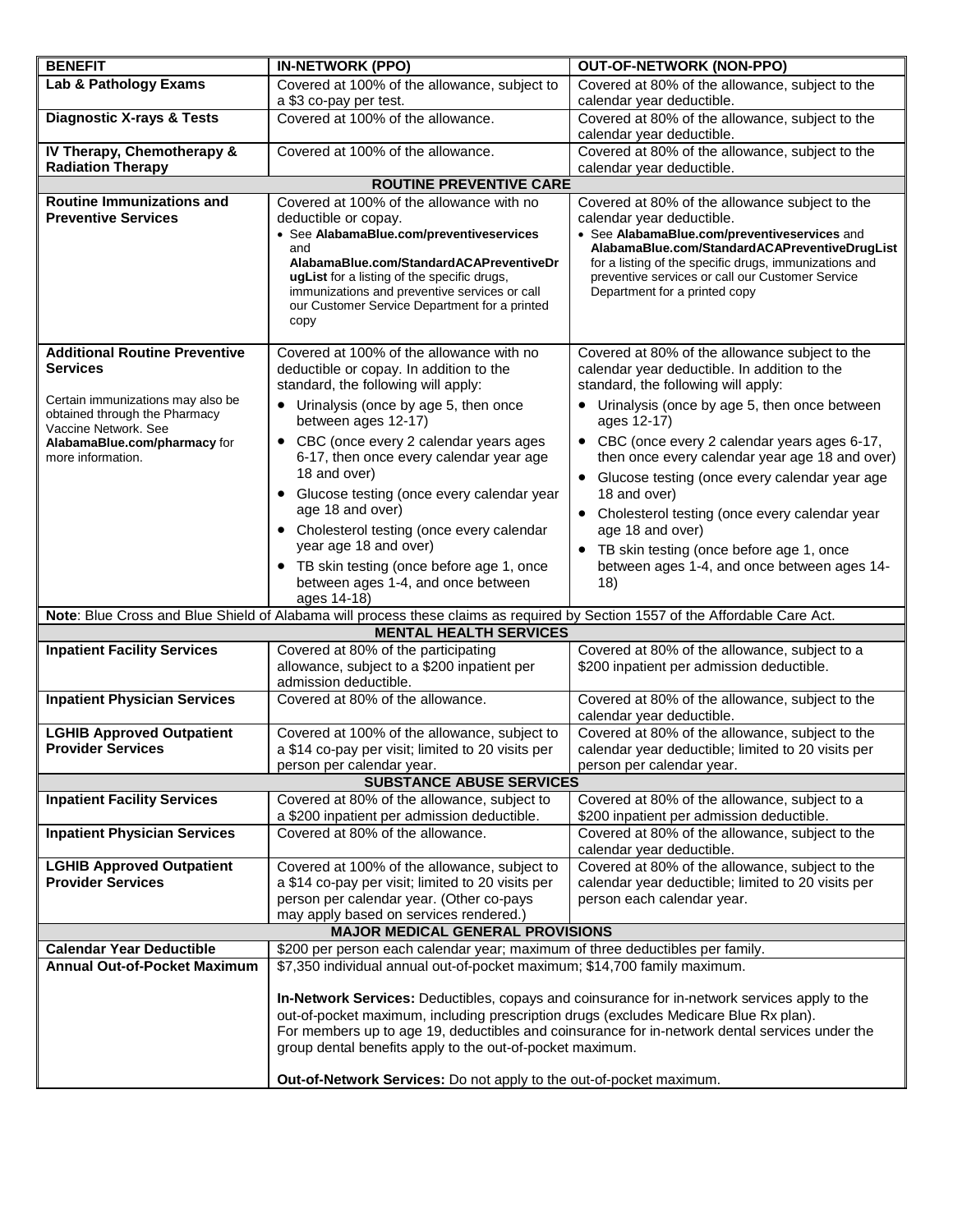| <b>BENEFIT</b>                                                                                                                                                                                                                                                                                                                                                                                                                                                                                                                                                                                                                                                                                                                                 | <b>IN-NETWORK (PPO)</b>                                                                                                                                                                                                                                                                 | <b>OUT-OF-NETWORK (NON-PPO)</b>                                                                                                                                                                                                                                                                                                 |
|------------------------------------------------------------------------------------------------------------------------------------------------------------------------------------------------------------------------------------------------------------------------------------------------------------------------------------------------------------------------------------------------------------------------------------------------------------------------------------------------------------------------------------------------------------------------------------------------------------------------------------------------------------------------------------------------------------------------------------------------|-----------------------------------------------------------------------------------------------------------------------------------------------------------------------------------------------------------------------------------------------------------------------------------------|---------------------------------------------------------------------------------------------------------------------------------------------------------------------------------------------------------------------------------------------------------------------------------------------------------------------------------|
|                                                                                                                                                                                                                                                                                                                                                                                                                                                                                                                                                                                                                                                                                                                                                | <b>MAJOR MEDICAL SERVICES</b>                                                                                                                                                                                                                                                           |                                                                                                                                                                                                                                                                                                                                 |
| precertification is obtained, no benefits are available.                                                                                                                                                                                                                                                                                                                                                                                                                                                                                                                                                                                                                                                                                       | Precertification is required for certain major medical services; please see benefit booklet. Call 1-800-248-2342 for precertification. If no                                                                                                                                            |                                                                                                                                                                                                                                                                                                                                 |
| <b>Participating Chiropractor</b><br><b>Services</b>                                                                                                                                                                                                                                                                                                                                                                                                                                                                                                                                                                                                                                                                                           | Covered at 80% of the allowance with no<br>deductible. Precertification is required after<br>the 18th visit.                                                                                                                                                                            | Non-Participating: Covered at 80% of the<br>allowance, subject to the calendar year deductible.<br>Member is responsible for the 20% coinsurance<br>and any amount billed over the fee schedule.<br>Precertification is required after the 18th visit.                                                                          |
| Rehabilitative Physical Therapy,                                                                                                                                                                                                                                                                                                                                                                                                                                                                                                                                                                                                                                                                                                               |                                                                                                                                                                                                                                                                                         | Covered at 80% of the allowance, subject to the calendar year deductible and limited to 15 visits for                                                                                                                                                                                                                           |
| <b>Speech Therapy and</b><br><b>Occupational Therapy</b>                                                                                                                                                                                                                                                                                                                                                                                                                                                                                                                                                                                                                                                                                       | medical necessity for continued therapy. Call 1-800-248-2342 for precertification. If<br>visits will be denied.                                                                                                                                                                         | each therapy each calendar year. Preauthorization is required after the 15 <sup>th</sup> visit to determine the<br>preauthorization is not obtained, coverage for all services associated with the 16th and subsequent                                                                                                          |
| <b>Habilitative Physical Therapy,</b><br>Speech Therapy and<br><b>Occupational Therapy</b>                                                                                                                                                                                                                                                                                                                                                                                                                                                                                                                                                                                                                                                     | medical necessity for continued therapy. Call 1-800-248-2342 for precertification. If<br>visits will be denied.                                                                                                                                                                         | Covered at 80% of the allowance, subject to the calendar year deductible and limited to 15 visits for<br>each therapy each calendar year. Preauthorization is required after the 15 <sup>th</sup> visit to determine the<br>preauthorization is not obtained, coverage for all services associated with the 16th and subsequent |
| <b>Durable Medical Equipment</b>                                                                                                                                                                                                                                                                                                                                                                                                                                                                                                                                                                                                                                                                                                               | Covered at 80% of the allowance, subject to the calendar year deductible.                                                                                                                                                                                                               |                                                                                                                                                                                                                                                                                                                                 |
| <b>Ambulance Services</b>                                                                                                                                                                                                                                                                                                                                                                                                                                                                                                                                                                                                                                                                                                                      | Covered at 80% of the allowance, subject to the calendar year deductible.                                                                                                                                                                                                               |                                                                                                                                                                                                                                                                                                                                 |
| <b>Allergy Testing &amp; Treatment</b>                                                                                                                                                                                                                                                                                                                                                                                                                                                                                                                                                                                                                                                                                                         | Covered at 80% of the allowance, subject to the calendar year deductible.                                                                                                                                                                                                               |                                                                                                                                                                                                                                                                                                                                 |
| <b>Participating Home Health</b><br><b>Services</b>                                                                                                                                                                                                                                                                                                                                                                                                                                                                                                                                                                                                                                                                                            | Covered at 80% of the allowance, subject to the calendar year deductible, when services are<br>rendered by a participating Home Health agency; Precertification is required; call 1-800-248-2342.<br>NOTE: No coverage for services rendered by a non-participating Home Health agency. |                                                                                                                                                                                                                                                                                                                                 |
| <b>Diabetic Education</b>                                                                                                                                                                                                                                                                                                                                                                                                                                                                                                                                                                                                                                                                                                                      | Covered at 100% of the allowance with no deductible; limited to five diabetic classes (in an<br>(not held to insulin dependent diabetics); services in excess of this maximum must be certified<br>through case management; call 1-800-248-2342.                                        | approved diabetic education facility) per person within a six-month period for any diabetic diagnosis                                                                                                                                                                                                                           |
|                                                                                                                                                                                                                                                                                                                                                                                                                                                                                                                                                                                                                                                                                                                                                | <b>PRESCRIPTION DRUGS</b>                                                                                                                                                                                                                                                               |                                                                                                                                                                                                                                                                                                                                 |
| <b>Prescription Drug Card</b><br><b>Program for Tier 1 Drugs</b><br>• The pharmacy network for the plan<br>is the Prime Participating<br><b>Pharmacy Network</b><br>• Generic non-maintenance drugs<br>may be dispensed up to a 30-day<br>supply<br>• Generic maintenance drugs may be<br>dispensed up to a 60-day supply<br>with one copay<br>• Specialty drugs can be dispensed<br>for up to a 30-day supply. The only<br>in-network pharmacy for some<br>specialty drugs is the Pharmacy<br>Select Network. Go to<br>AlabamaBlue.com/web/pharmacy/dr<br>ugguide.htm for a list of these<br>specialty drugs.<br>• View the Standard Prescription Drug<br>list that applies to the plan at<br>AlabamaBlue.com/web/pharmacy/dr<br>ugguide.html | Participating Pharmacy: Tier 1 drugs<br>covered at 100% of the allowance subject to<br>a \$10 co-pay per prescription.<br>Certain immunizations may also be obtained<br>through the Pharmacy Vaccine Network. See<br>AlabamaBlue.com/pharmacy for more<br>information.                  | Non-Participating Pharmacy: No benefits are<br>available for prescriptions purchased at a<br>non-Participating Pharmacy.                                                                                                                                                                                                        |
| Point-of-Sale Drug Program for<br><b>Tier 2 and Tier 3 Drugs</b><br>• The pharmacy network for the plan<br>is the Prime Participating<br><b>Pharmacy Network</b><br>• Brand drugs (Tier 2 and Tier 3) may<br>be dispensed up to a 90 day supply.<br>Member must pay the cost of the<br>drug and file a claim for<br>reimbursement under the major<br>medical point-of-sale drug program.<br>• Specialty drugs can be dispensed<br>for up to a 30-day supply. The only<br>in-network pharmacy for some<br>specialty drugs is the Pharmacy<br>Select Network. Go to<br>AlabamaBlue.com/web/pharmacy/dr<br>ugguide.htm for a list of these<br>specialty drugs.                                                                                    | Participating Pharmacy: Tiers 2 & 3 drugs<br>are covered at 80% of the allowance, subject<br>to the calendar year deductible.<br><b>Claims Authorization Number is required.</b>                                                                                                        | Non-Participating Pharmacy: No benefits are<br>available for prescriptions purchased at a<br>non-Participating Pharmacy.                                                                                                                                                                                                        |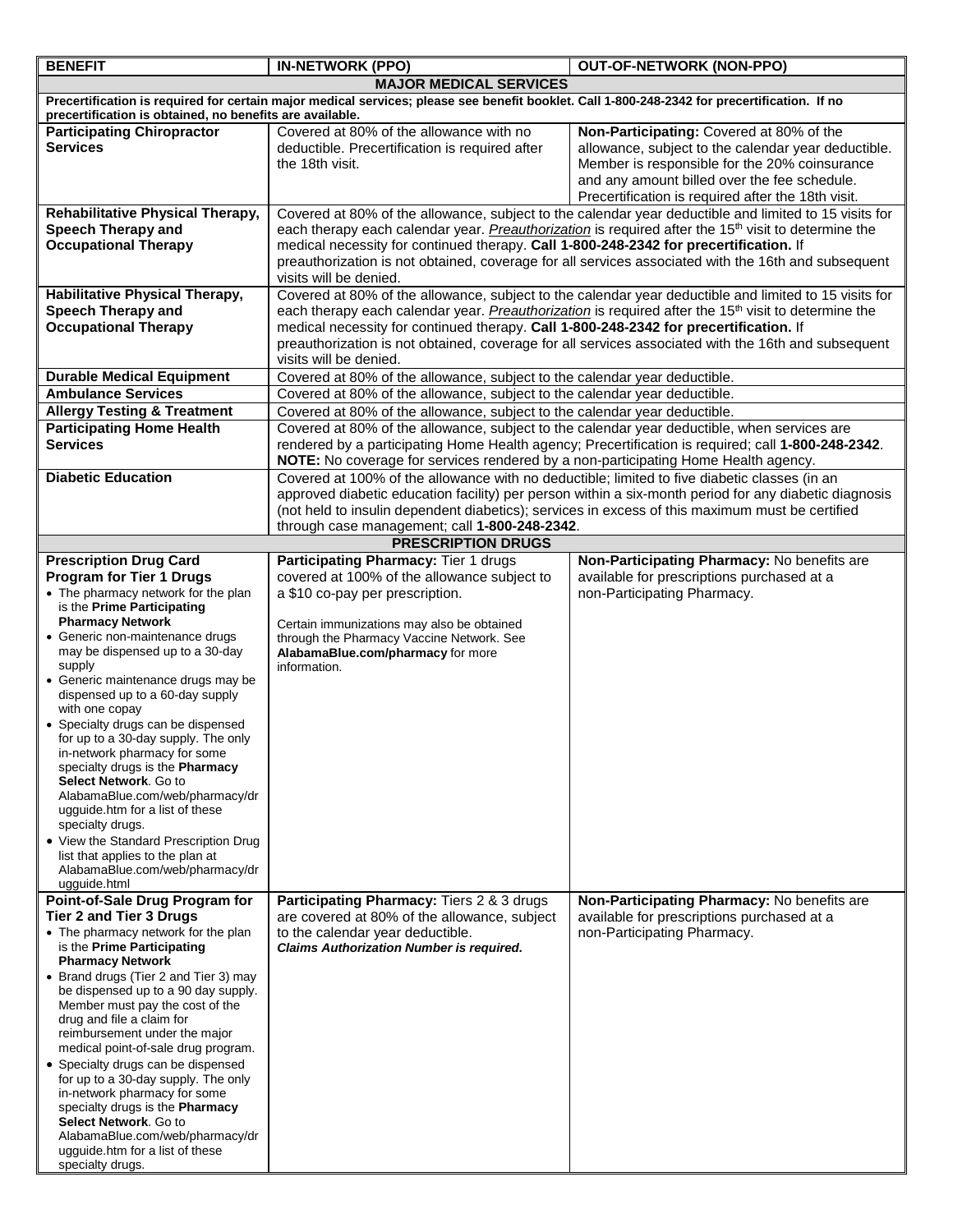| <b>BENEFIT</b>                                                                                                    | <b>IN-NETWORK (PPO)</b>                                                                                                                                                                                                                                                                                                                                                                              | <b>OUT-OF-NETWORK (NON-PPO)</b> |  |
|-------------------------------------------------------------------------------------------------------------------|------------------------------------------------------------------------------------------------------------------------------------------------------------------------------------------------------------------------------------------------------------------------------------------------------------------------------------------------------------------------------------------------------|---------------------------------|--|
|                                                                                                                   | <b>LGHIB DISCOUNTED VISION CARE PROGRAM</b>                                                                                                                                                                                                                                                                                                                                                          |                                 |  |
| (Note: This is a LGHIB administered benefit. No claims should be filed to Blue Cross and Blue Shield of Alabama.) |                                                                                                                                                                                                                                                                                                                                                                                                      |                                 |  |
| <b>Routine Eve Exam</b>                                                                                           | Routine examinations are limited to one per<br>year for a \$40 fee when a participating<br>provider is used. Please see benefit booklet<br>for additional program provisions. LGHIP's<br>vision network is on our website at<br>www.lqhip.org<br>Fergus continuation call 4,000,040,0040,004 Dive Oreas and Dive Chiefel of Alebana at 4,000,004,4004, Wait Lead Communicationships of www.lekin.com | Not covered.                    |  |

*For precertification call 1-800-248-2342. Call Blue Cross and Blue Shield of Alabama at 1-800-321-4391. Visit Local Government's website at www.lghip.org.*

*The LGHIP is a self-insured health benefits plan administered by the Local Government Health Insurance Board. The LGHIP provides minimum essential coverage and meets the minimum value standard as defined by the Affordable Care Act.*

*This is not a contract, benefit booklet, or Summary Plan Description. Benefits are subject to the terms, limitations and conditions of the group contract. Check your benefit booklet for more detailed coverage information. Please visit our website at www.AlabamaBlue.com.*

MKT-180 (REV 8-2017)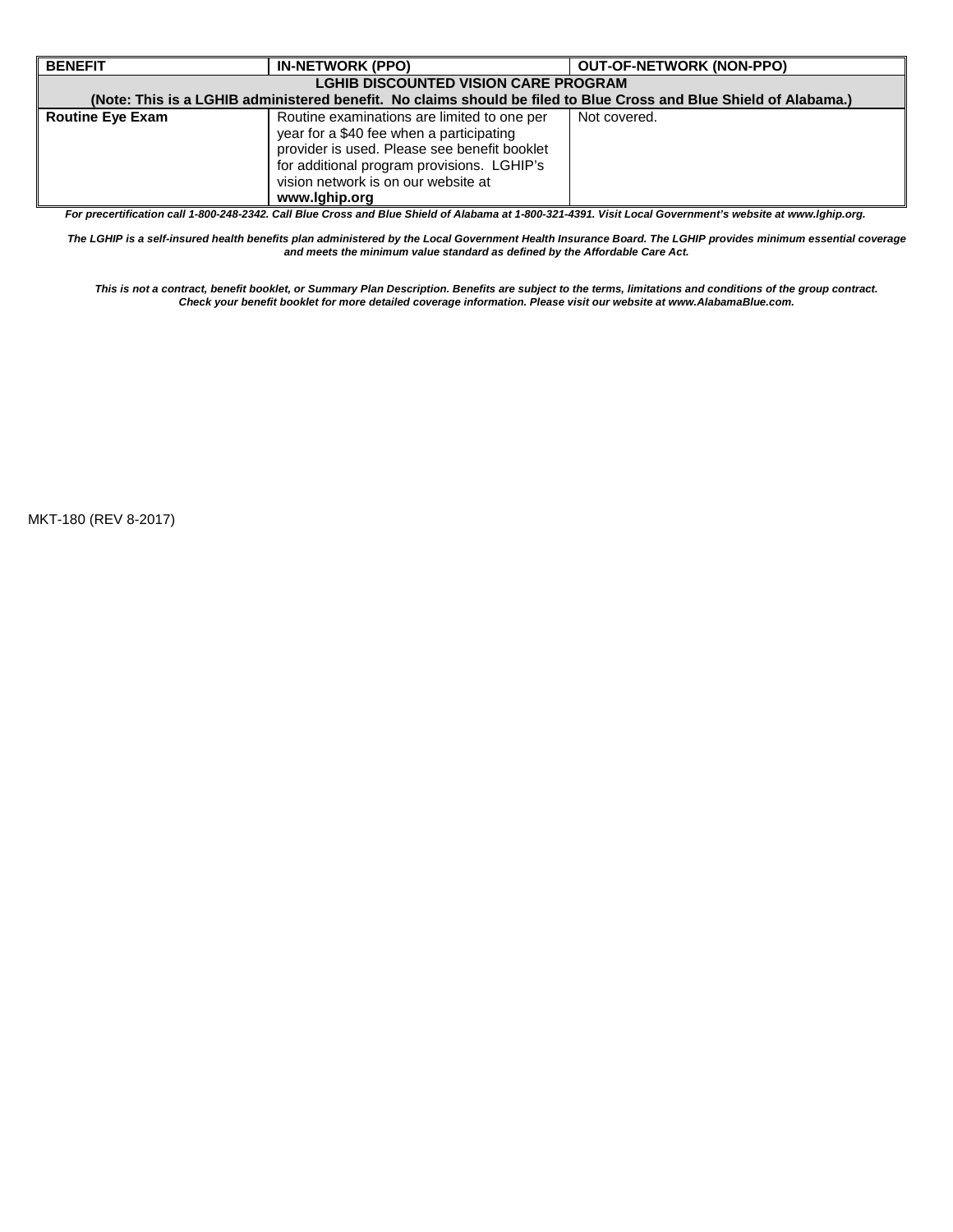# **Table of Contents**

| Relationship between Blue Cross and/or Blue Shield Plans and the Blue Cross and Blue Shield |  |
|---------------------------------------------------------------------------------------------|--|
|                                                                                             |  |
|                                                                                             |  |
|                                                                                             |  |
|                                                                                             |  |
|                                                                                             |  |
|                                                                                             |  |
|                                                                                             |  |
|                                                                                             |  |
|                                                                                             |  |
|                                                                                             |  |
|                                                                                             |  |
|                                                                                             |  |
|                                                                                             |  |
|                                                                                             |  |
|                                                                                             |  |
|                                                                                             |  |
|                                                                                             |  |
|                                                                                             |  |
|                                                                                             |  |
|                                                                                             |  |
|                                                                                             |  |
|                                                                                             |  |
|                                                                                             |  |
|                                                                                             |  |
|                                                                                             |  |
|                                                                                             |  |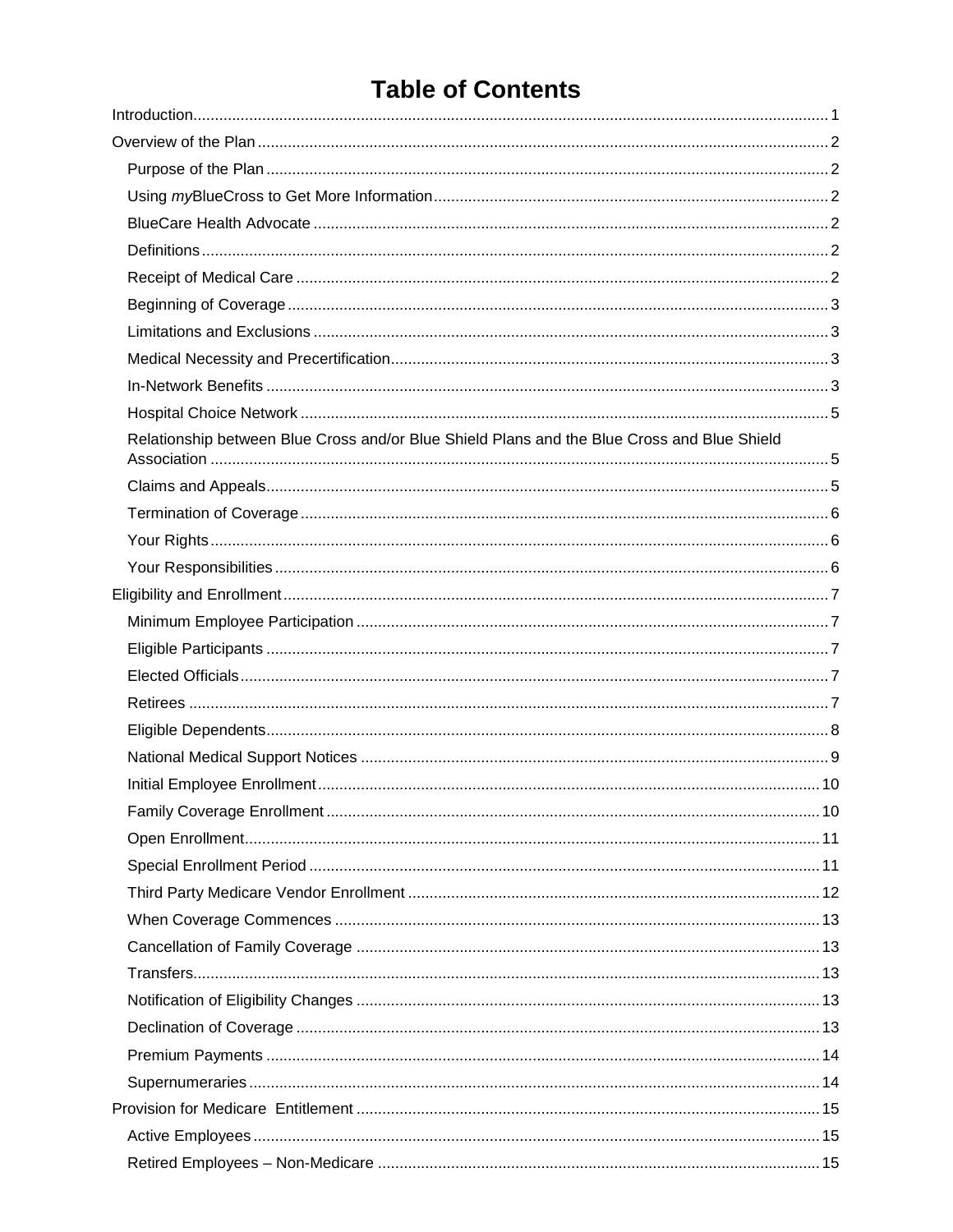| Out-of-Network Cost-Sharing Amounts (Deductibles, Copayments, Coinsurance):26 |  |
|-------------------------------------------------------------------------------|--|
|                                                                               |  |
|                                                                               |  |
|                                                                               |  |
|                                                                               |  |
|                                                                               |  |
|                                                                               |  |
|                                                                               |  |
|                                                                               |  |
|                                                                               |  |
|                                                                               |  |
|                                                                               |  |
|                                                                               |  |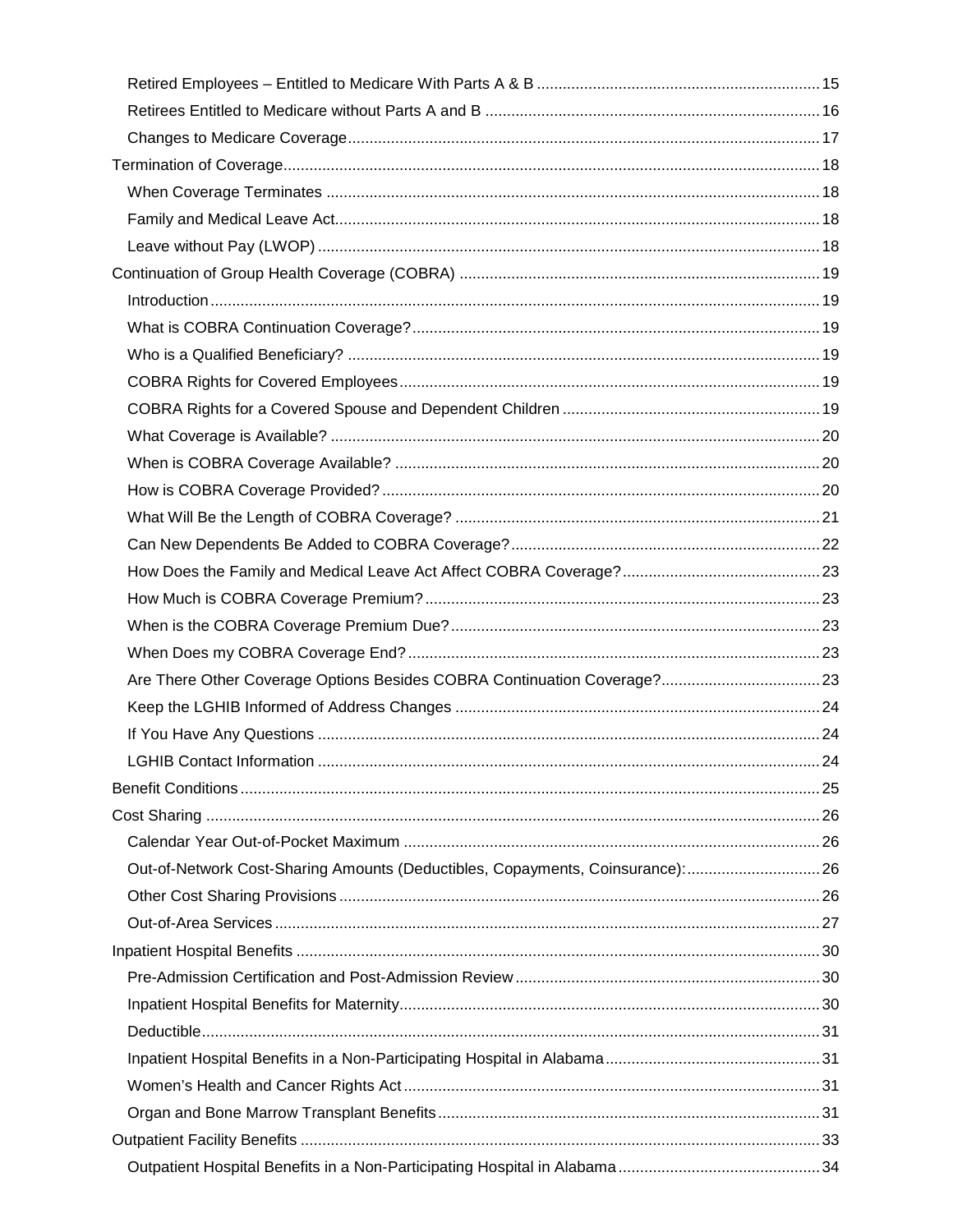| Preferred Provider (PPO) Benefits for Physicians, Nurse Practitioners, and Physicians Assistants 40 |  |
|-----------------------------------------------------------------------------------------------------|--|
|                                                                                                     |  |
|                                                                                                     |  |
|                                                                                                     |  |
|                                                                                                     |  |
|                                                                                                     |  |
|                                                                                                     |  |
|                                                                                                     |  |
|                                                                                                     |  |
|                                                                                                     |  |
|                                                                                                     |  |
|                                                                                                     |  |
|                                                                                                     |  |
|                                                                                                     |  |
|                                                                                                     |  |
|                                                                                                     |  |
|                                                                                                     |  |
|                                                                                                     |  |
|                                                                                                     |  |
|                                                                                                     |  |
|                                                                                                     |  |
|                                                                                                     |  |
|                                                                                                     |  |
|                                                                                                     |  |
|                                                                                                     |  |
|                                                                                                     |  |
|                                                                                                     |  |
|                                                                                                     |  |
|                                                                                                     |  |
|                                                                                                     |  |
|                                                                                                     |  |
|                                                                                                     |  |
|                                                                                                     |  |
|                                                                                                     |  |
|                                                                                                     |  |
|                                                                                                     |  |
|                                                                                                     |  |
|                                                                                                     |  |
|                                                                                                     |  |
|                                                                                                     |  |
|                                                                                                     |  |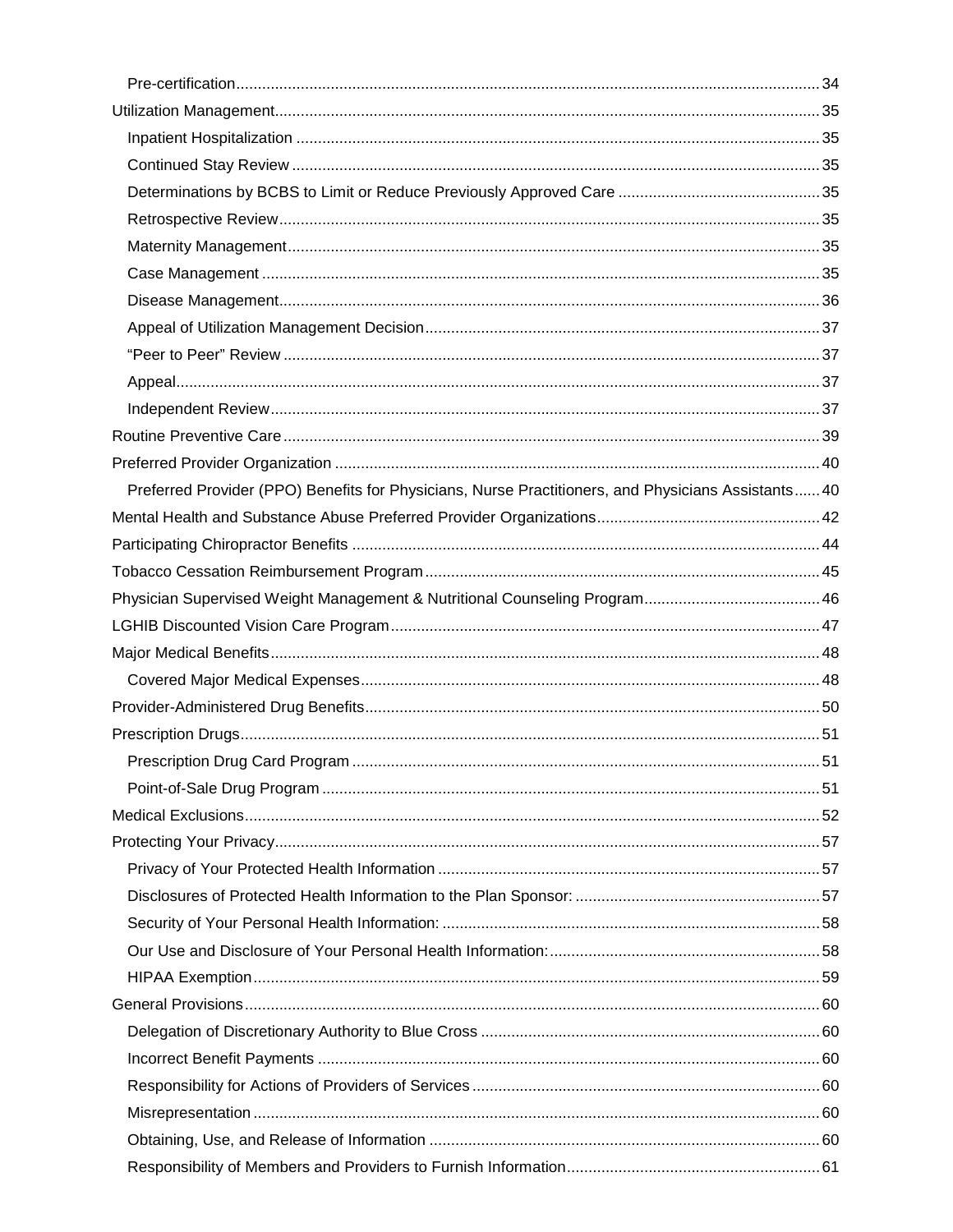| Premium Assistance Under Medicaid and the Children's Health Insurance Program (CHIP) 62 |  |
|-----------------------------------------------------------------------------------------|--|
|                                                                                         |  |
|                                                                                         |  |
|                                                                                         |  |
|                                                                                         |  |
|                                                                                         |  |
|                                                                                         |  |
|                                                                                         |  |
|                                                                                         |  |
|                                                                                         |  |
|                                                                                         |  |
|                                                                                         |  |
|                                                                                         |  |
|                                                                                         |  |
|                                                                                         |  |
|                                                                                         |  |
|                                                                                         |  |
|                                                                                         |  |
|                                                                                         |  |
|                                                                                         |  |
|                                                                                         |  |
|                                                                                         |  |
|                                                                                         |  |
|                                                                                         |  |
|                                                                                         |  |
|                                                                                         |  |
|                                                                                         |  |
|                                                                                         |  |
|                                                                                         |  |
|                                                                                         |  |
|                                                                                         |  |
|                                                                                         |  |
|                                                                                         |  |
|                                                                                         |  |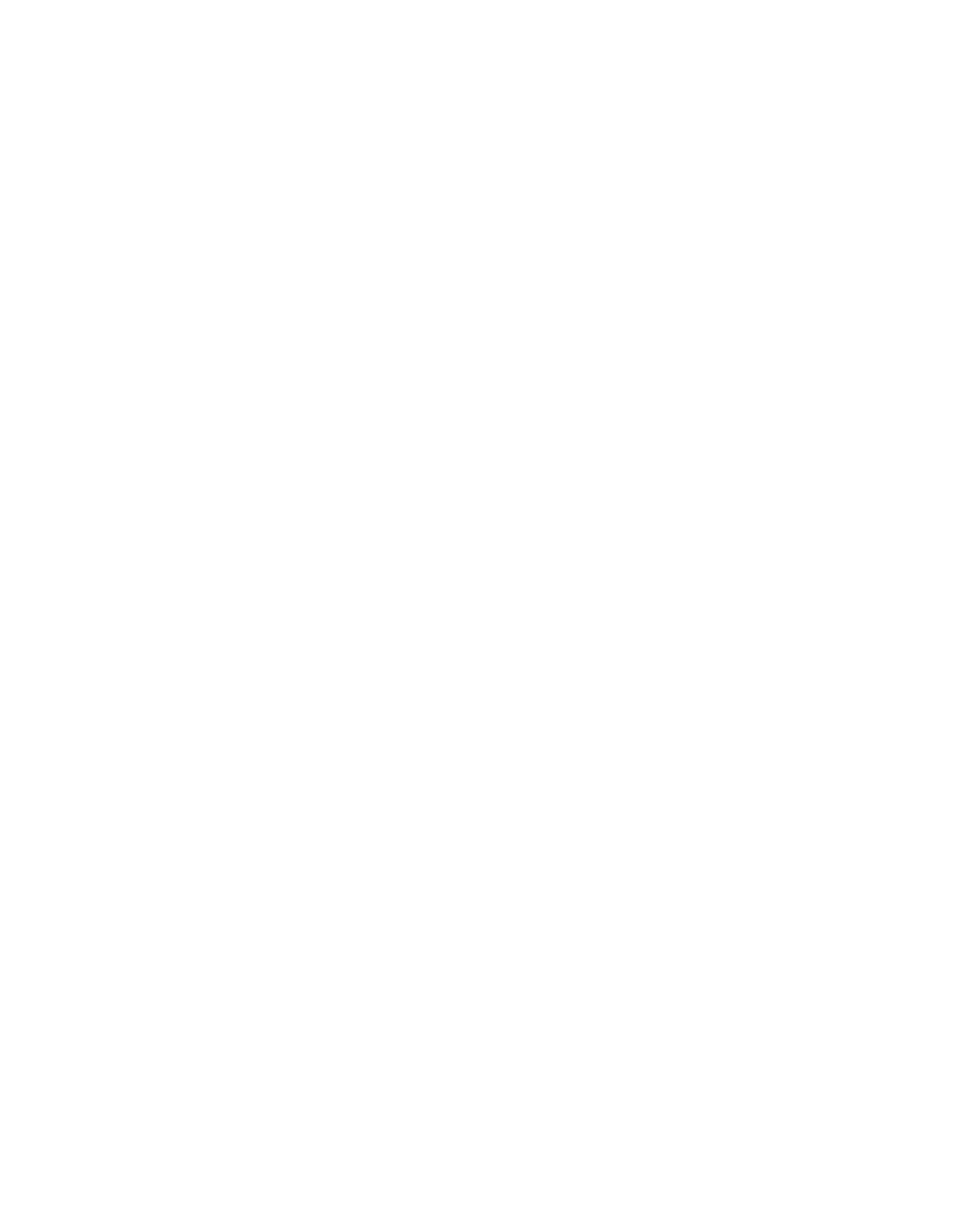# **Introduction**

<span id="page-18-0"></span>This summary of health care benefits of the Local Government Health Insurance Plan (LGHIP) is designed to help you understand your coverage. This booklet replaces any previously issued information. All terms, conditions and limitations are not covered here. All benefits are subject to the terms, conditions and limitations of the contract or contracts between the Local Government Health Insurance Board (LGHIB) and Blue Cross and Blue Shield of Alabama (BCBS) or other third party administrators that the LGHIB may contract with that it deems is necessary to carry out its statutory obligations.

The LGHIB shall have absolute discretion and authority to interpret the terms and conditions of the LGHIP and reserves the right to change the terms and conditions and/or end the LGHIP at any time and for any reason.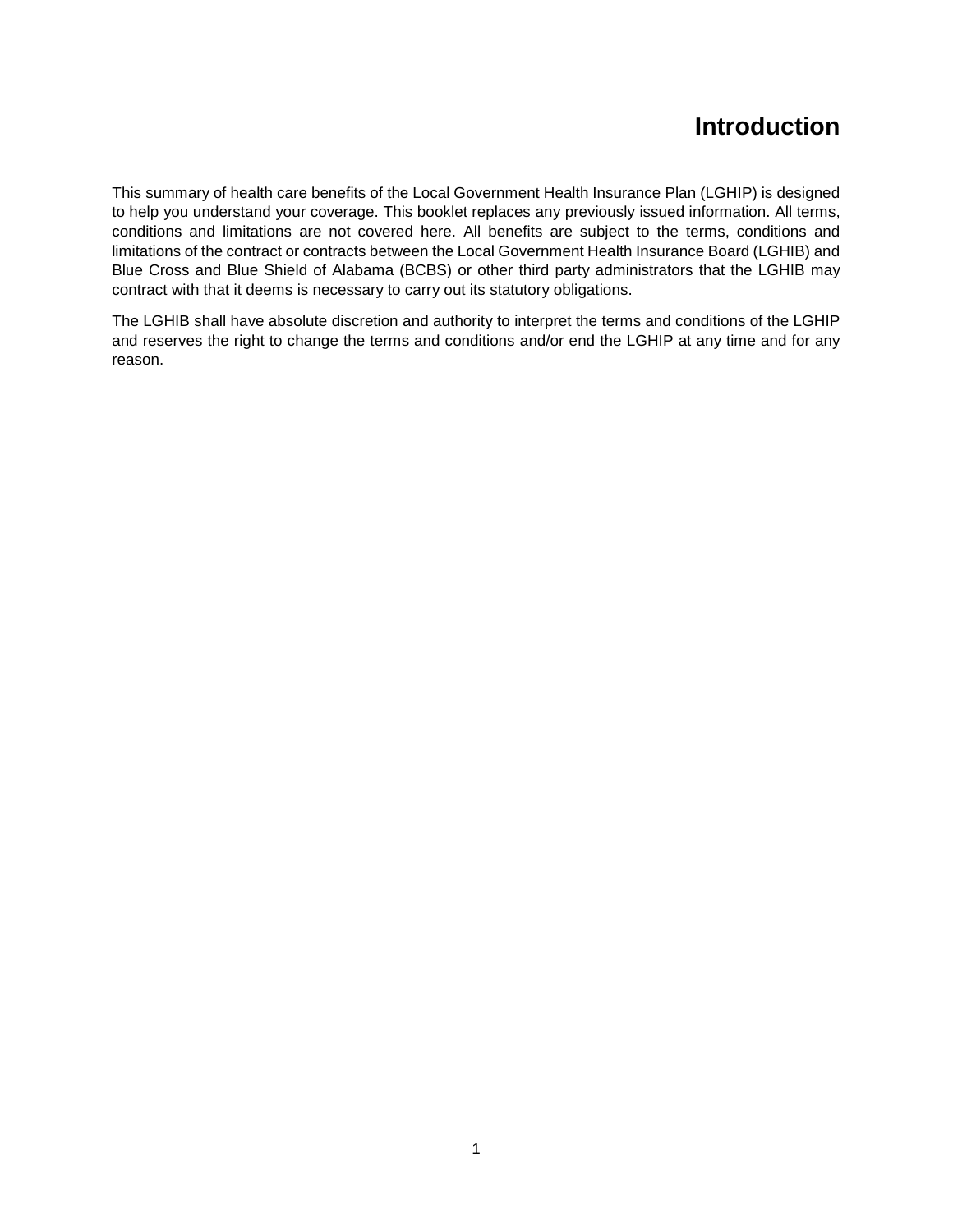# **Overview of the Plan**

## <span id="page-19-1"></span><span id="page-19-0"></span>**Purpose of the Plan**

The LGHIP is intended to help you and your covered dependents pay for the costs of medical care. The LGHIP does not pay for all of your healthcare. For example, you may be required to pay deductibles, copayments and coinsurance.

The LGHIP complies with applicable Federal civil rights laws and does not discriminate on the basis of race, color, national origin, age, disability or sex.

# <span id="page-19-2"></span>**Using** *my***BlueCross to Get More Information**

By being a member of the LGHIP, you get exclusive access to *my***BlueCross** – an online service only for members. Use it to easily manage your healthcare coverage. Register for **myBlueCross** at www.AlabamaBlue.com/register and receive 24-hour access to personalized healthcare information. With *my***BlueCross**, you have 24-hour access to personalized healthcare information, plus easy-to-use online tools that can help you save time and efficiently manage your healthcare:

- Download and print your benefit booklet or Summary of Benefits and Coverage.
- Request replacement or additional ID cards.
- View all your claim reports in one convenient place.
- Find a doctor.
- Track your health progress.
- Take a health assessment quiz.
- Get fitness, nutrition, and wellness tips.
- Get prescription drug information.

# <span id="page-19-3"></span>**BlueCare Health Advocate**

By being a member of the LGHIP, you have access to a BlueCare Health Advocate who serves as a personal coach and advisor. Your BlueCare Health Advocate can explain your benefits, help you to locate a doctor or specialist and help you make an appointment, research and resolve hospital and doctor billing issues, assist you in finding support groups and community services available to you, and much more. To find out more or to contact your BlueCare Health Advocate, call our Customer Service Department at the number on the back of your ID card.

# <span id="page-19-4"></span>**Definitions**

Near the end of this booklet you will find a "Definitions" section that identifies words and phrases that have specialized or particular meanings. In order to make this booklet more readable, we generally do not use initial capitalized letters to denote defined terms. Please take the time to familiarize yourself with these definitions so that you will understand your benefits.

# <span id="page-19-5"></span>**Receipt of Medical Care**

Even if the plan does not cover benefits, you and your provider may decide that care and treatment are necessary. You and your provider are responsible for making this decision.

Generally, after-hours care is provided by your physician. They may have a variety of ways of addressing your needs. You should call your physician for instructions on how to receive medical care after the physician's normal business hours, on weekends and holidays, or to receive non-emergency care for a condition that is not life threatening, but requires medical attention.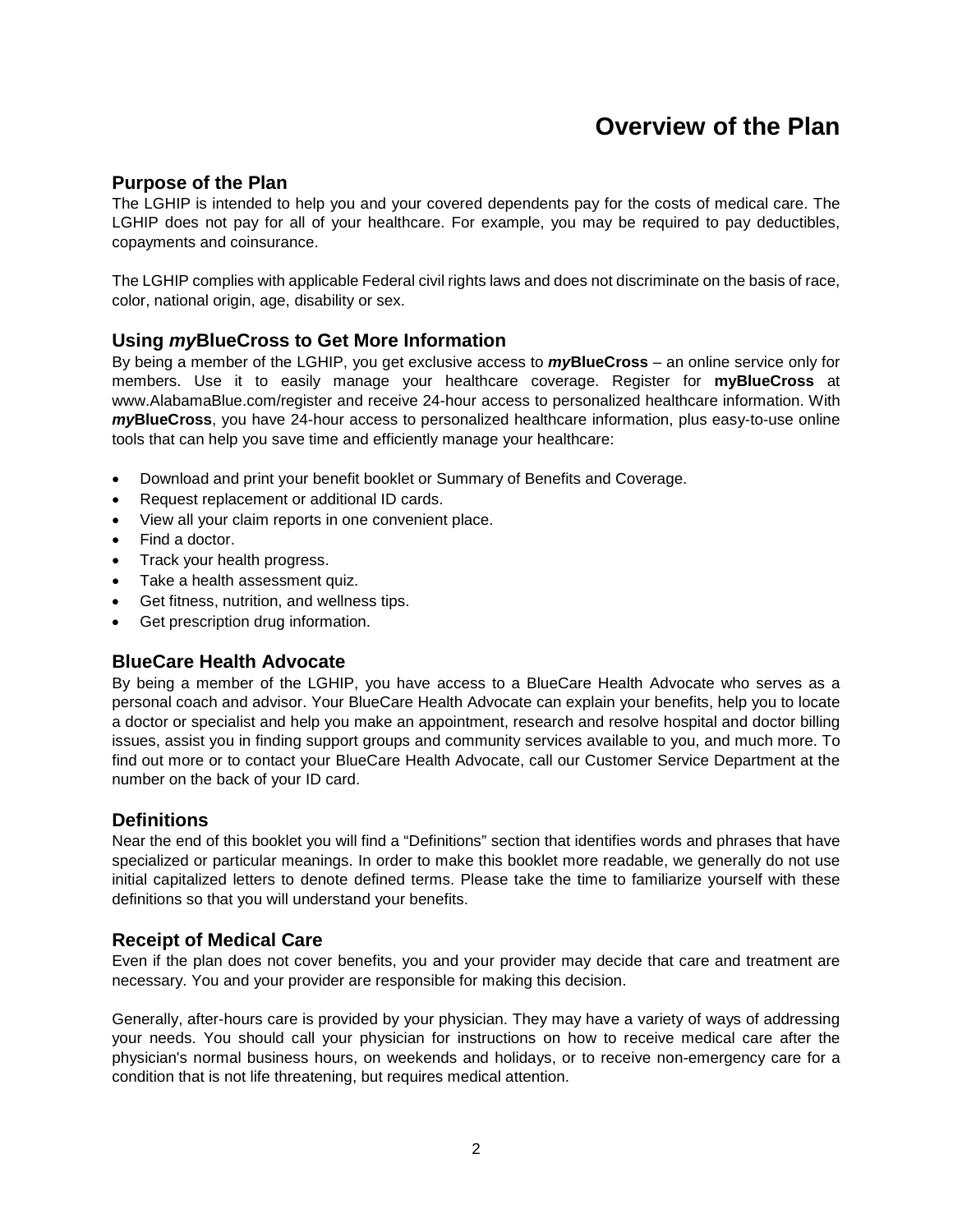If you are in severe pain or your condition is endangering your life, you may obtain emergency care by calling 911 or visiting an emergency room.

**Having a primary care physician is a good decision.** Although you are not required to have a primary care physician, it is a good idea to establish a relationship with one. Having a primary care physician has many benefits, including:

- Seeing a physician who knows you and understands your medical history.
- Having someone you can count on as a key resource for your healthcare questions.
- Help when you need to coordinate care with specialists and other providers.

Typically, primary care physicians specialize in family medicine, internal medicine or pediatrics. Find a physician in your area by visiting AlabamaBlue.com and choosing Find a Doctor.

**Seeing a specialist or behavioral health provider is easy.** If you need to see a specialist or behavioral health provider, you can contact their office directly to make an appointment. If you choose to see a specialist or Blue Choice Behavioral Health provider, you will have the maximum benefits available for services covered under the plan. If you choose to see an out-of-network specialist or non-Blue Choice behavioral health provider, your benefits could be lower.

## <span id="page-20-0"></span>**Beginning of Coverage**

The section of this booklet called "Eligibility" explains what is required for you to be covered under the LGHIP and when your coverage begins.

#### <span id="page-20-1"></span>**Limitations and Exclusions**

In order to maintain the cost of the LGHIP at an overall level that is reasonable to all plan members, the LGHIP contains a number of provisions that limit benefits. There are also exclusions that you need to pay particular attention to, which can be found through the remainder of this booklet. You need to be aware of these limits and exclusions in order to take maximum advantage of the LGHIP.

#### <span id="page-20-2"></span>**Medical Necessity and Precertification**

The LGHIP will only pay for care that is medically necessary and not investigational, as determined by BCBS. BCBS developed medical necessity standards to aid BCBS when it makes medical necessity determinations. BCBS publishes these standards online at www.AlabameBlue.com/providers/policies. The definition of medical necessity is found in the "Definitions" section of this booklet.

In some cases, the LGHIP requires that you or your treating provider precertify the medical necessity of your care. Please note that precertification relates only to the medical necessity of care; it does not mean that your care will be covered under the plan. Later sections tell you when precertification is required and how to obtain precertification.

#### <span id="page-20-3"></span>**In-Network Benefits**

One way in which the LGHIP tries to manage healthcare costs is through negotiated discounts with innetwork providers. As you read the remainder of this booklet, you should pay attention to the type of innetwork provider that is treating you. If you receive covered services from an in-network provider, you will normally only be responsible for out-of-pocket costs such as deductibles, copayments, and coinsurance. If you receive services from an out-of-network provider, these services may not be covered at all under the plan. In that case, you will be responsible for all charges billed to you by the out-of-network provider. In most cases, if the out-of-network services are covered, in most cases, you will have to pay significantly more than what you would pay an in- network provider because of lower benefit levels and higher costsharing. For example, out-of-network facility claims will often include very expensive ancillary charges (such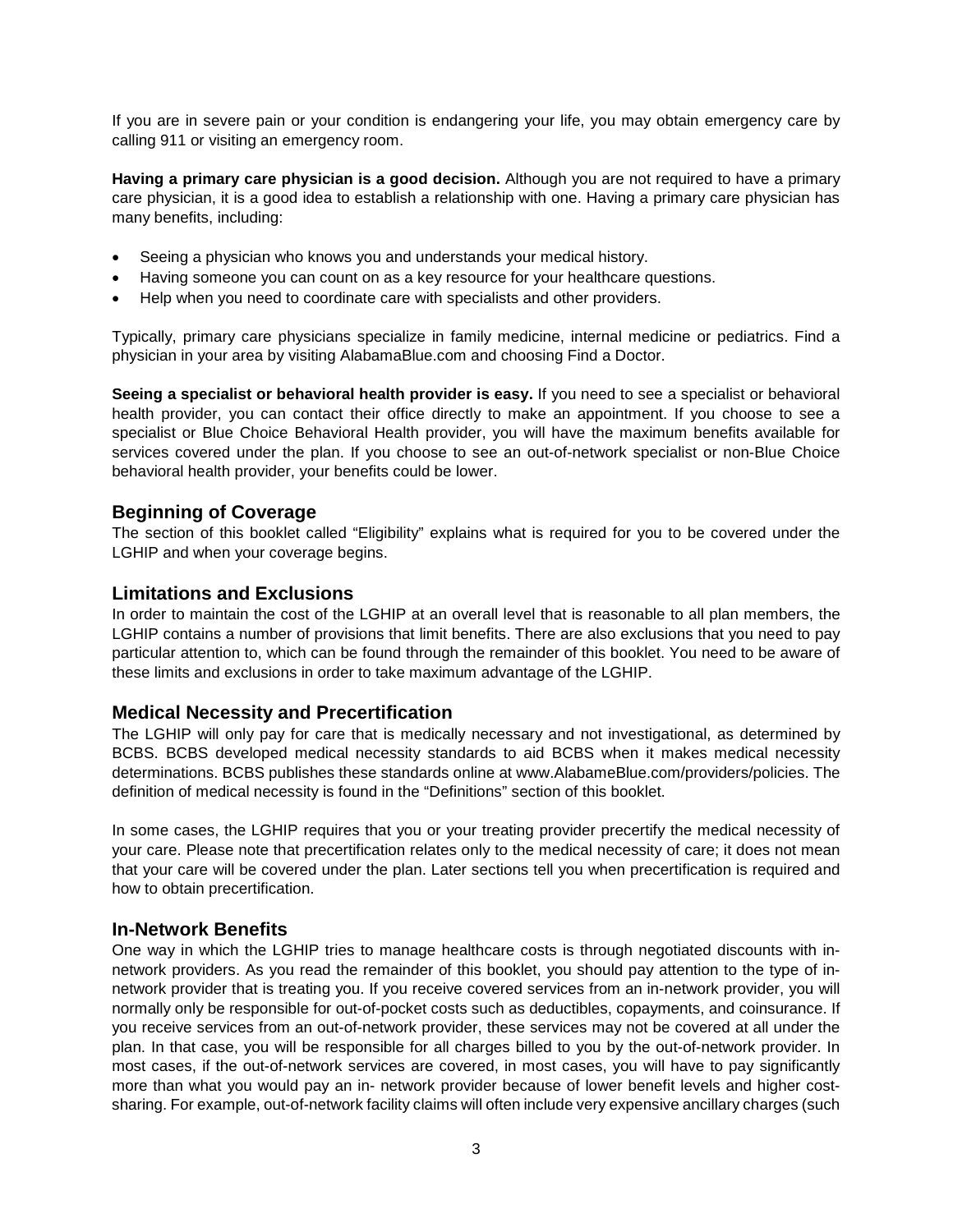as implantable devices) for which no extra reimbursement is available as these charges are not separately considered under the LGHIP. Additionally, out-of-network providers have not contracted with BCBS or any Blue Cross and/or Blue Shield plan for negotiated discounts and can bill you for amounts in excess of the allowed amounts under the LGHIP.

In-network providers are hospitals, physicians, pharmacies, and other healthcare providers or suppliers that contract with BCBS or any Blue Cross and/or Blue Shield plans (directly or indirectly through, for example, a pharmacy benefit manager) for furnishing healthcare services or supplies at a reduced price. Examples of the plan's Alabama in-network providers are:

## **Doctor or Other Healthcare Provider Networks:**

- **Bariatric Surgery**
- Blue Choice Behavioral Health
- Expanded Psychiatric Services
- Participating Chiropractors
- Participating Physician Assistants
- Participating Speech Language Pathologists
- Preferred Medical Doctors (PMD)
- Preferred Optometry
- Preferred Podiatry
- Preferred Provider Organization (PPO)
- Urgent Care Choice
- Vision Service Provider Network

#### **Pharmacy Networks:**

- **Prime Participating Pharmacy**
- **Extended Supply Network**
- All Medicare Part D: Home Infusion, Indian Tribal Unit, Long Term Care, Retail Stores

#### **Facility or Supplier Networks:**

- Blue Select Provider
- Blue Choice Behavioral
- Hospital Choice Network
- Long Term Care Provider
- Participating Residential Treatment Facility

To locate Alabama in-network providers, go to www.AlabamaBlue.com.

- 1. Click "Find a Doctor."
- 2. Select a healthcare provider type: doctor, hospital, dentist, pharmacy, other healthcare provider, or other facility or supplier.
- 3. Enter a search location by using the zip code for the area you would like to search or by selecting a state.
- 4. Use the drop-down menu in the Network and Plans filter to select a specific provider network (as noted above).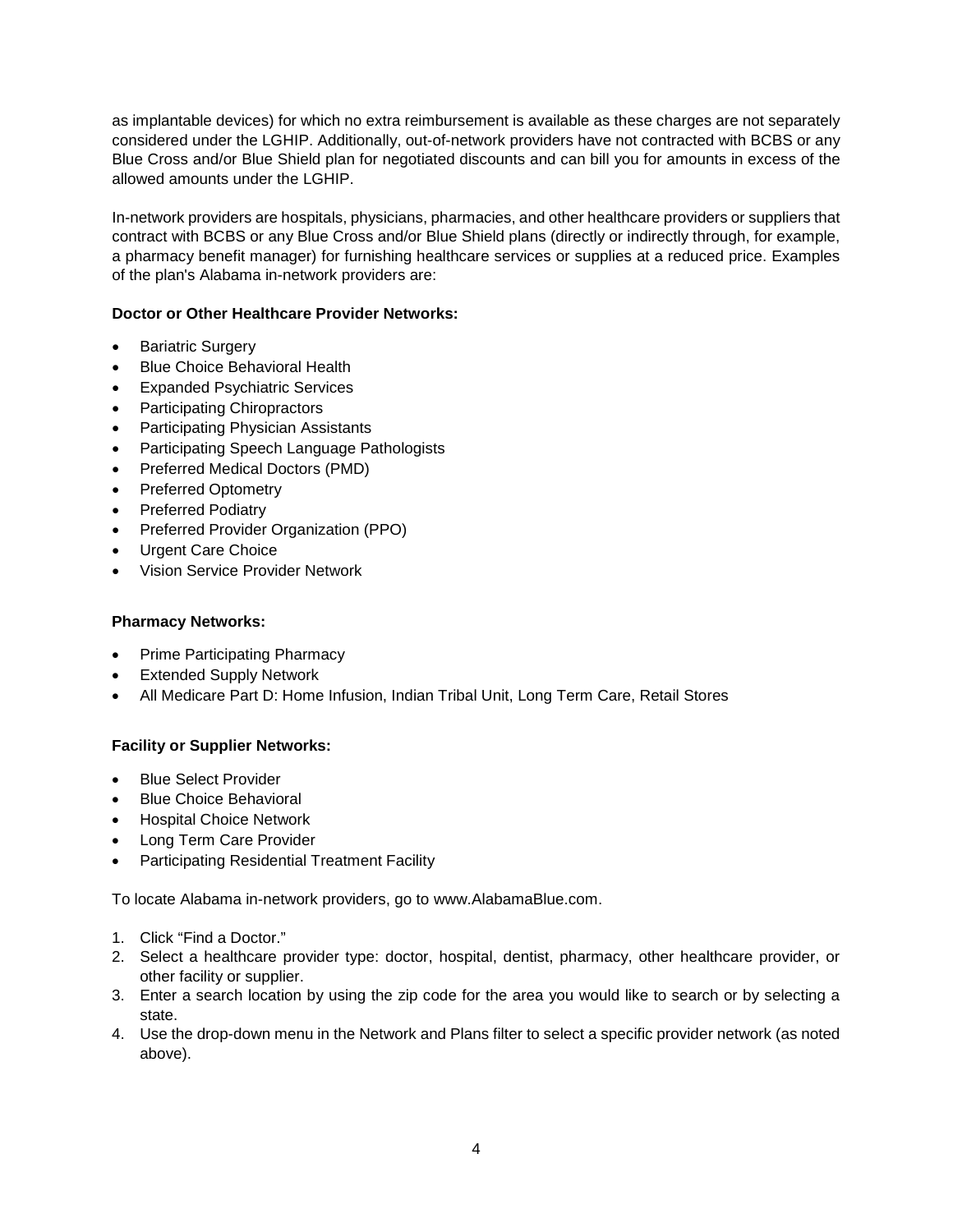*Search tip: If your search returns zero results, try expanding the number in the maximum miles for search drop-down.*

A special feature of your plan gives you access to the national network of providers called BlueCard PPO. Each local Blue Cross and/or Blue Shield plan designates which of its providers are PPO providers. In order to locate a PPO provider in your area, you should call the BlueCard PPO toll-free access line at 1-800-810- BLUE (2583) or visit the BlueCard PPO Provider Finder website at http://AlabamaBlue.com. To receive innetwork PPO benefits for lab services, the laboratory must contract with the Blue Cross and/or Blue Shield plan located in the same state as your physician. When you or your physician orders durable medical equipment (DME) or supplies, the service provider must participate with the Blue Cross and/or Blue Shield plan where the supplies are shipped. If you purchase DME supplies directly from a retail store, they must contract with the Blue Cross and/or Blue Shield plan in the state or service area where the store is located. PPO providers will file claims on your behalf with the local Blue Cross plan where services are rendered. The local Blue Cross plan will then forward the claims to BCBS for verification of eligibility and determination of benefits.

Sometimes, a network provider may furnish a service to you that is either not covered under the LGHIP or is not covered under the contract between the provider and the local Blue Cross plan where services are rendered. When this happens, benefits may be denied or may be covered under some other portion of the LGHIP, such as "Other Covered Services."

# <span id="page-22-0"></span>**Hospital Choice Network**

Blue Cross and Blue Shield of Alabama has developed a Hospital Choice Network within the state of Alabama to evaluate cost, quality and patient experience in member hospitals. Hospitals are categorized into either Lower Member Cost Share or Higher Member Cost Share, based on their performance.

Only Alabama general acute care hospitals are eligible for participation in the Hospital Choice Network. Rehabilitation hospitals, psychiatric hospitals, specialty facilities, out-of-state hospitals, VA hospitals and long term care hospitals are exempt from Hospital Choice Network scoring.

All hospitals are evaluated annually with changes made effective January 1. In addition, reviews are completed on a quarterly basis, allowing hospitals to improve their status. To review the evaluation criteria for all hospitals and/or the level of Member Cost Share for a particular hospital, please use the "Find a Doctor" tool on our website at AlabamaBlue.com. The Member Cost Share level will be included in the information provided for each hospital that participates in the Hospital Choice Network. For more information on the evaluation criteria, click on the name of the hospital and then click on the "Cost", "Quality" or Patient Experience" tabs. If you have any questions, please call the Customer Service Department number on the back of your ID card.

# <span id="page-22-1"></span>**Relationship between Blue Cross and/or Blue Shield Plans and the Blue Cross and Blue Shield Association**

BCBS is an independent corporation operating under a license from the Blue Cross and Blue Shield Association, an association of independent Blue Cross and Blue Shield plans. The Blue Cross and Blue Shield Association permits BCBS to use the Blue Cross and Blue Shield service marks in the state of Alabama. BCBS is not acting as an agent of the Blue Cross and Blue Shield Association. No representation is made that any organization other than BCBS and the LGHIB will be responsible for honoring this contract. The purpose of this paragraph is for legal clarification; it does not add additional obligations on the part of BCBS not created under the original agreement.

# <span id="page-22-2"></span>**Claims and Appeals**

When you receive services from an in-network provider, your provider will generally file claims for you. In other cases, you may be required to pay the provider and then file a claim with BCBS for reimbursement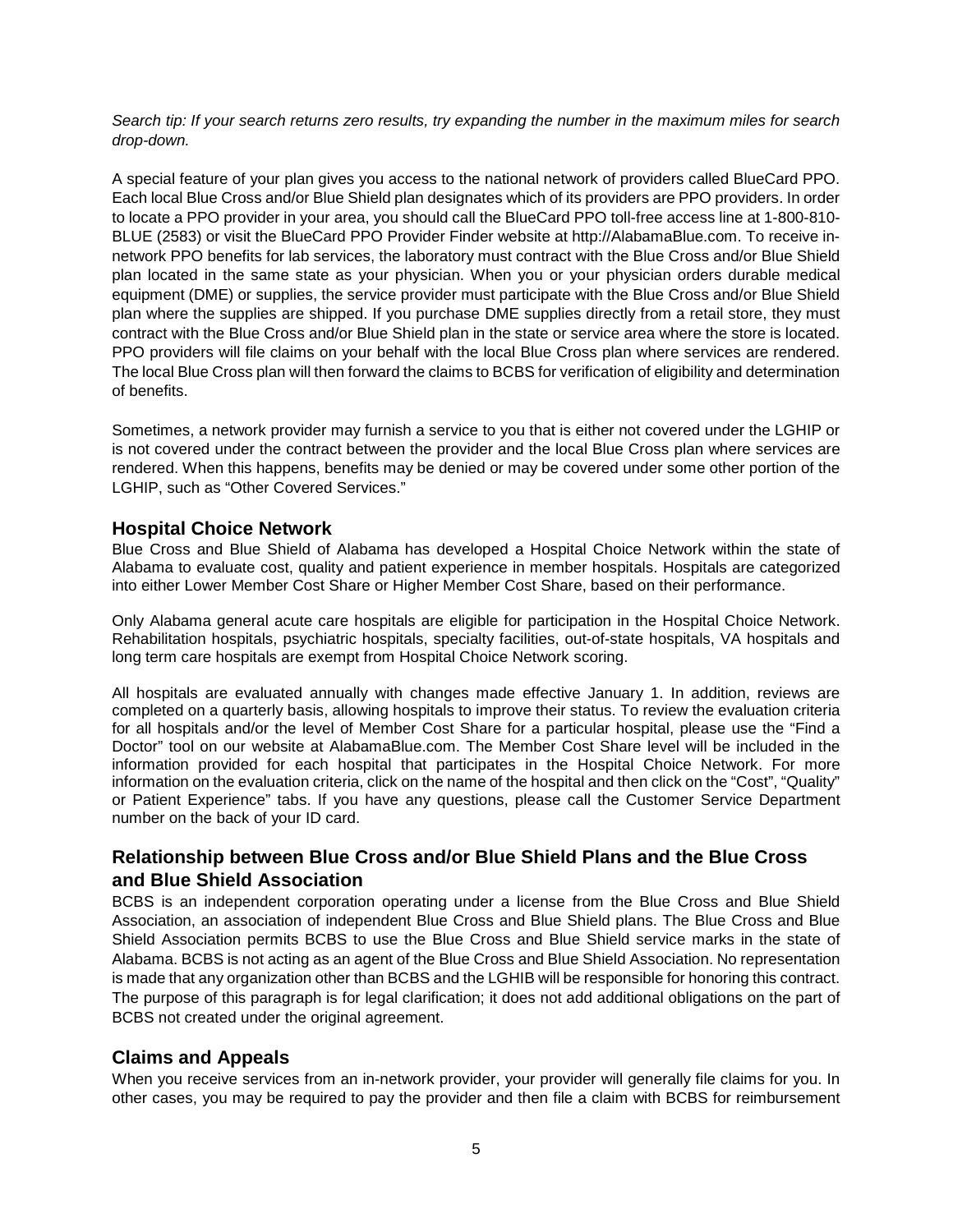under the terms of the LGHIP. If BCBS denies a claim in whole or in part, you may file an appeal with BCBS. BCBS will give you a full and fair review. Thereafter, you may have the right to an independent external review. The provisions of the plan dealing with claims or appeals are found further on in this booklet.

# <span id="page-23-0"></span>**Termination of Coverage**

The following chapter, "Eligibility and Enrollment" tells you when coverage may be declined, canceled or terminated under the LGHIP. If coverage terminates, no benefits will be provided thereafter, even if for a condition that began before the LGHIP or your coverage terminated. In some cases, you will have the opportunity to buy COBRA coverage after your LGHIP coverage terminates. COBRA coverage is explained in detail later in this booklet.

# <span id="page-23-1"></span>**Your Rights**

As a member of the plan, you have the right to:

- Receive information about services, in-network providers, and your rights and responsibilities.
- Be treated with respect and recognition of your dignity and your right to privacy.
- Participate with providers in making decisions about your healthcare.
- A candid discussion of appropriate or medically necessary treatment options for your conditions, regardless of cost or benefit coverage.
- Voice complaints or appeals about us, or the healthcare the plan provides.
- Make recommendations regarding member rights and responsibilities policy.

If you would like to voice a complaint, please call the Customer Service Department number on the back of your ID card.

# <span id="page-23-2"></span>**Your Responsibilities**

As a member of the plan, you have the responsibility to:

- Supply information (to the extent possible) that is needed for payment of your care and your providers need in order to provide care.
- Follow plans and instructions for care that you have agreed to with your providers and verify through the benefit booklet provided to you the coverage or lack thereof under your plan.
- Understand your health problems and participate in developing mutually agreed-upon treatment goals, to the degree possible.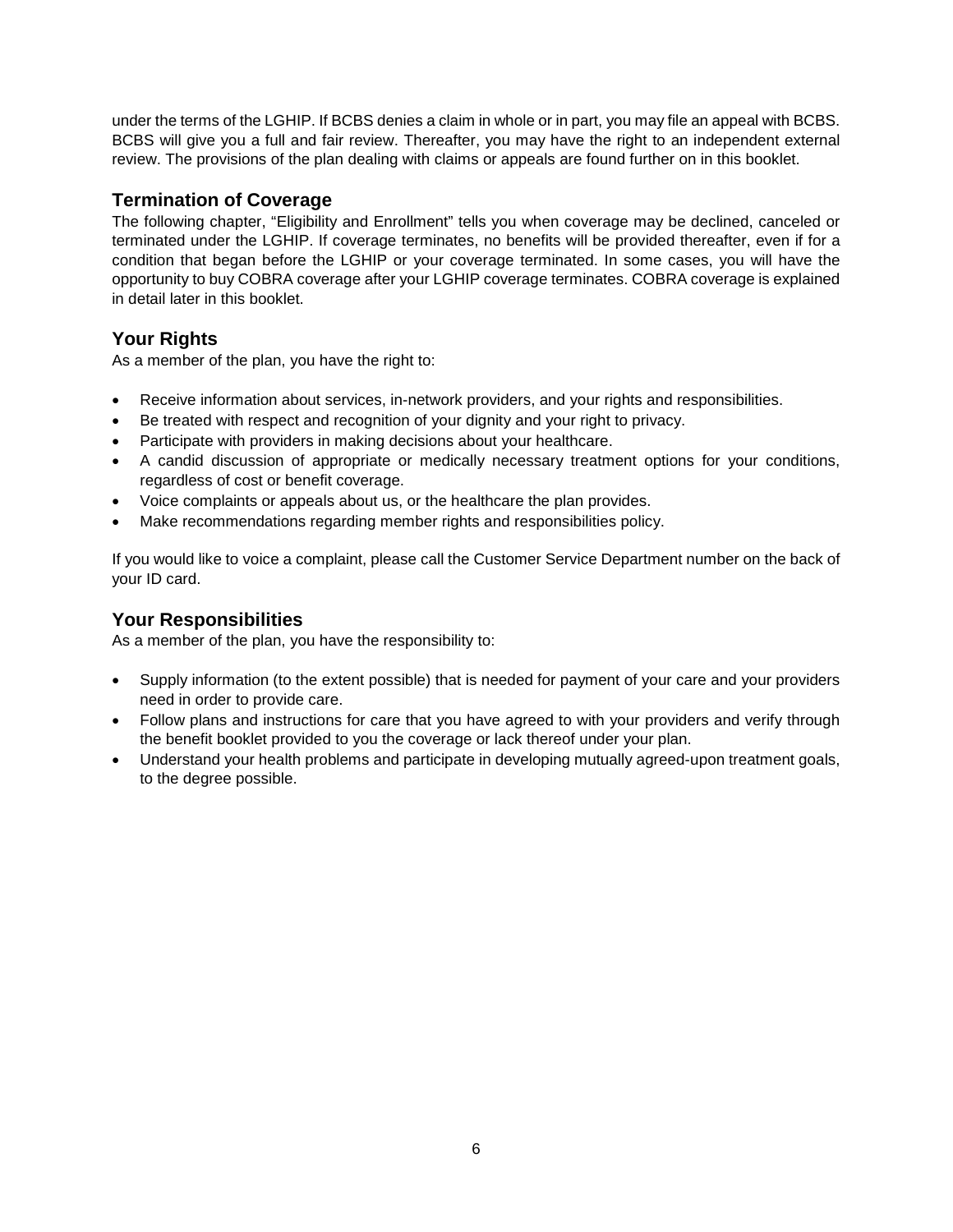# **Eligibility and Enrollment**

# <span id="page-24-1"></span><span id="page-24-0"></span>**Minimum Employee Participation**

All current and future eligible active employees, and elected officials if covered by the unit, must be enrolled in the LGHIP unless proof of other group insurance is provided. All employees who decline coverage must sign a Declination of Coverage form and submit acceptable proof of other coverage. Acceptable coverage includes, but is not limited to, employer group coverage, Medicare, Tricare or individual coverage that meets the minimum value and minimum essential coverage standards of the Affordable Care Act (ACA).

All eligible employees must be enrolled at all times during their employment with the unit except for any time(s) that the employee is covered by other acceptable coverage. If an eligible employee is covered by other acceptable coverage and elects to decline coverage in the LGHIP, that employee must provide a Declination of Coverage form to the LGHIB with proof of other acceptable coverage. If an employee has declined coverage in the LGHIP and later loses their other acceptable coverage, that eligible employee must immediately notify the LGHIB and enroll in the LGHIP with an effective date on the date which the other acceptable coverage ended. If the eligible employee does not notify the LGHIB and does not enroll in the LGHIP, both the eligible employee and the unit will be liable and will be billed retroactively to the date the eligible employee should have been enrolled (i.e. the date the other acceptable coverage ended). If the premiums are not paid, the unit may be canceled from participation in the LGHIP.

If the unit elects to provide insurance coverage for its retirees, such coverage must be offered to all current and future retirees. The LGHIB may periodically require and verify an employment census.

# <span id="page-24-2"></span>**Eligible Participants**

**Employee** - a permanent, active, full-time employee in a bona fide employer-employee relationship, working 30 hours (minimum) per week, who is not on layoff or leave of absence. Temporary, part-time, seasonal, intermittent, emergency, and contract employees are not eligible for coverage unless you work an average of 30 hours per week during a designated measurement period as stipulated under the Affordable Care Act. Employees classified as part-time by a unit must average less than 30 hours of service per week.

# <span id="page-24-3"></span>**Elected Officials**

Elected officials of a local government unit are also eligible while in office. If the local government unit chooses to cover its elected officials, they will be classified for insurance purposes as active employees.

# <span id="page-24-4"></span>**Retirees**

The local government unit makes the determination whether it will allow eligible retirees to continue coverage with the LGHIP. The unit must also make the determination whether it will continue retiree coverage until Medicare entitlement or indefinitely. The determination may only be changed during open enrollment.

The following rules apply to retiring employees:

- 1. Employees who enrolled in the LGHIP prior to January 1, 2005 may elect to continue coverage as a retiree under the LGHIP if:
	- employee has 25 years of creditable service in a retirement plan approved by the LGHIB, regardless of age, or
	- employee has 10 years of creditable service in a retirement plan approved by the LGHIB and:
		- o is 60 years old or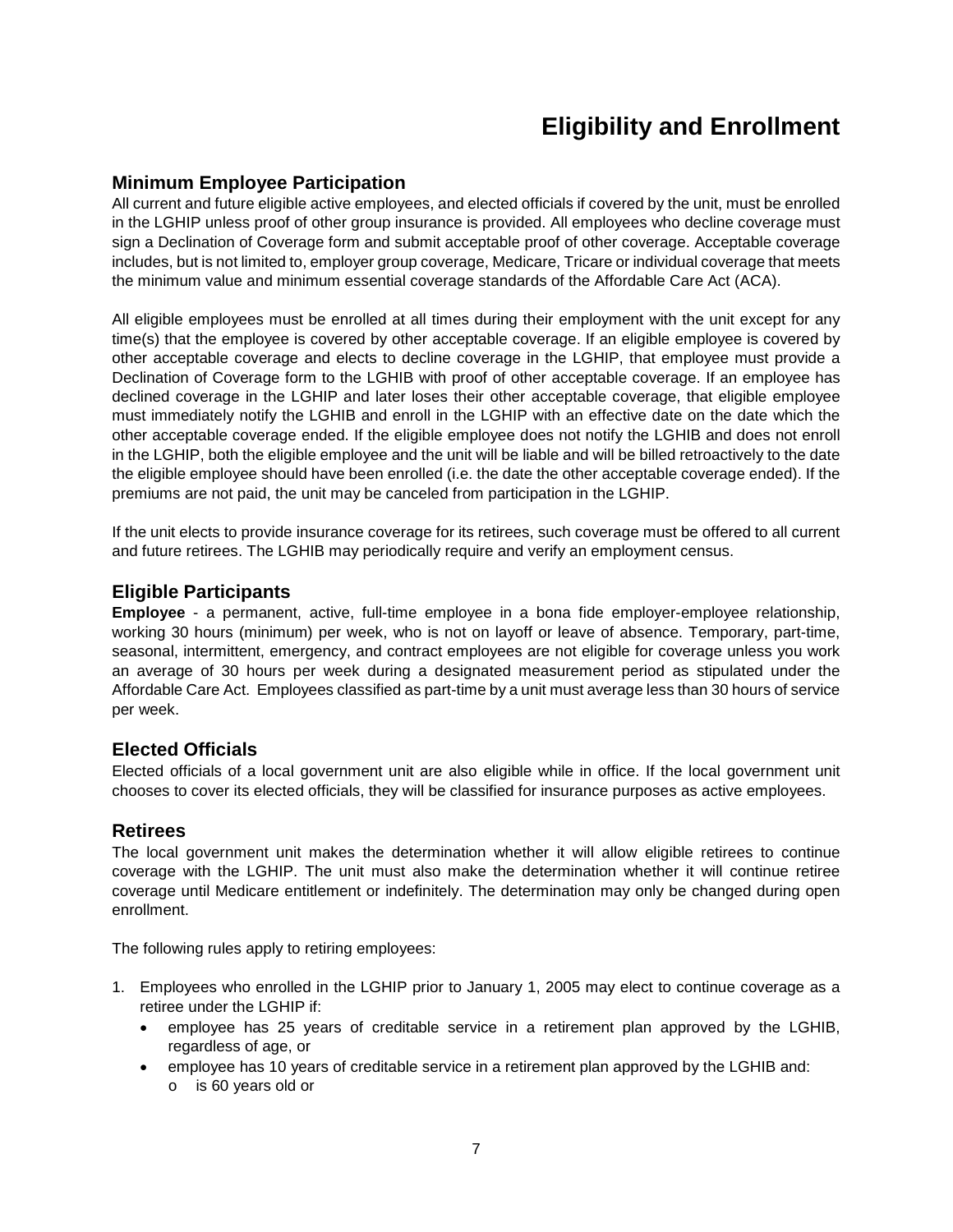- o is determined to be disabled by the Social Security Administration or the Retirement Systems of Alabama
- 2. Employees enrolling in the LGHIP after January 1, 2005 may elect to continue coverage as a retiree under the LGHIP if:
	- employee has 25 years of creditable service in a retirement plan approved by the LGHIB, regardless of age, or
	- employee has 10 years of creditable service in a retirement plan approved by the LGHIB, and
		- o is 60 years old, or
		- o is determined to be disabled by the Social Security Administration or the Retirement Systems of Alabama, and
	- employee has been enrolled in the LGHIP for at least 120 full months prior to the date of retirement, or
	- if unit has been enrolled less than 120 full months, the employee must have been enrolled continuously from the date the unit joined the LGHIP.

Any retired employee who does not meet the above requirements will be considered a termination. Regardless of an employee's total years of coverage in the LGHIP. Under no circumstances will an employee with less than 30 days of continuous coverage in the LGHIP prior to the date of retirement from the employee's unit be allowed to elect retiree coverage.

- 3. Elected Officials An elected official retiring from a unit that offers health insurance coverage to its retirees, but who is not eligible to receive the same pension benefits from the unit due to local, state or federal law as full-time employees may be eligible to elect to continue coverage if the retired official:
	- has at least 25 years of service with the unit he or she is retiring from, regardless of age, and
	- has been enrolled in the LGHIP for at least 120 full months prior to the date of retirement. (If unit has been enrolled in the LGHIP less than 120 full months, the elected official must have been enrolled from the date the unit joined the LGHIP.)

Before the LGHIB will consider coverage for a retired elected official, the unit must submit an elected official Retiree Enrollment form (LG10), which will include references to the local state or federal law that prohibits pension benefits and certify that no local, state or federal law will be violated by continuing the retired elected official's health insurance coverage.

# <span id="page-25-0"></span>**Eligible Dependents**

The term "dependent" includes the following individuals, subject to appropriate documentation (Social Security number, marriage certificate, birth certificate, court decree, etc.):

- 1. Your spouse (excludes a divorced spouse)
- 2. A child under age 26, only if the child is:
	- a. your son or daughter (A court decree establishing paternity will be temporarily effective for 60 days, at which time an amended birth certificate listing the father's name will be due);
	- b. a child legally adopted by you;
	- c. your stepchild;
- 3. Your grandchild, niece or nephew:
	- a. under 19 years of age; and
	- b. for whom the court has granted custody to you or your spouse;
- 4. An incapacitated dependent child over age 25 will be considered for coverage provided dependent: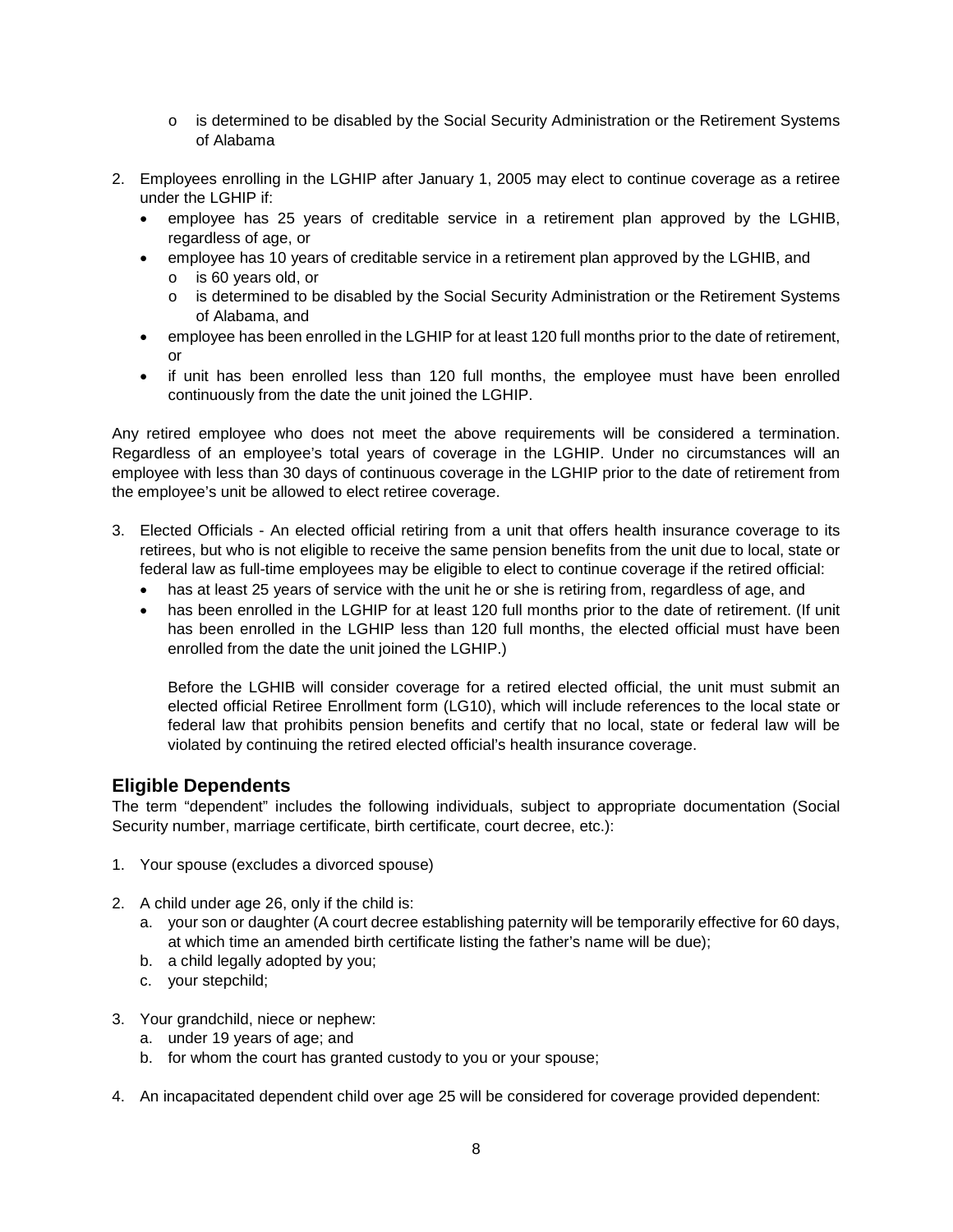- a) is unmarried,
- b) is permanently mentally or physically disabled or incapacitated,
- c) is so incapacitated as to be incapable of self-sustaining employment,
- d) is dependent upon the subscriber for 50% or more financial support,
- e) is otherwise eligible for coverage as a dependent except for age,
- f) the condition must have occurred prior to the dependent's 26th birthday, and
- g) is not eligible for any other group insurance benefits, including Medicare and Medicaid.

Neither a reduction in work capacity nor inability to find employment is, of itself, evidence of eligibility. If a mentally or physically disabled dependent is working, despite his disability, the extent of his earning capacity will be evaluated.

To apply, contact the LGHIB to obtain an Incapacitated Dependent Certification Form. Final approval of incapacitation will be determined by Medical Review. Proof of disability must be provided to the LGHIB within 60 days from the date the child would otherwise cease to be covered because of age.

Exception: There are two situations under which it may be possible to add an incapacitated dependent child who meets the eligibility requirements, other than exceeding the maximum age requirement:

- when a new employee requests coverage for an incapacitated dependent child within 60 days from the date of employment, or
- when an employee's incapacitated dependent child is covered under a spouse's employer group health insurance for at least 18 consecutive months and:
	- o the employee's spouse loses the other coverage because:
		- a) spouse's employer ceases operations, or
		- b) spouse's loss of eligibility due to termination of employment or reduction of hours of employment, or
		- c) spouse's employer stopped contributing to coverage,
	- o a change form is submitted to the LGHIB within 30 days of the incapacitated dependent child's loss of other coverage, and
	- o Medical Review approved incapacitation status.

Note: If your incapacitated child's coverage ends for any reason, they can only be considered for coverage at a later date due to one of the two exceptions above.

The above requirements must be met as a minimum threshold in order to be considered for incapacitation status. The LGHIB shall make the final decision as to whether an application for incapacitated status will be accepted.

Note: The LGHIB reserves the right to periodically recertify incapacitation.

Exclusion: You may not cover your spouse or other dependents if they are insured or if they are eligible to be insured as an active employee in the LGHIP.

#### <span id="page-26-0"></span>**National Medical Support Notices**

If the LGHIB receives a National Medical Support Notice (Notice) from a child support enforcement agency directing the LGHIP to cover a child, the LGHIB will determine whether the Notice is qualified. A Notice is an order from a child support enforcement agency directing the Plan to cover the employee's child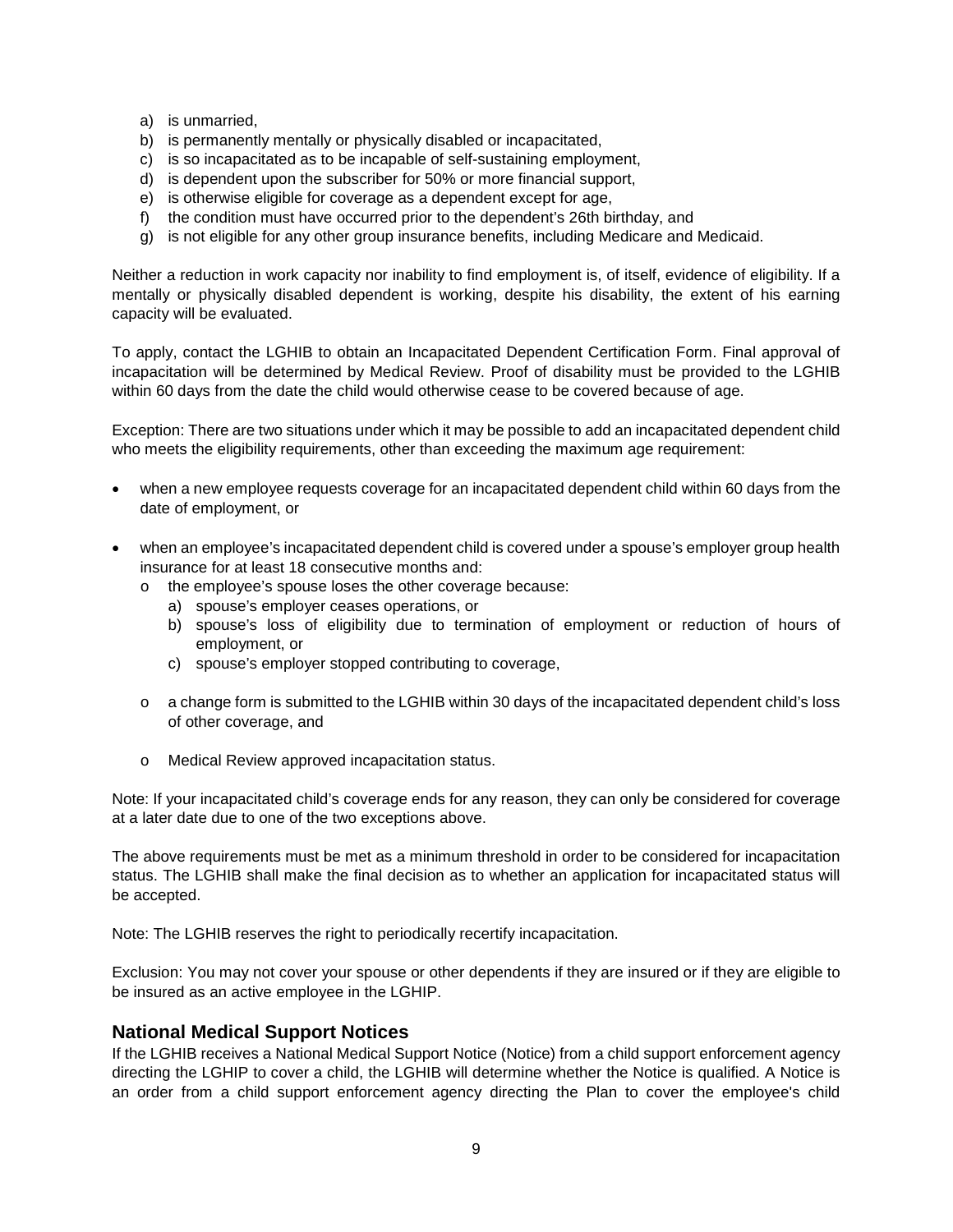regardless of whether the employee has enrolled the child for coverage. The LGHIB has adopted procedures for determining whether such an order is a Notice. You have a right to obtain a copy of those procedures free of charge by contacting the LGHIB.

The LGHIP will cover an employee's child if required to do so by a Notice. If the LGHIB determines that an order is a Notice, the child will be enrolled for coverage effective as of a date specified by the LGHIB, but not earlier than the first day of the month following the LGHIB's determination that the order is a Notice. Coverage may continue for the period specified in the order up to the time the child ceases to satisfy the definition of an eligible dependent. If the employee is required to pay extra to cover the child, the LGHIB will charge the unit for that coverage. During the period the child is covered under the LGHIP as a result of a Notice, all LGHIP provisions and limits remain in effect with respect to the child's coverage except as otherwise required by federal law.

While the Notice is in effect, the LGHIP will make benefit payments – other than payments to providers – to the parent or legal guardian who has been awarded custody of the child. The LGHIB will also provide sufficient information and forms to the child's custodial parent or legal guardian to allow the child to enroll in the LGHIP. Claims reports will be sent directly to the child's custodial parent or legal guardian.

# <span id="page-27-0"></span>**Initial Employee Enrollment**

Eligible employees, elected officials, retirees and dependents who submit an application to the LGHIB on or before the effective date of coverage for the new unit, will be enrolled for coverage as of the effective date of the new unit. All eligible employees, elected officials and retirees must either elect or decline coverage.

Employees eligible for coverage as a result of averaging 30 or more hours per week or 130 or more hours per month during a designated measurement period will be enrolled as of the first day of a corresponding designated stability period (unless the employee provides a declination of coverage form).

Eligible retirees must enroll on the date they first become eligible for retiree health benefits. If coverage is declined, enrollment will not be allowed after the retirement date. Retirees who do not elect coverage will not be allowed to enroll at a later date.

# <span id="page-27-1"></span>**Family Coverage Enrollment**

A participating employee, elected official or retiree in the LGHIP may apply for family coverage either upon their initial enrollment (enrollment form); by acquiring a new dependent (dependent change form); during annual open enrollment (dependent change form); or dependent special enrollment (dependent change form).

Appropriate documentation (Social Security number, marriage certificate, birth certificate, court decree, etc.) must be submitted to the LGHIB. **Note:** to ensure that enrollment deadlines are met, change forms should be submitted to the LGHIB even if all the required documentation is not available.

If the required documentation is not submitted with an enrollment form or change form, the LGHIB will send a notice to the employee that the required documentation must be submitted within 60 days of the date of the letter. If documentation is not submitted to the LGHIB within those 60 days, the request to add dependent coverage will be denied.

#### Initial Enrollment/New Employees

New employees may elect to have dependent coverage begin on the date their coverage begins.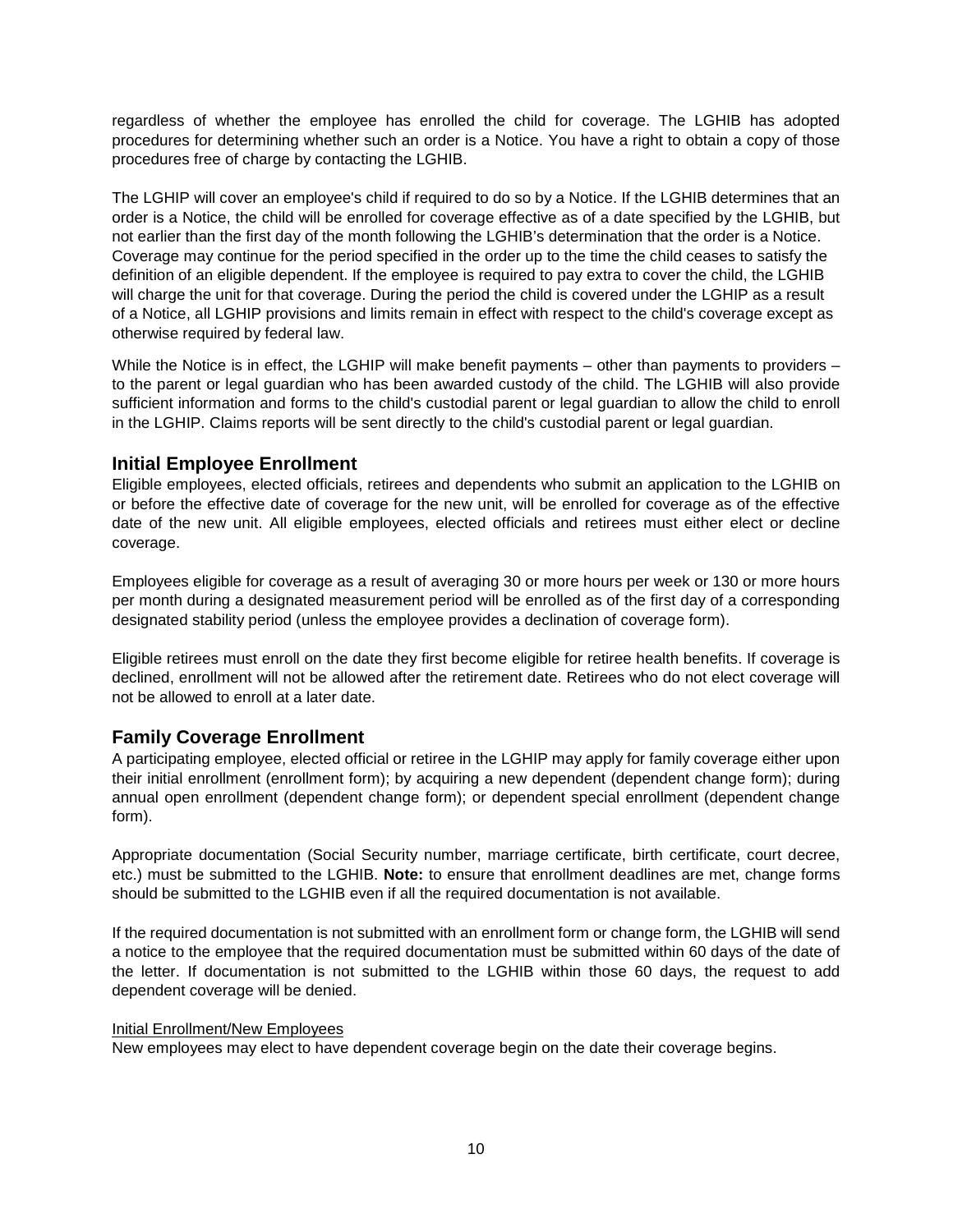#### Acquiring New Dependent

A newly acquired dependent may be enrolled if the LGHIB is notified within 60 days of acquiring the new dependent through marriage, birth, adoption, or custody of a grandchild, niece or nephew.

The effective date of coverage will be:

- in the case of a birth the date of birth;
- in the case of marriage the date of marriage;
- in an adoption the date of the Interlocutory Decree or other temporary Order granting the employee custody of the adoptee entered by a court in which the adoption proceeding has been filed;
- custody of a grandchild, niece or nephew the date of the court's order granting custody.

If the LGHIB is notified of a new dependent after 60 days, the eligible participant will not be allowed to enroll the newly acquired dependent at that time and will need to reapply during the annual open enrollment period.

#### Annual Open Enrollment

A participating employee, elected official or retiree may apply to add a dependent or apply for family coverage during the month of November for a January 1 effective date. The effective date indicated on the form should be January 1.

#### Dependent Special Enrollment

If a dependent loses their other acceptable coverage, the subscriber may apply for dependent special open enrollment. The effective date of coverage will be the date the other acceptable coverage ceased. See the Dependents section under Special Enrollment Period. The only dependents eligible are those who experienced a qualifying event.

# <span id="page-28-0"></span>**Open Enrollment**

There shall be an annual open enrollment held November 1 thru November 30 (for coverage to be effective January 1) of each year during which:

- Active eligible employees not currently participating in the insurance may enroll by submitting the LGHIP Enrollment form (form LG01);
- Eligible participants may add dependents or family coverage. If an employee wishes to add dependents or add family coverage during open enrollment, a dependent change form must be filled out and submitted to the LGHIB;
- Eligible participants are permitted to change insurance carriers/plans;
- Employees who have previously declined coverage may submit an updated Declination of Coverage form (LG04) with acceptable proof.

Forms must be completed and signed in November with an effective date of January 1 indicated on the form and submitted to the LGHIB by November 30. If an employee does not want to change plans or add/drop family coverage during open enrollment, no paperwork is necessary.

# <span id="page-28-1"></span>**Special Enrollment Period**

#### **Employees**

Under the Health Insurance Portability and Accountability Act (HIPAA), the LGHIP must offer a special enrollment period in addition to open enrollment for those employees who experience a qualifying event such as loss of their other acceptable coverage or the addition of a dependent. However, since the LGHIP already requires that an employee enroll in the plan when they lose other acceptable coverage, special enrollment will only apply to the following qualifying events not related to loss of coverage: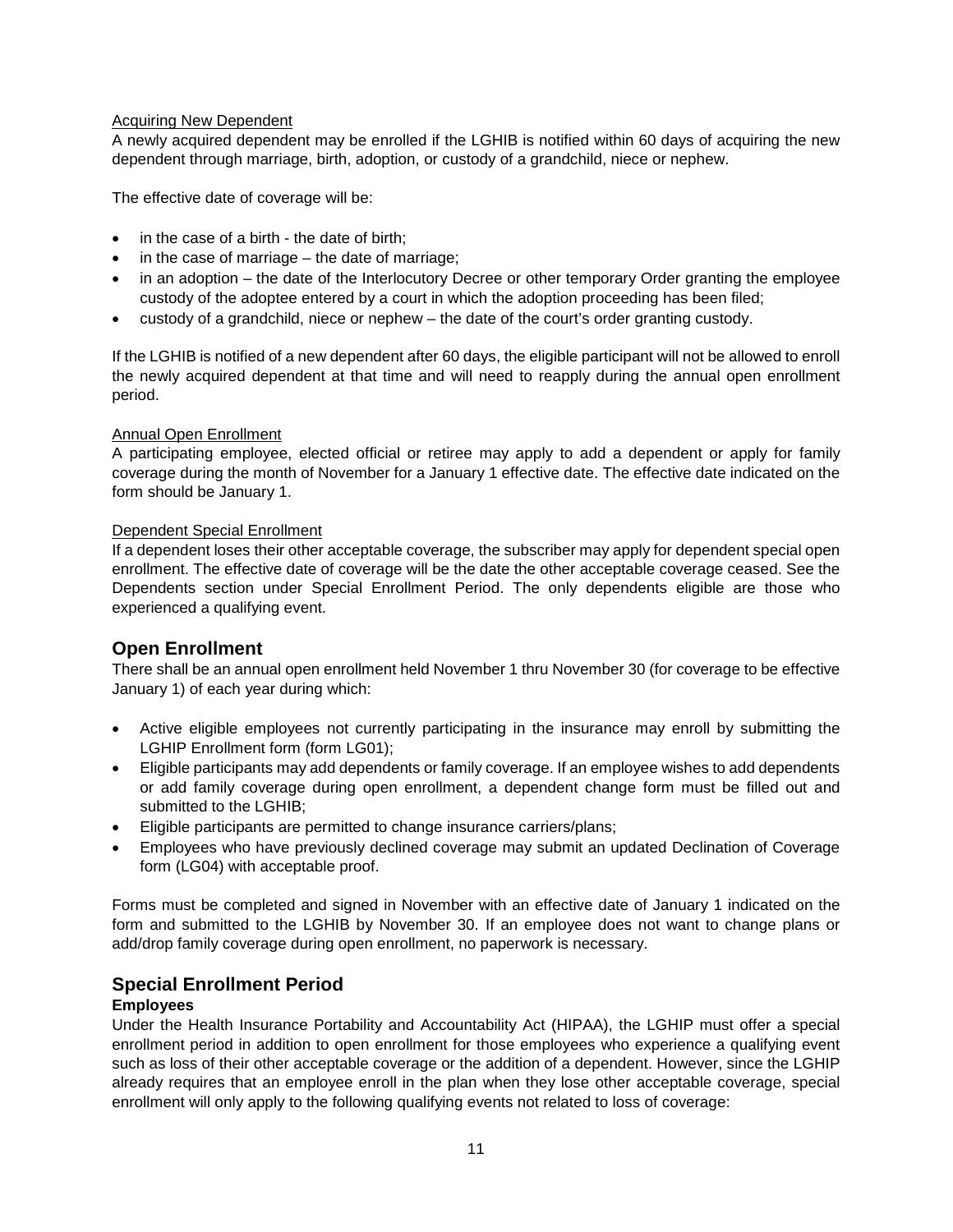- the addition of a new dependent through birth, adoption or marriage or
- a substantial change in their other acceptable coverage or
- a substantial change in the cost of their other acceptable coverage.

To be eligible for special enrollment, an employee must have a declination of coverage form with proof of other acceptable coverage on file. Employees requesting special enrollment must notify the LGHIB in writing within the 30 days of a qualifying event. Notification must include:

- 1. a letter requesting participation in the special enrollment; and
- 2. a completed enrollment form; and
- 3. if proof of the qualifying event is not submitted with the letter requesting special enrollment and the completed enrollment form, the proof listing the reason and date of loss for all individuals affected by loss of coverage (e.g., employment termination on company letterhead) must be submitted within 60 days of the qualifying event.

All employees who lose their other acceptable coverage, whether voluntarily or involuntarily must submit an enrollment form to the LGHIB with coverage effective as of the date coverage is lost.

#### **Dependents**

To be eligible for dependent special enrollment, an employee must submit a dependent change form with proof of loss of other acceptable coverage. Employees requesting dependent special enrollment must notify the LGHIB in writing within 30 days of the qualifying event. Notification must include:

- 1. a letter requesting participation in the special enrollment; and
- 2. a completed dependent change form; and
- 3. if proof of the qualifying event is not submitted with the letter requesting special enrollment and the completed dependent change form, the proof listing the reason and date of loss for all individuals affected by loss of coverage (e.g., employment termination on company letterhead) must be submitted within 60 days of the qualifying event.

The only dependents eligible are those who experienced a "qualifying event." If approved, the effective date of coverage will be the date other acceptable coverage ceased.

# <span id="page-29-0"></span>**Third Party Medicare Vendor Enrollment**

As a service to its members, the LGHIB has approved two companies to offer assistance and coverage options for Medicare retirees. These two companies, SelectQuote and Empower Brokerage, provide Medicare retirees and their Medicare dependents with unbiased price comparisons on individual Medicare Supplement, Medicare Advantage and Prescription Drug (Part D) plans. This option is available to all Medicare retirees and their Medicare dependents, even if your unit does not offer retiree coverage to Medicare retirees.

Enrolling in a Medicare option through SelectQuote or Empower Brokerage:

- The Medicare enrollment period is held annually from October 15 through December 7. The effective date of coverage will be January 1 of the following year.
- Medicare coverage obtained through SelectQuote or Empower Brokerage is offered in lieu of LGHIP coverage.
- At the time of retirement, if a Medicare retiree declines coverage in the LGHIP in lieu of Medicare coverage through SelectQuote or Empower Brokerage, they may return to the LGHIP during the LGHIP open enrollment period, as long as there has been no break in coverage.
- At the time of retirement, if a Medicare retiree declines coverage in both the LGHIP and a Medicare option offered through SelectQuote or Empower Brokerage, he or she cannot enroll in the LGHIP at a later date. However, a Medicare retiree can enroll for Medicare coverage through SelectQuote or Empower Brokerage during the Medicare enrollment period.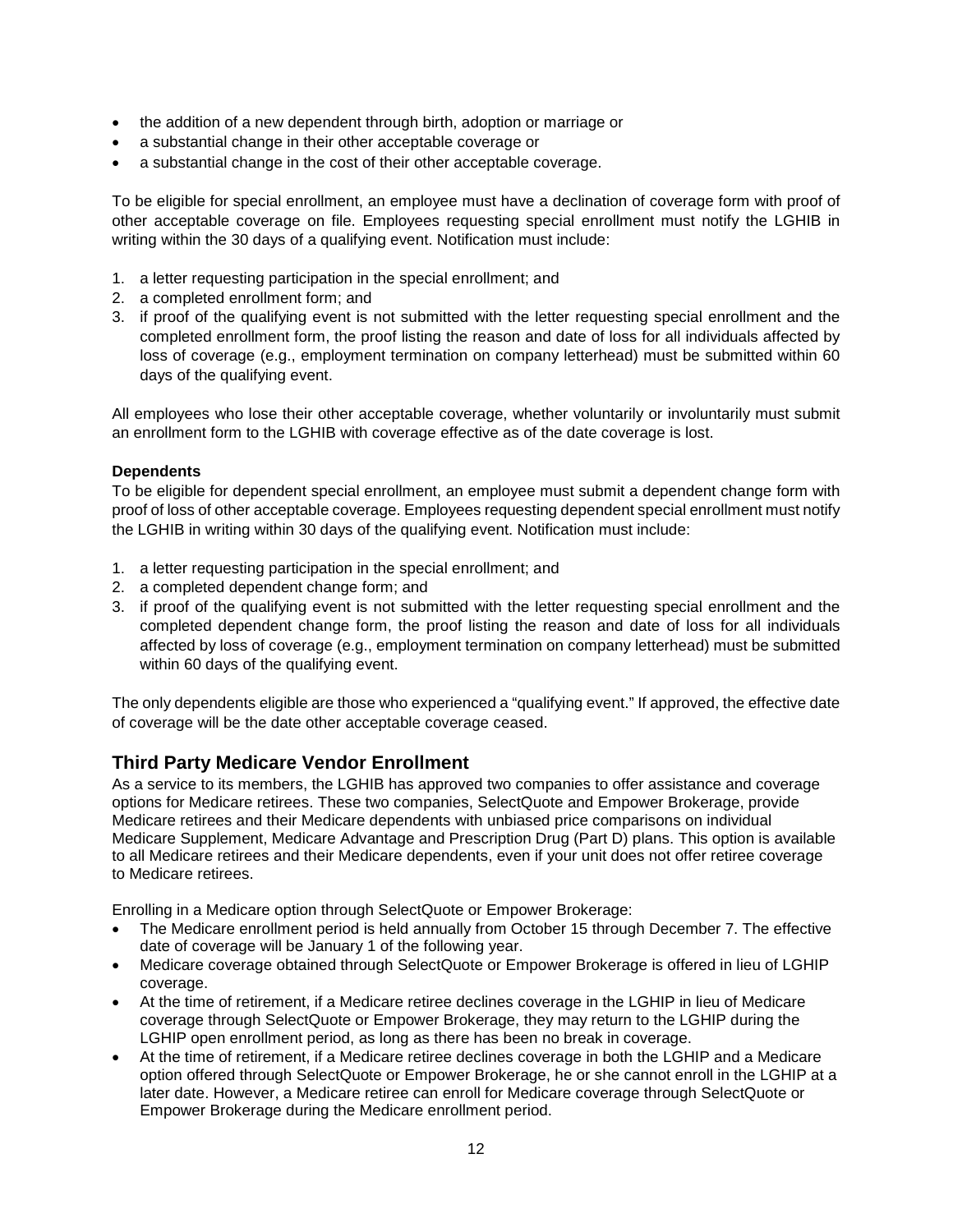• Medicare retirees who are currently covered by the LGHIP can enroll for Medicare coverage through SelectQuote or Empower Brokerage during the Medicare enrollment period. They may return to the LGHIP during the LGHIP open enrollment period, as long as there has been no break in coverage.

# <span id="page-30-0"></span>**When Coverage Commences**

1. Effective Date of Coverage: Depending upon the election made by the unit, coverage for eligible employees will begin either on (1) the date of hire or the date of full-time employment or (2) the first day of the second month following the date of hire or the date of full-time employment.

2. Probationary Period: The LGHIP enrollment rules require that all full-time employees must enroll in the LGHIP or provide proof of other acceptable coverage. This rule may be waived during a new employee's probationary period, provided that the probationary period is approved in advance by the LGHIB. To be approved, the policy must be reasonable and applied uniformly to all employees. Under the ACA, a new full-time employee must be offered coverage within 90 days of employment.

# <span id="page-30-1"></span>**Cancellation of Family Coverage**

An employee may drop family coverage at any time. The earliest effective date of cancellation will be the first day of the month following the LGHIB's receipt of written notification by the LGHIB office. The LGHIB requires proof of divorce (divorce decree) when dropping a former spouse due to divorce.

# <span id="page-30-2"></span>**Transfers**

Only new employees meeting the following criteria will be considered as transfers under the LGHIP:

- 1. new hire, previously covered by the LGHIP, and
- 2. new hire, terminated employment with another local government unit covered by the LGHIP, who became employed with a local government unit during the same calendar month of termination.

# <span id="page-30-3"></span>**Notification of Eligibility Changes**

1. Subscriber

It is the responsibility of the subscriber (employee, retiree, COBRA beneficiary) to notify the LGHIB immediately when there is a change in the eligibility of a covered dependent. The subscriber will be responsible for any adverse financial effect incurred by the LGHIP as a result of the subscriber's enrollment status or eligibility or the eligibility of a covered dependent. The subscriber is also responsible for immediately notifying the LGHIB of a change of address.

Note: An ex-spouse is ineligible for coverage and cannot be maintained as a dependent under family coverage regardless of a judgment or divorce decree requiring the subscriber to provide health care for an ex-spouse. However, an ex-spouse may be eligible for COBRA continuation coverage.

2. Local Government Unit

If a local government unit is notified, becomes aware of or should have been aware of a change in the eligibility of an employee or an employee's dependent and fails to promptly notify the LGHIB of the change in eligibility, the local government unit will be responsible for any adverse financial effect incurred by the LGHIP as a result of the local government unit's failure to promptly notify the LGHIB.

# <span id="page-30-4"></span>**Declination of Coverage**

Employees may decline coverage at any time. The earliest effective date of cancellation will be the first day of the month following receipt of both the declination of coverage and acceptable proof of acceptable coverage with another employer. Acceptable proof is a letter from an employer/insurance carrier verifying current coverage.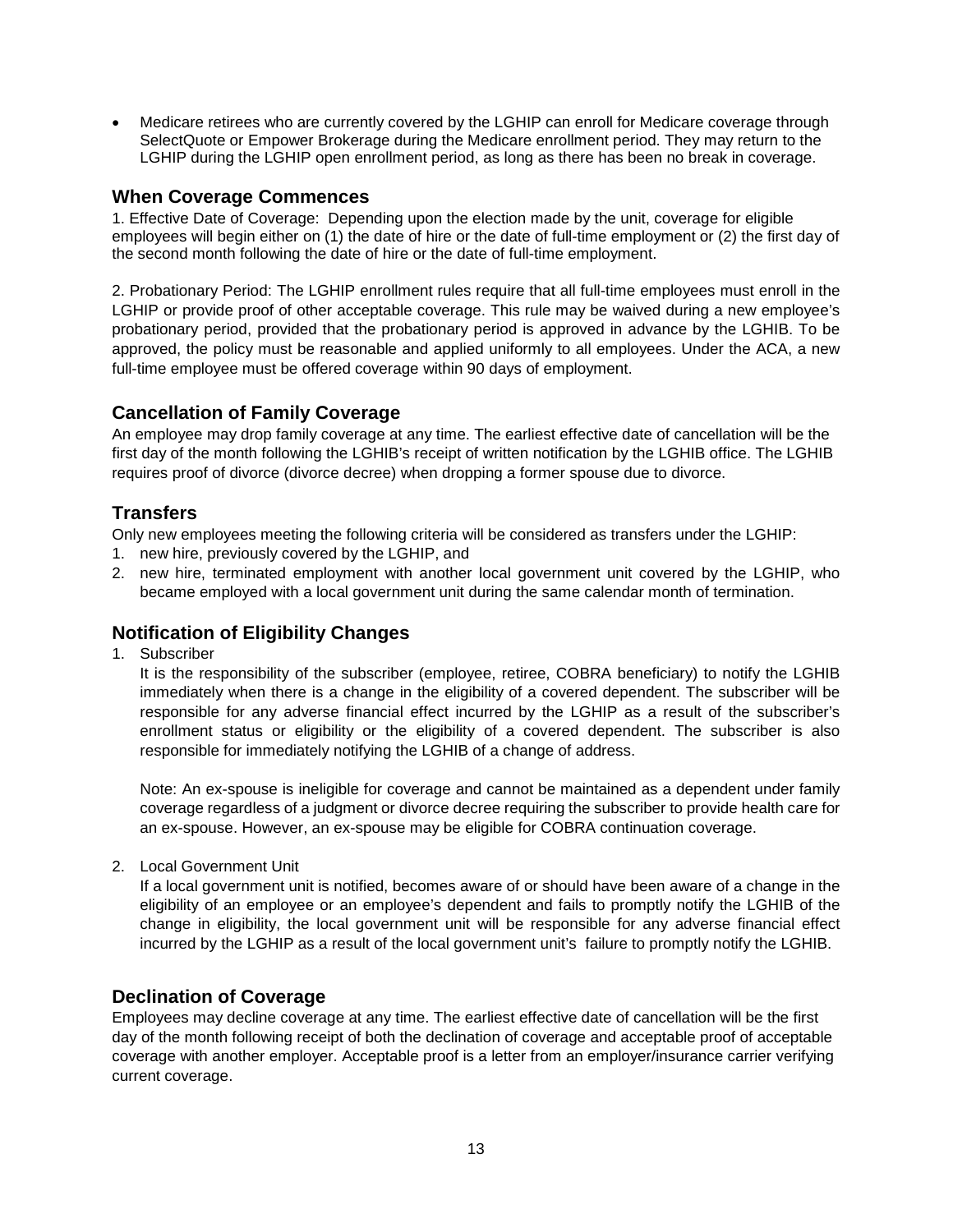# <span id="page-31-0"></span>**Premium Payments**

The LGHIB bills in advance for the following month's coverage. To be eligible for coverage members must comply with the LGHIP's enrollment and eligibility rules. Acceptance of premium payment does not guarantee coverage.

# <span id="page-31-1"></span>**Supernumeraries**

Supernumeraries will be classified for insurance purposes as retired employees.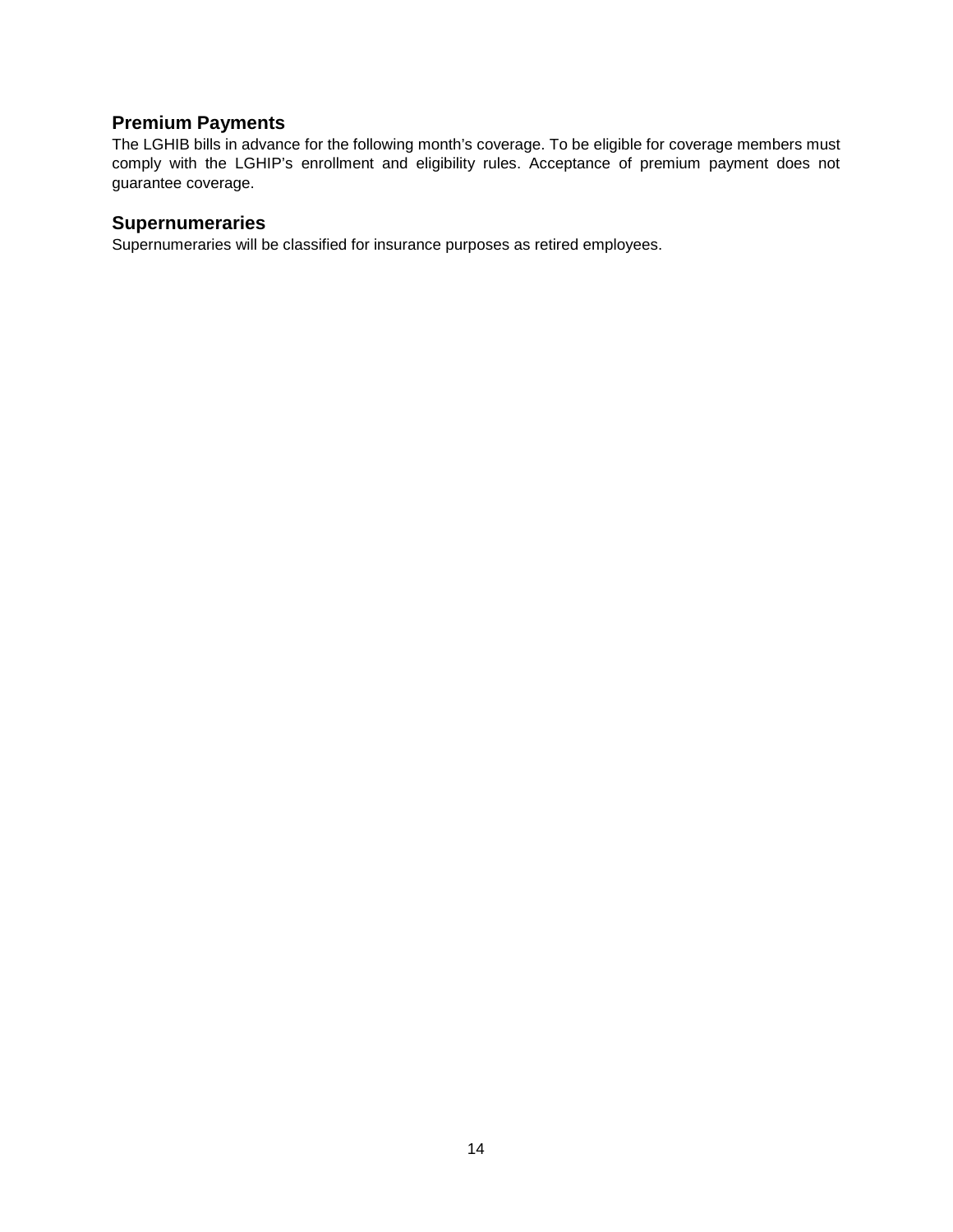# <span id="page-32-0"></span>**Provision for Medicare Entitlement**

Medicare is the federal program that most Americans receive when they turn age 65. Medicare can also cover younger people who qualify due to disability or permanent kidney failure.

Medicare Part A is the part of Medicare that pays for medical facility fees and is free for most people at age 65.

Medicare Part B is the part of Medicare that pays for physicians' fees and outpatient medical care. Medicare Part B premiums are the recipient's responsibility.

Medicare Part D is the component of Medicare that pays for prescription drugs. Medicare Part D premiums are the recipient's responsibility.

# <span id="page-32-1"></span>**Active Employees**

Active employees entitled to Medicare and their dependents are provided benefits through the LGHIP under the same conditions as employees and their dependents not entitled to Medicare. Medicare is secondary to benefits payable under the LGHIP. If a service is also covered by Medicare, the claim can be submitted to Medicare who may pay all or a portion of the unpaid balance of the claim subject to Medicare limitations. The LGHIB will not provide an active employee or his/her dependents with benefits that supplement Medicare. The employee has the right to elect coverage under the LGHIP on the same basis as any other employee.

The LGHIP will be the primary payer for those items and services covered by Medicare. This means that the LGHIP will pay the covered claims and those of the employee's Medicare-entitled dependents first, up to the limits contained in the LGHIP, and Medicare may pay all or a portion of the unpaid balance of the claims, if any, subject to Medicare limitations. If the employee's dependent(s) is not eligible for Medicare, the LGHIP will be the sole source of payment of the dependent(s)' claims.

Since the LGHIP also covers items and services not covered by Medicare, the LGHIP will be the sole source of payment of medical claims for these services.

# **Retired Employees – Non-Medicare**

The LGHIP (Group 30000) remains primary for retirees until the retiree is entitled to Medicare.

# <span id="page-32-2"></span>**Retired Employees – Entitled to Medicare With Parts A & B**

Health benefits will be modified when you or your dependent becomes entitled to Medicare. If a retiree or dependent becomes entitled to Medicare because of a disability before age 65, the retiree must notify the LGHIB to be eligible for the reduced premiums and to ensure that claims are paid properly. A copy of the retiree's or their dependent's Medicare card and a Change form that indicates the premium change must be submitted if your unit covers Medicare retirees.

#### **Blue Advantage**

Retirees and their dependents entitled to Medicare who have both Parts A and B (unless previously opted-out of Part D prescription drug coverage) will be automatically enrolled in the Local Government Health Insurance Plan Blue Advantage-Employer Group Waiver Plan, referred to as Blue Advantage. Blue Advantage is a Medicare Advantage (Health and Part D) plan.

Members enrolled in Blue Advantage will receive an Evidence of Coverage booklet that outlines the plan's eligibility, rules, regulations, and benefits. The Evidence of Coverage, a current drug formulary, a link to the participating pharmacy directory, and a link to the provider finder is available at www.lghip.org. Once enrolled in Blue Advantage, a retiree has the right to appeal plan decisions about payment of services if they disagree.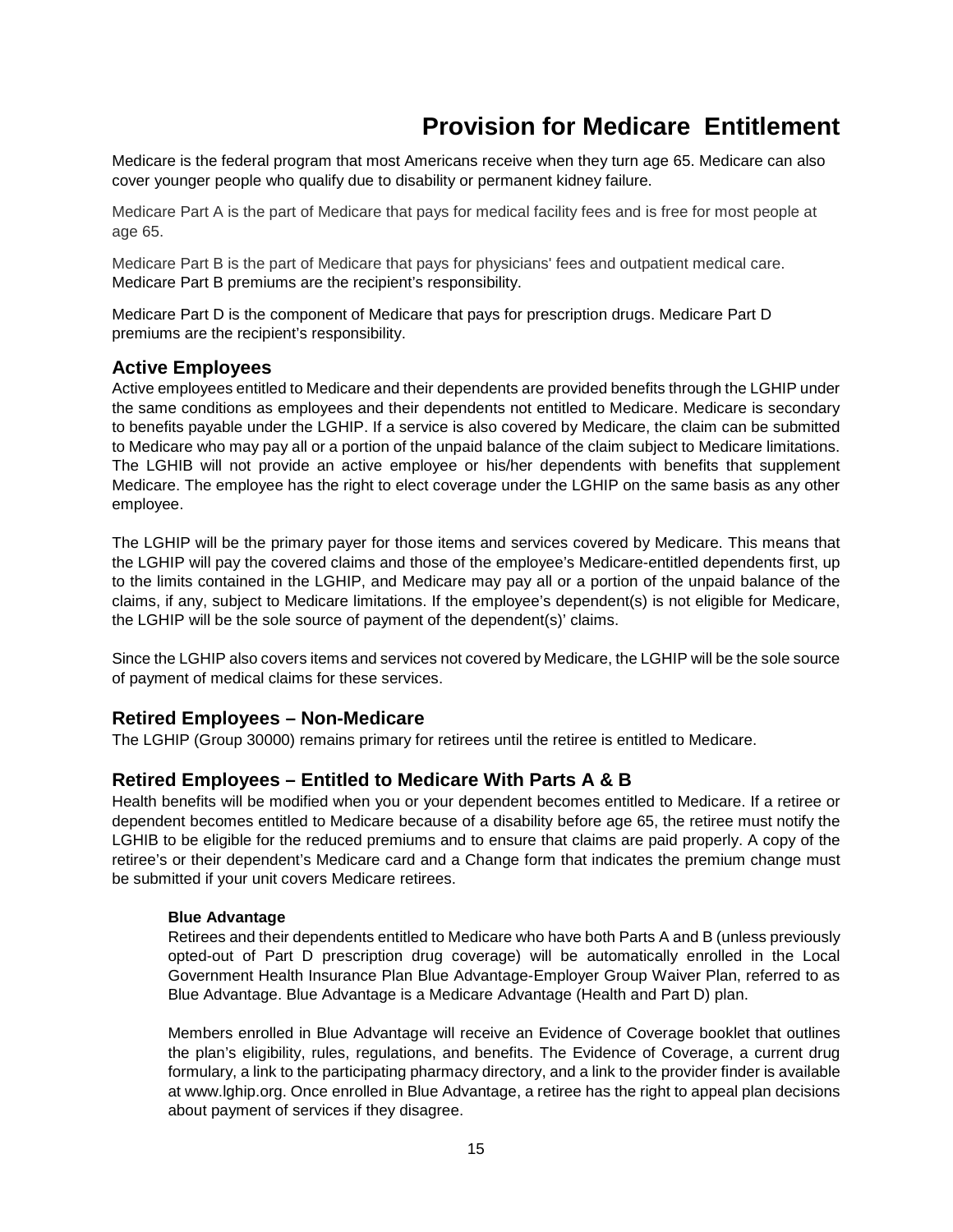#### **Blue Advantage Opt-Out Options**

Members enrolled in Blue Advantage who wish to opt-out of all or the Part D option of Blue Advantage have the following options:

#### **1. Opting-Out of Blue Advantage Health and Part D**

Medicare retirees and their Medicare dependents may completely opt-out of Blue Advantage by submitting a Blue Advantage Opt-Out form to the LGHIB. A Blue Advantage Opt-Out form will be sent to all Medicare retirees prior to the start of the plan year and when the LGHIB is notified of Medicare entitlement. The opt-out forms must be returned to the LGHIB within 21 days from the date of the opt-out notice.

Medicare retirees who elect to opt-out of Blue Advantage completely will be enrolled in the LGHIP (Group 30000). Health coverage through the LGHIP will be secondary to the retiree's Medicare Part A and B coverage. **Please be aware, Medicare retirees who optout of Blue Advantage and are enrolled in the LGHIP will have no prescription drug coverage through Blue Advantage or the LGHIP**.

#### **2. Opting-Out of Only the Medicare Part D Prescription Drug Coverage Option of Blue Advantage**

Medicare retirees and their Medicare dependents may opt-out of the Part D option of Blue Advantage by submitting a Blue Advantage Part D Opt-Out form to the LGHIB. Retirees must contact the LGHIB to request a Blue Advantage Part D Opt-Out form. The opt-out forms must be returned to the LGHIB within 21 days from the date of the opt-out notice.

Medicare retirees who opt-out of the Medicare Part D option of Blue Advantage will still have Parts A and B benefits through Blue Advantage, **but will have no prescription drug coverage through Blue Advantage or the LGHIP.** However, retirees can join a different Medicare Part D prescription drug plan. Retirees can call 1-800-MEDICARE (1-800-633-4227) 24 hours a day, 7 days a week for help in learning how to enroll in another Medicare Part D prescription drug plan. (TTY users should call 1-877-486-2048.)

Retirees should keep in mind that if they leave the Medicare Part D option of Blue Advantage and do not have or do not enroll in another prescription drug plan, there may be a late enrollment penalty in addition to their premium for Medicare prescription drug coverage in the future.

It is the retiree's responsibility to inform the LGHIB if they are enrolled in another Medicare prescription drug plan. Retirees can only be enrolled in one Medicare prescription drug plan at a time.

#### <span id="page-33-0"></span>**Retirees Entitled to Medicare without Parts A and B**

A Medicare retiree and Medicare dependent must have both Medicare Parts A and B to be enrolled in Blue Advantage. Retirees entitled to Medicare who do not have Part A and Part B will be enrolled in the LGHIP (Group 30000) with limited benefits. Coverage under the LGHIP will be reduced by those benefits that would have been payable under Medicare Parts A and B. **Please be aware, Medicare retirees without Parts A and B who are enrolled in the LGHIP will have no prescription drug coverage through the LGHIP**.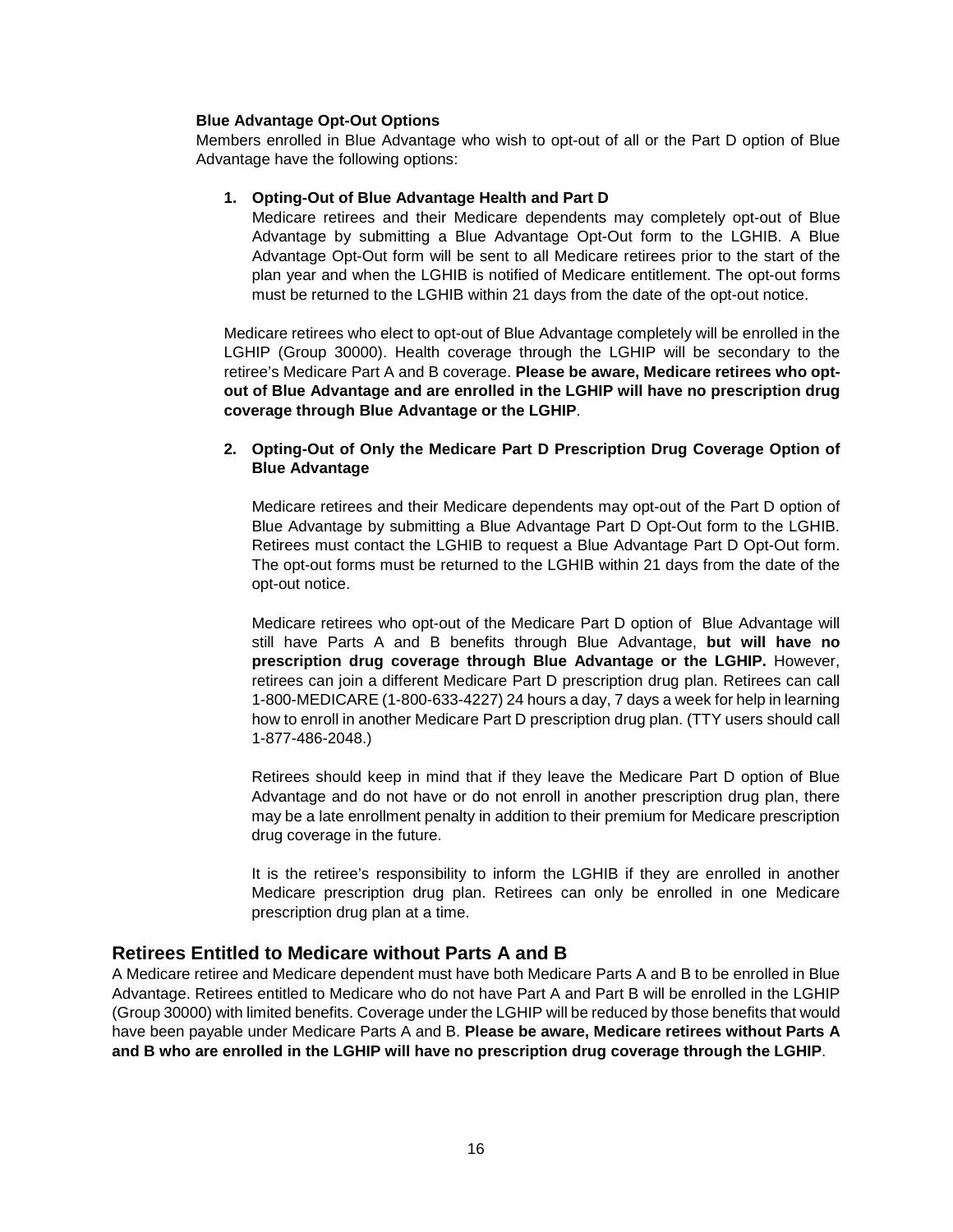## <span id="page-34-0"></span>**Changes to Medicare Coverage**

Medicare limits when changes can be made to coverage. Retirees may leave Blue Advantage only at certain times of the year or under certain special circumstances. Generally, there is an open enrollment period at the end of each year when changes can be made to Medicare coverage that will be effective January 1 of the following year. To request to leave Blue Advantage, please submit the Blue Advantage Opt-Out form to:

Local Government Health Insurance Board PO Box 304900 Montgomery, AL 36130-4900

To opt-out of the Medicare Part D option of Blue Advantage, please contact the LGHIB for a Blue Advantage Part D Opt-Out form.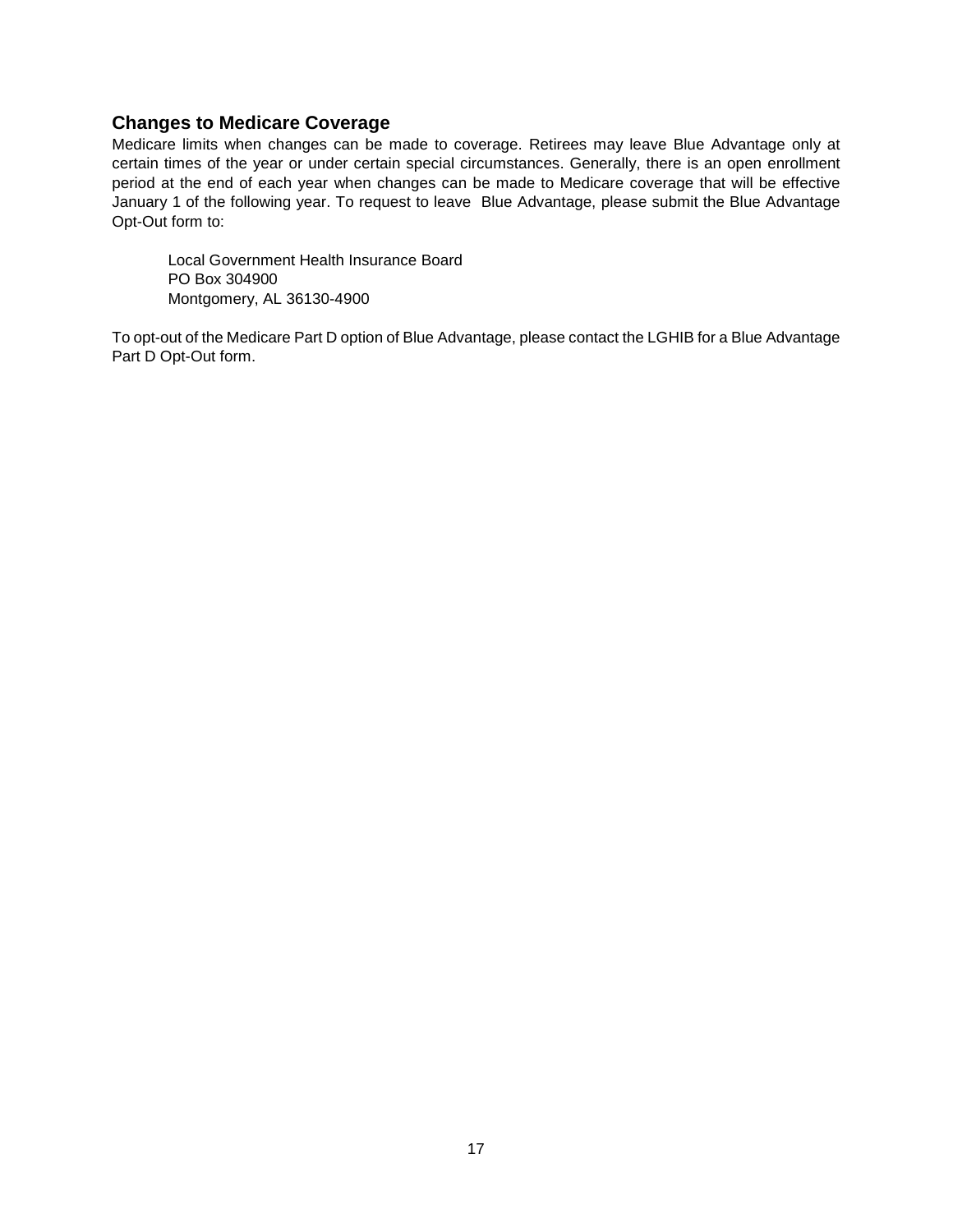# **Termination of Coverage**

# <span id="page-35-1"></span><span id="page-35-0"></span>**When Coverage Terminates**

The member's coverage will terminate:

- 1. On the last day of the month in which the member's employment terminates.
- 2. When the LGHIP is discontinued.
- 3. When premium payments cease.
- 4. When the unit withdraws from the LGHIP.
- 5. In addition to the above, the coverage terminates for a dependent:
	- a) on the last day of the month in which such person ceases to be an eligible dependent, or
	- b) if the dependent becomes eligible to be insured as an employee in the LGHIP.
- 6. In the case of an employee who is eligible and receives insurance pursuant to the provisions of the Affordable Care Act on the basis of working an average of 30 or more hours per week or 130 or more hours per month during a measurement period, coverage terminates on the first day after the applicable stability period if the employee does not average 30/130 or more hours per week/month during a subsequent measurement period.

In many cases, you will have the option to choose continuation of group benefits as provided by the Public Health Service Act. (See COBRA Section.)

## <span id="page-35-2"></span>**Family and Medical Leave Act**

The LGHIB will adhere to the provisions of the Family and Medical Leave Act.

# <span id="page-35-3"></span>**Leave without Pay (LWOP)**

Employees on leave without pay or who are receiving proceeds or pay through a workers' compensation policy may continue their health insurance coverage for a maximum of 12 months.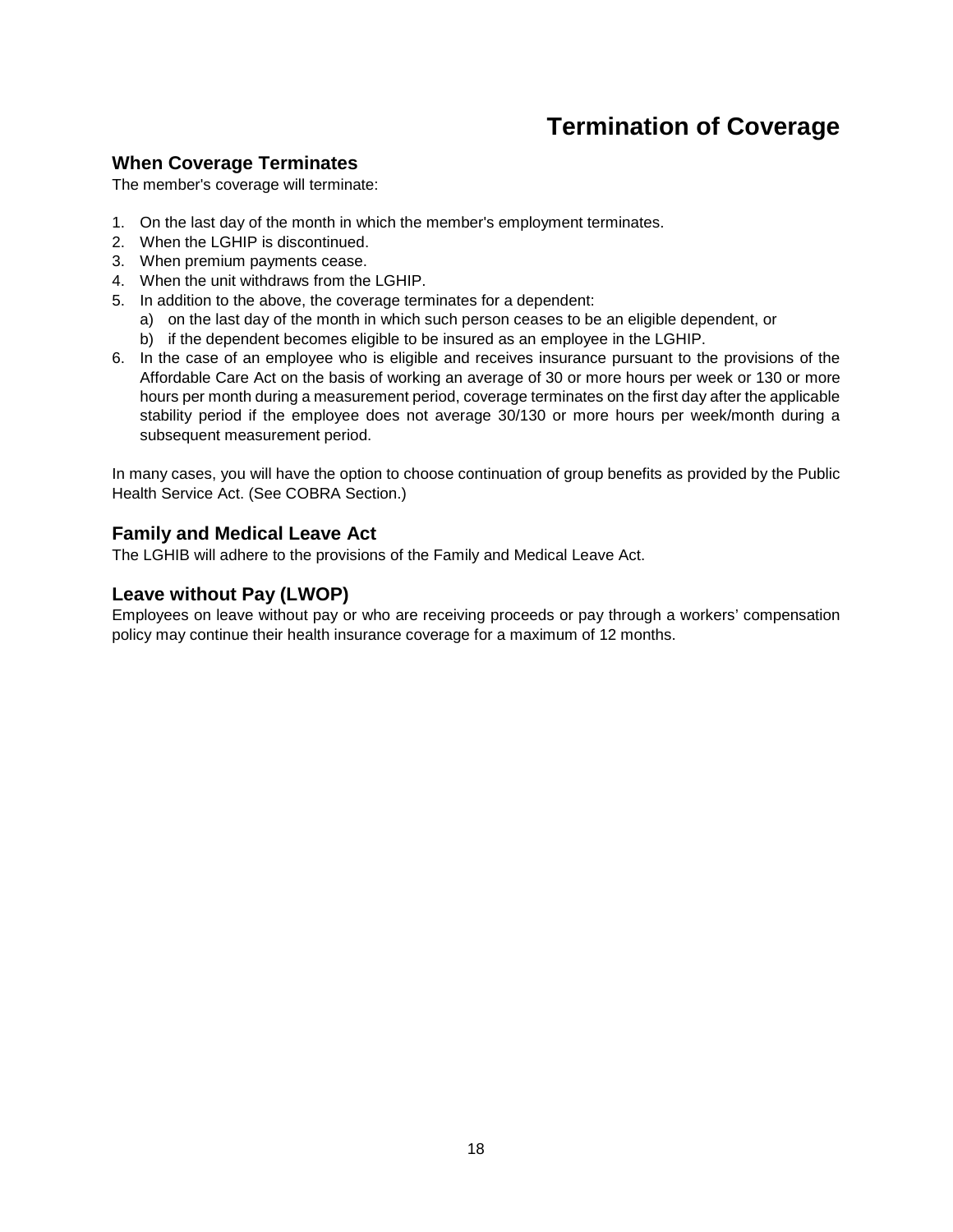# **Continuation of Group Health Coverage (COBRA)**

### **Introduction**

The Public Health Service Act [42 USC Sections 300bb-1 through 300bb-8] requires that the LGHIB offer covered employees and their families the opportunity for a temporary extension of health coverage (called "continuation coverage") at group rates in certain instances where coverage under the LGHIP would otherwise end. COBRA coverage can be particularly important as it will allow you to continue group health care coverage beyond the point at which you would ordinarily lose it.

This notice is intended to inform you, in a summary fashion, of your rights and obligations under the continuation coverage provisions of this law. **You and your spouse should take the time to read this carefully.**

## **What is COBRA Continuation Coverage?**

COBRA continuation coverage is a continuation of coverage under the LGHIP when coverage would otherwise end because of a life event known as a "qualifying event." Specific qualifying events are listed under the section entitled "Qualified Beneficiaries" below. After a qualifying event, COBRA continuation coverage must be offered to each person who is a qualified beneficiary. You, your spouse and your dependent children could become qualified beneficiaries if coverage under the LGHIP is lost because of a qualifying event. Under the LGHIP, qualified beneficiaries who elect COBRA continuation coverage must pay for such coverage.

# **Who is a Qualified Beneficiary?**

Individuals entitled to COBRA continuation coverage are called qualified beneficiaries. Individuals who may be qualified beneficiaries are the spouse and dependent children of a covered employee and, in certain circumstances, the covered employee. Under current law, in order to be a qualified beneficiary, an individual must generally be covered under the LGHIP on the day before the event that caused a loss of coverage, such as termination of employment, or a divorce from, or death of, the covered employee. (An increase in the cost of retiree coverage relative to active employee coverage is also considered a loss of coverage for COBRA purposes.) In addition, a child born to the covered employee, or who is placed for adoption with the covered employee, during the period of COBRA continuation coverage, is also a qualified beneficiary.

# **COBRA Rights for Covered Employees**

If you are a covered employee, you will become a qualified beneficiary if you lose your coverage under the LGHIP because either one of the following qualifying events occurs:

- Your hours of employment are reduced, or
- Your employment ends for any reason other than gross misconduct.

COBRA coverage will continue for up to a total of 18 months from the date of your termination of employment or reduction in hours, assuming you pay your premiums on time.

If you are on a leave of absence covered by the Family and Medical Leave Act of 1993 (FMLA), and you do not return to work, you will be given the opportunity to buy COBRA coverage. The period of your COBRA coverage will begin when you fail to return to work following the expiration of your FMLA leave or you inform the LGHIB that you do not intend to return to work, whichever occurs first.

## **COBRA Rights for a Covered Spouse and Dependent Children**

If you are the spouse of a covered employee, you will become a qualified beneficiary if you lose your coverage under the LGHIP because one of the following qualifying events occurs: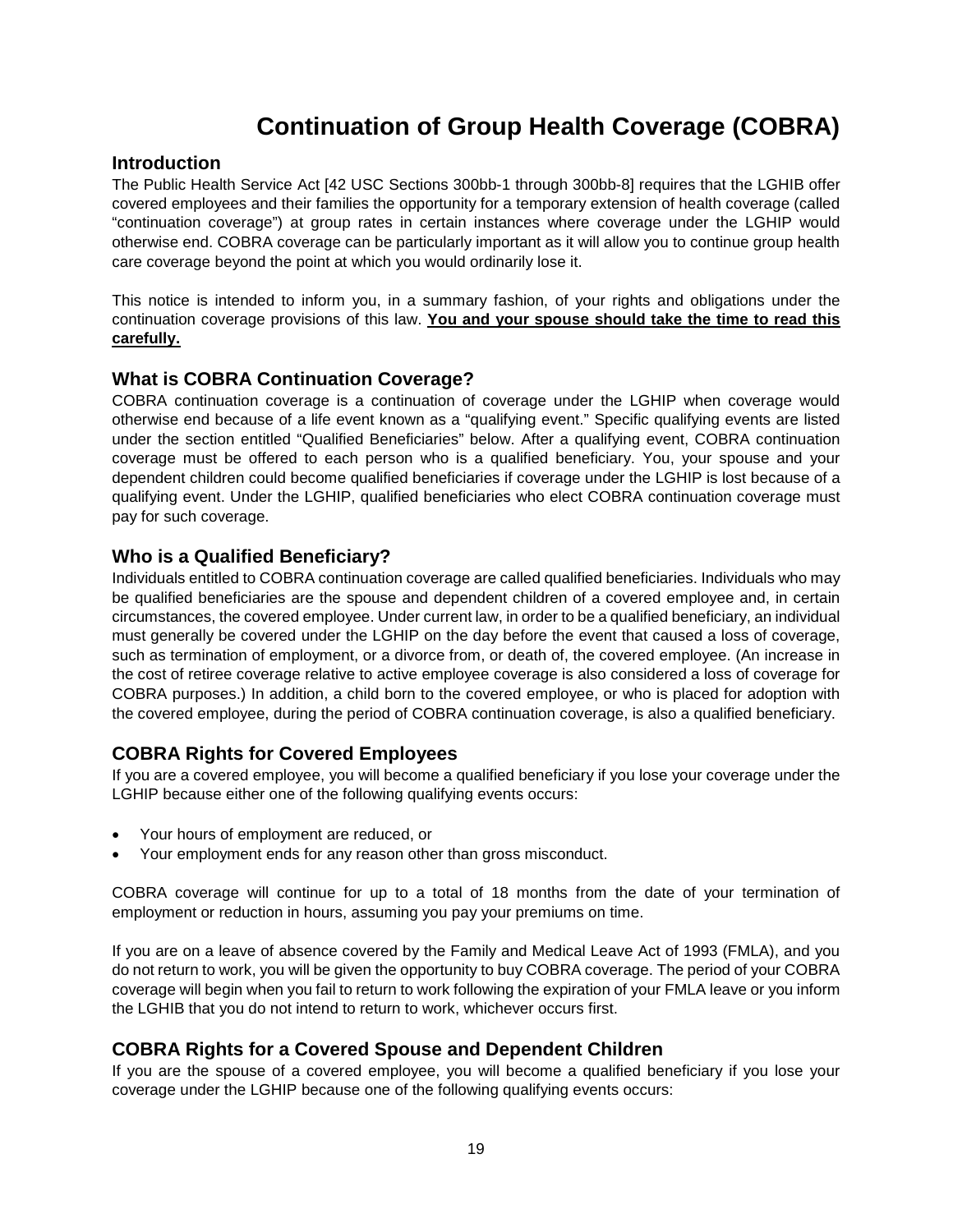- Your spouse dies;
- Your spouse's hours of employment are reduced;
- Your spouse's employment ends for any reason other than gross misconduct;
- Your spouse becomes entitled to Medicare benefits (under Part A, Part B or both); or
- You become divorced or legally separated from your spouse.

Your dependent children will become qualified beneficiaries if they lose coverage under the LGHIP because any of the following qualifying events occurs:

- The parent-employee dies;
- The parent-employee's hours of employment are reduced;
- The parent-employee's employment ends for any reason other than gross misconduct;
- The parent-employee becomes entitled to Medicare benefits (under Part A, Part B or both);
- The parents become divorced or legally separated; or
- The child stops being eligible for coverage under the LGHIP as a "dependent child."

# **What Coverage is Available?**

If you choose continuation coverage, the LGHIB is required to offer you coverage that, as of the time coverage is being provided, is identical to the coverage provided under the LGHIP to similarly situated employees or family members.

# **When is COBRA Coverage Available?**

COBRA continuation coverage will be offered to qualified beneficiaries only after the LGHIB has been notified that a qualifying event has occurred.

- When Should Your Employer Notify the LGHIB? COBRA continuation coverage will be offered to qualified beneficiaries only after the LGHIB has been notified that a qualifying event has occurred. Your employer is responsible for notifying the LGHIB of the following qualifying events:
	- o End of employment,
	- o Reduction of hours of employment, or
	- o Death of an employee.
- When Should You Notify the LGHIIB? The employee or a family member has the responsibility to inform the LGHIB of the following qualifying events:
	- o A divorce,
	- o A legal separation, or
	- o A child losing dependent status.

Written notice must be given to the LGHIB within 60 days of the date of the qualifying event or the date in which coverage would end under the LGHIP because of the qualifying event, whichever is later. All notices should be sent to the address listed under "LGHIB Contact Information" at the end of this section.

## **How is COBRA Coverage Provided?**

When the LGHIB is notified that a qualifying event has happened, COBRA continuation coverage will be offered to each qualified beneficiary. Each qualified beneficiary will have an independent right to elect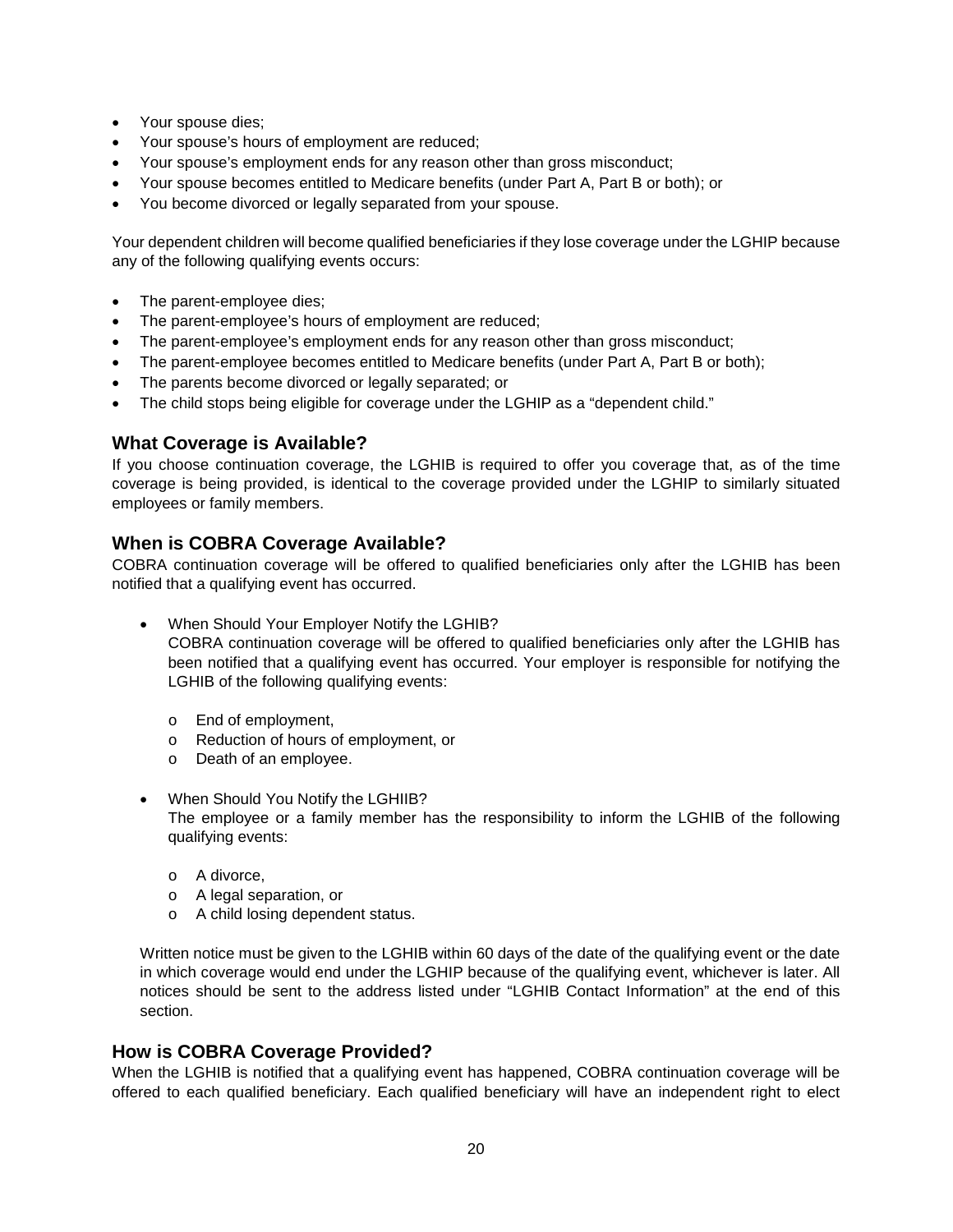COBRA continuation coverage. In addition, a covered employee may elect COBRA continuation coverage on behalf of his or her spouse and either covered parent may elect COBRA continuation coverage on behalf of their children. If you do not choose continuation coverage, your group health insurance will end.

After the LGHIB receives timely notice that a qualifying event has occurred, the LGHIB will (1) notify you that you have the option to buy COBRA, and (2) send you a COBRA election notice.

You have 60 days within which to elect to buy COBRA coverage. The 60-day period begins to run from the later of (1) the date you would lose coverage under the LGHIP, or (2) the date on which the LGHIB notifies you that you have the option to buy COBRA coverage. Each qualified beneficiary has an independent right to elect COBRA coverage. You may elect COBRA coverage on behalf of your spouse, and parents may elect COBRA coverage on behalf of their children. An election to buy COBRA coverage will be considered made on the date the election notice is sent back to the LGHIB.

Once the LGHIB has been notified of your qualifying event, your coverage under the LGHIP will be retroactively terminated and payment of all claims incurred after the date coverage ceased will be rescinded. If you elect to buy COBRA during the 60-day election period, and if your premiums are paid on time, the LGHIB will retroactively reinstate your coverage and process claims incurred during the 60-day election period.

Because there may be a lag between the time your coverage under the plan ends and the time the LGHIP learns of your loss of coverage, it is possible that the LGHIP may pay claims incurred during the 60-day election period. If this happens, you should not assume that you have coverage under the LGHIP. The only way your coverage will continue is if you elect to buy COBRA and pay your premiums on time.

# **What Will Be the Length of COBRA Coverage?**

COBRA continuation coverage is a temporary continuation of coverage. COBRA continuation coverage will last for up to a total of 36 months when one of the following qualifying events occurs:

- Death of the employee,
- Divorce or legal separation, or
- Dependent child loses eligibility as a "dependent child" under LGHIP.

COBRA continuation coverage will last for up to a total of 18 months when one of the following qualifying events occurs:

- End of employment or
- Reduction in the hours of employment.

There are only two ways to extend the 18-month COBRA continuation coverage period:

• **Disability** – If you or a covered member of your family is or becomes disabled under Title II (OASDI) or Title XVI (SSI) of the Social Security Act and you timely notify the LGHIB, the 18-month period of COBRA coverage for the disabled person may be extended to up to 11 additional months (for a total of up to 29 months) or the date the disabled person becomes covered by Medicare, whichever occurs sooner. This 29-month period also applies to any non-disabled family members who are receiving COBRA coverage, regardless of whether the disabled individual elects the 29-month period for him or herself. The 29-month period will run from the date of the termination of employment or reduction in hours. For this disability extension to apply, the disability must have started at some time before the 60th day of COBRA coverage and must last at least until the end of the 18-month period of COBRA coverage.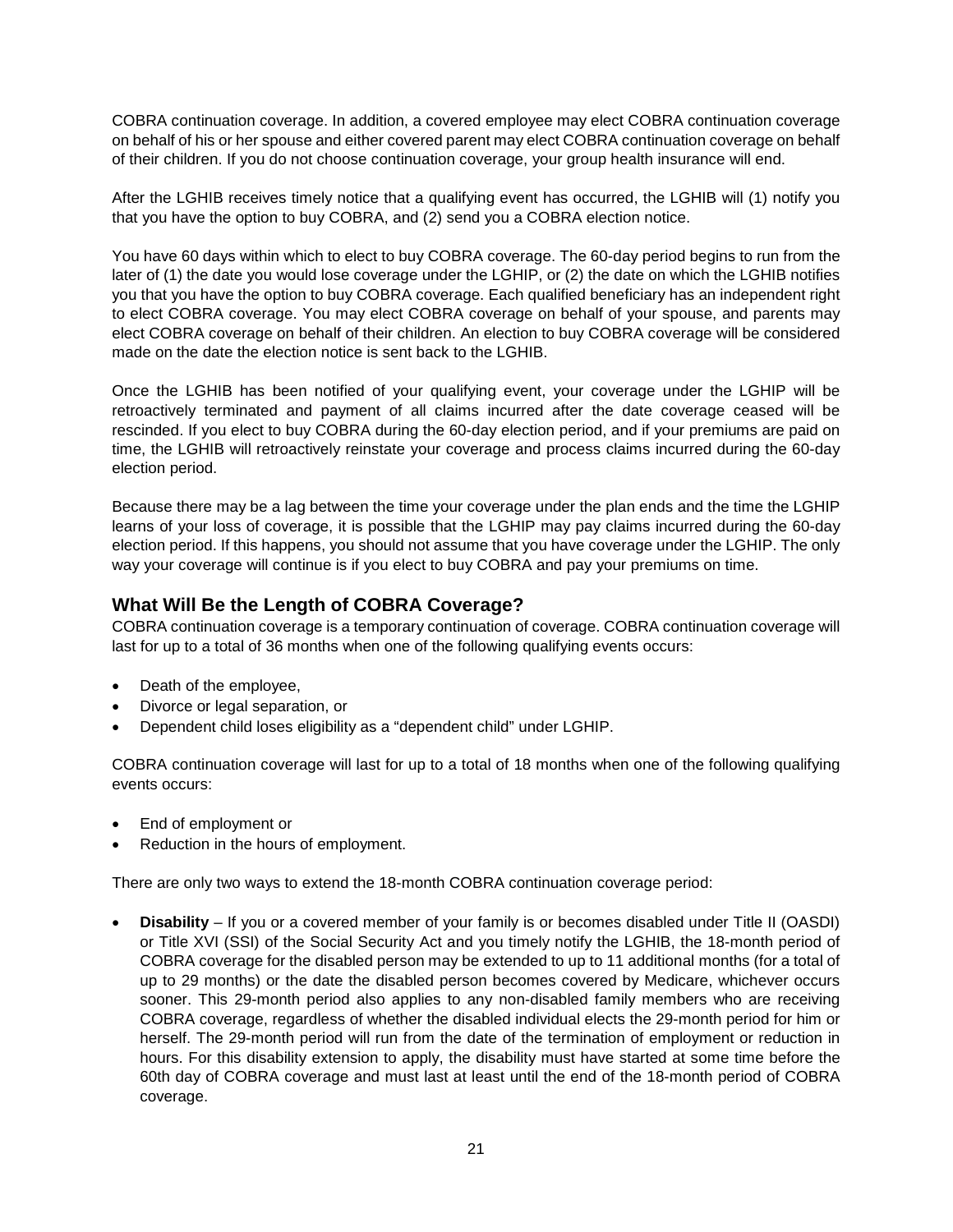The cost for COBRA coverage after the 18th month will be 150% of the full cost of coverage under the plan, assuming that the disabled person elects to be covered under the disability extension. If the only persons who elect the disability extension are non-disabled family members, the cost of coverage will remain at 102% of the full cost of coverage.

For a spouse and children, the disability extension may be further extended to 36 months if another qualifying event (death, divorce, enrollment in Medicare, or loss of dependent status) occurs during the 29- month period. See the following discussion under "Extensions of COBRA for Second Qualifying Events" for more information about this.

For this disability extension of COBRA coverage to apply, you must give the LGHIB timely notice of Social Security's disability determination before the end of the 18-month period of COBRA coverage and within 60 days after the later of (1) the date of the initial qualifying event; (2) the date on which coverage would be lost because of the initial qualifying event; (3) the date of Social Security's determination; or (4) the date on which you, or the qualified beneficiary, is informed, through the furnishing of the SPD or COBRA general notice, of the responsibility to notify the plan and the procedures for doing so. You must also notify the LGHIB within 30 days of any revocation of Social Security disability benefits.

• **Extensions of COBRA for Second Qualifying Events** – For a spouse and children receiving COBRA coverage, the 18-month period may be extended to 36 months if another qualifying event occurs during the 18-month period, if you give the LGHIB timely notice of the second qualifying event. The 36-month period will run from the date of the termination of employment or reduction in hours.

This extension is available to a spouse and children receiving COBRA coverage if the covered employee or former employee dies, becomes enrolled in Medicare, gets divorced, or if the child stops being eligible under the plan as a dependent child, *but only if the event would have caused the spouse or child to lose coverage under the plan had the first qualifying event not occurred*. For example, if a covered employee is terminated from employment, elects family coverage under COBRA, and then later enrolls in Medicare, this second event will rarely be a second qualifying event that would entitle the spouse and children to extended COBRA coverage. This is so because this event would not cause the spouse or dependent children to lose coverage under the plan if the covered employee had not been terminated from employment.

For this 18-month extension to apply, you must give the LGHIB timely notice of the second qualifying event within 60 days after the event occurs or within 60 days after the date on which coverage would be lost because of the event, whichever is later.

## **Can New Dependents Be Added to COBRA Coverage?**

You may add new dependents to your COBRA coverage under the circumstances permitted under the LGHIP. Except as explained below, any new dependents that you add to your COBRA coverage will not have independent COBRA rights. This means, for example, that if you die, they will not be able to continue coverage.

If you are the covered employee and you acquire a child by birth or placement for adoption while you are receiving COBRA coverage, then your new child will have independent COBRA rights. This means that if you die, for example, your child may elect to continue receiving COBRA benefits for up to 36 months from the date on which your COBRA benefits began.

If your new child is disabled within the 60-day period beginning on the date of birth or placement of adoption, the child may elect coverage under the disability extension if you timely notify the LGHIB of Social Security's disability determination as explained above.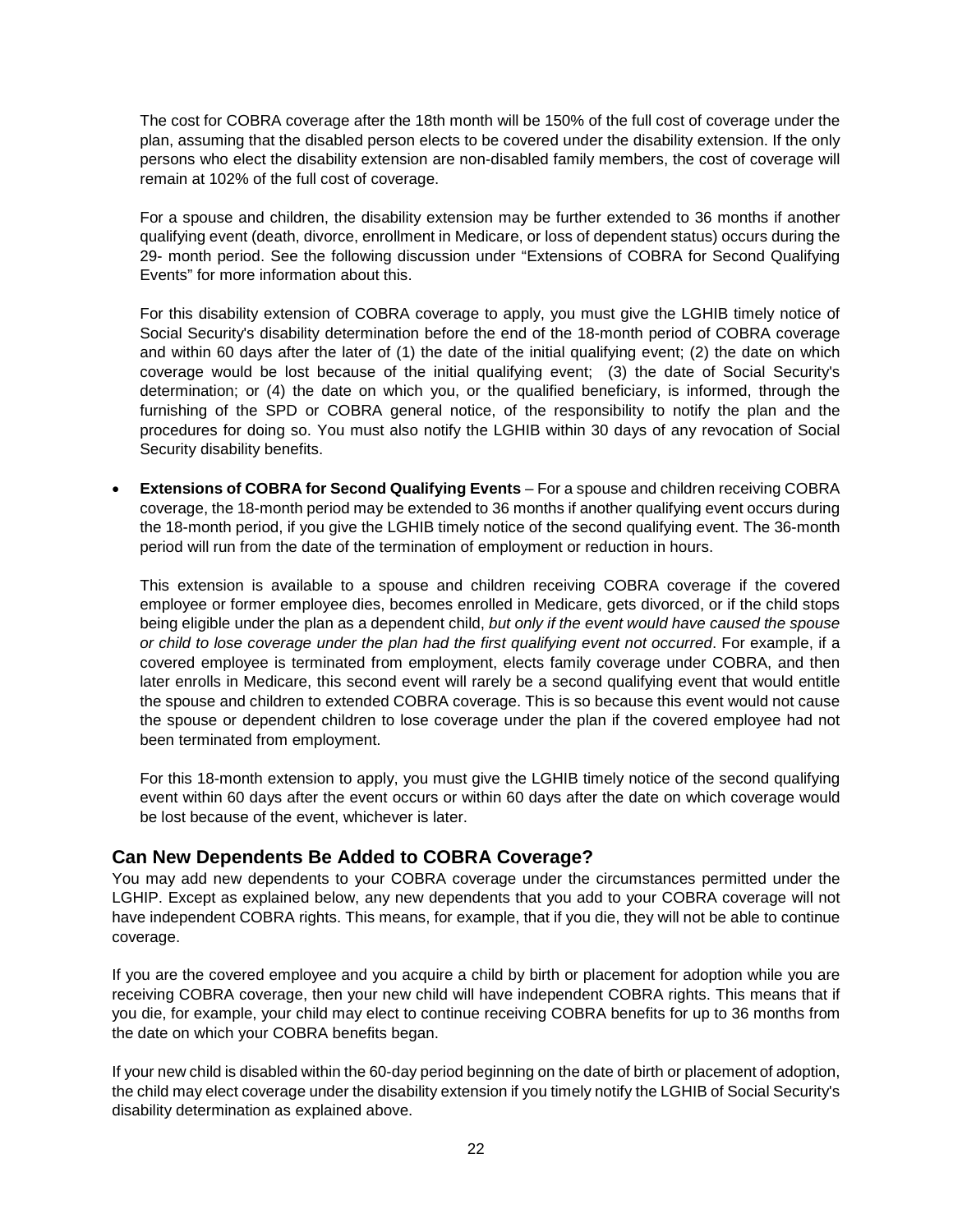# **How Does the Family and Medical Leave Act Affect COBRA Coverage?**

If you are on a leave of absence covered by the Family and Medical Leave Act of 1993 (FMLA), and you do not return to work, you will be given the opportunity to elect COBRA continuation coverage. The period of your COBRA continuation coverage will begin when you fail to return to work following the expiration of your FMLA leave or you inform your employer that you do not intend to return to work, whichever occurs first.

### **How Much is COBRA Coverage Premium?**

If you qualify for continuation coverage, you will be required to pay the local government unit's premium plus a 2% administrative fee directly to the LGHIB. Members who are disabled under Title II or Title XVI of the Social Security Act when a qualifying event occurs, will be required to pay 150% of the local government unit's premium for the 19th through the 29th month of coverage or the month that begins more than 30 days after the date is determined that you are no longer disabled under Title II or Title XVI of the Social Security Act, whichever comes first. (If the only persons who elect the disability extension are non-disabled family members, the cost of coverage will remain at 102% of the full cost of coverage.) Your coverage will be canceled if you fail to pay the entire amount in a timely manner.

## **When is the COBRA Coverage Premium Due?**

The initial premium payment is due 45 days after the date you make your election for coverage. All subsequent premiums are due on the first day of the month of coverage. There is a 30-day grace period.

# **When Does my COBRA Coverage End?**

The law provides that your COBRA continuation coverage may be terminated for any of the following five reasons:

- 1. LGHIB no longer provides group health coverage;
- 2. The unit withdraws from the LGHIP;
- 3. The premium for your continuation coverage is not paid on time;
- 4. The covered beneficiary becomes covered by another group plan;
- 5. You become entitled to Medicare;
- 6. You extend coverage for up to 29 months due to your disability and there has been a final determination that you are no longer disabled.

You do not have to show that you are insurable to choose COBRA continuation coverage. However, under the law, you may have to pay all or part of the premium for your COBRA continuation coverage. There is a grace period of 30 days for payment of the regularly scheduled premium.

Note: If you are entitled to Medicare before you become a qualified beneficiary, you may elect COBRA continuation coverage; however, your Medicare coverage will be primary and your COBRA continuation coverage will be secondary. You must have Medicare Parts A and B in order to have full coverage.

## **Are There Other Coverage Options Besides COBRA Continuation Coverage?**

Yes. Instead of enrolling in COBRA continuation coverage, there may be other coverage options for a qualified beneficiary through the Health Insurance Marketplace, Medicaid, or other group health plan coverage options (such as a spouse's plan) through what is called a "special enrollment period." Some of these options may cost less than COBRA continuation coverage. Individuals can learn more about many of these options at www.healthcare.gov.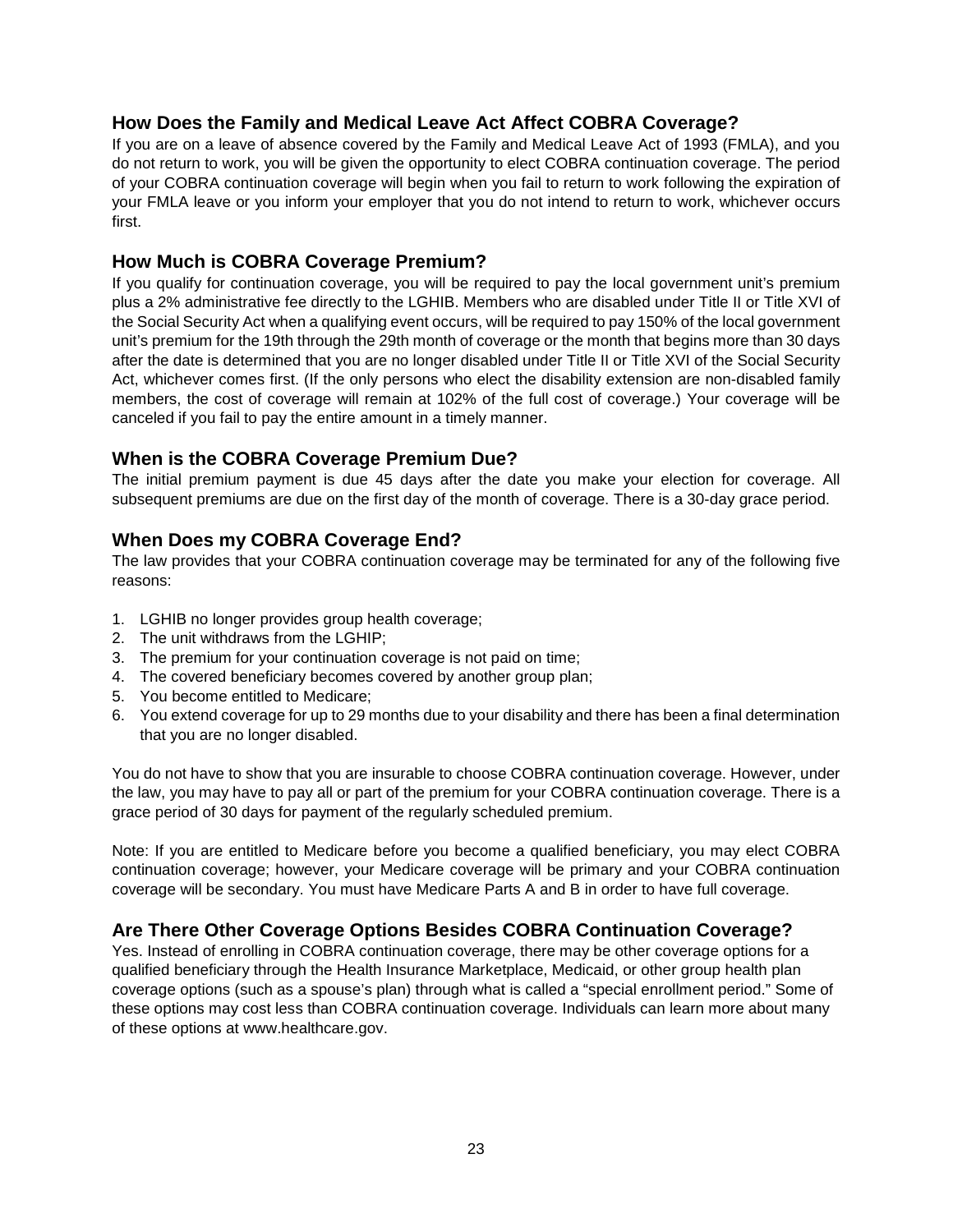# **Keep the LGHIB Informed of Address Changes**

In order to protect your family's rights, you must keep the LGHIB informed of any changes in the address of family members. You should also keep a copy for your records of any notices you send to the LGHIB.

### **If You Have Any Questions**

Questions concerning your COBRA continuation coverage rights may be addressed by calling the LGHIB at 1-866-836-9137 or 334-263-8326 or by mail at the contact listed below. For more information about your COBRA rights, the Health Insurance Portability and Accountability Act (HIPAA) and other laws affecting group health plans, visit the U.S. Department of Labor's Employee Benefits Security Administration (EBSA) website at www.dol.gov/ebsa or call their toll-free number at 1-866-444-3272. For more information about health insurance options available through a Health Insurance Marketplace, visit www.healthcare.gov.

## **LGHIB Contact Information**

All notices and requests for information should be sent to the following address:

**Local Government Health Insurance Board LGHIP COBRA Section PO Box 304900 Montgomery, AL 36130-4900**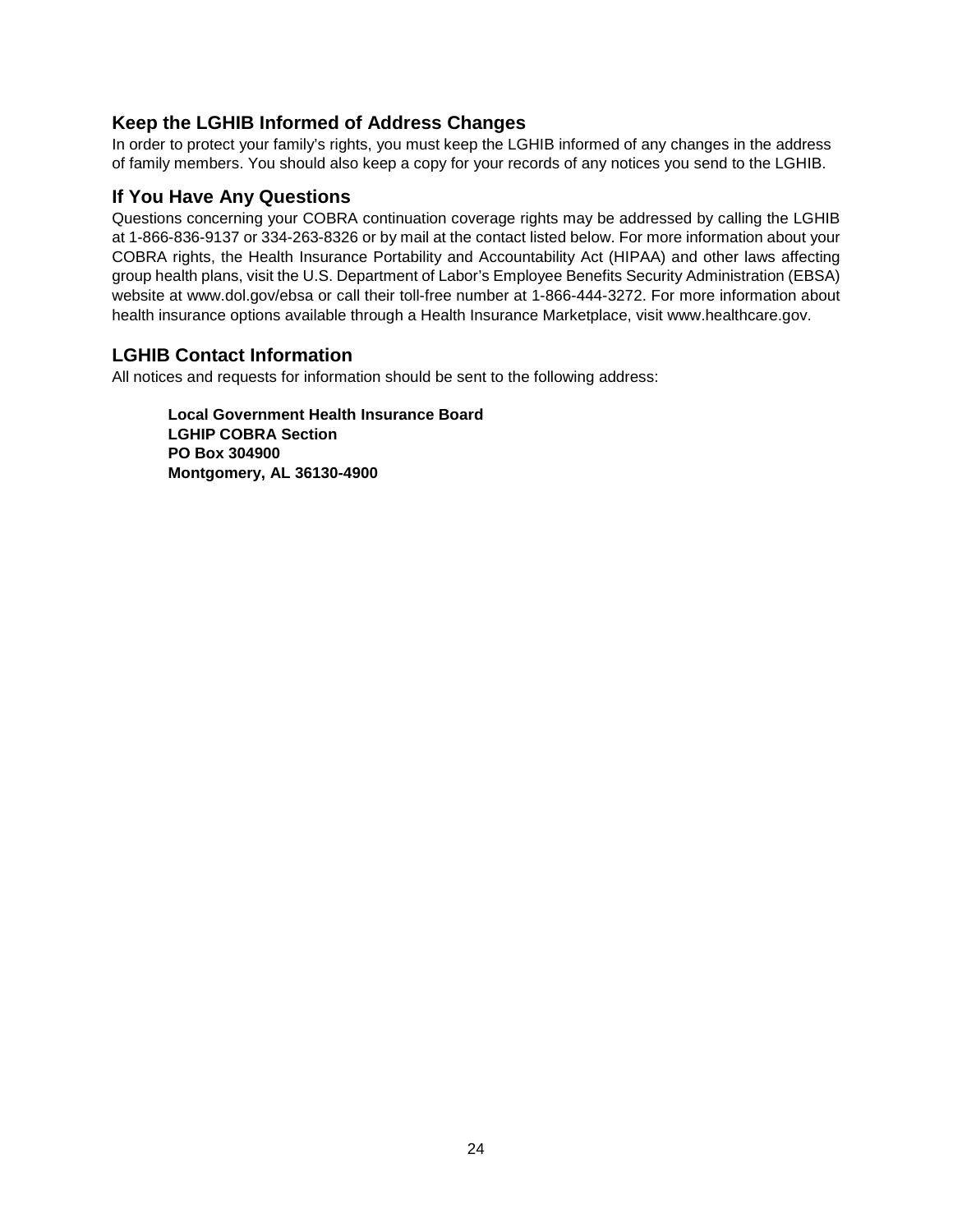# **Benefit Conditions**

To qualify as plan benefits, medical services and supplies must meet the following:

- They must be furnished after your coverage becomes effective;
- Blue Cross must determine before, during, or after services and supplies are furnished that they are medically necessary. (Note: all inpatient hospital stays, certain outpatient procedures, including radiology procedures, and a select group of provider-administered drugs must be pre-certified by Blue Cross. Visit AlabamaBlue.com for a complete list of procedures or drugs that require precertification).
- PPO benefits must be furnished while you are covered by the LGHIP and the provider must be a PPO provider when the services are furnished to you.
- Separate and apart from the requirement in the previous paragraph, services and supplies must be furnished by a provider (whether Preferred Provider or not) who is recognized by BCBS as an approved provider for the type of service or supply being furnished. For example, BCBS reserves the right not to pay for some or all services or supplies furnished by certain persons who are not Medical Doctors (MD's), even if the services or supplies are within the scope of the provider's license. Call Blue Cross Customer Services if you have any question whether your provider is recognized by BCBS as an approved provider for the services or supplies you plan on receiving.
- Services and supplies must be furnished when the LGHIP and your coverage are both in effect and fully paid for. No benefits will be provided for services you receive after the plan or your coverage ends, even if they are for a condition which began before the LGHIP or your coverage ends.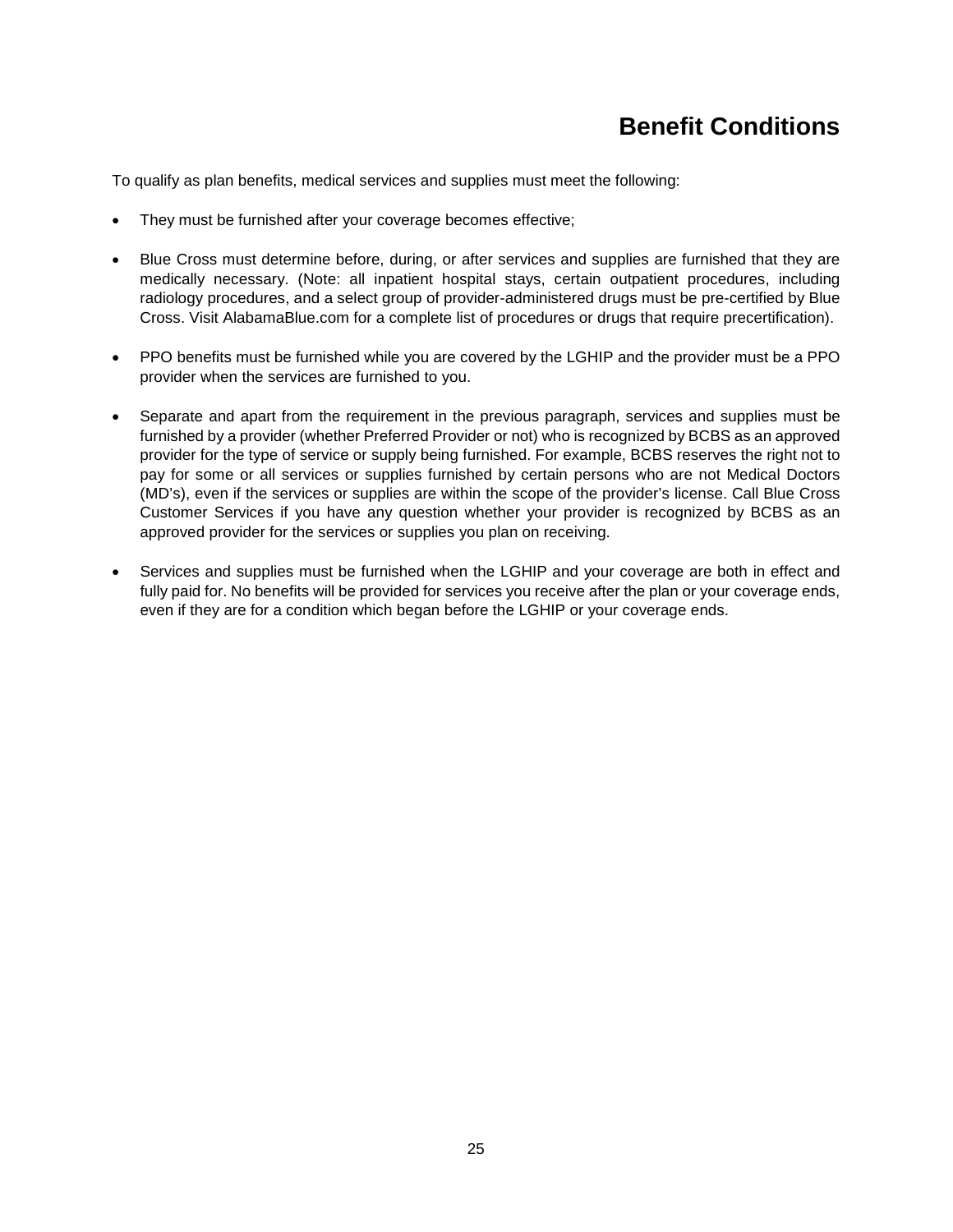# **Cost Sharing**

|                                        | <b>In-Network</b>                                                                                              | <b>Out-Of-Network</b>                                            |
|----------------------------------------|----------------------------------------------------------------------------------------------------------------|------------------------------------------------------------------|
| Calendar Year Out-of-Pocket<br>Maximum | \$7,350 per member, \$14,700<br>per family Certain benefits<br>pay at 100% of the allowed<br>amount thereafter | Out-of-network services<br>do not apply to the out-of-<br>pocket |

# **Calendar Year Out-of-Pocket Maximum**

The calendar year out-of-pocket maximum is specified in the table above. All cost-sharing amounts (calendar year deductible, copayment and coinsurance) for in-network covered services that you or your family is required to pay under the LGHIP apply to the calendar year out-of-pocket maximum. Once the maximum has been reached, covered expenses of the type that count towards the maximum will be paid at 100% of the allowed amount for the remainder of the calendar year.

There may be expenses you are required to pay under the LGHIP that do not count toward the calendar year out-of-pocket maximum, and that you must continue to pay even after you have met the calendar year out-of-pocket maximum. The following are some examples:

# **Out-of-Network Cost-Sharing Amounts (Deductibles, Copayments, Coinsurance):**

- Amounts paid for non-covered services or supplies;
- Amounts paid for services or supplies in excess of the allowed amount (for example, an out-of- network provider requires you to pay the difference between the allowed amount and the provider's total charges);
- Amounts paid for services or supplies in excess of any plan limits (for example, a limit on the number of covered visits for a particular type of provider); and,
- Amounts paid as a penalty (for example, failure to pre-certify).

The calendar year out-of-pocket maximum applies on a per person per calendar year basis, subject to the family maximum.

The calendar year family out-of-pocket maximum is an aggregate dollar amount. This means that all amounts that count toward the individual calendar year out-of-pocket maximum will count toward the family aggregate amount. Once the family calendar year out-of-pocket maximum is met, affected benefits for all covered family members will pay at 100% of the allowed amount for the remainder of the calendar year.

Example: If one member in the family reaches the maximum of \$7,350, that one member's covered benefits would be covered at 100%. Out of pocket expenses for all other family members will continue to count toward the family maximum of \$14,700.

## **Other Cost Sharing Provisions**

The LGHIP may impose other types of cost sharing requirements such as the following:

- **Admission deductibles**: These apply upon admission to a hospital. Only one admission deductible is required when two or more family members have expenses resulting from injuries received in one accident.
- **Copayments:** A copayment is a fixed dollar amount you must pay on receipt of care. The most common example is the office visit copayment that must be satisfied when you go to a doctor's office.
- **Coinsurance:** Coinsurance is the amount that you must pay as a percent of the allowed amount.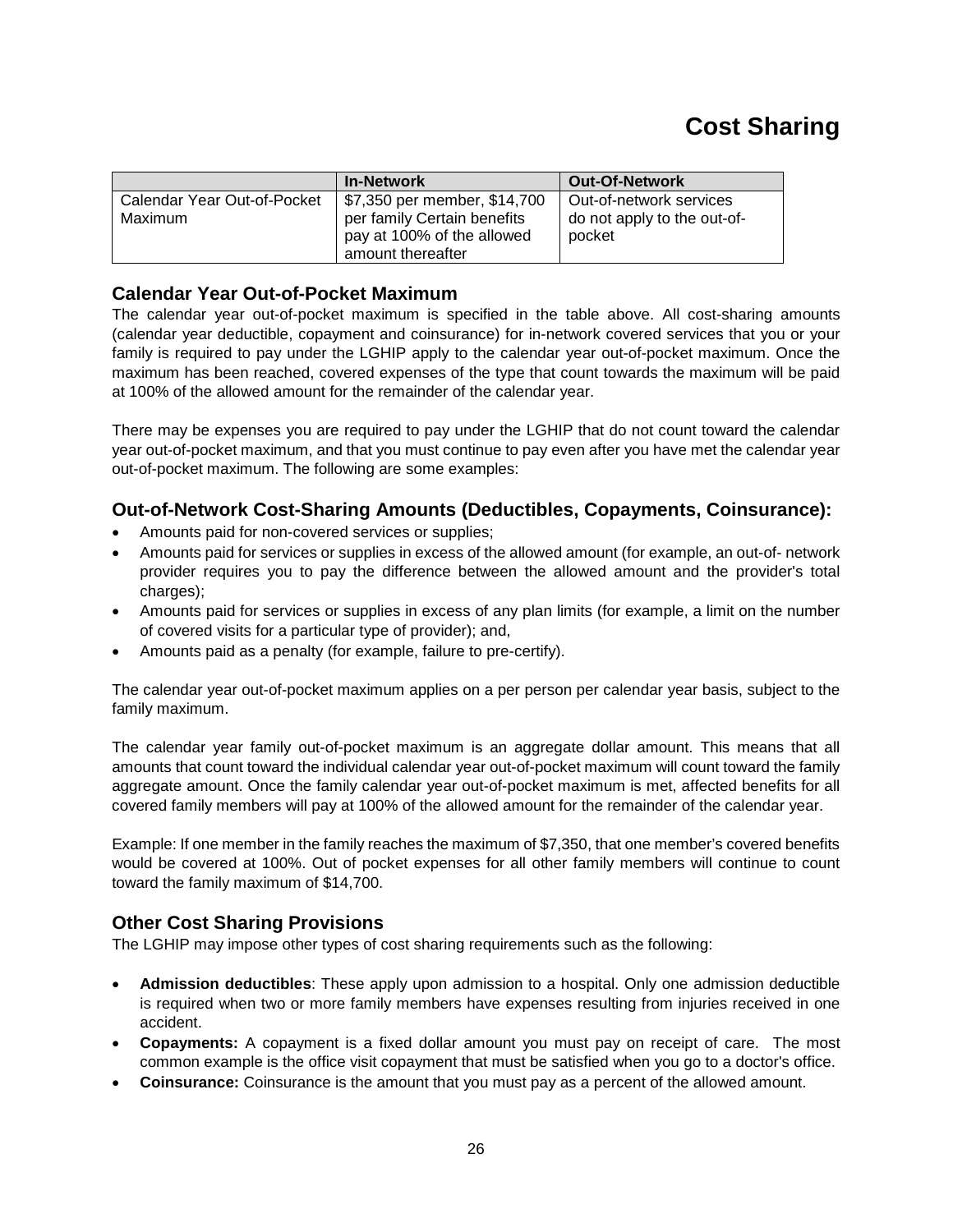• **Amounts in excess of the allowed amount**: As a general rule, and as explained in more detail in "Definitions," the allowed amount may often be significantly less than the provider's actual charges. You should be aware that when using out-of-network providers you can incur significant out-of-pocket expenses as the provider has not contracted with BCBS or their local Blue Cross and/or Blue Shield plan for a negotiated rate and they can bill you for amounts in excess of the allowed amount. For example: Out-of-network provider claims may include expensive ancillary charges (billed by the facility or a physician) such as implantable devices for which no extra reimbursement is available as these charges are not separately considered under the LGHIP. This means you will be responsible for these charges if you use an out-of-network provider.

## **Out-of-Area Services**

BCBS has a variety of relationships with other Blue Cross and/or Blue Shield Licensees, generally referred to as Inter-Plan Programs. Whenever you obtain healthcare services outside of BCBS's service area, the claims for these services may be processed through one of these Inter-Plan Programs, which includes the BlueCard Program and may include negotiated National Account arrangements available between BCBS and other Blue Cross and Blue Shield Licensees.

Typically, when accessing care outside the BCBS service area, you will obtain care from healthcare providers that have a contractual agreement (i.e., participating providers) with the local Blue Cross and/or Blue Shield Licensee in that other geographic area (host plan). In some instances, you may obtain care from non-participating healthcare providers.

#### **A. BlueCard® Program**

Under the BlueCard® Program, when you access covered healthcare services within the geographic area served by a host plan, BCBS will remain responsible for fulfilling their contractual obligations. However, the host plan is responsible for contracting with and generally handling all interactions with its participating healthcare providers.

Whenever you access covered healthcare services outside the BCBS service area and the claim is processed through the BlueCard Program, the amount you pay for covered healthcare services is calculated based on the lower of:

- The billed covered charges for your covered services; or
- The negotiated price that the host plan makes available to BCBS.

Often, this negotiated price will be a simple discount that reflects an actual price that the host plan pays to your healthcare provider. Sometimes, it is an estimated price that takes into account special arrangements with your healthcare provider or provider group that may include types of settlements, incentive payments, and/or other credits or charges. Occasionally, it may be an average price, based on a discount that results in expected average savings for similar types of healthcare providers after taking into account the same types of transactions as with an estimated price.

Estimated pricing and average pricing, going forward, also take into account adjustments to correct for over or under estimation of modifications of past pricing for the types of transaction modifications noted above. However, such adjustments will not affect the price BCBS uses for your claim because they will not be applied retroactively to claims already paid.

#### **B. Negotiated (non-BlueCard Program) National Account Arrangements**

As an alternative to the BlueCard Program, your claims for covered healthcare services may be processed through negotiated arrangements for national accounts.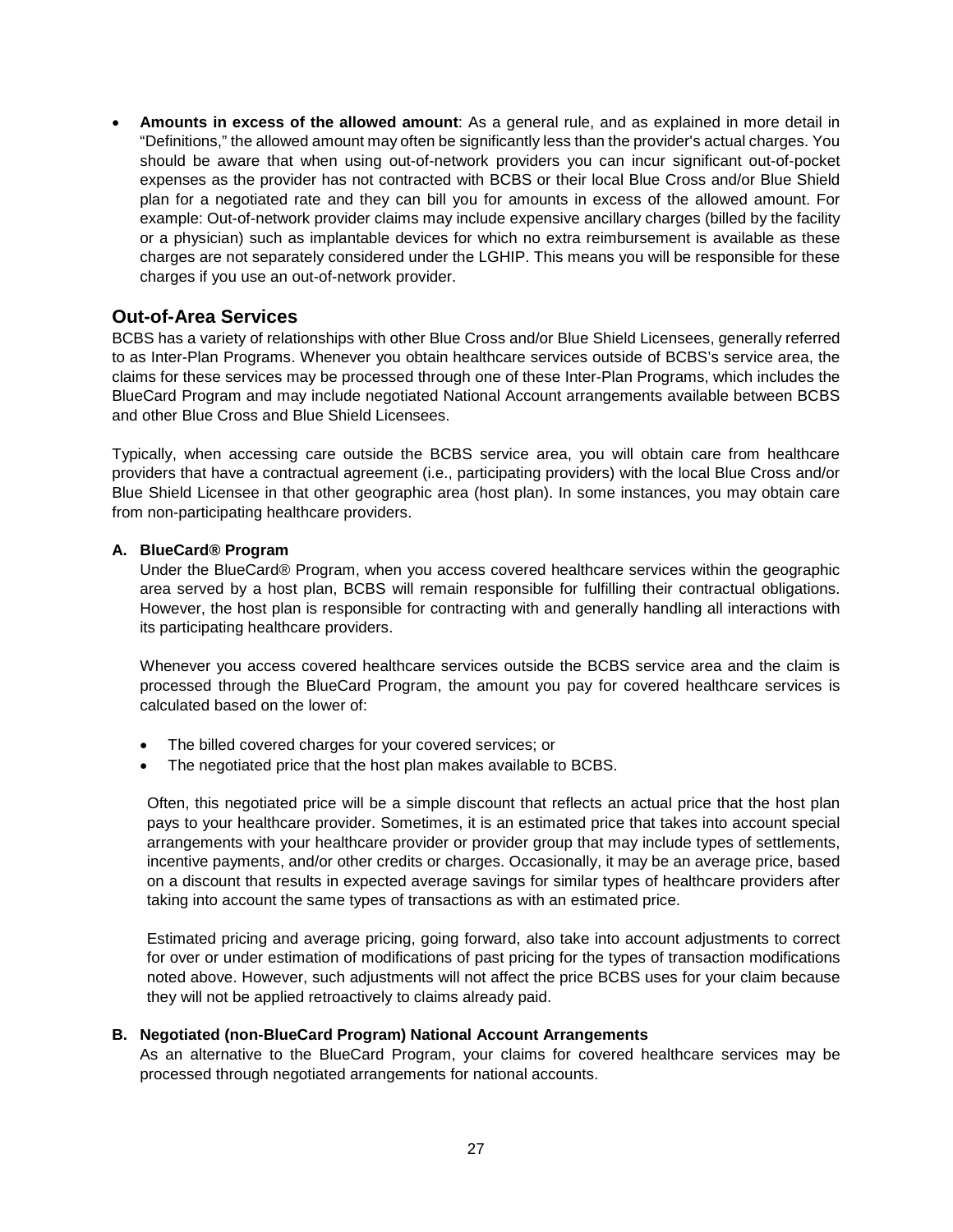The amount you pay for covered healthcare services under this arrangement will be calculated based on the negotiated price [lower of either billed covered charges or negotiated price] made available to BCBS by the host plan. Refer to the description of negotiated price under Section A., BlueCard Program.

#### **C. Inter-Plan Programs: Federal/State Taxes/Surcharges/Fees**

Federal or state laws or regulations may require a surcharge, tax or other fee that applies to self-funded plans. If applicable, we will include any such surcharge, tax or other fee as part of the claim charge passed to you.

#### **D. Non-Participating Healthcare Providers Outside the BCBS of Alabama Service Area**

1. Member Liability Calculation

When covered healthcare services are provided outside of BCBS service area by non- participating healthcare providers, the amount you pay for such services will generally be based on either the host plan's non-participating healthcare provider local payment or the pricing arrangements required by applicable state law. In these situations, you may be liable for the difference between the amount that the non-participating healthcare provider bills and the payment BCBS will make for the covered services as set forth in this paragraph. Federal or state law, as applicable, will govern payments for out-of-network emergency services.

2. Exceptions

In certain situations, BCBS may use other payment methods, such as billed covered charges, the payment BCBS would make if the healthcare services had been obtained within its service area, or a special negotiated payment to determine the amount they will pay for services provided by nonparticipating providers. In these situations, you may be liable for the difference between the amount that the nonparticipating provider bills and the payment BCBS will make for the covered healthcare services as set forth in this paragraph.

#### **E. Blue Cross Blue Shield Global Core**

If you are outside the United States, the Commonwealth of Puerto Rico, and the U.S. Virgin Islands (hereinafter "BlueCard service area"), you may be able to take advantage of the Blue Cross Blue Shield Global Core when accessing covered healthcare services. Blue Cross Blue Shield Global Core is not served by a Host Blue.

If you need medical assistance services (including locating a doctor or hospital) outside the BlueCard service area, you should call the BlueCard Worldwide Blue Cross Blue Shield Global Core Service Center at 1-800-810-BLUE (2583) or call collect at 1-804-673-1177, 24 hours a day, seven days a week. An assistance coordinator, working with a medical professional, can arrange a physician appointment or hospitalization, if necessary.

#### • **Inpatient Services**

In most cases, if you contact the service center for assistance, hospitals will not require you to pay for covered inpatient services, except for your cost-share amounts. In such cases, the hospital will submit your claims to the service center to begin claims processing. However, if you paid in full at the time of service, you must submit a claim to receive reimbursement for covered healthcare services. You must contact us to obtain precertification for non-emergency inpatient services.

#### • **Outpatient Services**

Physicians, urgent care centers and other outpatient providers located outside the BlueCard service area will typically require you to pay in full at the time of service. You must submit a claim to obtain reimbursement for covered healthcare services.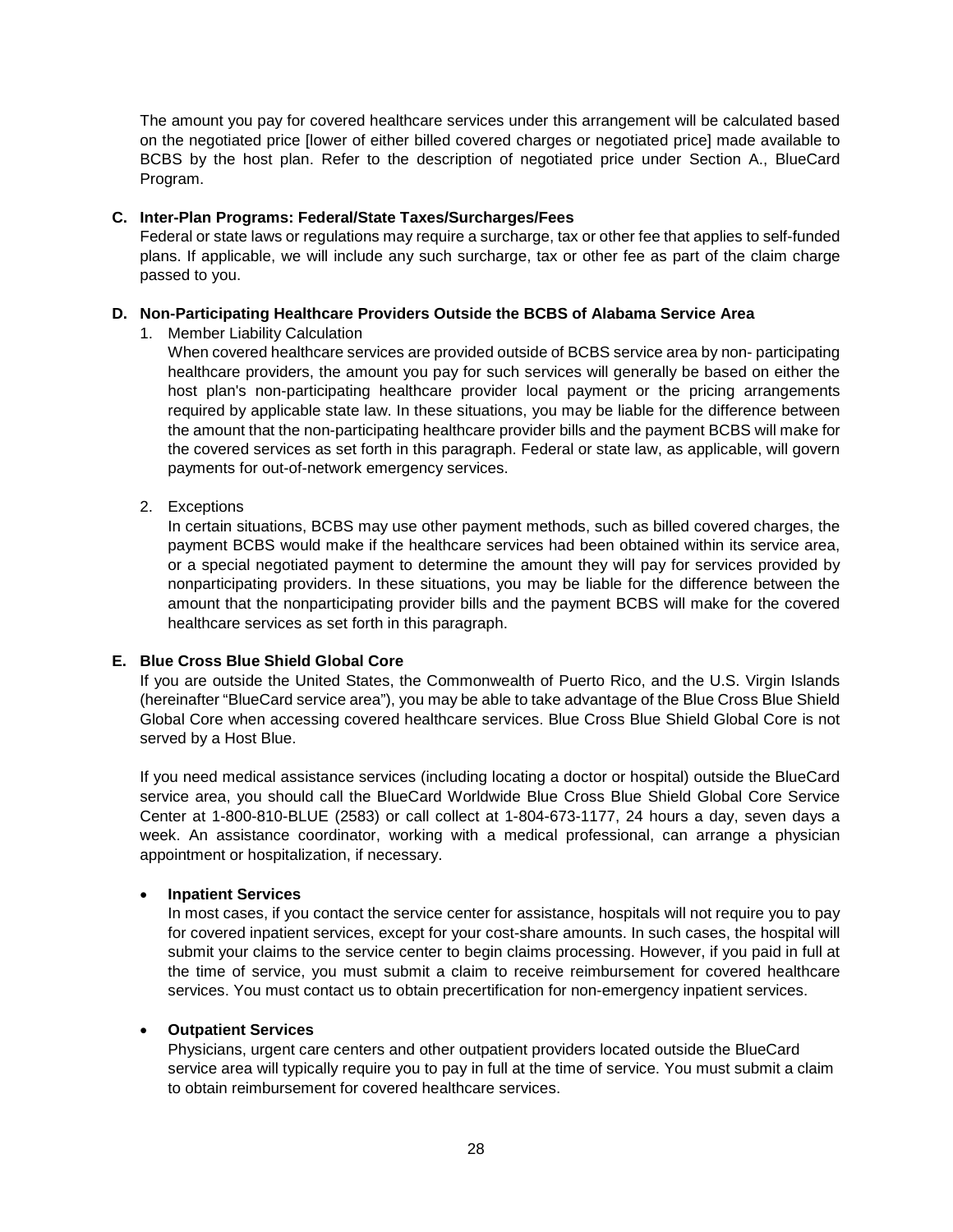#### • **Submitting a Blue Cross Blue Shield Global Core Claim**

When you pay for covered healthcare services outside the BlueCard service area, you must submit a claim to obtain reimbursement. For institutional and professional claims, you should complete a Blue Cross Blue Shield Global Core claim form and send the claim form with the provider's itemized bill(s) to the service center (the address is on the form) to initiate claims processing. Following the instructions on the claim form will help ensure timely processing of your claim. The claim form is available from BCBS, the service center, or online at www.bcbsglobalcore.com. If you need assistance with your claim submission, you should call the service center at 1-800-810-BLUE (2583) or call collect at 1-804-673-1177, 24 hours a day, seven days a week.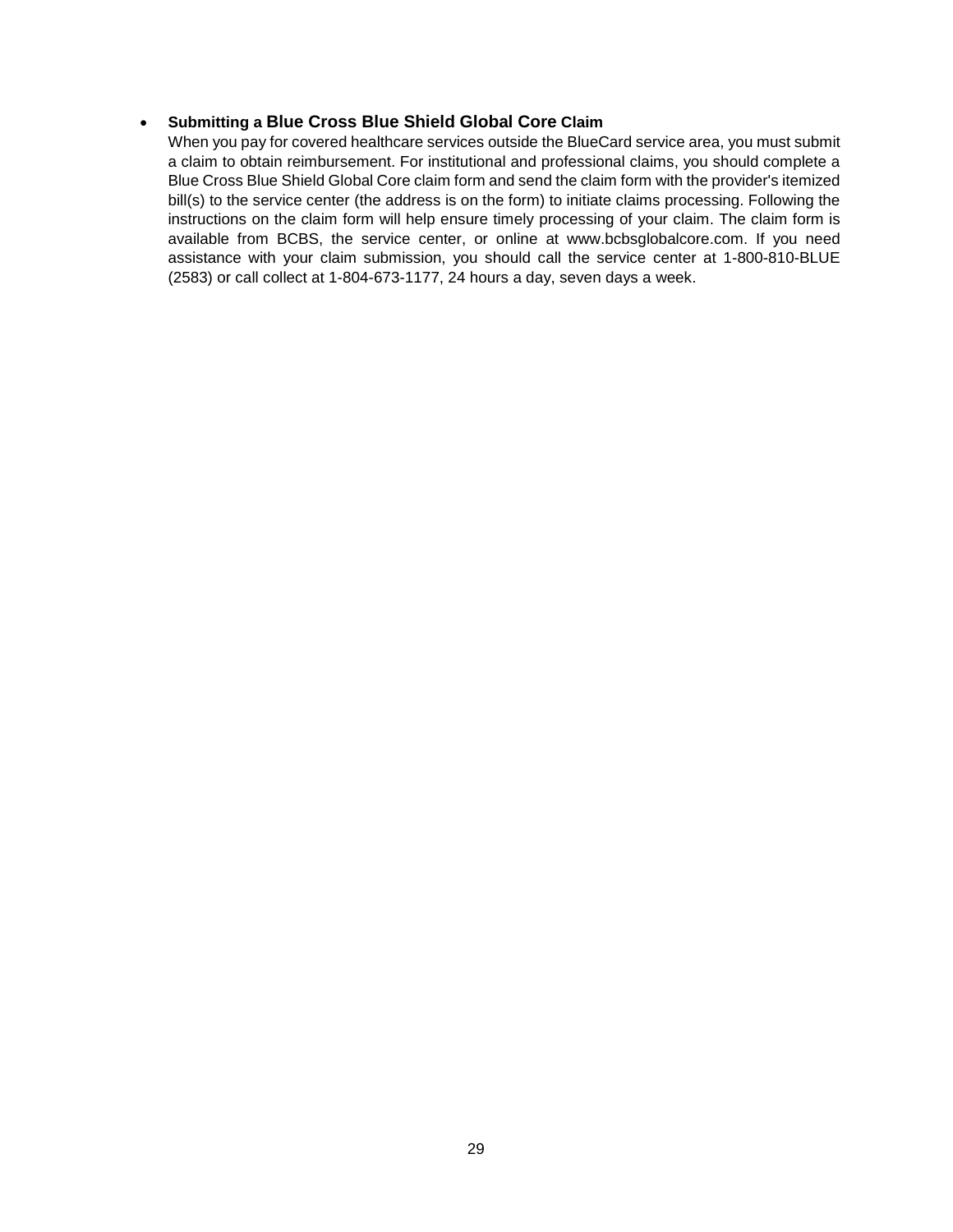# **Inpatient Hospital Benefits**

# **Pre-Admission Certification and Post-Admission Review**

BCBS provides all health management for LGHIP members and covered dependents. To be eligible for inpatient hospital benefits, all inpatient hospital admissions and stays (except medical emergencies that must have post-admission review) must be reviewed, approved, and certified by BCBS as medically necessary before you are admitted to the hospital.

#### **BCBS will only certify the medical necessity of the requested benefit, not whether you are eligible to receive the requested benefit. You are responsible for being aware of the limitations of your benefits.**

#### **To obtain pre-admission certification:**

- You or your provider must telephone BCBS at least seven days before the proposed elective hospital admission at 1-800-248-2342. It is your responsibility to make sure this is done. Failure to comply may result in reduced benefits.
- BCBS will determine whether the proposed inpatient hospital admission and stay are medically necessary.

#### **To obtain post-admission review for out-of-network services:**

- You, your provider or a person acting for you must call BCBS at 1-800-248-2342 with details of an elective admission prior to the admission. Admissions due to emergency diagnosis should be reported to BCBS no later than 48 hours after the admission. It is your responsibility to make sure this is done. After your admission, you or your physician may be asked to supply written information regarding your condition and treatment plan. Failure to comply may result in reduced benefits. Generally, if preadmission certification is not obtained, no benefits will be payable for the hospital admission or the services of the admitting physician. There is only one exception to this: If an in-network provider's contract with the local Blue Cross/Shield plan permits reimbursement despite the failure to obtain precertification, benefits will be payable for covered services only if the in-network hospital admission and related services are determined to be medically necessary on retrospective review by the plan.
- Your provider and the hospital must provide BCBS with all medical records about your admission upon request.
- BCBS will determine whether the inpatient hospital admission and stay were medically necessary and whether the admission was for a medical emergency.

**Subject to your rights of appeal, if you do not obtain pre-admission certification or post-admission approval of an admission and stay, BCBS will pay no benefits for your hospital stay or for any related charges. It is your responsibility to make sure all procedures are correctly followed.**

## **Inpatient Hospital Benefits for Maternity**

The LGHIB may not, under federal law, restrict benefits for any hospital length of stay in connection with childbirth for the mother or newborn child to less than 48 hours following a normal vaginal delivery, or less than 96 hours following a cesarean section, or require that a provider obtain authorization from the LGHIP or insurance issuer for prescribing a length of stay not in excess of the above periods. However, if the inpatient hospital stay is greater than 48 hours for vaginal delivery and 96 hours for Cesarean Section, post admission review must be obtained from BCBS.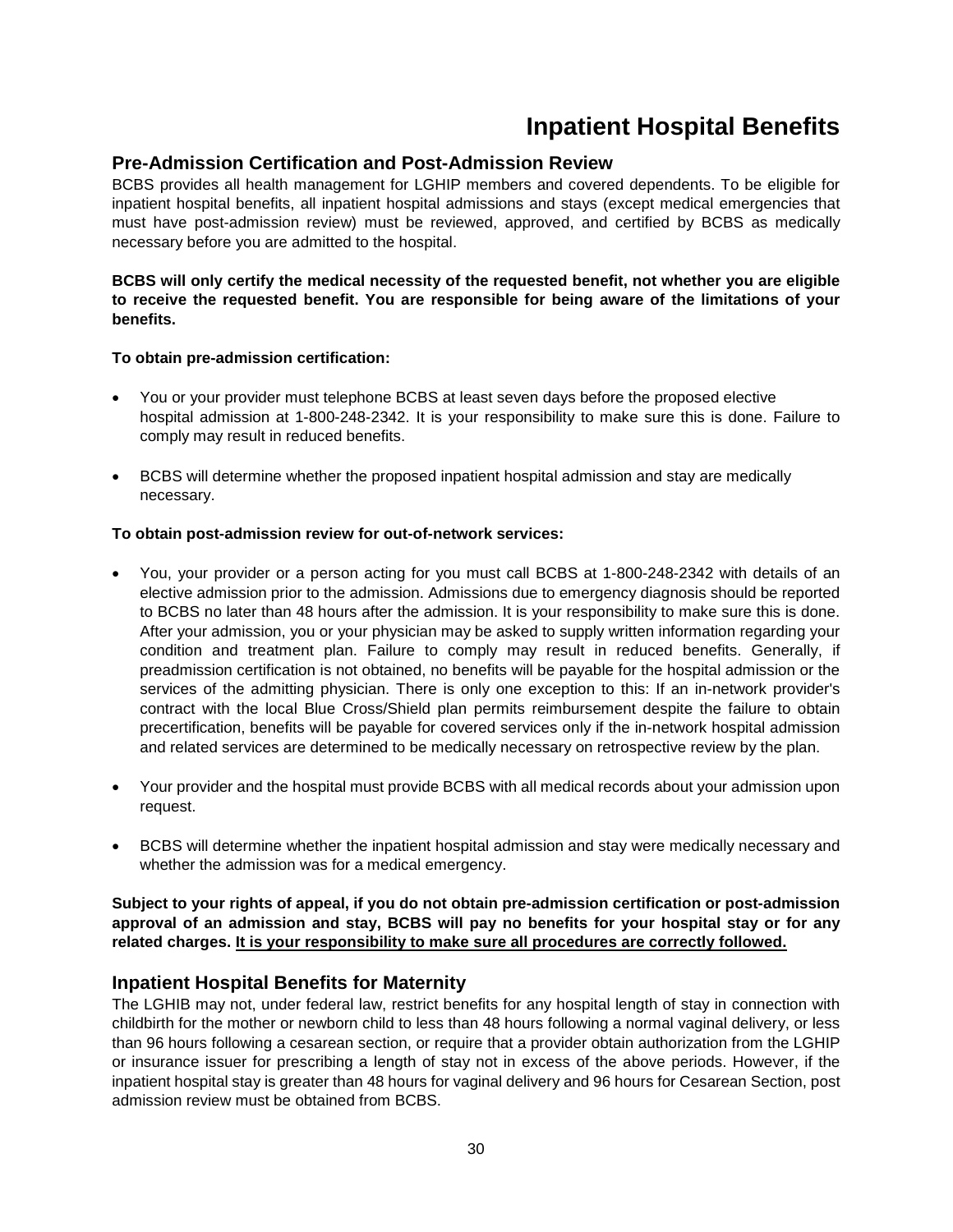NOTE: Newborns who remain hospitalized after the mother is discharged will require certification of medical necessity from BCBS and will be considered to be a separate hospital admission.

# **Deductible**

The deductible for each certified inpatient hospital admission is **\$200 (with a \$50 per day copay for the second through the fifth day)**. You are responsible for payment of the deductible and copayment to the hospital. There is a separate deductible for each admission or readmission of each member to a hospital except when:

- There is more than one admission to treat the same pregnancy,
- Two or more family members with family coverage are admitted for accidental injuries received in the same accident, or
- You are transferred directly from one hospital to another.

## **Inpatient Hospital Benefits in a Non-Participating Hospital in Alabama**

If you receive inpatient hospital services in a non-participating hospital in the Alabama service area, no benefits are payable under the plan unless the services are to treat an accidental injury.

# **Women's Health and Cancer Rights Act**

A member who is receiving benefits in connection with a mastectomy will also receive coverage for reconstruction of the breast on which a mastectomy was performed and reconstruction of the other breast to produce a symmetrical appearance, prostheses, and treatment of physical complications at all stages of the mastectomy, including lymphedema.

The attending physician and patient make treatment decisions. Benefits for this treatment will be subject to the same calendar year deductibles and coinsurance provisions that apply for other medical and surgical benefits.

## **Organ and Bone Marrow Transplant Benefits**

The organs for which there are benefits are: (1) heart; (2) liver; (3) lungs; (4) pancreas/islet cell; (5) kidney; and (6) intestinal/multivisceral. Bone marrow transplants, which include stem cells and marrow to restore or make stronger the bone marrow function, are also included. All organ and bone marrow transplants (excluding kidney) must be performed in a hospital or other facility on the BCBS list of approved facilities for that type of transplant and it must have BCBS's advance written approval. When BCBS approves a facility for transplant services it is limited to the specific types of transplants stated. Covered transplant benefits for the recipient include any medically necessary hospital, medical-surgical and other services related to the transplant, including blood and blood plasma. Transplant benefits for cadaveric donor organ costs are limited to search, removal, storage, and transporting the organ and removal team. Transplant benefits for living donor expenses are limited to:

- solid organs: testing for related and unrelated donors as pre-approved by BCBS;
- bone marrow: related-donor testing and unrelated-donor search fees and procurement if billed through the National Marrow Donor Program or other recognized marrow registry;
- pre-diagnostic testing expenses of the actual donor for the approved transplant;
- hospital and surgical expenses for removal of the donor organ, and all such services provided to the donor during the admission;
- transportation of the donated organ;
- post-operative hospital, medical, laboratory and other services for the donor related to the organ transplant limited to up to 90 days of follow-up care after date of donation.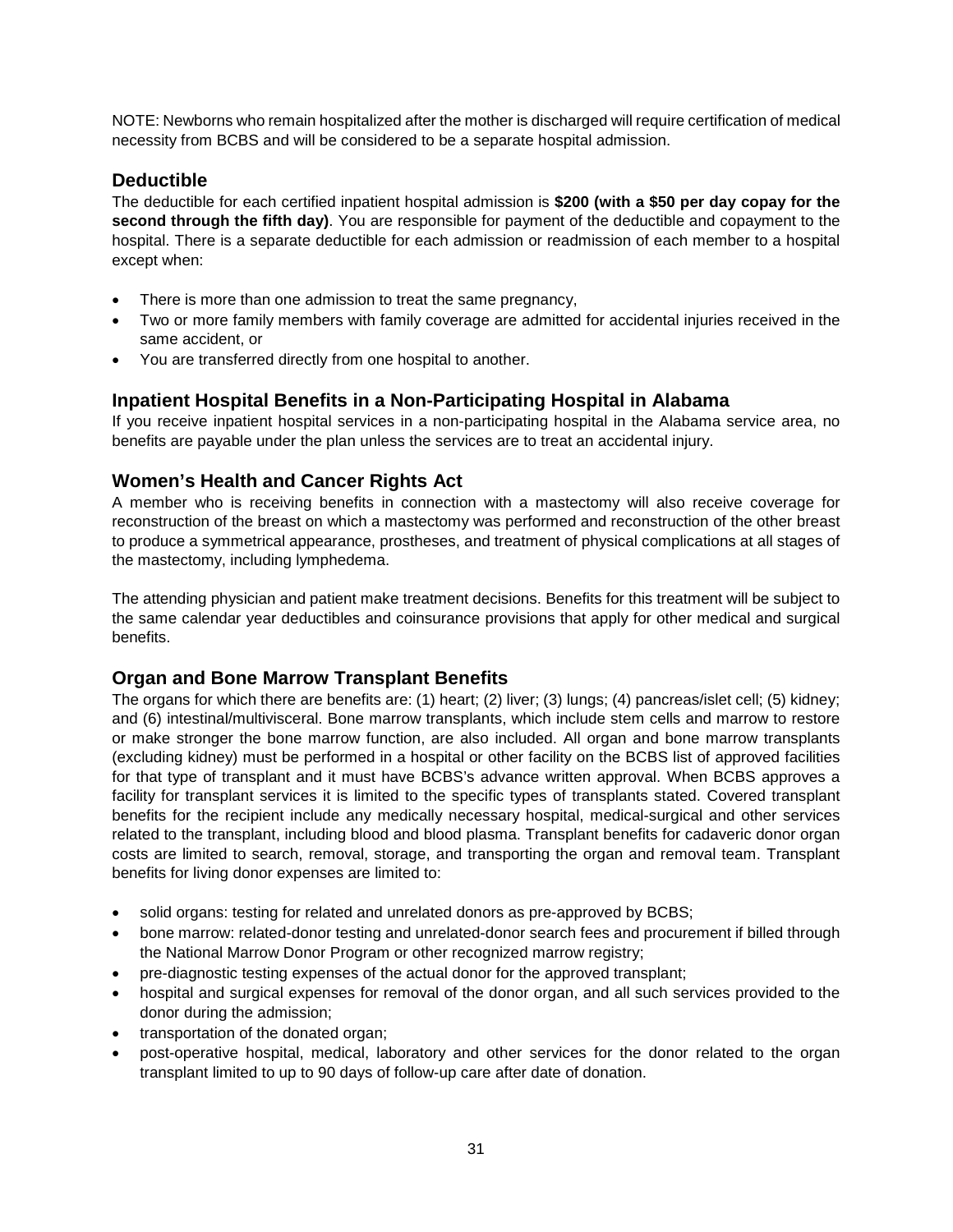All organ and bone marrow transplant benefits for covered recipient and donor expenses are and will be treated as benefits paid or provided on behalf of the member and will be subject to all terms and conditions of the plan applicable to the member, such as deductibles, copays, coinsurance, and other plan limitations. For example, if the member's coverage terminates, transplant benefits also will not be available for any donor expenses after the effective date of termination.

There are no transplant benefits for: (1) any investigational/experimental artificial or mechanical devices; (2) organ or bone marrow transplants from animals; (3) donor costs available through other acceptable coverage; (4) if any government funding is provided; (5) the recipient if not covered by this plan; (6) donor costs if the recipient is not covered by this plan; (7) recipient or donor lodging, food, or transportation costs, unless otherwise specifically stated in the plan; (8) a condition or disease for which a transplant is considered investigational; (9) transplants (excluding kidney) performed in a facility not on our approved list for that type or for which BCBS has not given written approval in advance.

Tissue, cell and any other transplants not listed above are not included in this organ and bone marrow transplant benefit but may be covered under other applicable provisions of the plan when determined to be medically necessary and not investigational. These transplants include but are not limited to: heart valves, tendon, ligaments, meniscus, cornea, cartilage, skin, bone, veins, etc.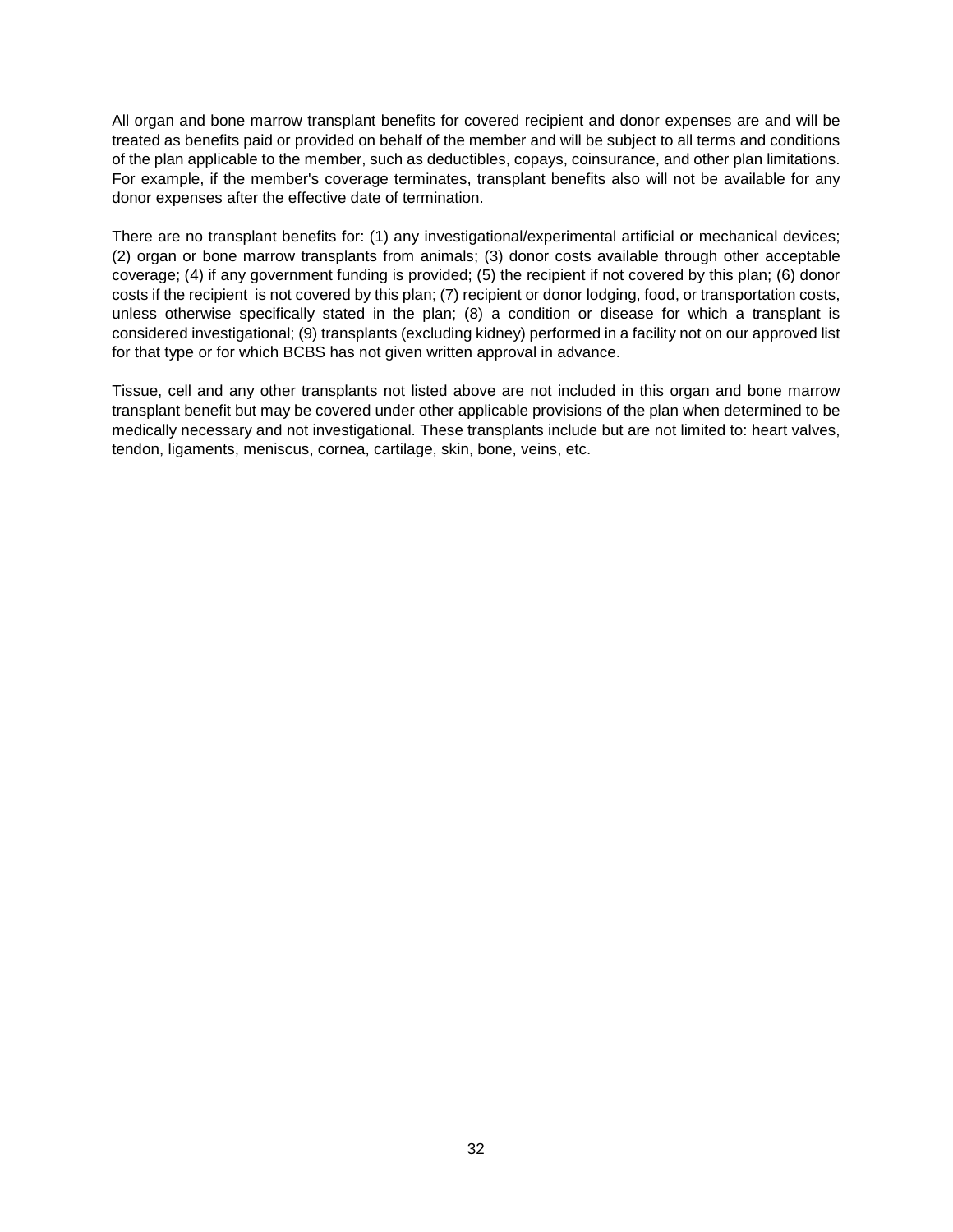# **Outpatient Facility Benefits**

The benefits below are available for charges by a facility for the types of services and supplies listed (except bed, board and nursing care) when ordered by a provider and provided as outpatient services. Precertification is required for certain outpatient hospital procedures, including radiology procedures, and physician administered drugs. Some of the procedures are listed below and are subject to change. For a complete listing and for precertification please call 1-800-248-2342.

- Charges to treat an accidental injury within 72 hours after the injury.
- Charges for treatment of a medical emergency (treatment of sudden and severe symptoms that require immediate medical attention) **after a \$200 copayment**. Claims with emergency room charges that do not meet medical emergency guidelines will be considered under Major Medical.
- Payment of the hospital's charges for sleep disorder services rendered in an approved sleep disorder clinic. Please contact the BCBS Customer Service Department for a list of the approved facilities.
- Chemotherapy and radiation therapy services **after a \$25 copayment per visit**.
- Hospital charges for hemodialysis services in its outpatient department **after a \$25 copayment per visit.** Services received in a free-standing dialysis center are only covered under Major Medical.
- IV therapy **after a \$25 copayment per visit**.
- Laboratory and pathology services **after a \$3 copayment per test**.
- Diagnostic X-rays test **after a \$100 copayment per visit**.
- Charges for outpatient surgery **after a \$100 copayment or cost per visit**.

It is your responsibility to make sure that your provider obtains prior authorization from CareCore National, BCBS's radiology review organization, for certain outpatient diagnostic procedures. Failure to comply may result in reduced benefits. If you do not obtain prior authorization of an outpatient diagnostic procedure listed below, BCBS will pay no benefits for your outpatient procedure or for any related charges. You are also responsible for being aware of the limitations of your benefits.

- CAT Scan
- MRI
- PET Scan
- MUGA Cardiac Scan
- Angiography/ Arteriography
- Cardiac Cath/Arteriography
- **Bariatric surgical procedures are limited to one per lifetime, subject to prior authorization by BCBS**. Benefits for these services are provided only when the services are performed by a PPO provider. All physician and anesthesia services related to bariatric surgical procedures are limited to 50% of the allowable rate.

However, if you are admitted as an inpatient in any hospital immediately after receiving any of the above outpatient services, or within seven days after receiving tests, no outpatient hospital benefits will be available to you for those services, and those services instead will be covered as inpatient hospital benefits.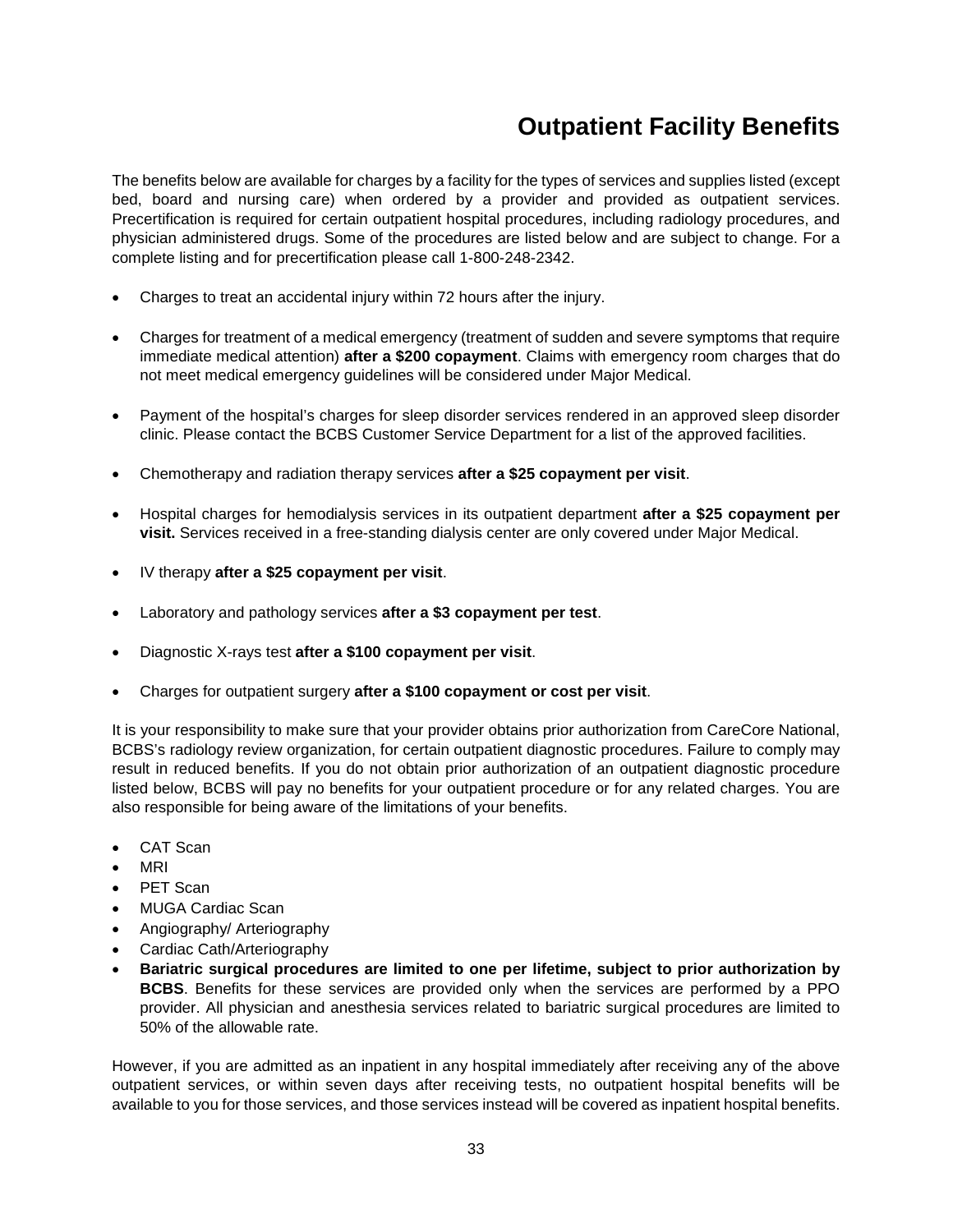Also, if you are admitted as a hospital inpatient more than seven days after the pre-operative tests, no benefits will be paid for them under any part of this contract.

# **Outpatient Hospital Benefits in a Non-Participating Hospital in Alabama**

If you receive outpatient hospital services in a non-participating hospital in the Alabama service area, no benefits are payable under the plan unless the services are to treat an accidental injury.

### **Pre-certification**

Certain outpatient surgical/diagnostic procedures, including radiology procedures and physician administered drugs require pre-certification. Contact BCBS at 1-800-248-2342 before receiving services. Examples of some procedures that require precertification are listed below. This is only a partial list of procedures and is subject to change.

- **Blepharoplasty**
- Reduction Mammoplasty
- Septo/Rhinoplasty
- Uvula Procedure
- Bariatric Surgery

BCBS will only certify the medical necessity of the requested benefit, not whether you are eligible to receive the requested benefit.

It is your responsibility to make sure precertification is obtained for certain outpatient/surgical diagnostic procedures. Failure to comply may result in reduced benefits. If you do not obtain precertification of an outpatient/surgical diagnostic procedure, Blue Cross will pay no benefits for your outpatient procedure or for any related charges. You are also responsible for being aware of the limitations of your benefits.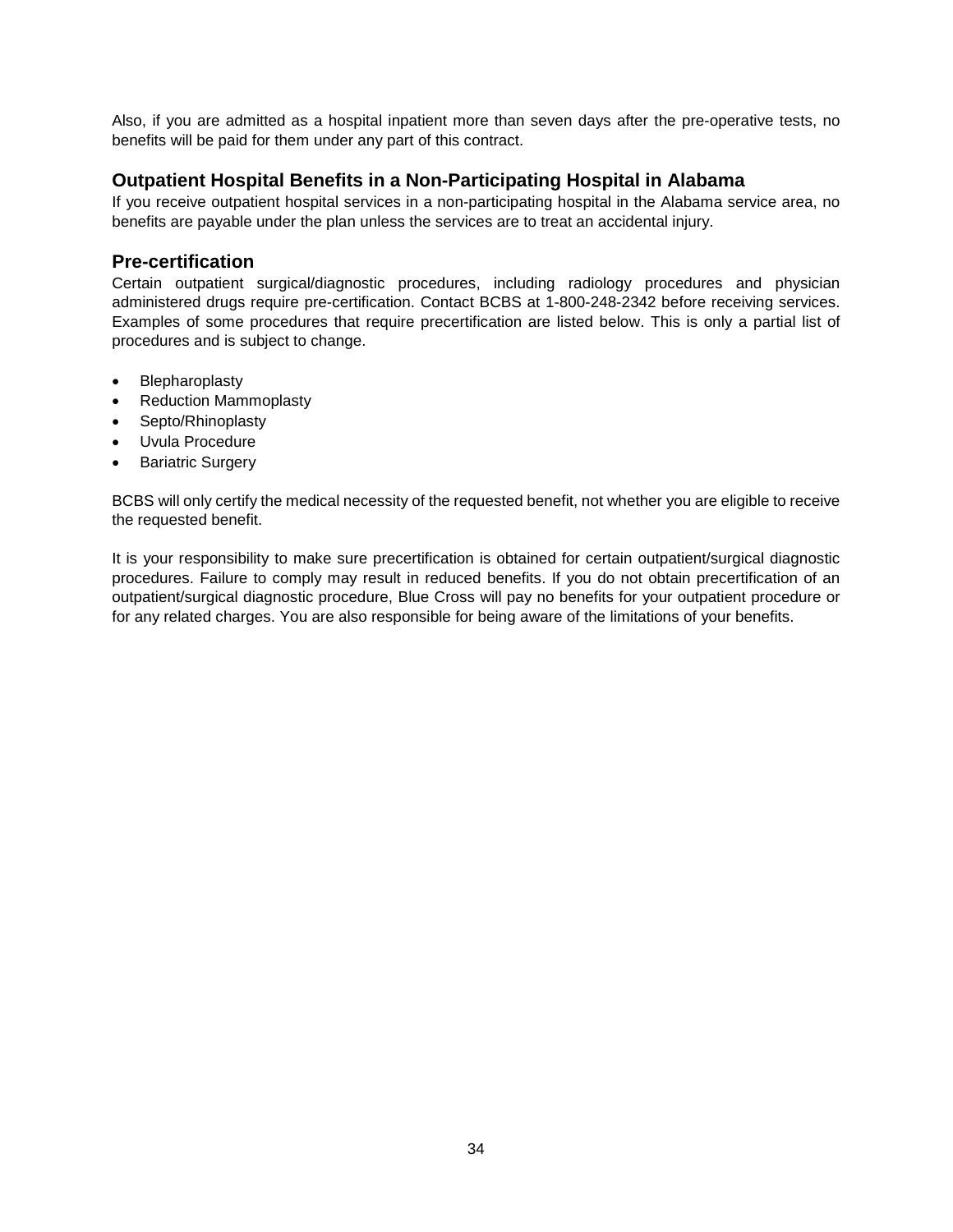# **Utilization Management**

### **Inpatient Hospitalization**

BCBS will only certify the medical necessity of the requested benefit, not whether you are eligible to receive the requested benefit. You are responsible for being aware of the limitations of your benefits.

### **Continued Stay Review**

If your hospital stay must be extended beyond the days initially authorized, BCBS will contact your provider 24 hours before your scheduled discharge to obtain clinical data and process a request for an extensionof-stay authorization. At the completion of the review, BCBS will confirm discharge or authorize additional days for your stay.

## **Determinations by BCBS to Limit or Reduce Previously Approved Care**

If BCBS has previously approved a course of treatment to be provided over a period of time or number of treatments, and later decides to limit or reduce the previously approved course of treatment, BCBS will give you enough advance written notice to permit you to initiate an appeal and obtain a decision before the date on which care or treatments are no longer approved. You must follow any reasonable rules established for the filing of your appeal, such as time limits within which the appeal must be filed.

#### **Retrospective Review**

If you fail to notify BCBS about an out-of-network hospitalization you may request a retrospective review for medical necessity. Requests for retrospective review must be submitted to BCBS either in writing or by telephone. All information required to process the retrospective review must be submitted to BCBS within two years from the date the claims report is issued by BCBS.

In order to expedite the retrospective review process, you may mail a copy of your medical records to BCBS. The records can be obtained from the hospital or treating provider. You will be responsible for any and all charges associated with retrieval and copying of medical records for medical review. Upon determination of medical necessity, the claim will be processed according to the plan benefits and will include any applicable penalty for failure to pre-certify.

## **Maternity Management**

Baby Yourself, LGHIB's maternity management program, offers a mechanism for identifying high-risk pregnancies and managing them to prevent complications at the time of delivery. As soon as a pregnancy is confirmed, the patient or the doctor should call BCBS at 1-800-222-4379. **By participating in Baby Yourself and notifying BCBS before the end of the second trimester, your inpatient deductible and applicable daily copay(s) will be waived.** After asking some questions regarding the pregnancy and medical history, BCBS's nurse contacts the doctor to obtain additional clinical information.

Following BCBS's evaluation, the expectant mother and the provider are sent information further explaining the program. Additionally, the expectant mother is sent a special Baby Yourself kit that includes educational materials related to pregnancy and childcare.

## **Case Management**

You may be eligible to receive certain alternative benefits through individual case management when your condition is catastrophic or requires long term care. The program is administered by BCBS. To contact them call 1-800-248-2342.

If BCBS determines that you are a suitable candidate for individual case management, they will notify you. The letter will tell you that you are eligible to receive alternative benefits if you, your provider and BCBS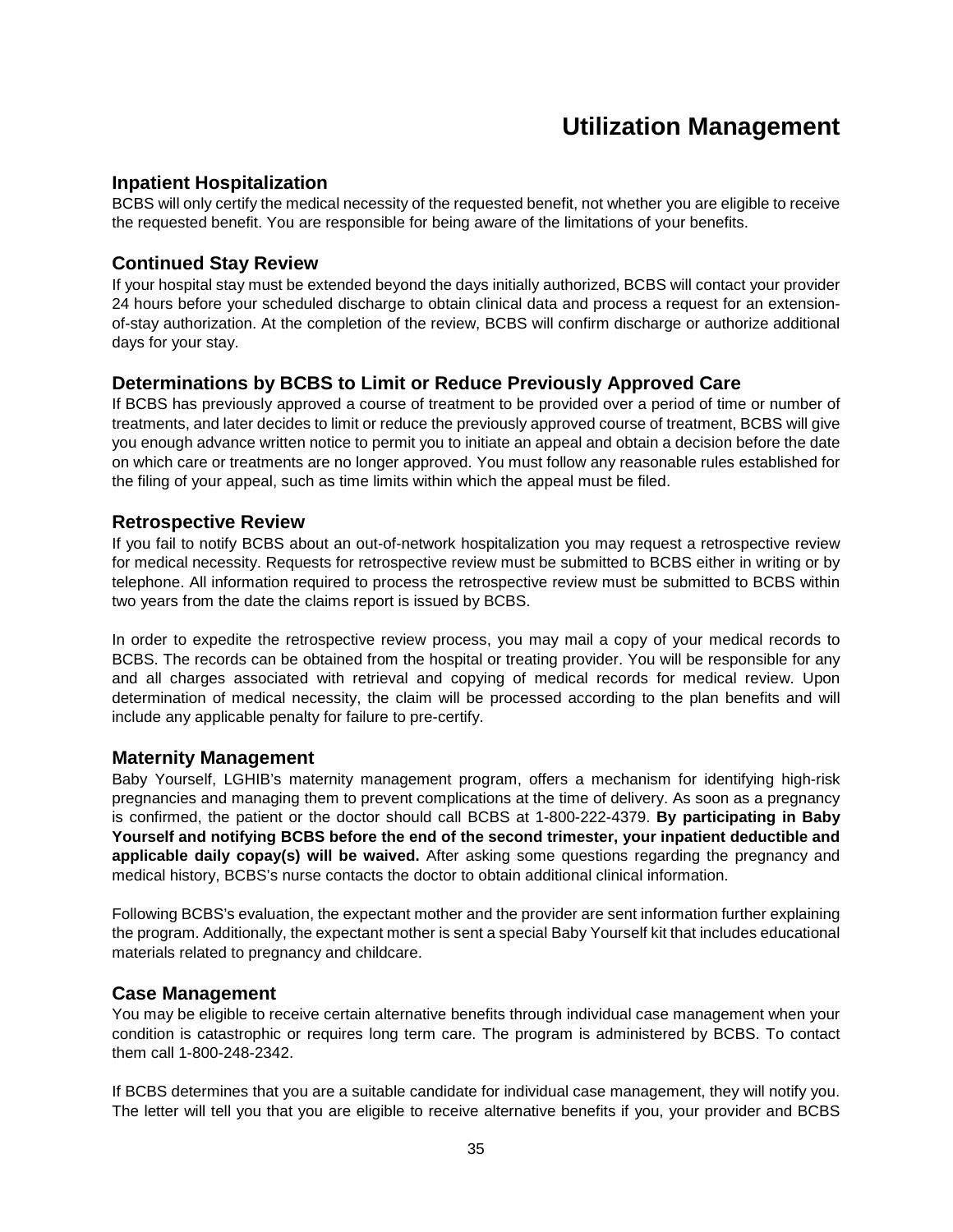can agree on an alternative benefit plan. Except for exceptions stated in your alternative benefits plan, all terms and conditions of the contract apply to you while you receive alternative benefits.

Alternative benefits are available to you only when they replace services, care, treatment or supplies covered by another section of this contract. For example, alternative benefits may not be made available as an alternative to any benefit excluded (such as radial keratotomy).

Because individual case management is designed to provide the most appropriate benefits for each individual case, the alternative benefits plan for any member may differ from another member's plan even if they have the same medical condition. Providing alternative benefits to you or any other member is not to be construed as a waiver of the right to administer and enforce the contract exactly as it is written.

If you believe that you should receive alternative benefits, you may write BCBS explaining the reasons for your belief. If BCBS determines that you are a candidate for individual case management, they will contact you and begin the process. If BCBS determines that your medical condition does not make you a suitable candidate for alternative benefits or it is determined that you are not eligible for alternative benefits, they will write you with that decision. After receiving the decision, you may make a written request for reconsideration stating all the reasons why you believe that you are still entitled to alternative benefits. You may also submit any additional written information that you think is related to your request for reconsideration. If you fail to submit a request for reconsideration within 60 days of the decision you waive any right to challenge that decision later.

You must follow the procedures in this section before you can bring legal action against BCBS for alternative benefits. This does not change your right to have individual claims reviewed under the section titled "Filing a Claim, Reviewing Claim Decision and Appeal of Benefit Denial."

BCBS will terminate your alternative benefits when any of the following happens:

- The time limit (if any) of the written alternative benefits plan expires.
- BCBS determines that the alternative benefits being provided to you are no longer medically necessary or are no longer cost effective.
- You receive care, treatment, services, or supplies that are not set forth in the alternative benefits plan. This does not apply if care, treatment, services or supplies were for a separate medical condition.
- Your coverage ends.
- You tell BCBS, in writing, that you wish to stop alternative benefits. This will terminate your alternative benefits no more than five days after receipt of your notice by BCBS.

#### **Disease Management**

Disease Management is a program for members diagnosed with Diabetes, Coronary Artery Disease, or Chronic Obstructive Pulmonary Disease (COPD). This program is available to eligible members at no cost as a part of your benefits.

Blue Cross translates your doctor's treatment plan into daily actions to improve your health. They educate you in the disease process in hopes of avoiding relapses that can lead to hospital and emergency room visits.

First, Blue Cross identifies members who would benefit from the program by analyzing medical and pharmaceutical claims. Once identified, an invitation and welcome kit is mailed.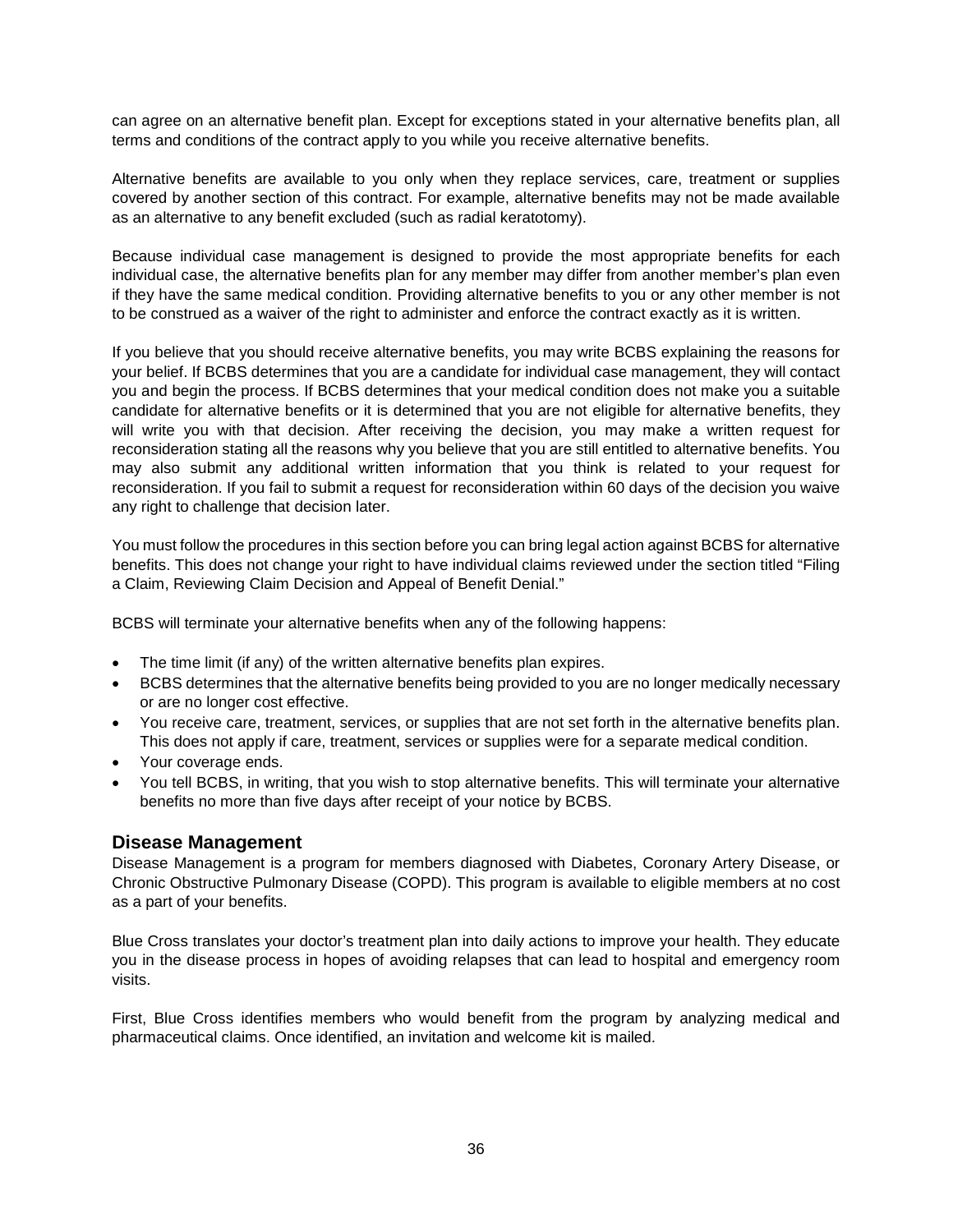Working with you and your doctor, a health care professional specializing in your condition develops your personal health goals such as losing weight or lowering your blood pressure or blood sugar. You get support to help you reach your goals.

Everything about the program is confidential. Only you, your doctor and Blue Cross know you are in the program. Call Blue Cross at 1-800-248-2342 or email membermanagement@bcbsal.org.

# **Appeal of Utilization Management Decision**

BCBS provides a three-step appeals process that either the patient or the attending provider can initiate. All information required to process the appeal must be submitted to BCBS within one year from the date the claims report is issued by BCBS.

## **"Peer to Peer" Review**

The attending provider can initiate a peer to peer review by contacting BCBS at 1-800-248-2342 or 1-866- 578-7395 to discuss any case for which requested services were reduced or non-authorized. Based on the telephone discussion, the BCBS physician will determine whether the original decision was appropriate or should be amended. Proper documentation is provided to the patient and the attending provider after the review.

## **Appeal**

When a disagreement between the attending provider and a BCBS physician is not resolved by a peer to peer review, review of the case can be initiated by the attending provider and/or patient via a telephonic or written request to:

> Blue Cross and Blue Shield of Alabama 450 Riverchase Parkway East Birmingham, Alabama 35298 1-800-248-2342

Medical records are obtained and reviewed once a written release has been received from the patient. If the Committee finds additional medical information to justify the authorization, the services are authorized. If not, the non-authorization is upheld. If an original adverse decision is reversed by the committee, the attending provider, patient and claims office are notified in writing.

## **Independent Review**

For claims involving medical judgment and/or rescissions of coverage, you may also file a request with BCBS for an independent, external review of the decision. You must request this external review within four months of the date of your receipt of adverse benefit determination or final adverse appeal determination. Your request for an external review must be in writing, must state you are filing a request for external review, and must be submitted to the following address:

> Blue Cross and Blue Shield of Alabama Attention: Customer Service Appeals PO Box 10744 Birmingham, AL 35202-0744

If you request an external review, an independent organization will review BCBS's decision. You may submit additional written comments to the review organization. Once your external review is initiated, you will receive instructions about how to do this. If you give the review organization additional information, the review organization will provide BCBS with copies of this additional information to allow BCBS an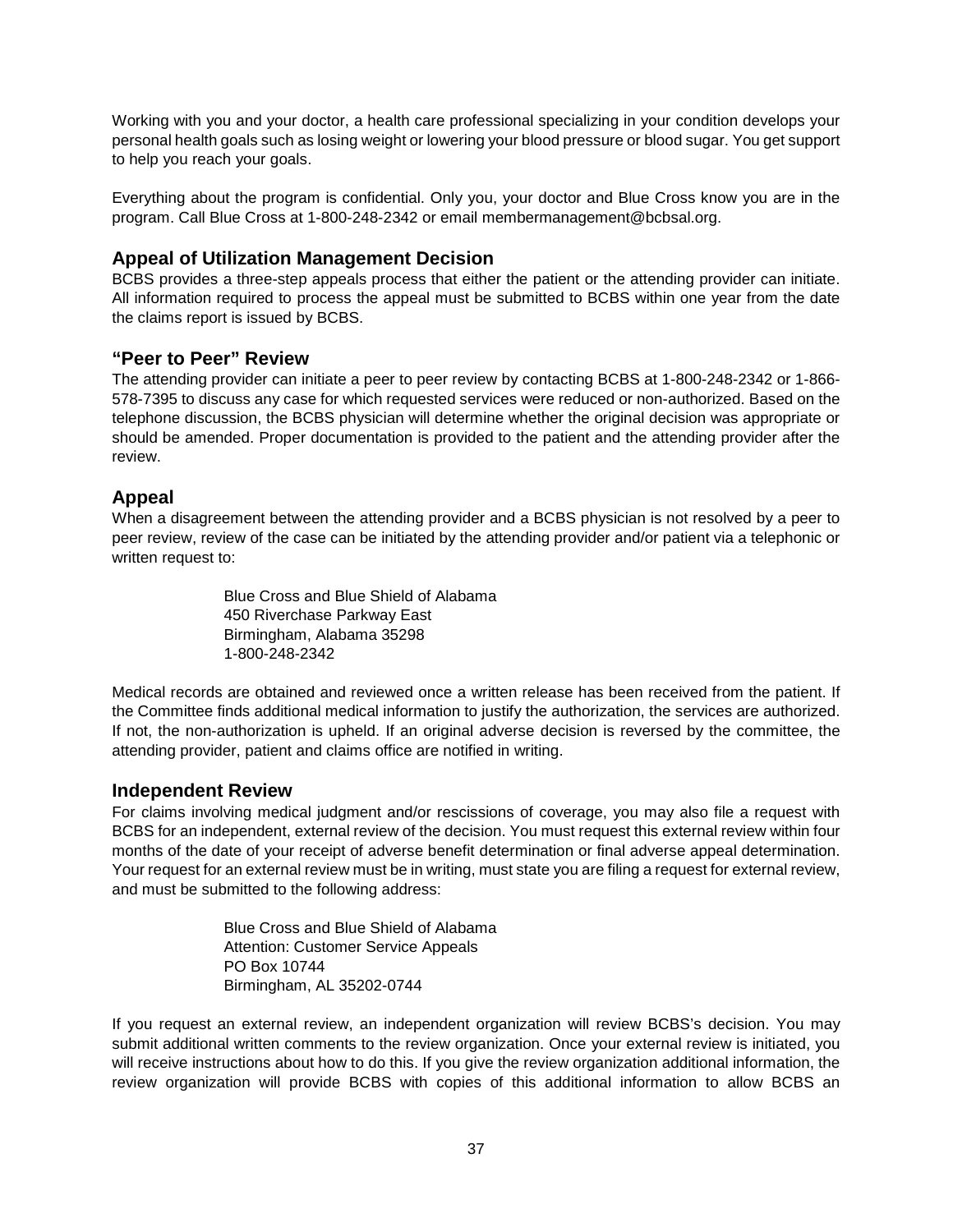opportunity to reconsider the denial. Both will be notified in writing of the review organization's decision. The decision of the review organization will be final and binding, subject to arbitration.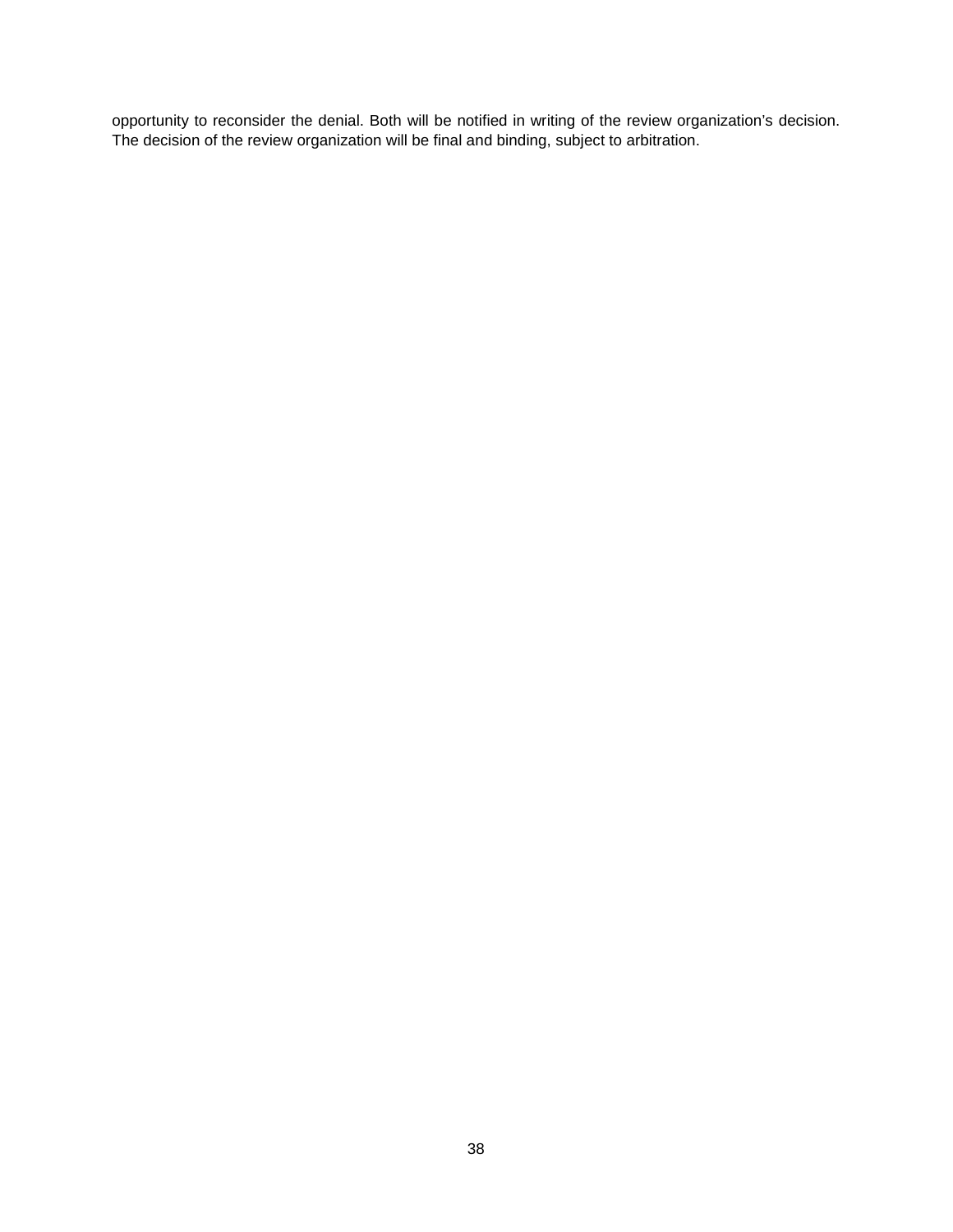# **Routine Preventive Care**

Routine immunizations and preventive care services when provided by an in-network PPO provider are covered at 100% of the BCBS allowable rate with no deductible or copayment.

Visit **AlabamaBlue.com/preventiveservices** for a listing of specific immunizations and preventive care service. Please note that this list is subject to change. In addition to the services listed on the website, the following preventive services are also provided at 100% of the allowable rate with no deductible or copayment:

- Urinalysis (once by age 5, then once between ages 12-17)
- CBC (once every 2 calendar years ages 6-17, then once every calendar year age 18 and older)
- Glucose testing (once every calendar year age 18 and older)
- Cholesterol testing (once every calendar year age 18 and older)
- TB skin testing (once before age 1, once between ages 14-18)

Routine immunizations and preventive care services when provided by an out-of-network or non-PPO provider are covered at 80% of the allowable rate, subject to the calendar year deductible.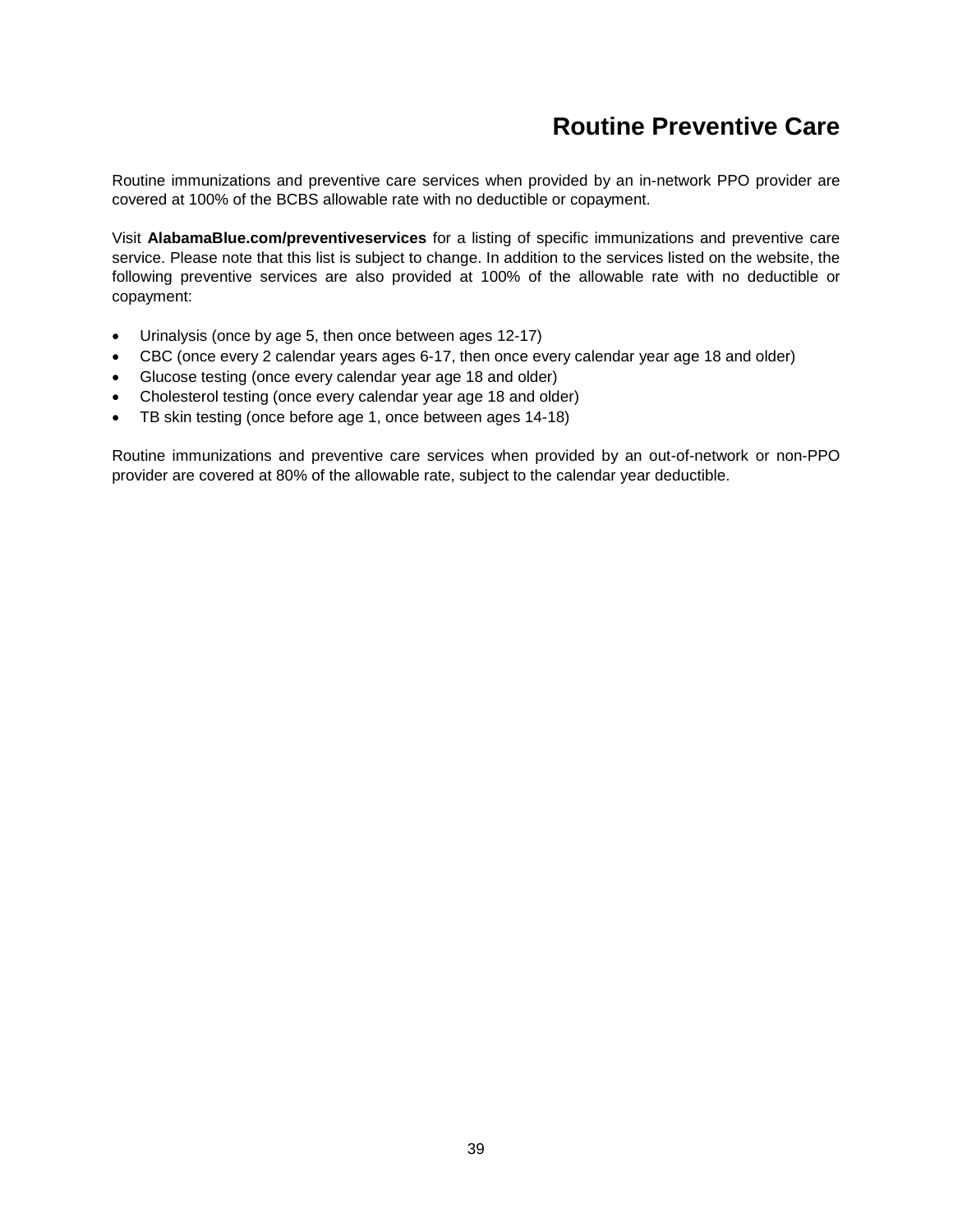# **Preferred Provider Organization**

When you use a preferred provider organization (PPO) provider for services or treatment other than routine preventive services, you will receive enhanced benefits. When you DO NOT use a PPO provider for services covered under the PPO program, covered services are paid at 80% of the PPO fee schedule under Major Medical subject to the deductible.

To maximize your benefits, seek medical services from a preferred provider who participates in the BlueCard Preferred Provider Organization (PPO) Program. Please call 1-800-810-BLUE (2583) or access the Blue Cross website at **AlabamaBlue.com** to find out if your provider is a PPO member.

# **Preferred Provider (PPO) Benefits for Physicians, Nurse Practitioners, and Physicians Assistants**

To take advantage of PPO benefits, simply choose a PPO Provider from the BlueCard PPO directory. Your provider will file all claims for PPO benefits. When your PPO provider requests the services of another provider for you, that provider must also be a PPO Provider in order for you to receive PPO benefits for his or her services, i.e., an anesthesiologist when surgery is performed or an independent laboratory or radiologist for diagnostic services.

Certain outpatient surgical/diagnostic procedures, including radiology procedures and physician administered drugs require pre-certification. Contact BCBS at 1-800-248-2342 or AlabamaBlue.com before receiving services. Please note the list of procedures and/or drugs requiring precertification is subject to change.

- **Office Care Services** the examination, diagnosis, and treatment for an illness or injury in a PPO provider's office. The term treatment is inclusive of in-office minor surgery. You must pay a \$40 physician copay or a \$20 nurse practitioner or physician assistant copay for each visit.
- **Telephone and online Video Consultations** A telephone and online video consultation service is available to diagnose, treat and prescribe medication (when necessary) for certain medical issues is available through Teladoc. Telephone and video (where available) consultations are available 24 hours a day, 7 days a week. To enroll, go to Teladoc.com/Alabama or call 1-855-477-4549. Teladoc consultations are covered at 100% of the allowable with no deductible, co-insurance, or copayment. **Out-of-network services are not covered.**
- **Surgical Care Services** services for operations and cutting procedures and the usual care before and after operations, for reducing fractures and dislocations, for the endoscopic procedures recognized and accepted by Blue Cross, and of an assisting provider who assists in performance of surgical procedures when medically necessary. Surgeries performed in the office are subject to a **\$40 copay**.
- **Inpatient Medical Care Services** visits by a PPO Provider for your care or treatment while you are an inpatient and entitled to inpatient hospital benefits under this contract. However, you will not receive benefits for inpatient medical care services if you receive benefits for surgical care, obstetrical care, or radiation therapy services during the same hospital stay because medical care services are included in the surgical, obstetrical or radiation therapy fee. However, if Blue Cross decides inpatient medical care was medically necessary and unrelated to the condition for which you were hospitalized you will receive medical care services benefits.

You will not be responsible for non-covered medical services when you use a PPO provider, except when there is a signed agreement on file in the PPO provider's office, by the patient taking responsibility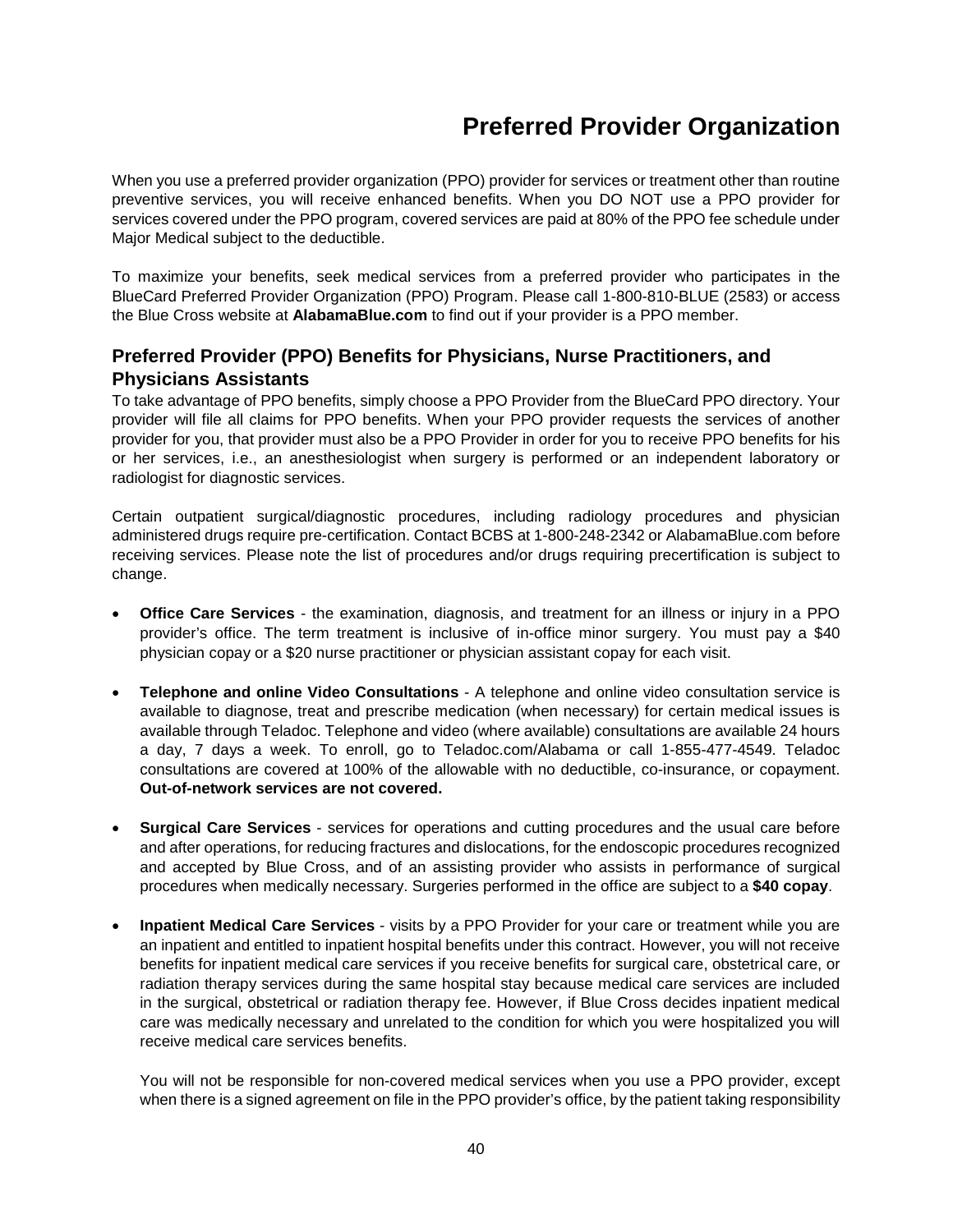for non-covered services. In which case, you will be responsible for the total charges for the noncovered medical services.

- **Consultation Services** limited to one consultation each for medicine, surgery, and maternity by a PPO provider while an inpatient during each period of continual hospitalization. The consultation must be for an illness or injury requiring the special skill or knowledge of the PPO provider.
- **Diagnostic X-ray** services are covered in full. (Subject to the facility co-pay.)
- **Outpatient Diagnostic Lab and Pathology** coverage is provided for outpatient diagnostic lab and pathology services when performed by a PPO provider. **The member pays \$3 copay per test.**
- **Emergency Room Physician Services** care and treatment by a PPO provider in hospital emergency rooms in an emergency other than for surgery or childbirth. **You must pay a \$40 physician copay or a \$20 nurse practitioner or physician assistant copay for each visit. (**Subject to the facility copay.)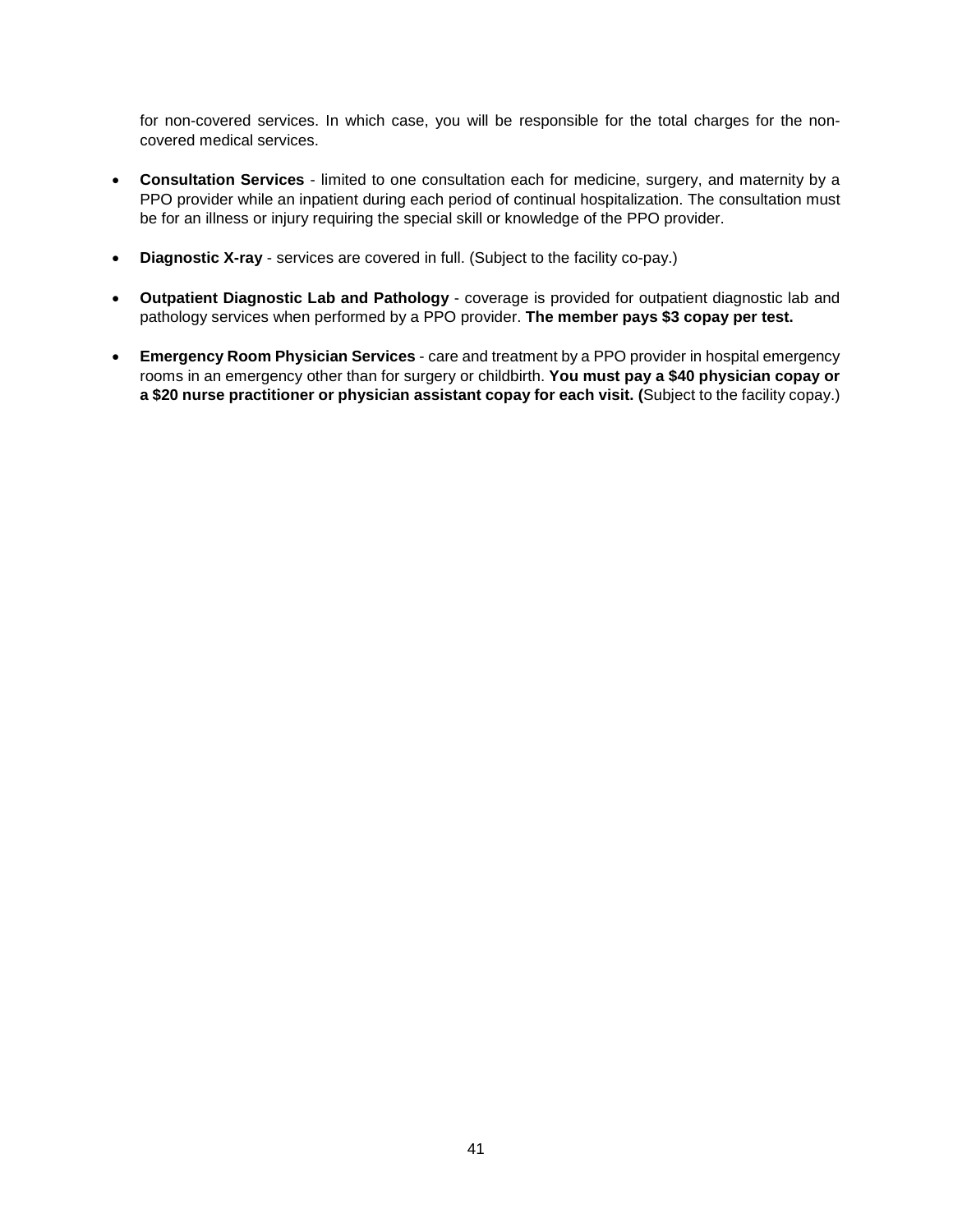# **Mental Health and Substance Abuse Preferred Provider Organizations**

The LGHIP is designed to provide the following mental health and substance abuse benefits:

- Outpatient Care
	- o Individual Therapy/Counseling
	- o Family Therapy/Counseling
- Emergency Services
- Inpatient and Outpatient Services in an LGHIB Approved Facility
- Alcohol and Drug Abuse Counseling

Your benefit coverage will vary depending on whether you choose an approved or non-approved provider. Your coverage with an approved provider is as follows:

**Approved Outpatient Providers** - When you visit a Certified Regional Mental Health Center or other approved provider (list available at www.AlabamaBlue.com), outpatient treatment for mental and nervous disorders will be covered up to a maximum of 20 visits each calendar year at \$14 copay per visit. (Other copayments may apply based on the services received.) Mental illness day hospitalization, intensive day treatment and supportive day treatment are covered up to a maximum of 60 days each calendar year at 80% of fee schedule with no deductible. You can receive up to 40 outpatient substance abuse sessions covered at 100% of the fee schedule with no deductible at an approved day/evening or weekend treatment program.

**Approved Inpatient Providers** - Inpatient psychiatric care and substance abuse treatment received at an approved hospital will be covered at 80% of fee schedule after a \$200 facility deductible per admission.

To be eligible for inpatient facility benefits, all inpatient admissions and stays (except medical emergencies that must have post-admission review) must be reviewed, approved, and certified by BCBS as medically necessary. The LGHIB contracts with BCBS for Utilization Management. BCBS can be reached at 1-800- 248-2342.

BCBS will only certify the medical necessity of the requested benefit, not whether you are eligible to receive the requested benefit. You are responsible for being aware of the limitations of your benefits.

To take advantage of benefits provided by the approved providers under the LGHIB's Preferred Provider Organization (PPO), contact LGHIB, BCBS Customer Service, or visit www.AlabamaBlue.com. When you make an appointment identify yourself as having the LGHIB's Mental Health and Substance Abuse PPO.

**Non-Approved Outpatient Providers** - When you use a non-approved mental health provider for outpatient mental and nervous and/or substance abuse, services will be covered for up to a maximum of 20 visits per calendar year at 80% of the fee schedule after a \$200 annual deductible. You will be responsible for 20% of fee schedule, **plus** any difference between the fee schedule amount and the amount the provider charges. There is **no coverage** for services provided by a non-approved facility that is solely classified as a **substance abuse outpatient or residential facility**.

**Non-Approved Inpatient Providers** - Inpatient psychiatric care and substance abuse treatment received at a non-approved hospital will be covered at 80% of the fee schedule after a \$200 deductible per admission. You are responsible for 20% of the fee schedule, plus any difference between the fee schedule amount and the amount that the facility charges. This amount can be substantial, as much as 40% of your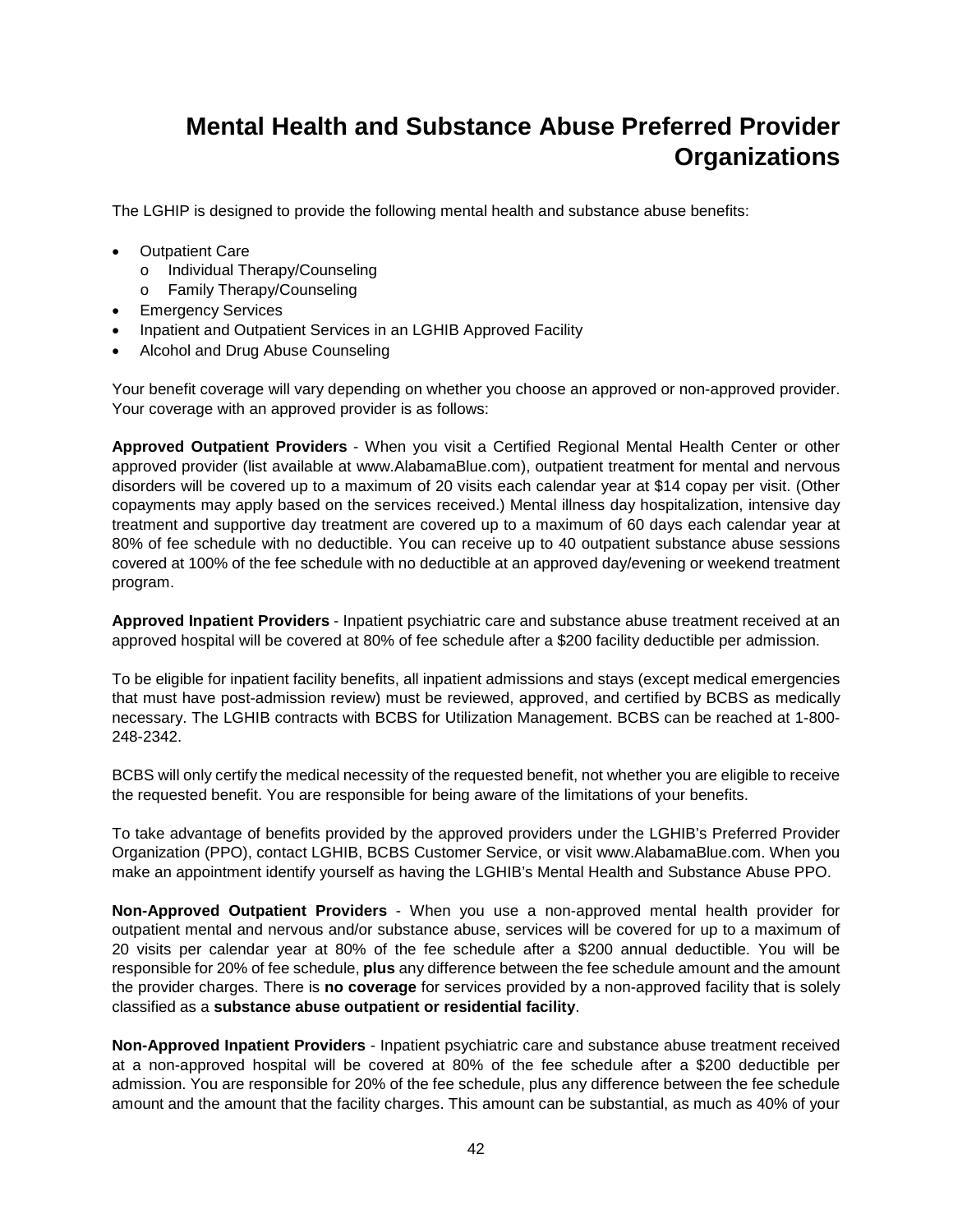bill, and is not eligible for coverage under any other part of your contract. Admission precertification is the same as in an approved facility.

Note: The term "fee schedule" refers to the LGHIB's negotiated fee that the approved facilities and providers have agreed to accept for providing psychiatric or substance abuse services. The fee schedule applied to non-approved facilities is consistent with the fee paid to the approved facilities.

Note: A comprehensive listing of all approved mental health providers is available on the BCBS website at: www.AlabamaBlue.com.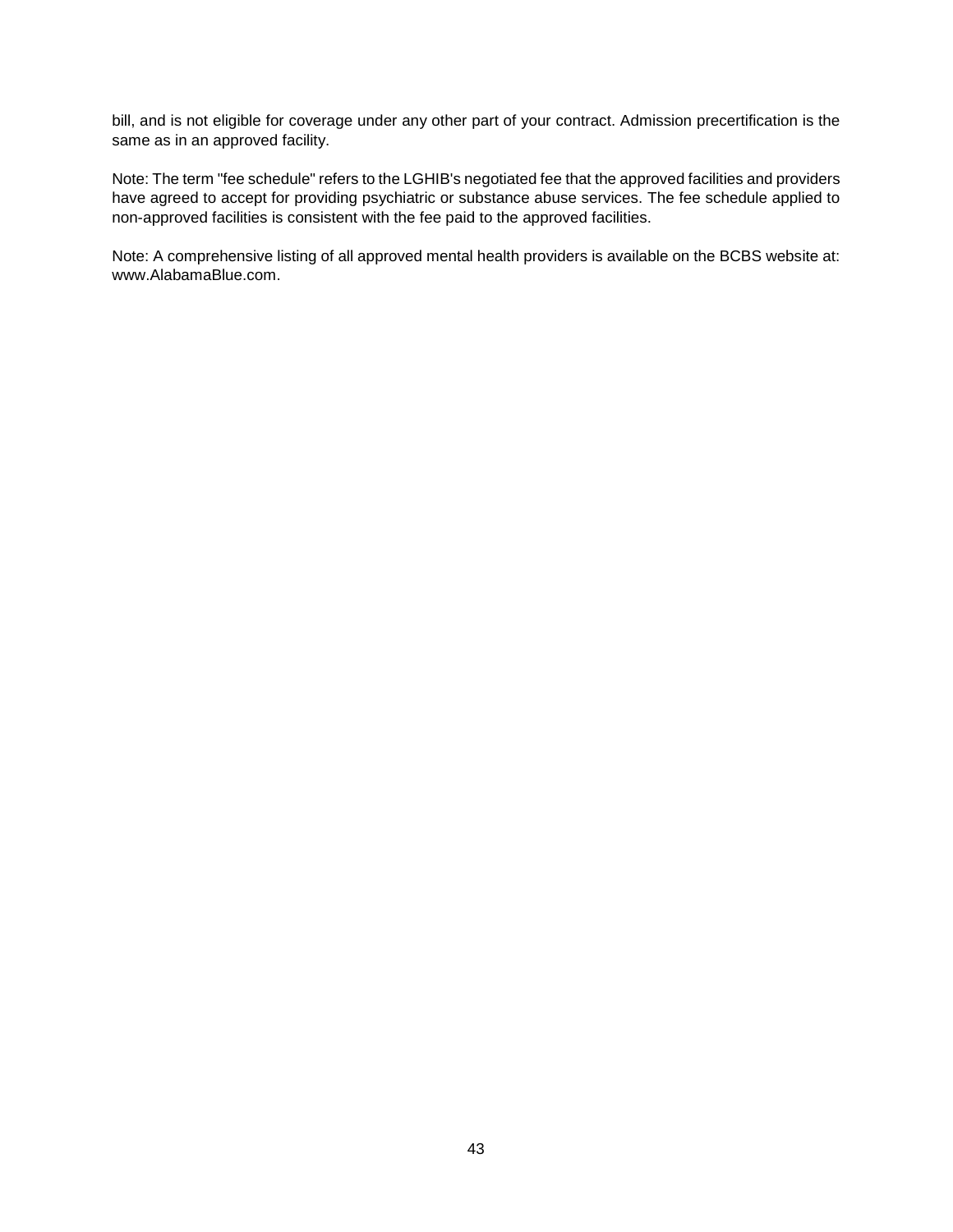# **Participating Chiropractor Benefits**

The Participating Chiropractor Program offers members several advantages when they visit a participating chiropractor. Services are covered at 80% of the chiropractic fee schedule with no deductible. Participating chiropractors have agreed to file all claims and accept Blue Cross' payment (along with the 20% coinsurance due from the patient) as payment in full; the patient will not be balance-billed for any "overrange" charges. All benefit payments will go to the participating chiropractor.

Precertification is required after the 18th visit. The participating chiropractor will initiate the precertification process for you. If precertification is denied, you will have the right to appeal the denial.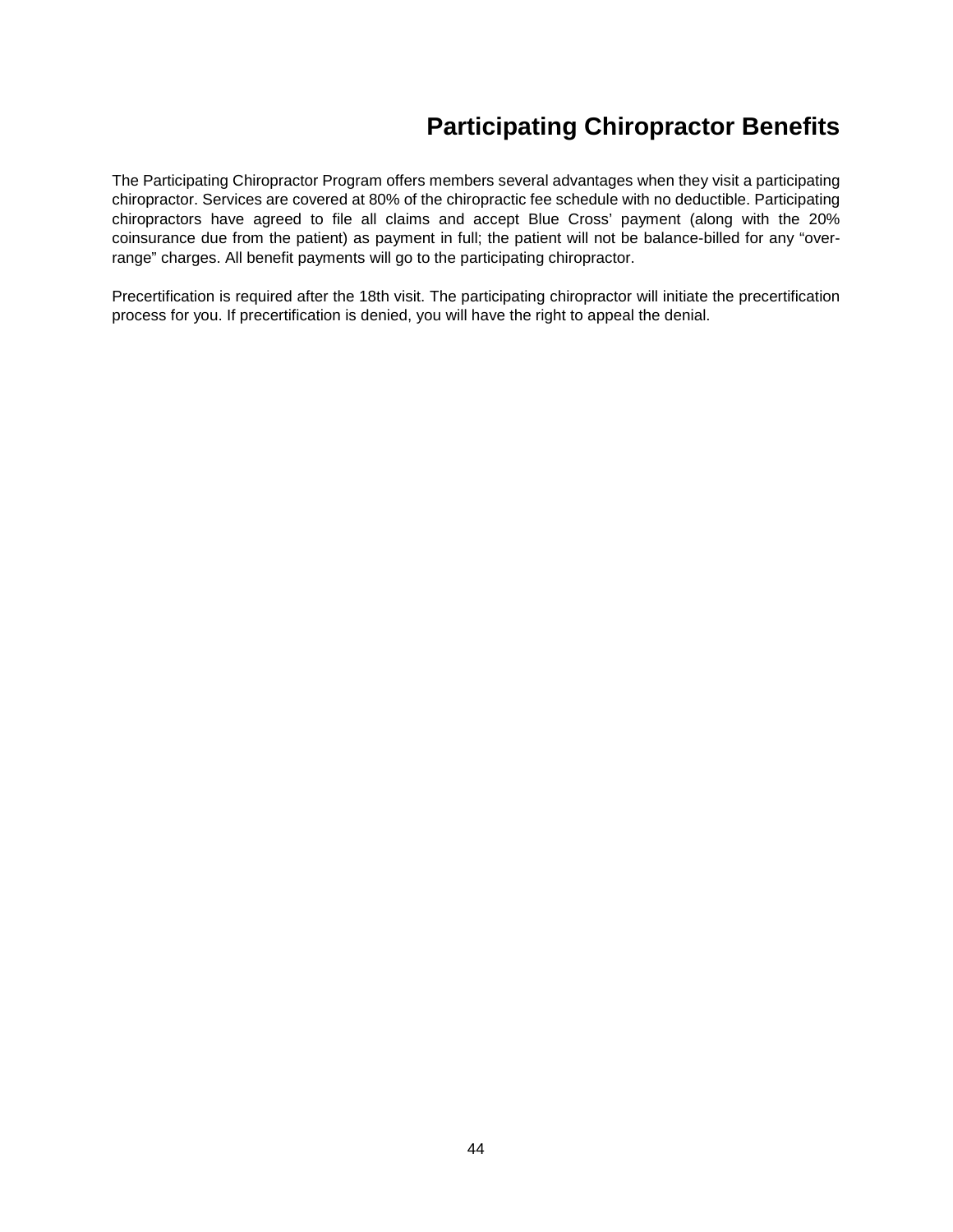# **Tobacco Cessation Reimbursement Program**

**A Tobacco Cessation Reimbursement Program is provided by the LGHIB for its covered members. Program information can be obtained by contacting our Wellness Program. For more information about available cessation programs, please call** *Alabama's Tobacco Quitline at 1-800-QUIT-NOW (1- 800-784-8669) or visit www.quitnowalabama.com.* Both programs offer free master's level counseling and up to four weeks of free nicotine replacement therapy patches if you are in counseling with the Quitline and do not have medical contraindications.

The LGHIB will reimburse each member 80% of the cost of the program, with no deductible. There is a lifetime maximum benefit of \$150. Tobacco cessation seminars and certain forms of nicotine replacement are covered services. Forward your name, address, contract number and a copy of receipts to:

> **Local Government Health Insurance Board Wellness Division PO Box 304900 Montgomery, AL 36130-4900**

**Prescription medications** for tobacco cessation are covered through the prescription drug program and are not subject to the \$150 lifetime maximum benefit.

Note: E-cigarettes are not eligible for reimbursement through the LGHIB's tobacco cessation program or as an approved tobacco cessation product.

**All claims must be filed with the LGHIB, not BCBS.**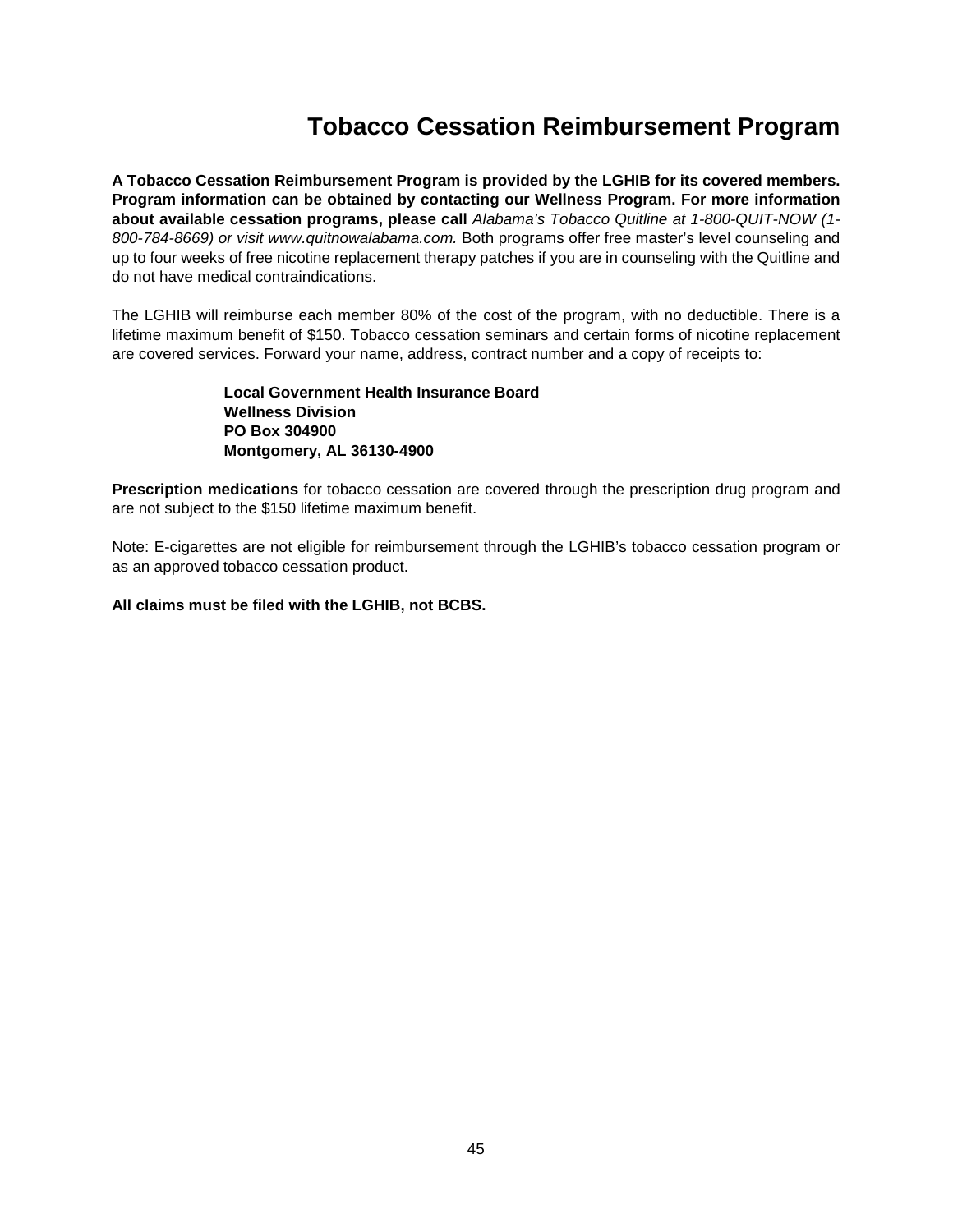# **Physician Supervised Weight Management & Nutritional Counseling Program**

The LGHIB will cover approved physician supervised weight management and nutritional counseling programs. The LGHIB will reimburse 80% of the cost of a physician supervised weight management program and/or nutritional counseling, with no deductible, not to exceed \$150 per calendar year. You can apply for reimbursement by forwarding your name, address, contract number, daytime phone number, copy of the program receipt(s), and program contact information to:

> **Local Government Health Insurance Board Wellness Division PO Box 304900 Montgomery, AL 36130-4900 1-866-836-9137, option 4**

Only medications dispensed or administered at the provider's office are eligible for reimbursement.

**You must file your claims for this benefit with the LGHIB, not BCBS.**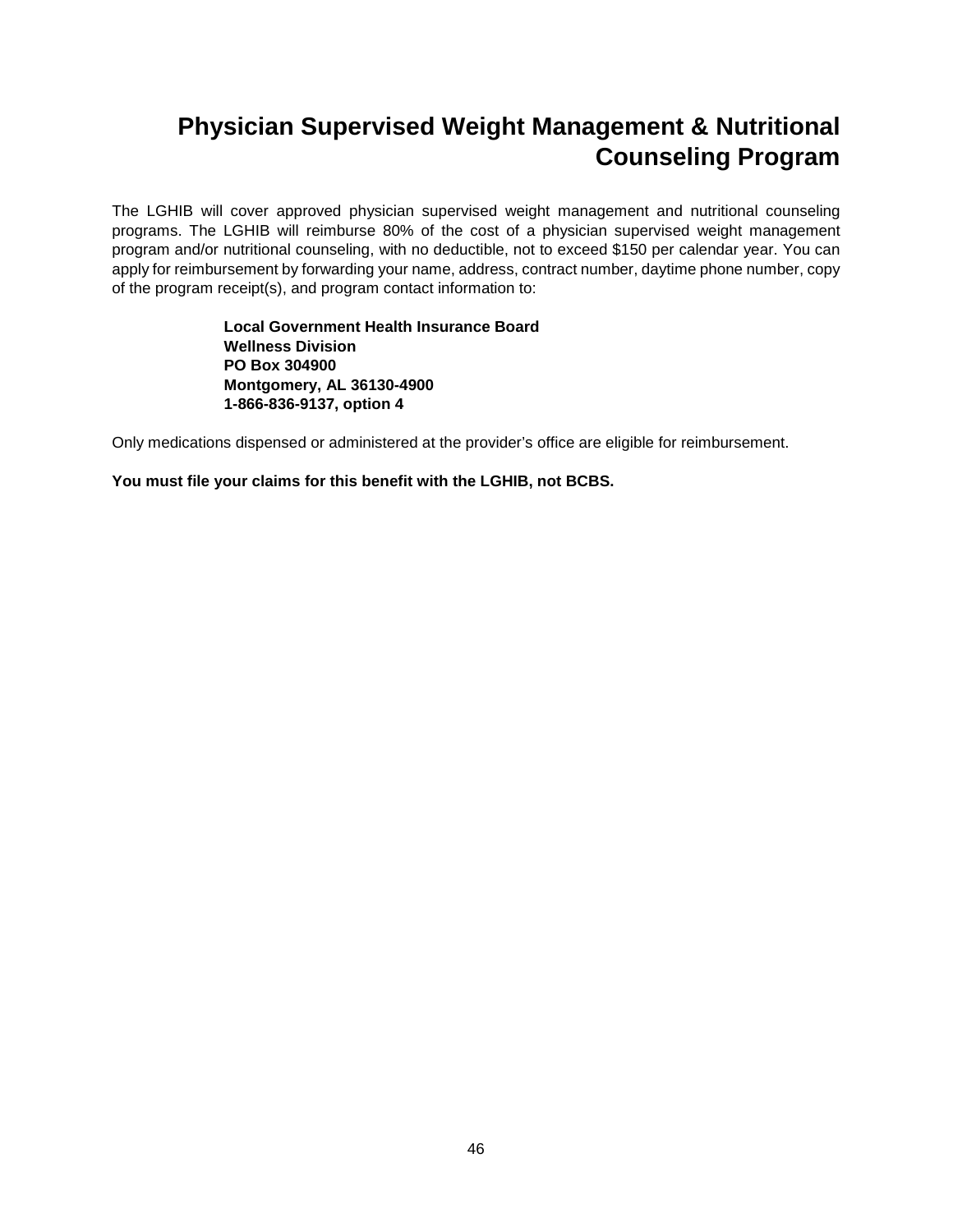# **LGHIB Discounted Vision Care Program**

The LGHIB has contracted independently with eye care providers across the state to form the Routine Vision Care Network. **This is not a Blue Cross provider network**. Check with your provider or visit our web page at www.lghip.org prior to receiving services to determine whether the provider is a participating provider.

Under the Routine Vision Care Network, participating providers will offer the following discounted services:

| Routine vision examination-with dilation (one per year)\$45 member payment |  |
|----------------------------------------------------------------------------|--|
|                                                                            |  |
|                                                                            |  |

#### **Routine vision examination discounts, with or without dilation, are limited to one per year.**

There is a 25% discount off the retail price for each of the items listed below:

- $E$ yewear one per year
- Lenses (plastic or glass)
- Single vision
- **Bifocal**
- **Trifocal**
- Frames
- Initial contact lens fitting fee of \$25 is in addition to the routine vision examination fee.

Routine vision care examinations, initial contact lens fitting and follow-up contact lens visits are subject to the member payments stated above and will be accepted by the participating provider as full and complete payment. Be sure you identify yourself as a local government employee before receiving services.

Vision care services associated with a medical diagnosis (cataracts or glaucoma, for example) should be filed with Blue Cross and Blue Shield of Alabama. These benefits will be paid in accordance with the Local Government Health Insurance Board's Benefits Plan Provisions.

Laser vision corrective surgery is available at a discounted rate through participating vision care providers. You may obtain a list of participating providers at www.lghip.org or by calling the LGHIB at 1-866-836-9137.

All services listed require that you make your payment directly to the provider. No claims are to be filed through Blue Cross and Blue Shield or the Local Government Health Insurance Board.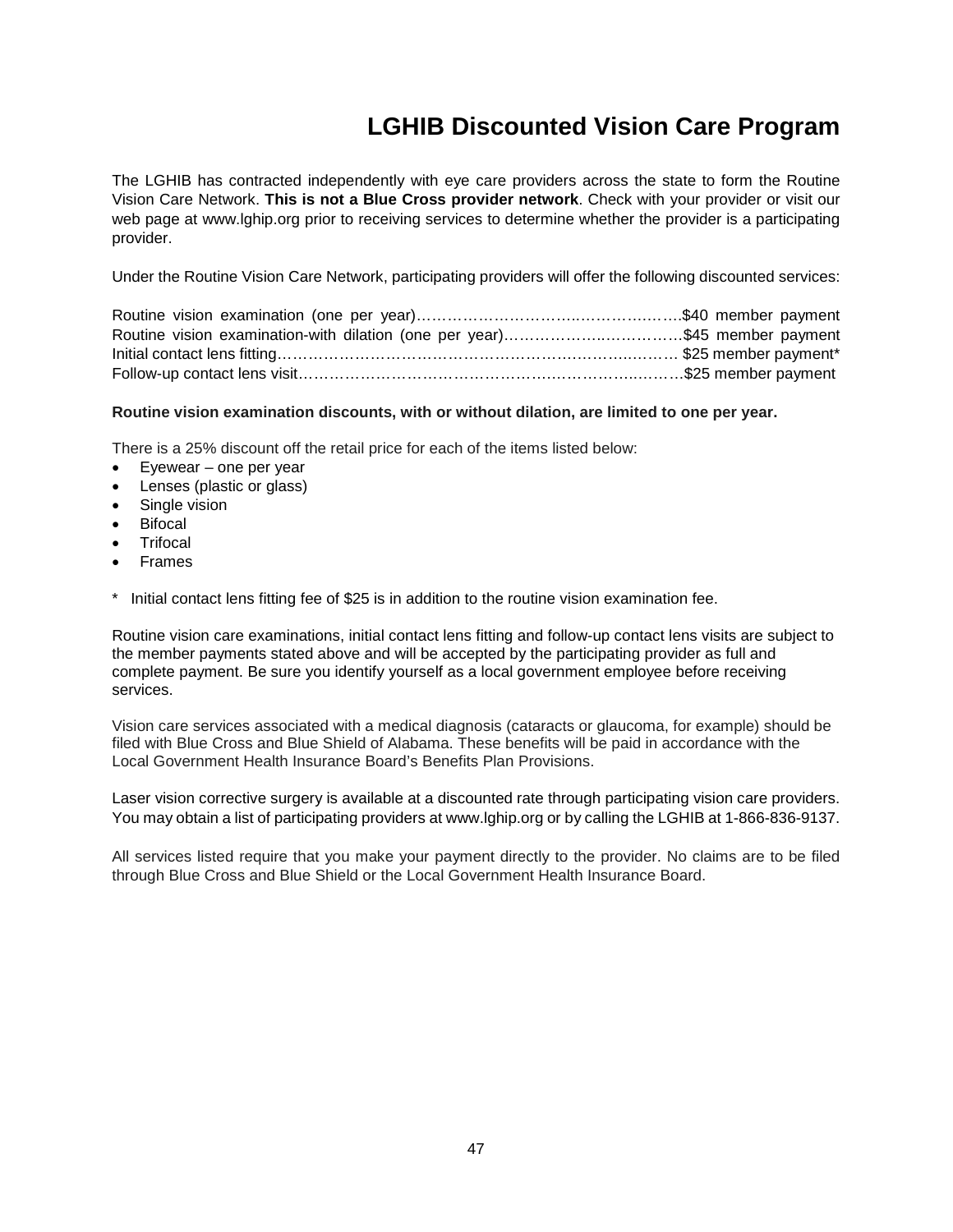# **Major Medical Benefits**

Services not covered under the BlueCard PPO program are paid at 80% of the allowed amount as major medical benefits after a \$200 calendar year deductible, maximum of three deductibles per family. Major medical deductibles and coinsurance apply to annual out-of-pocket maximums of \$7,350 for individuals and \$14,700 aggregate for families.

Only one deductible is applicable to covered major medical expenses incurred for treatment of accidental injuries received in the same accident by two or more family members with family coverage.

You are responsible for payment of your covered major medical expenses to which the deductible applies.

# **Covered Major Medical Expenses**

Some of the most frequently utilized major medical services are listed below. Contact BCBS Customer Service at 1-800-321-4391 for specific coverage questions prior to services being provided.

- Semi-private room and board, general nursing care and all normal and necessary hospital services and supplies when hospital benefits have expired subject to the requirements and limitations of preadmission certification and post-admission review.
- Allergy testing and treatment. This coverage is offered only under the major medical benefit regardless of whether a PPO provider is used.
- Physical therapy is covered at 80% of the allowance, subject to the calendar year deductible and limited to 15 rehabilitative visits and 15 habilitative visits each calendar year. Preauthorization is required after the fifteenth visit to determine the medical necessity for continued therapy. If precertification is not obtained, coverage for all services associated with the sixteenth and subsequent visits will be denied. It is your responsibility to make sure that precertification has been obtained. Please call 1-800-248- 2342 for preauthorization.
- Speech therapy is covered at 80% of the allowance, subject to the calendar year deductible and limited to 15 rehabilitative visits and 15 habilitative visits each calendar year. Preauthorization is required after the fifteenth visit to determine the medical necessity for continued therapy. If precertification is not obtained, coverage for all services associated with the sixteenth and subsequent visits will be denied. It is your responsibility to make sure that preauthorization has been obtained. Please call 1-800-248- 2342 for preauthorization.
- Occupational therapy is covered at 80% of the allowance, subject to the calendar year deductible and limited to 15 rehabilitative visits and 15 habilitative each calendar year. Preauthorization is required after the fifteenth visit to determine the medical necessity for continued therapy. If precertification is not obtained, coverage for all services associated with the sixteenth and subsequent visits will be denied. It is your responsibility to make sure that precertification has been obtained. Please call 1-800-248- 2342 for preauthorization.
- Diabetic education is covered at 100% of the allowance, with no deductible; limited to five diabetic classes (in an approved diabetic education facility) per person within a six-month period for any diabetic diagnosis (not held to insulin dependent diabetics); services in excess of this maximum must be certified through case management; call 1-800-248-2342 for preauthorization.
- Prosthetic devices such as an artificial arm and orthopedic devices such as a leg brace.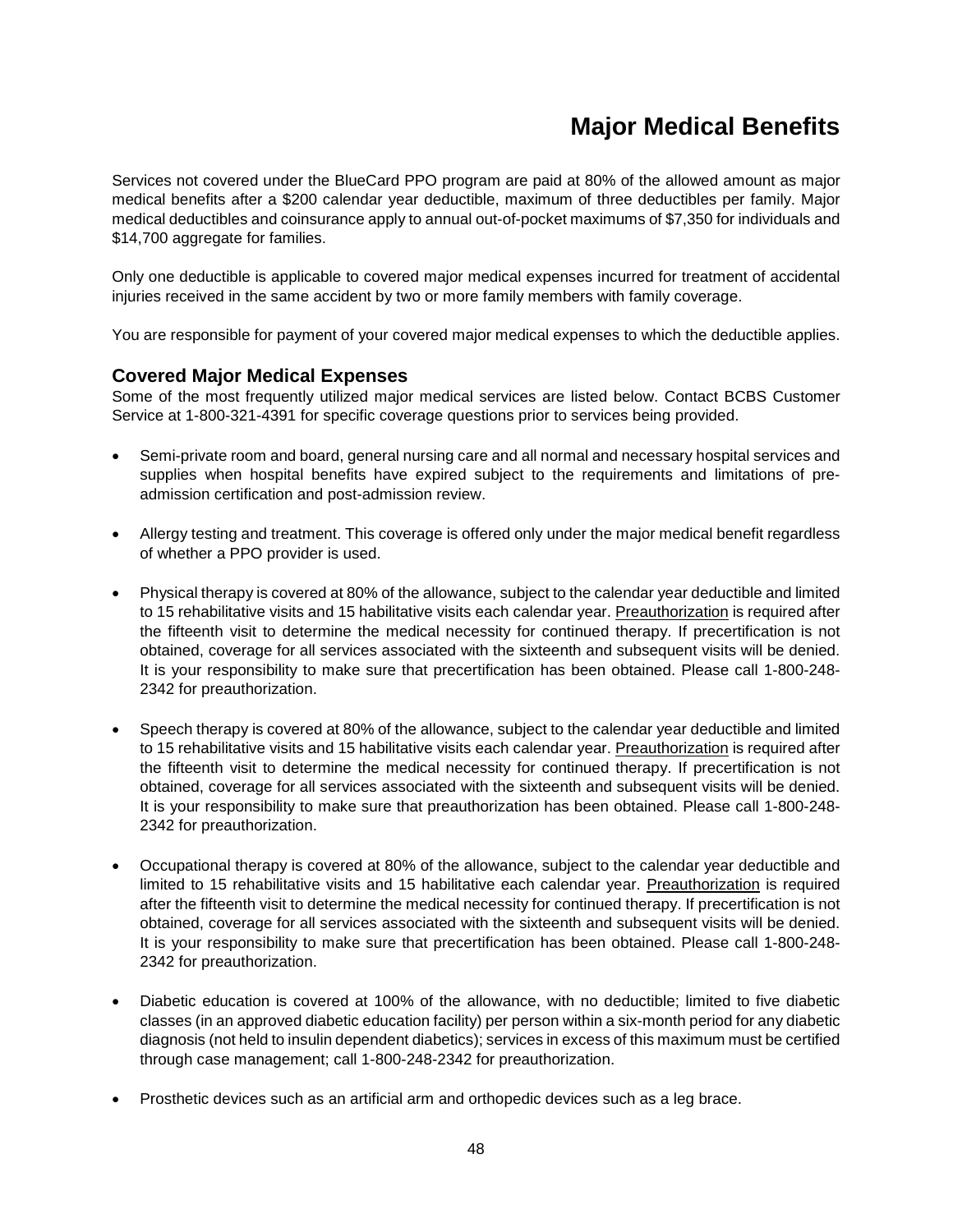- Medical supplies, other than insulin supplies, such as oxygen, crutches, splints, casts, trusses and braces, syringes and needles, catheters, colostomy bags and supplies and surgical dressings.
- Professional ambulance service approved by BCBS to the closest hospital that could furnish the treatment needed for your condition. A provider must certify that the ambulance service was necessary, if BCBS requests it.
- Rental of durable medical equipment prescribed by a Provider for therapeutic use in a member's home, limited to the amount of its reasonable and customary purchase price. If you can buy it for less than you can rent it, or if it is not available for rent, BCBS will pay its allowed purchase price. Some examples of durable medical equipment are wheelchairs and hospital beds.
- Hemodialysis services provided by a Participating Renal Dialysis Facility.
- Private duty nursing services of a licensed registered nurse (R.N.) or a licensed practical nurse (L.P.N.) if: the services actually require the professional skills of a R.N. or L.P.N.; are provided outside of a hospital or other facility; and are provided by a person not related to you by blood or marriage or a member of your household. No benefits are provided for any custodial care. In order to be covered, private duty nursing services must be **pre-certified** by BCBS.
- Home health care is covered at 80% of the allowance, subject to the calendar year deductible, when services are rendered by a participating home health agency. It is your responsibility to make sure that precertification has been obtained. Call 1-800-248-2342 for preauthorization.
- Point-of-sale drug benefits. (See Prescription Drugs section.)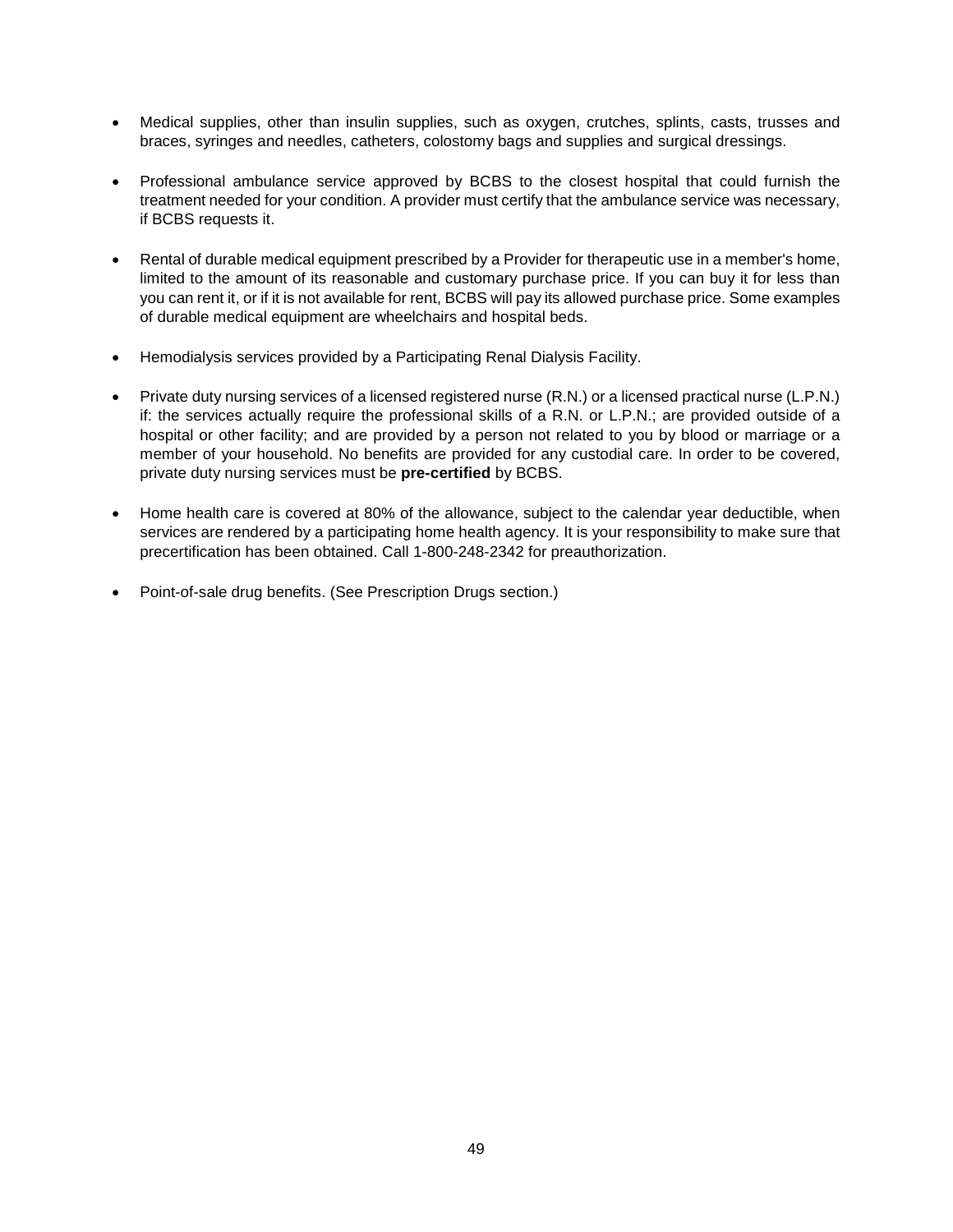# **Provider-Administered Drug Benefits**

Provider-administered drugs are drugs that must typically be administered or directly supervised by a provider generally on an outpatient basis in a hospital, other medical facility or physician's office. Provideradministered drugs do not include medications that are typically available by prescription order or refill at a pharmacy.

Provider-administered drug coverage is subject to [Drug Coverage Guidelines](https://www.bcbsal.org/web/pharmacy/guidelines.html) found in the pharmacy section of the BCBS website. A drug may not be covered under the plan because, for example, there are safety and/or efficacy concerns. The guidelines in some instances also require you to obtain prior authorization as to the medical necessity of the drug.

Attention:Precertification (sometimes referred to as prior authorization) is required for certain provideradministered drugs. You can find more information about this in the Medical Necessity and Precertification section of this booklet. Please call 1-800-248-2342 for preauthorization.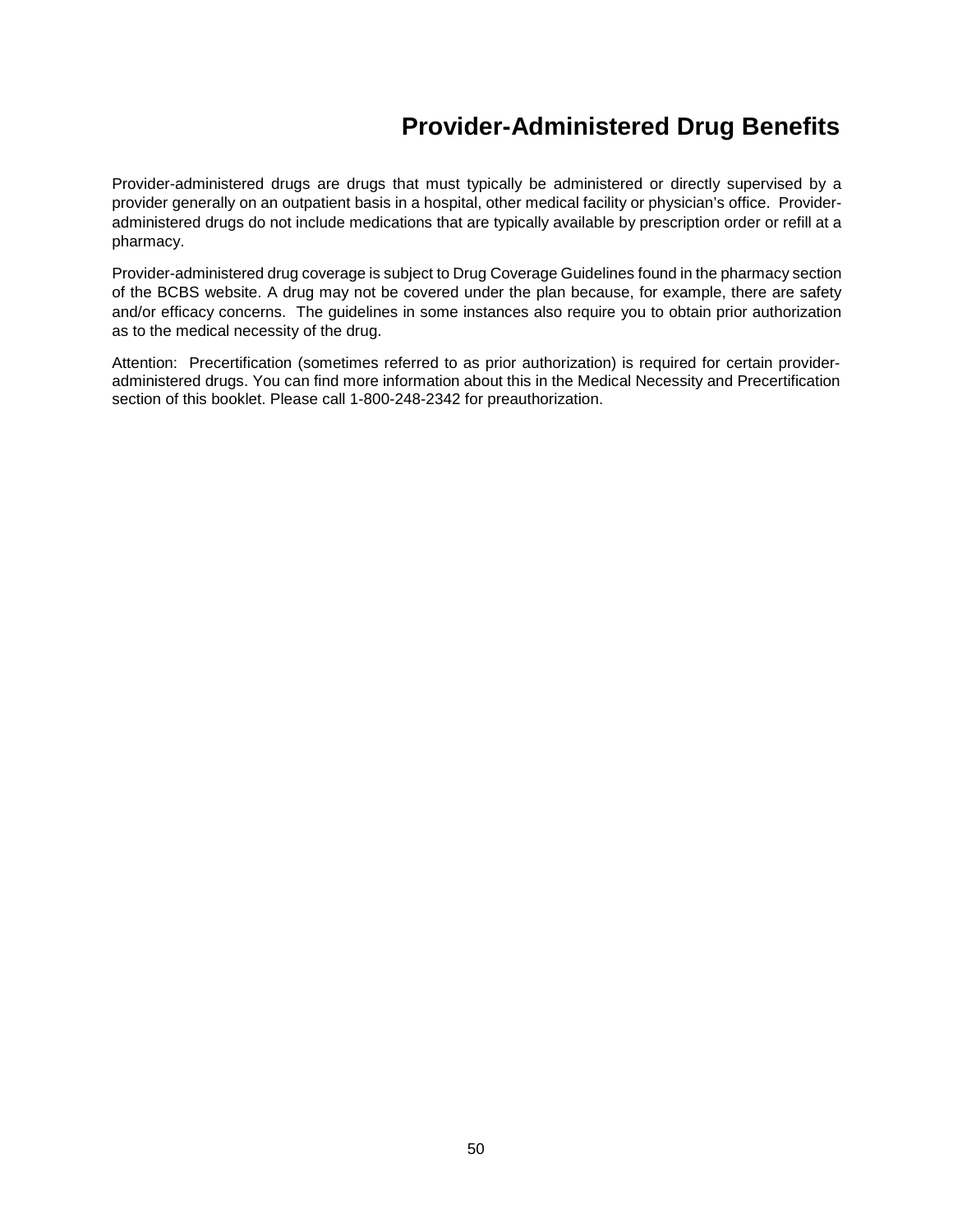# **Prescription Drugs**

#### **Prescription Drug Card Program**

Tier 1 drugs covered at 100% of the allowance, subject to \$10 copay per prescription when you use a participating pharmacy.

### **Point-of-Sale Drug Program**

Tier 2 and Tier 3 drugs are covered at 80% of the allowance, subject to the calendar year Major Medical deductible of \$200 when you use a **participating pharmacy**.

- You are responsible for paying the pharmacy for your prescription.
- Claims authorization number is required.
- File your prescription claim with BCBS of Alabama, using the Major Medical Point-of-Sale Prescription Drug Claim form (CL-94) or you can file your claim on-line at www.AlabamaBlue.org.

Certain blood glucose lowering drugs used to treat diabetes are covered at 80% of the allowance.

**Note: No benefits are available for prescriptions purchased at a non-participating pharmacy.** Prescription drug coverage is limited to prescription products approved by the Federal Drug Administration (FDA) as evidenced by a New Drug Application (NDA), Abbreviated New Drug Application (ANDA), or Biologics License Application (BLA) on file with the FDA.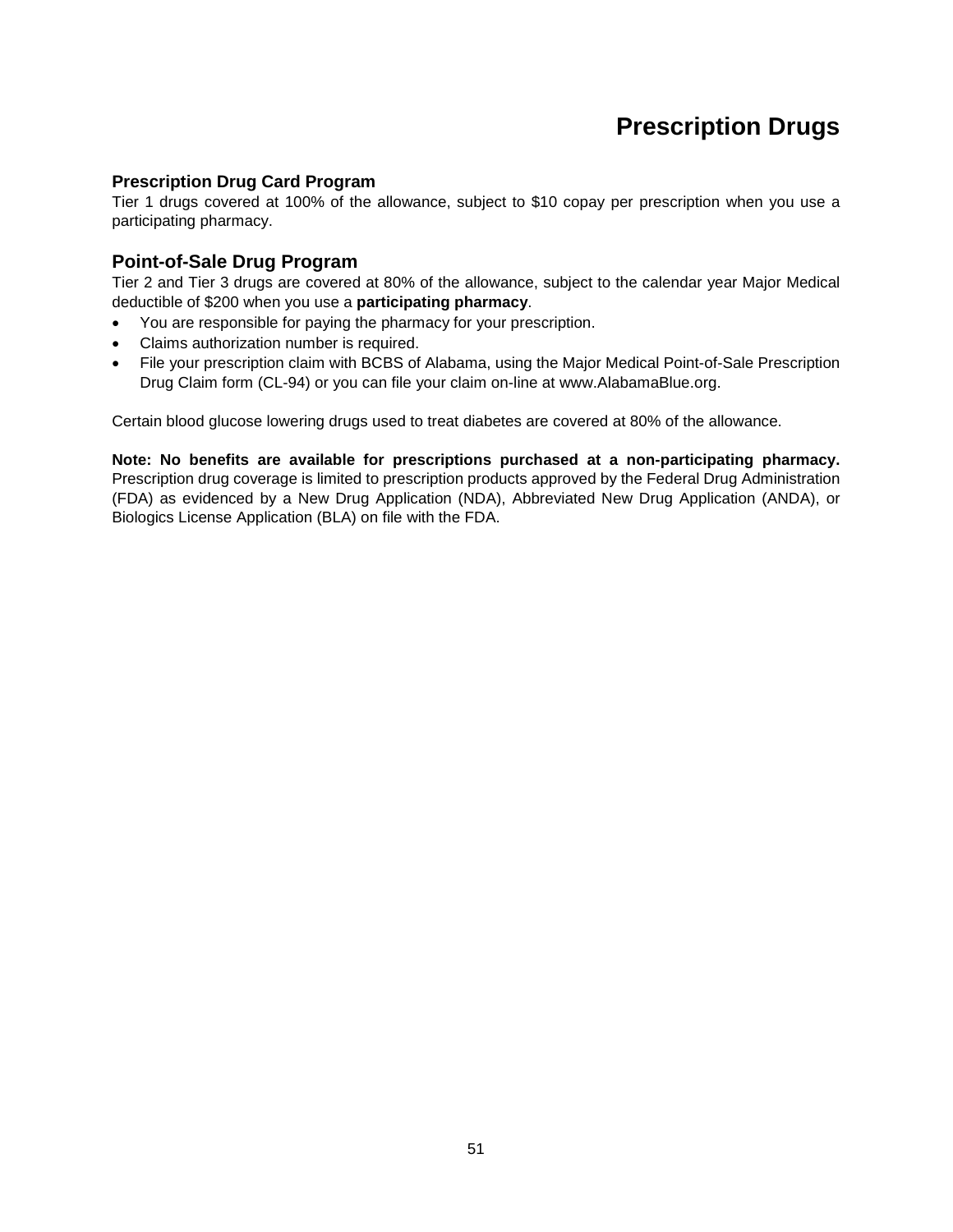# **Medical Exclusions**

In addition to other exclusions set forth in this handbook, the LGHIP will not provide benefits for the following, whether or not a provider performs or prescribes them:

## **A**

**C**

- Services or expenses for elective **abortions**.
- Services or expenses for **acupuncture**, biofeedback, and other forms of self-care or self-help training.
- **Anesthesia** services or supplies or both by local infiltration.
- Services, care, treatment, or supplies furnished by a provider that is not recognized by BCBS as an **approved provider** for the type of service or supply being furnished. For example, the LGHIP reserves the right not to pay for some or all services or supplies furnished by certain persons who are not medical doctors (M.D.s), even if the services or supplies are within the scope of the provider's license. Call BCBS Customer Service if you have any question as to whether your provider is recognized as an approved provider for the services or supplies that you intend to receive.
- Services or expenses for or related to **Assisted Reproductive Technology (ART).** ART is any process of taking human eggs or sperm or both and putting them into a medium or the body to try to cause reproduction. Examples of ART are in vitro fertilization and gamete intrafallopian transfer.
- Services or expenses of an out-of-network hospital stay, except one for an emergency, unless BCBS has approved and pre-**certified** it before your admission. Services or expenses of an outof-network hospital stay for an emergency if BCBS is not notified within 48 hours, or on their next business day after your admission, or if BCBS determines that the admission was not medically necessary.
- Services or expenses for which a **claim** is not properly submitted to Blue Cross.
- Services or expenses for a **claim BCBS has not received within 365 days** after services were rendered or expenses incurred.
- Services or expenses for personal hygiene, **comfort or convenience** items such as: airconditioners, humidifiers, whirlpool baths, and physical fitness or exercise apparel. Exercise equipment is also excluded. Some examples of exercise equipment are shoes, weights, exercise bicycles or tracks, weights or variable resistance machinery, and equipment producing isolated muscle evaluations and strengthening. Treatment programs, the use of equipment to strengthen muscles according to preset rules, and related services performed during the same therapy session are also excluded.
- Services or expenses for sanitarium care, **convalescent care**, or rest care, including care in a nursing home.
- Services or expenses for **cosmetic surgery**. Cosmetic surgery is any surgery done primarily to improve or change the way one appears. "Reconstructive surgery" is any surgery done primarily to restore or improve the way the body works or correct deformities that result from disease, trauma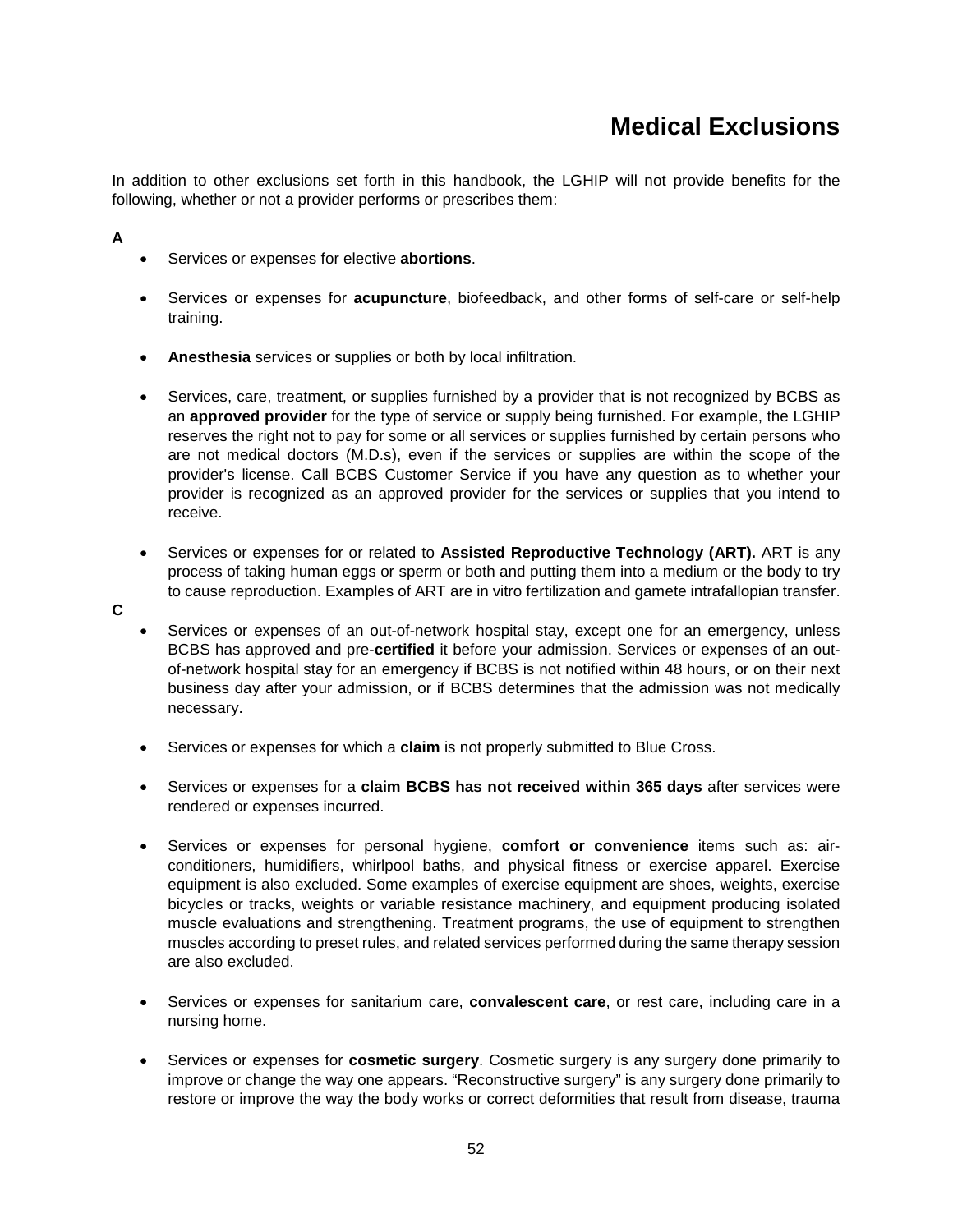or birth defects. Reconstructive surgery is a covered benefit; cosmetic surgery is not. For exceptions, see "Women's Health and Cancer Rights Act". Complications or later surgery related in any way to cosmetic surgery is not covered, even if medically necessary, if caused by an accident, or if done for mental or emotional relief.

- o You may contact BCBS prior to surgery to find out whether a procedure will be reconstructive or cosmetic. You and your physician must prove to BCBS's satisfaction that surgery is reconstructive and not cosmetic. You must show BCBS history and physical exams, visual field measures, photographs and medical records before and after surgery. BCBS may not be able to determine prior to your surgery whether or not the proposed procedure will be considered cosmetic.
- o Some surgery is always cosmetic such as ear piercing, neck tucks, face lifts, buttock and thigh lifts, implants to small but normal breasts (except as provided by the Women's Health and Cancer Rights Act), hair implants for male-pattern baldness and correction of frown lines on the forehead. In other surgery, such as blepharoplasty (eyelids), rhinoplasty (nose), chemical peel and chin implants, it depends on why that procedure was done. For example, a person with a deviated septum may have trouble breathing and may have many sinus infections. To correct this, they have septoplasty. During surgery the physician may remove a hump or shorten the nose (rhinoplasty). The septoplasty would be reconstructive surgery while the rhinoplasty would be denied as cosmetic surgery. Surgery to remove excess skin from the eyelids (blepharoplasty) would be cosmetic if done to improve your appearance, but reconstructive if done because your eyelids kept you from seeing very well.
- Services or expenses for **custodial care**. Care is "custodial" when its primary purpose is to provide room and board, routine nursing care, training in personal hygiene, and other forms of self-care or supervisory care by a physician for a person who is mentally or physically disabled.
- **D**
- **Dental** implants into, across, or just above the bone and related appliances. Services or expenses to prepare the mouth for dental implants such as those to increase the upper and lower jaws or their borders, sinus lift process, guided tissue regrowth or any other surgery, bone grafts, hydroxyapatite and similar materials. These services, supplies or expenses are not covered even if they are needed to treat conditions existing at birth, while growing, or resulting from an accident. These services, supplies or expenses are excluded even if they are medically or dentally necessary.
- **E**
- Services, care, or treatment you receive after the **ending date of your coverage**. This means, for example, that if you are in the hospital when your coverage ends, we will not pay for any more hospital days. We do not insure against any condition such as pregnancy or injury. We provide benefits only for services and expenses furnished while this plan is in effect.
- **Eyeglasses** or contact lenses or related examinations or fittings, except under limited circumstances.
- Services or expenses for **eye** exercises, eye refractions, visual training orthoptics, shaping the cornea with contact lenses, or any surgery on the eye to improve vision including LASIK.
- **F**
- Services or expenses in any **federal hospital or facility** except as required by federal law.
- Services or expenses for routine **foot care** such as removal of corns or calluses or the trimming of nails (except mycotic nails).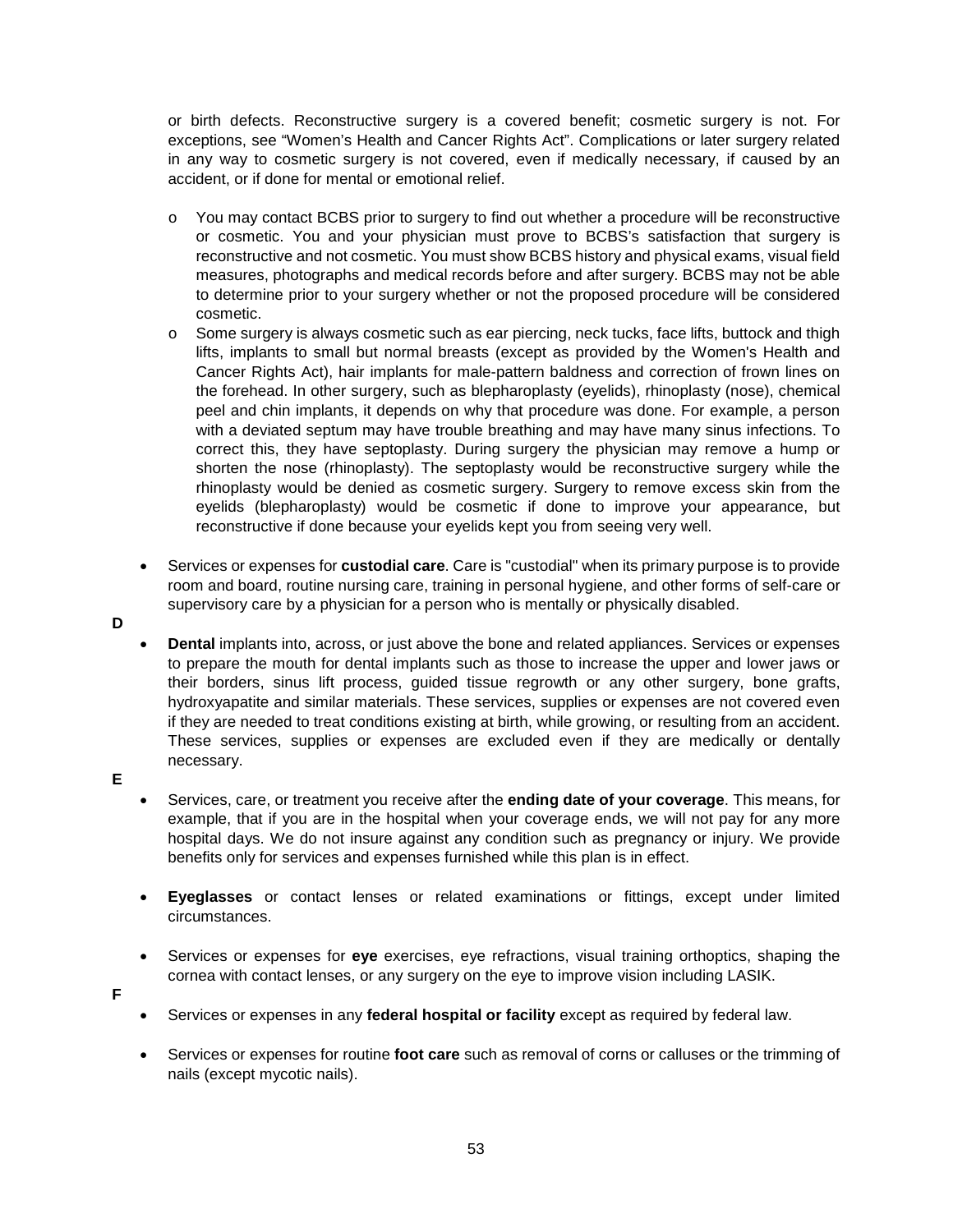- Prescription drugs not approved by the Federal Drug Administration **(FDA).**
- **G**
- Unless otherwise required by applicable law, services or expenses covered in whole or in part under the laws of the United States, any state, county, city, town or other **governmental** agency that provides or pays for care, through insurance or any other means.
- **H**
- **Hearing aids** or examinations or fittings for them.
- **I**
- **Investigational** treatment, procedures, facilities, drugs, drug usage, equipment, or supplies, including investigational services that are part of a clinical trial. Under federal law, the plan cannot deny a member participation in an approved clinical trial, and is prohibited from dropping coverage because member chooses to participate in an approved clinical trial, and from denying coverage for routine care that the plan would otherwise provide just because a member is enrolled in an approved clinical trial. This applies to all approved clinical trials that treat cancer or other lifethreatening diseases.

**L**

- Services or expenses that you are not **legally obligated to pay**, or for which no charge would be made if you had no health coverage.
- Services or expenses for treatment which does not require a **licensed provider**, given the level of simplicity and the patient's condition, will not further restore or improve the patient's bodily functions, or is not reasonable as to number, frequency, or duration.

**M**

- Services or expenses BCBS determines are not **medically necessary**.
- Services or supplies to the extent that a member is, or would be, entitled to reimbursement under **Medicare**, regardless of whether the member properly and timely applied for, or submitted claims to Medicare, except as otherwise required by federal law.

**N**

- Services or expenses of any kind provided by a **non-participating hospital** located in Alabama for major medical benefits or any other benefits under this contract except inpatient and outpatient hospital benefits in case of accidental injury.
- Services, care or treatment you receive during any period of time with respect to which payment for your coverage has not been made and that **nonpayment** results in termination of coverage.

**O**

- Services or expenses for treatment of any condition including, but not limited to: **obesity**, diabetes, or heart disease, that is based upon weight reduction or dietary control. This exclusion does not apply to Bariatric Surgical procedures if medically necessary and in compliance with BCBS's guidelines. Bariatric Surgical procedures are limited to one per lifetime, subject to prior authorization. Benefits are provided only when the services are performed by a PPO Provider. All physician and anesthesia services related to Bariatric Surgical procedures are limited to 50% of the allowable rate.
- Services or expenses provided by an **out-of-network provider** for any benefits under this plan, unless otherwise specifically stated in the plan.

**P**

- **Physical, speech, and/or occupational therapy** (rehabilitative or habilitative) for the 16th and subsequent visits that were not preauthorized.
- **Private duty nursing**.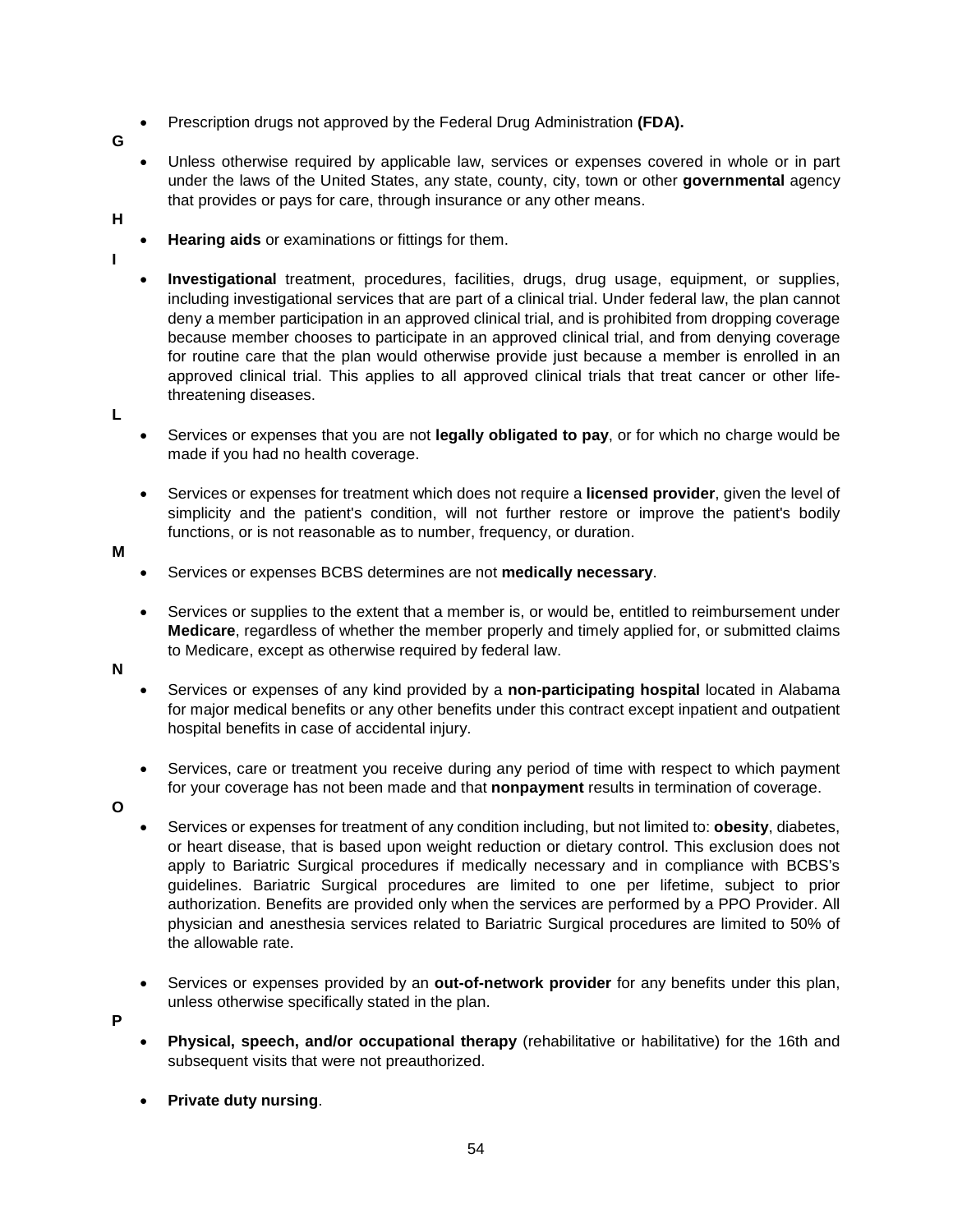- **R**
- Services or expenses for **recreational** or educational therapy (except for diabetic self-management programs, pulmonary rehabilitation programs, or Phase 1 or 2 cardiac rehabilitation programs).
- Hospital admissions in whole or in part when the patient primarily receives services to **rehabilitate** such as physical therapy, speech therapy, or occupational therapy unless the admission is determined to be medically necessary for acute inpatient rehabilitation.
- Services or expenses any provider rendered to a member who is **related** to the provider by blood or marriage or who regularly resides in the provider's household. Examples of a provider include a physician, a licensed registered nurse (R.N.), a licensed practical nurse (L.P.N.), or a licensed physical therapist.
- **Replacement** or upgrade of existing properly functioning durable medical equipment (including prosthetics), even if the warranty has expired.
- Services or supplies furnished by a facility that is solely classified as a **residential treatment center**. This does not exclude covered substance abuse services or supplies furnished by a general hospital, psychiatric specialty hospital or substance abuse facility.
- **Room and board** for hospital admissions in whole or in part when the patient primarily receives services that could have been provided on an outpatient basis based upon the patient's condition and the services provided.
- **Routine well child care** and routine immunizations except for the services described in the Routine Preventive Benefits section.
- **Routine physical examinations** except for the services described in "Routine Preventive Benefits."
- **S**
- **Services** or expenses for treatment while confined in a prison, jail or other penal institution.
- Services or expenses for, or related to, **sexual dysfunctions** or inadequacies not related to organic disease (unless the injury results from an act of domestic violence or a medical condition).
- Services or supplies for substance abuse including any service furnished by a **substance abuse residential facility.**
- **T**
- Services or expenses to care for, treat, fill, extract, remove or replace **teeth** or to increase the periodontium. The periodontium includes the gums, the membrane surrounding the root of a tooth, the layer of bone covering the root of a tooth and the upper and lower jaws and their borders, which contain the sockets for the teeth. Care to treat the periodontium, dental pulp or "dead" teeth, irregularities in the position of the teeth, artificial dental structures such as crowns, bridges or dentures, or any other type of dental procedure is excluded. Hydroxyapatite or any other material to make the gums rigid is excluded.

It does not matter whether their purpose is to improve conditions inside or outside the mouth (oral cavity). These services, supplies or expenses are not covered even if they are used to prepare a patient for services or procedures that are plan benefits. For example, braces on the teeth are excluded for any purpose, even to prepare a person with a cleft palate for surgery on the bones of the jaw or because of injury of natural teeth. This exclusion does not apply, except as indicated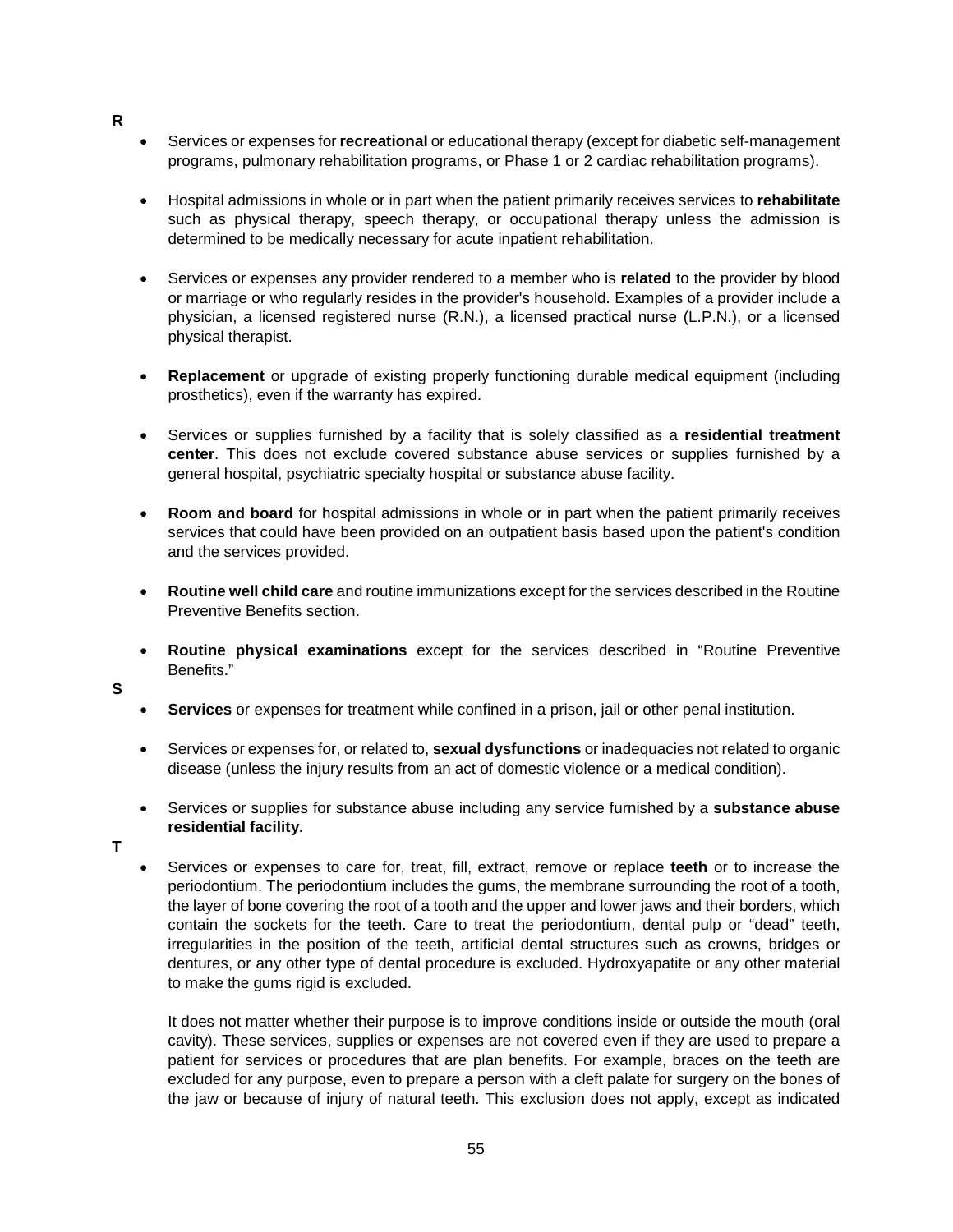above for braces or other orthodontic appliances, to those services by a physician to treat or replace natural teeth which are harmed by accidental injury covered under major medical.

- Dental treatment for or related to **temporomandibular joint (TMJ) disorders**. This includes phase II according to the guidelines approved by the Academy of Craniomandibular Disorders. These treatments permanently alter the teeth, or the way they meet, and include such services as balancing the teeth; shaping the teeth; reshaping the teeth; restorative treatment; treatment involving artificial dental structures, such as crowns, bridges or dentures; full mouth rehabilitation; dental implants; treatment for irregularities in the position of the teeth (such as braces or other orthodontic appliances); or a combination of these treatments.
- Services, supplies, implantable devices, equipment and accessories billed by any out-of-network **third party vendor** that are used in surgery or any operative setting. This exclusion does not apply to services and supplies provided to a member for use in their home pursuant to a physician's prescription.
- Services or expenses for or related to organ, tissue or cell **transplants** except specifically as allowed by this plan.
- **Travel**, even if prescribed by your physician, not including ambulance services otherwise covered under the plan.
- **W**
- Services or expenses for an accident or illness resulting from active participation in **war**, or any act of war, declared or undeclared, or from active participation in riot or civil commotion.
- Services or expenses rendered for any disease, injury or condition arising out of and in the course of employment for which benefits and/or compensation is available, in whole or in part, under the provisions of any **workers' compensation** or employers' liability laws, whether state or federal. This applies whether you fail to file a claim under that law. It applies whether the law is enforced against or assumed by the group. It applies whether the law provides for hospital or medical services as such. It applies whether the provider of those services was authorized as required by the law. Finally, it applies whether your group has insurance coverage for benefits under the law.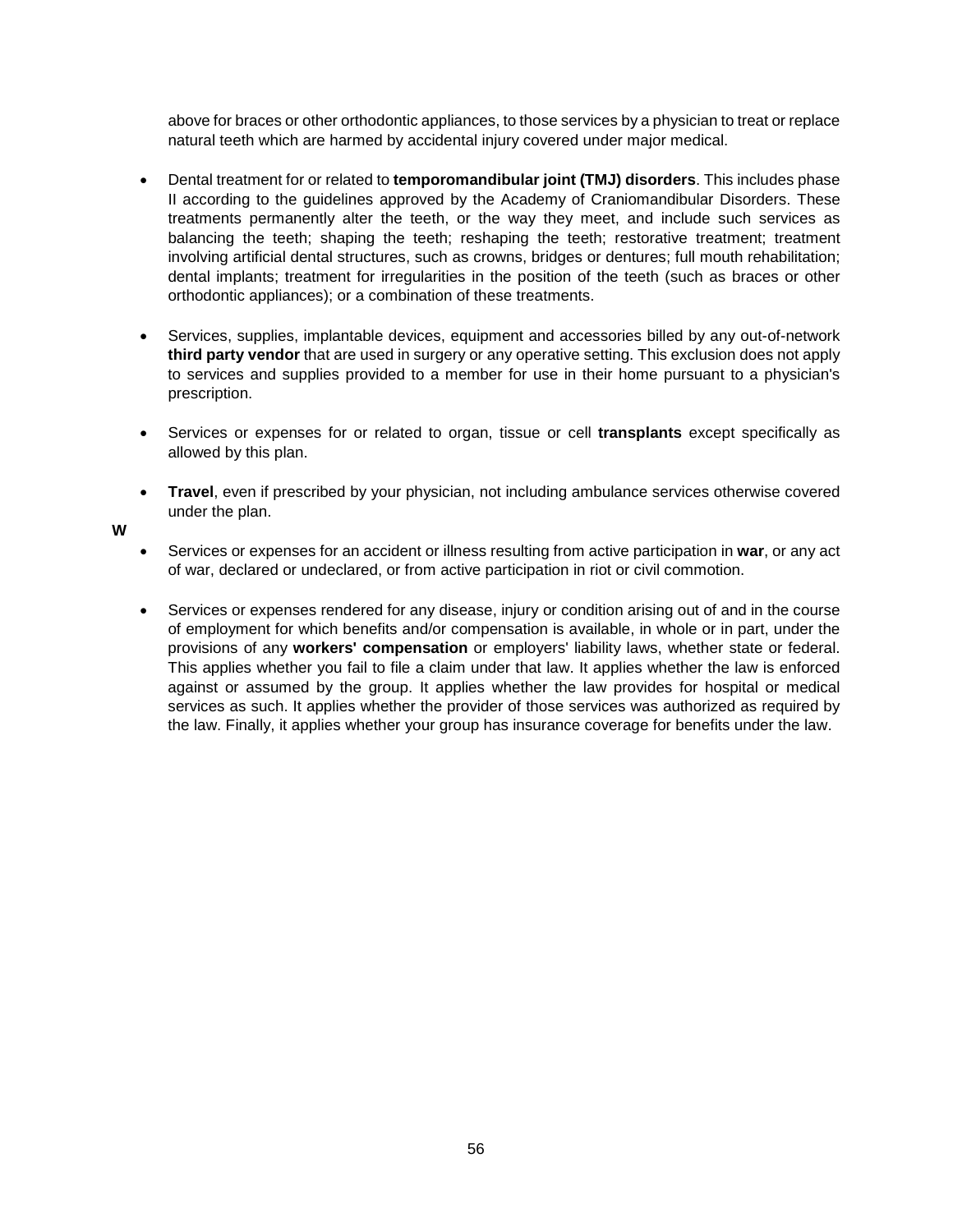## **Protecting Your Privacy**

## **Privacy of Your Protected Health Information**

The confidentiality of your personal health information is important to the LGHIB. Under the Health Insurance Portability and Accountability Act of 1996 (HIPAA), plans such as this one are generally required to limit the use and disclosure of your protected health information to treatment, payment, and health care operations. This section of this booklet explains some of HIPAA's requirements. Additional information is contained in the LGHIP's notice of privacy practices. You may request a copy of this notice by contacting the LGHIB.

## **Disclosures of Protected Health Information to the Plan Sponsor:**

In order for your benefits to be properly administered, the LGHIP needs to share your protected health information with the plan sponsor, the State of Alabama. The following are circumstances under which the LGHIP may disclose your protected health information to the plan sponsor:

- The LGHIP may inform the plan sponsor whether you are enrolled in the LGHIP.
- The LGHIP may disclose summary health information to the plan sponsor. The plan sponsor must limit its use of that information to obtaining quotes from insurers or modifying, amending, or terminating the plan. Summary health information is information that summarizes claims history, claims expenses, or types of claims without identifying you.
- The LGHIP may disclose your protected health information to the plan sponsor for plan administrative purposes. This is because employees of the plan sponsor perform some of the administrative functions necessary for the management and operation of the LGHIP.

The following are the restrictions that apply to the plan sponsor's use and disclosure of your protected health information:

- The plan sponsor will only use or disclose your protected health information for plan administrative purposes, as required by law, or as permitted under the HIPAA regulations. See the LGHIP's privacy notice for more information about permitted uses and disclosures of protected health information under HIPAA.
- If the plan sponsor discloses any of your protected health information to any of its agents or subcontractors, the plan sponsor will require the agent or subcontractor to keep your protected health information as required by the HIPAA regulations.
- The plan sponsor will not use or disclose your protected health information for employment-related actions or decisions or in connection with any other benefit or benefit plan of the plan sponsor.
- The plan sponsor will promptly report to the plan any use or disclosure of your protected health information that is inconsistent with the uses or disclosures allowed in this section of this booklet.
- The plan sponsor will allow you or the LGHIP to inspect and copy any protected health information about you that is in the plan sponsor's custody and control. The HIPAA regulations set forth the rules that you and the LGHIP must follow in this regard. There are some exceptions.
- The plan sponsor will amend, or allow the LGHIP to amend, any portion of your protected health information to the extent permitted or required under the HIPAA regulations.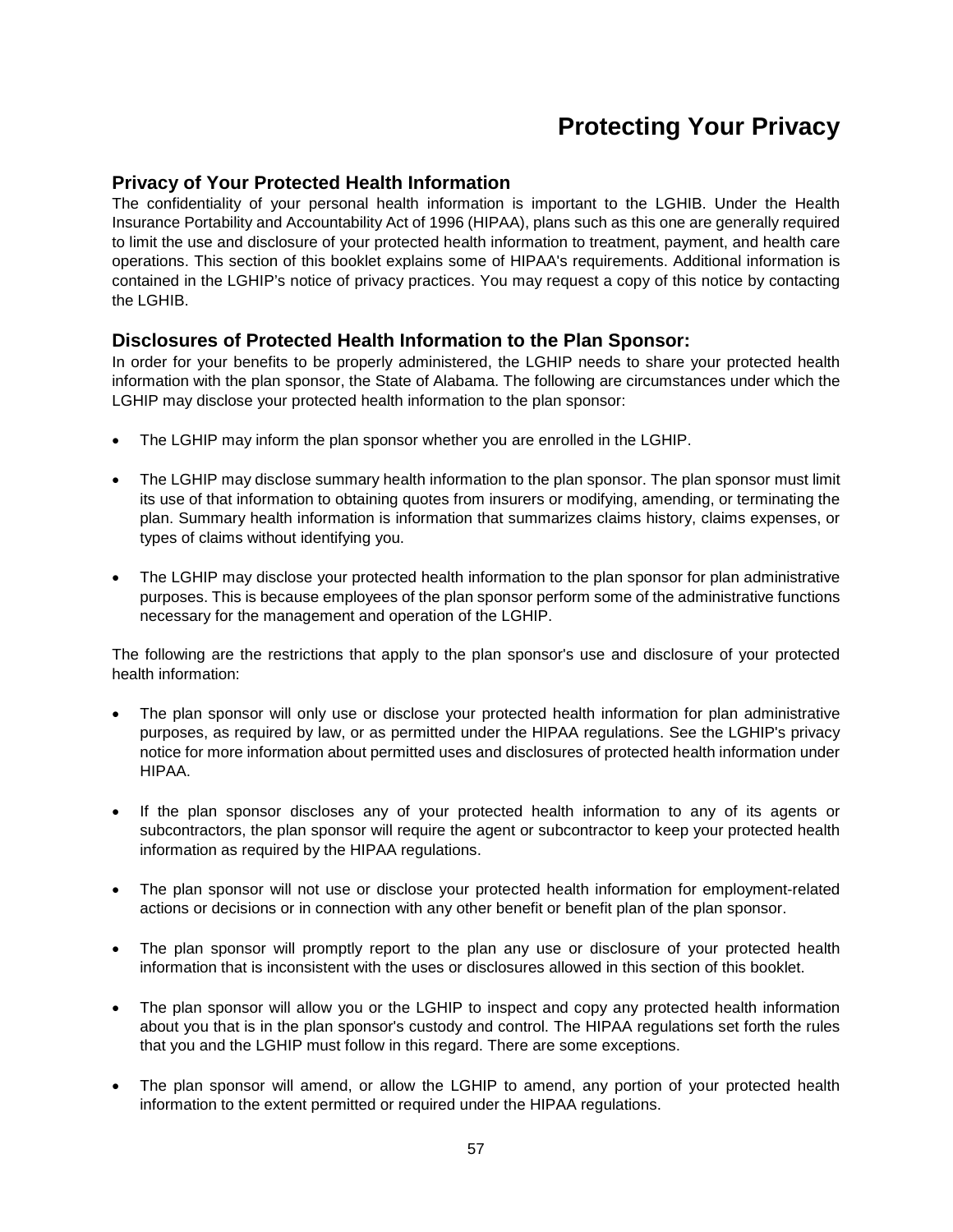- With respect to some types of disclosures, the plan sponsor will keep a disclosure log. The disclosure log will go back for six years. You have a right to see the disclosure log. The plan sponsor does not have to maintain the log if disclosures are for certain plan related purposes, such as payment of benefits or healthcare operations.
- The plan sponsor will make its internal practices, books, and records, relating to its use and disclosure of your protected health information available to the LGHIP and to the U.S. Department of Health and Human Services, or its designee.
- The plan sponsor will, if feasible, return or destroy all of your protected health information in the plan sponsor's custody or control that the plan sponsor has received from the LGHIP or from any business associate when the plan sponsor no longer needs your protected health information to administer the plan. If it is not feasible for the plan sponsor to return or destroy your protected health information, the plan sponsor will limit the use or disclosure of any protected health information that it cannot feasibly return or destroy to those purposes that make return or destruction of the information infeasible.

The following classes of employees or other workforce members under the control of the plan sponsor may use or disclose your protected health information in accordance with the HIPAA regulations that have just been explained:

- Benefits Administration and Operations
- **Legal**
- **Finance**

If any of the foregoing employees or workforce members of the plan sponsor use or disclose your protected health information in violation of the rules that are explained above, the employees or workforce members will be subject to disciplinary action and sanctions – which may include termination of employment. If the plan sponsor becomes aware of any such violation, the plan sponsor will promptly report the violation to the LGHIB and will cooperate with the plan to correct the violation, to impose appropriate sanctions, and to relieve any harmful effects to you.

## **Security of Your Personal Health Information:**

Following are restrictions that will apply to the plan sponsor's storage and transmission of your electronic protected health information:

- The plan sponsor will have in place appropriate administrative, physical and technical safeguards to protect the confidentiality, integrity and availability of your electronic protected health information, as well as to ensure that only those classes of employees or other workforce members of the plan sponsor described above have access to use or disclose your electronic protected health information in accordance with the HIPAA regulations.
- If the plan sponsor discloses any of your electronic protected health information to any of its agents or subcontractors, the plan sponsor will require the agent or subcontractor to have in place the appropriate safeguards, as required by the HIPAA regulations.

The plan sponsor will report to the LGHIB any security incident of which it becomes aware, in accordance with the HIPAA regulations.

## **Our Use and Disclosure of Your Personal Health Information:**

As a business associate of the LGHIB, BCBS has an agreement with the LGHIB that allows BCBS to use your personal health information for treatment, payment, healthcare operations, and other purposes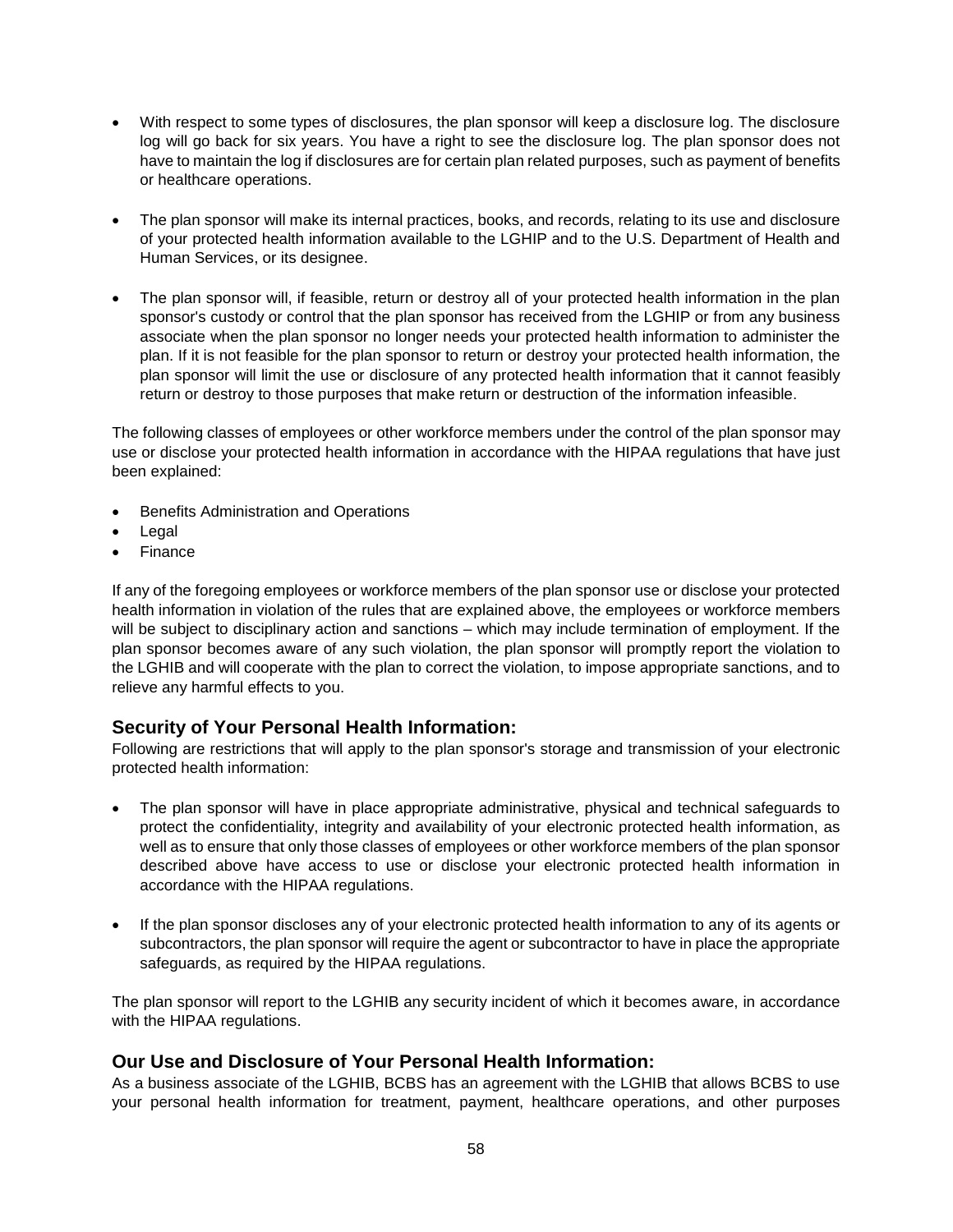permitted or required by HIPAA. In addition, by applying for coverage and participating in the LGHIP, you agree that BCBS may obtain, use and release all records about you and your minor dependents that BCBS needs to administer the plan or to perform any function authorized or permitted by law. You further direct all persons to release all records to BCBS about you and your minor dependents that BCBS needs in order to administer the plan. You also agree that we may call you at any telephone number provided to us by you, your employer, or any healthcare provider in accordance with applicable law. Additionally, we may use or disclose your personal health information for treatment, payment or healthcare operations, or as permitted or authorized by law pursuant to the privacy regulations under HIPAA.

## **HIPAA Exemption**:

As a non-federal governmental health plan, the State of Alabama can elect to exempt the LGHIP from certain provisions of HIPAA. The State of Alabama has elected to exempt the LGHIP from the following HIPAA requirement:

**Parity in the application of certain limits to mental health benefits:** Group health plans that provide both medical and surgical benefits and mental health or substance use disorder benefits must ensure that financial requirements and treatment limitations applicable to mental health or substance use disorder benefits are no more restrictive than the predominant financial requirements and treatment limitations applicable to substantially all medical and surgical benefits covered by the plan.

The privacy provisions of HIPAA require that you be notified at least once every three years about the availability of the LGHIB's privacy practices [45 CFR 164.520(c)(1)(ii)]. Accordingly, you may obtain a copy for our privacy practices by going to our website at www.lghip.org, or you can request a copy by writing to us at:

> Local Government Health Insurance Board Attn: Privacy Officer PO Box 304900 Montgomery, AL 36130-4900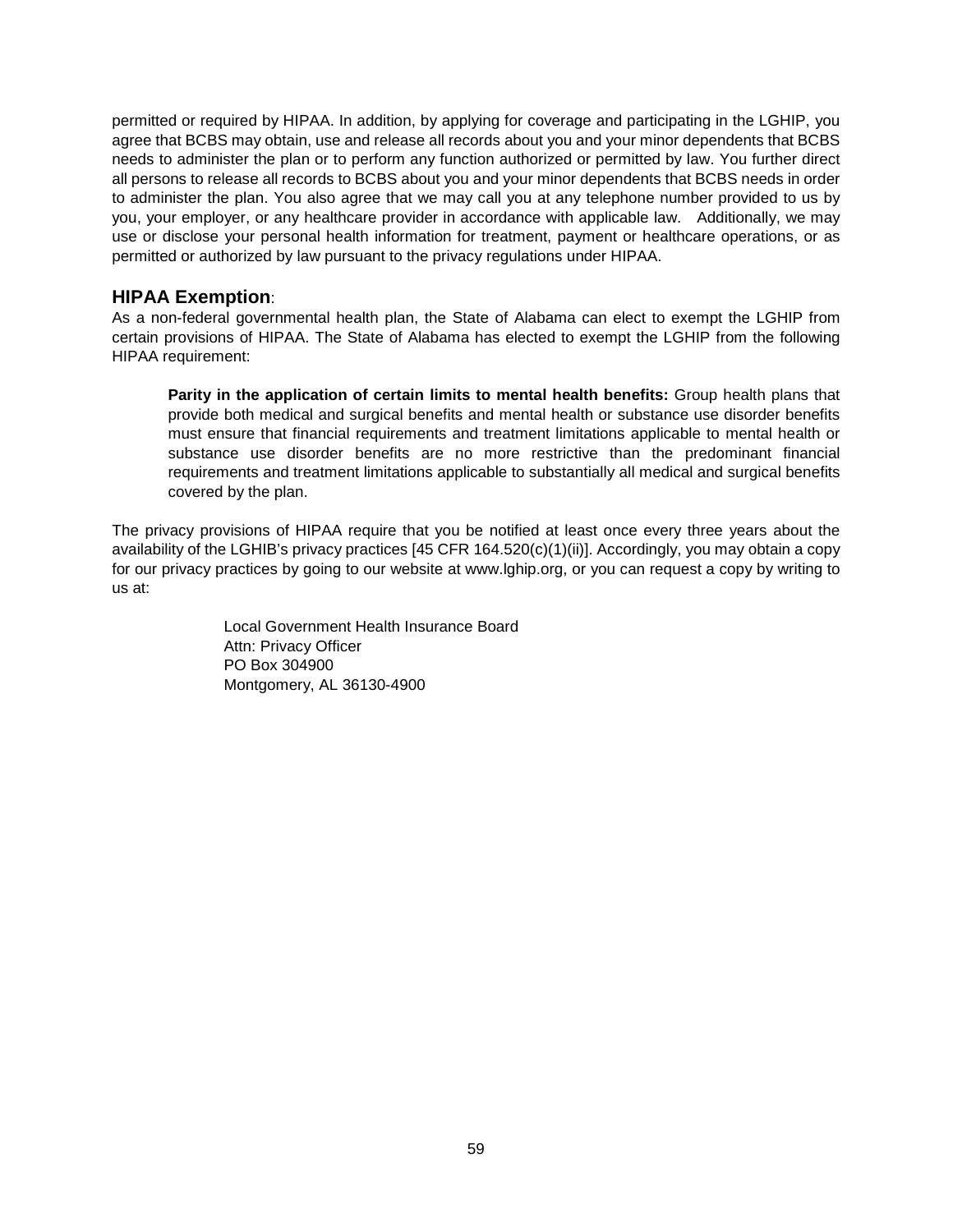## **General Provisions**

## **Delegation of Discretionary Authority to Blue Cross**

The LGHIB has delegated to BCBS the discretionary responsibility and authority to determine claims under the LGHIP, to construe, interpret, and administer claims, and to perform every other act necessary or appropriate in connection with claims administration services under the LGHIP.

Whenever BCBS makes reasonable determinations that are neither arbitrary nor capricious in the administration of claims of the LGHIP, those determinations will be final and binding on you, subject only to your right of review under the LGHIP.

#### **Incorrect Benefit Payments**

Every effort is made to process claims promptly and correctly. If payments are made to you or to a provider who furnished services or supplies to you, and BCBS finds at a later date that the payments were incorrect, you or the provider will be required to repay any overpayment or BCBS may deduct the amount of the overpayment from any future payment to you or the provider. If BCBS does this, they will notify you.

#### **Responsibility for Actions of Providers of Services**

BCBS and the LGHIB will not be responsible for any acts or omissions, whether negligent, intentional, or otherwise, by any institution, facility, or individual provider in furnishing or not furnishing any services, care, treatment, or supplies to you. BCBS and LGHIB will not be responsible if any provider of service fails or refuses to admit you to a facility, or treat you, or provide services to you. BCBS and LGHIB are not required to do anything to enable providers to furnish services, supplies, or facilities to you.

#### **Misrepresentation**

Any misrepresentation by you in application for or in connection with coverage under the contract will make your coverage invalid as of your effective date. In that case, BCBS and LGHIB will not be obligated to return any portion of any fees paid by or for you. Any misrepresentation by LGHIB in application for or in connection with the contract will make the entire contract invalid as of the contract effective date, and in that case BCBS will not be obligated to return any fees paid by the group for you or any other member.

Any employee or retiree knowingly and willfully submitting materially false information to the LGHIB or engaging in fraudulent activity that causes financial harm to the LGHIP, may be required, upon a determination by the LGHIB, (1) to repay all claims and other expenses, including interest, incurred by the plan related to the intentional submission of false or misleading information or fraudulent activity and (2) be subject to disqualification from coverage under the LGHIP.

## **Obtaining, Use, and Release of Information**

By submitting your application for coverage or any claims for benefits you authorize BCBS to obtain from all providers, hospitals, facilities, other providers of service, and all other persons or institutions having information concerning you, all records that in its judgment are necessary or desirable for processing your claim, performing our contractual duties or complying with any law. You also authorize providers of health services, and any other person or organization, to furnish to BCBS any such records or information it requests.

Your authorization allows BCBS to use and release to other persons or organization any such records and information as considered necessary or desirable in its judgment. Neither BCBS or any provider or other person or organization will be liable for obtaining, furnishing, using, or releasing any such records or information.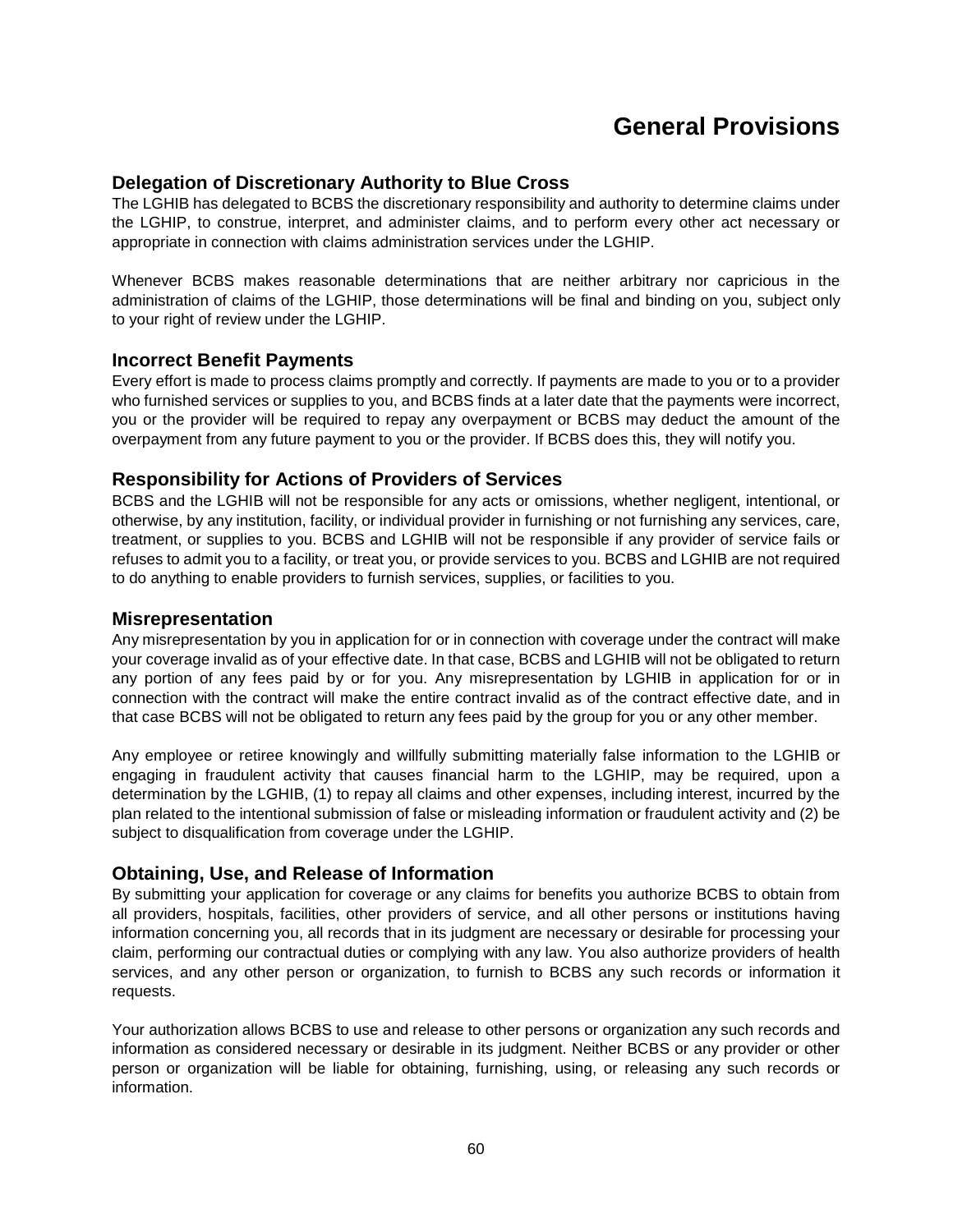## **Responsibility of Members and Providers to Furnish Information**

By submitting an application for coverage or a claim for benefits you agree that in order to be eligible for benefits:

- A claim for benefits must be properly submitted to and received by BCBS.
- A provider, hospital, or other provider that has furnished or prescribed any services or supplies to a member must provide the records, information, and evidence BCBS requests in connection with benefits claimed or paid for the services or supplies.
- A member who receives services or supplies for which benefits are claimed must provide the records, information and evidence BCBS requests.

Refusal by any member or provider of services to provide BCBS records, information, or evidence reasonably requested will be grounds for denial of any further payments of benefits to or for this member or provider.

## **Providers of Services Subject to Contract Provision**

Any hospital, provider, or other provider of services or supplies for which benefits are claimed or paid will be considered, through acceptance of the benefits or payment, to be bound by this contract's provisions.

#### **Benefit Decisions**

By submitting a claim for benefits, you agree that any determination BCBS makes in deciding claims or administering the contract, that is reasonable and not arbitrary or capricious, will be final.

## **Charges for More than the Allowed Amounts**

When benefits for provider's services are based on allowed amounts, the benefit payments are determined and made by BCBS upon consideration of the factors described in the definition of allowed amount. If a provider charges you more than the allowed amount paid by BCBS as benefits, you are responsible for the charges in excess of the allowed amount.

#### **Applicable State Law**

This contract is issued and delivered in the state of Alabama and will be governed by the law of Alabama to the extent that state law is applicable.

#### **Plan Changes**

- The LGHIB may amend any or all of the provisions of the LGHIP at any time by an instrument in writing.
- No representative or employee of BCBS is authorized to amend or vary the terms and conditions of the LGHIP, make any agreement or promise, not specifically contained in the LGHIP, or waive any provision of the LGHIP.

## **Rescission**

Under the Patient Protection and Affordable Care Act (the ACA), the LGHIB cannot rescind your coverage once you are covered under the LGHIP unless you perform an act, practice, or omission that constitutes fraud, or unless you make an intentional misrepresentation of material fact as prohibited by the terms of the LGHIP. The LGHIB must provide at least 30 days' advance written notice to each participant who would be affected before coverage may be rescinded.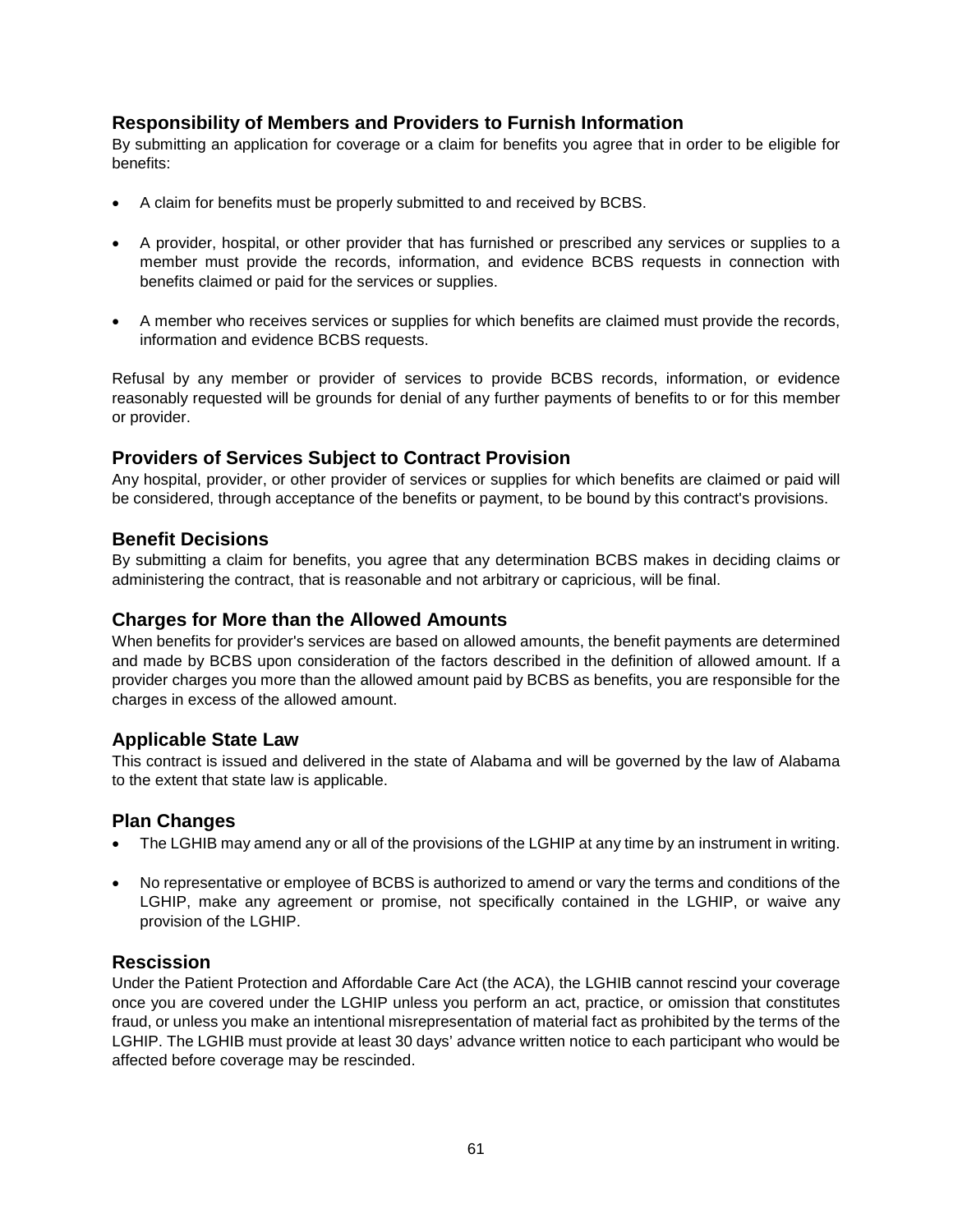A rescission is a retroactive cancellation or discontinuance of coverage. A cancellation of coverage is not a rescission if (a) the cancellation or discontinuance of coverage has only a prospective effect, or (b) the cancellation or discontinuance of coverage is effective retroactively due to a failure to timely pay required premiums or contributions towards the cost of coverage.

## **No Assignment**

As discussed in more detail in the Claims and Appeals section of this booklet, most providers are aware of our claim filing requirements and will file claims for you. If your provider does not file your claim for you, you should call our Customer Service Department and ask for a claim form. However, regardless of who files a claim for benefits under the plan, we will not honor an assignment by you of payment of your claim to anyone. What this means is that we will pay covered benefits to you or your in-network provider (as required by our contract with your in-network provider) – even if you have assigned payment of your claim to someone else. With out-of-network providers, we may choose whether to pay you or the provider. When we pay you or your provider, this completes our obligation to you under the plan. Upon your death or incompetence, or if you are a minor, we may pay your estate, your guardian or any relative we believe is due to be paid. This, too, completes our plan obligation to you.

## **Premium Assistance Under Medicaid and the Children's Health Insurance Program (CHIP)**

If you or your children are eligible for Medicaid or CHIP and you are eligible for health coverage from your employer, your state may have a premium assistance program that can help pay for coverage, using funds from their Medicaid or CHIP programs. If you or your children are not eligible for Medicaid or CHIP, you won't be eligible for these premium assistance programs but you may be able to buy individual insurance coverage through the Health Insurance Marketplace. For more information, visit **www.healthcare.gov**.

If you or your dependents are already enrolled in Medicaid or CHIP, contact your State Medicaid or CHIP office to find out if premium assistance is available. If you or your dependents are NOT currently enrolled in Medicaid or CHIP, and you think you or any of your dependents might be eligible for either of these programs, contact your State Medicaid or CHIP office or dial **1-877-KIDS NOW** or **www.insurekidsnow.gov** to find out how to apply. If you qualify, ask your state if it has a program that might help you pay the premiums for an employer-sponsored plan.

If you or your dependents are eligible for premium assistance under Medicaid or CHIP, as well as eligible under your employer plan, your employer must allow you to enroll in your employer plan if you are not already enrolled. This is a "special enrollment" opportunity, and you must request coverage within 60 days of being determined eligible for premium assistance. If you have questions about enrolling in your employer plan, contact the Department of Labor at **www.askebsa.dol.gov** or call **1-866-444-EBSA (3272).**

#### **You may be eligible for assistance paying your employer health plan premiums. For more information on eligibility, and if you live in Alabama, visit www.myalhipp.com or call 1-855-692-5447**.

To see if any other states have added a premium assistance program, contact either:

U.S. Department of Labor Employee Benefits Security Administration www.dol.gov/ebsa **|** 1-866-444-EBSA (3272)

U.S. Department of Health and Human Services Centers for Medicare & Medicaid Services www.cms.gov **|** 1-877-267-2323, Menu Option 4, Ext. 61565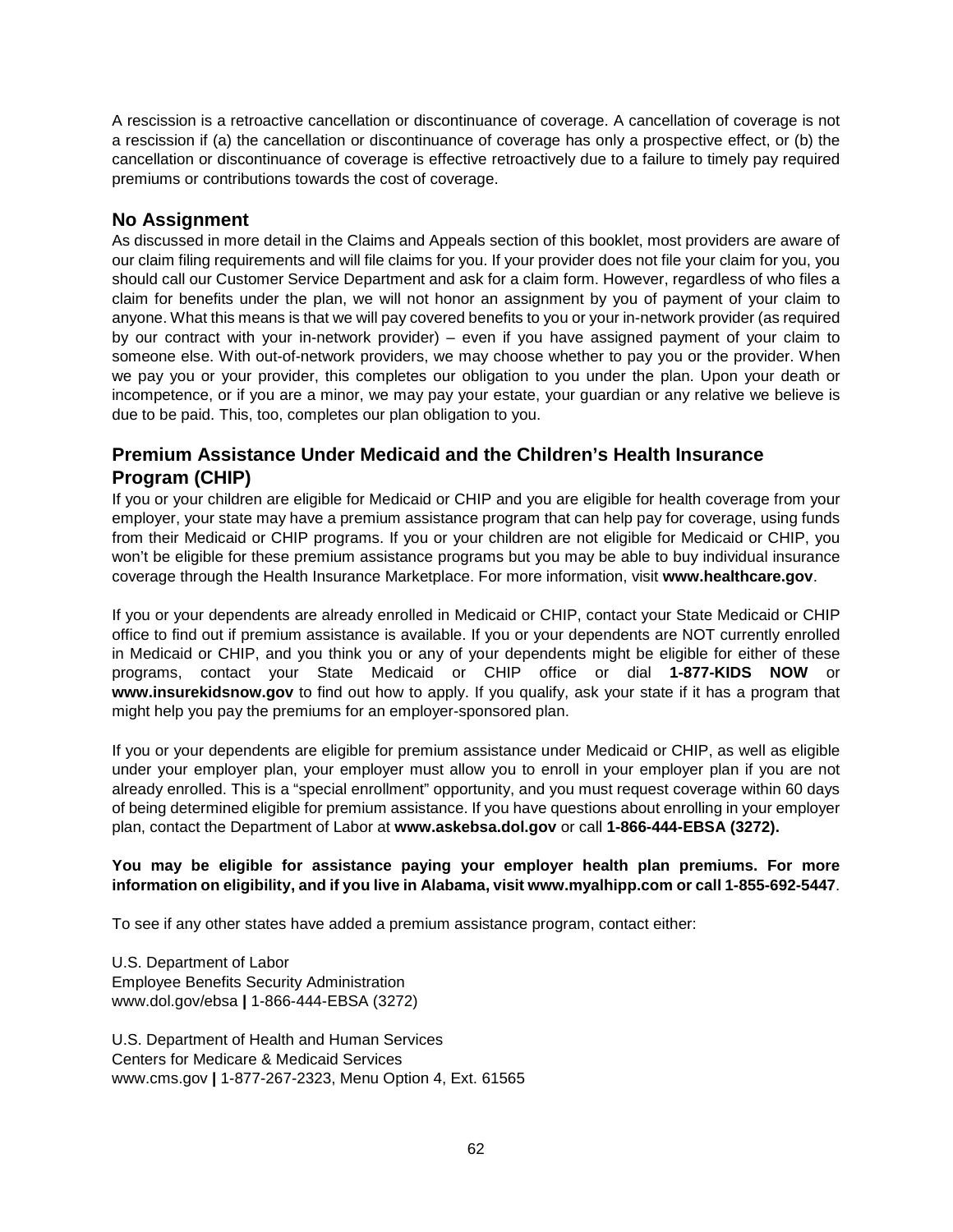## **Coordination of Benefits**

Coordination of Benefits (COB) is a provision designed to help manage the cost of health care by avoiding duplication of benefits when a person is covered by two or more benefit plans. COB provisions determine which plan is primary and which is secondary.

A primary plan is one whose benefits for a person's health care coverage must be determined first without taking the existence of any other plan into consideration.

A secondary plan is one which takes into consideration the benefits of the primary plan before determining benefits available under its plan.

Some COB terms have defined meanings. These terms are set forth at the end of this COB section.

### **Order of Benefit Determination**

Which plan is primary is decided by the first rule below that applies:

**Noncompliant Plan:** If the other plan is a noncompliant plan, then the other plan shall be primary and this plan shall be secondary unless the COB terms of both plans provide that this plan is primary.

**Employee/Dependent:** The plan covering a patient as an employee, member, subscriber, or contract holder (that is, other than as a dependent) is primary over the plan covering the patient as a dependent. In some cases, depending upon the size of the employer, Medicare secondary payer rules may require us to reverse this order of payment. This can occur when the patient is covered as an inactive or retired employee, is also covered as a dependent of an active employee, and is also covered by Medicare. In this case, the order of benefit determination will be as follows: first, the plan covering the patient as a dependent; second, Medicare; and third, the plan covering the patient as an inactive or retired employee.

**Dependent Child – Parents Not Separated or Divorced:** If both plans cover the patient as a dependent child of parents who are married or living together (regardless of whether they have ever been married), the plan of the parent whose birthday falls earlier in the year will be primary. If the parents have the same birthday, the plan covering the patient longer is primary.

**Dependent Child – Separated or Divorced Parents:** If two or more plans cover the patient as a dependent child of parents who are divorced, separated, or no longer living together (regardless of whether they have ever been married), benefits are determined in this order:

- 1. If there is no court decree allocating responsibility for the child's healthcare expenses or healthcare coverage, the order of benefits for the child are as follows:
	- a) first, the plan of the custodial parent;
	- b) second, the plan covering the custodial parent's spouse;
	- c) third, the plan covering the non-custodial parent; and,
	- d) last, the plan covering the non-custodial parent's spouse.
- 2. If a court decree states that a parent is responsible for the dependent child's healthcare expenses or healthcare coverage and the plan of that parent has actual knowledge of those terms, the plan of the court-ordered parent is primary.

If the court-ordered parent has no healthcare coverage for the dependent child, benefits will be determined in the following order:

a) first, the plan of the spouse of the court-ordered parent;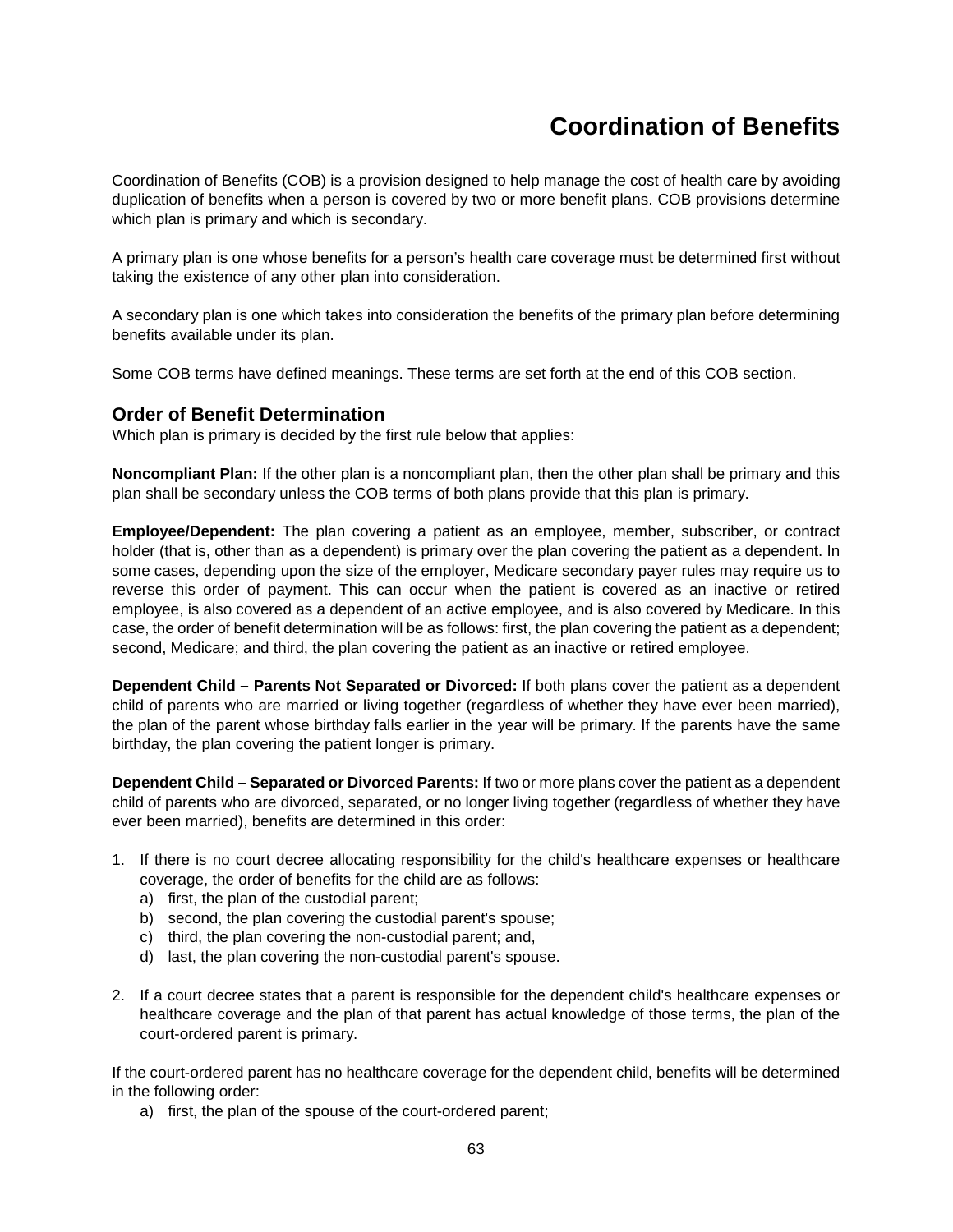- b) second, the plan of the non-court-ordered parent; and,
- c) third, the plan of the spouse of the non-court-ordered parent.

If a court decree states that both parents are responsible for the dependent child's healthcare expenses or healthcare coverage, the provisions of "Dependent Child – Parents Not Separated or Divorced" (the "birthday rule") above shall determine the order of benefits.

If a court decree states that the parents have joint custody without specifying that one parent has responsibility for the healthcare expenses or healthcare coverage of the dependent child, the provisions of the "birthday rule" shall determine the order of benefits.

3. For a dependent child covered under more than one plan of individuals who are not the parents of the child, the order of benefits shall be determined, as applicable, under the "birthday rule" as if those individuals were parents of the child.

### **Active Employee or Retired or Laid-Off Employee:**

- 1. The plan that covers a person as an active employee (an employee who is neither laid off nor retired) or as a dependent of an active employee is the primary plan. The plan covering that same person as a retired or laid-off employee or as a dependent of a retired or laid-off employee is the secondary plan.
- 2. If the other plan does not have this rule, and as a result, the plans do not agree on the order of benefits, this rule is ignored.
- 3. This rule does not apply if the rule in the paragraph "Employee/Dependent" above can determine the order of benefits. For example, if a retired employee is covered under his or her own plan as a retiree and is also covered as a dependent under an active spouse's plan, the retiree plan will be primary and the spouse's active plan will be secondary.

## **COBRA or State Continuation Coverage:**

- 1. If a person whose coverage is provided pursuant to COBRA or under a right of continuation pursuant to state or other federal law is covered under another plan, the plan covering the person as an employee, member, subscriber or retiree or covering the person as a dependent of an employee, member, subscriber or retiree is the primary plan and the plan covering that same person pursuant to COBRA or under a right of continuation pursuant to state or other federal law is the secondary plan.
- 2. If the other plan does not have this rule, and if, as a result, the plans do not agree on the order of benefits, this rule is ignored.
- 3. This rule does not apply if the rule in the paragraph "Employee/Dependent" above can determine the order of benefits. For example, if a former employee is receiving COBRA benefits under his former employer's plan (the "COBRA plan") and is also covered as a dependent under an active spouse's plan, the COBRA plan will be primary and the spouse's active plan will be secondary. Similarly, if a divorced spouse is receiving COBRA benefits under his or her former spouse's plan (the "COBRA plan") and is also covered as a dependent under a new spouse's plan, the COBRA plan will be primary and the new spouse's plan will be secondary.

**Longer/Shorter Length of Coverage:** If the preceding rules do not determine the order of benefits, the plan that covered the person for the longer period of time is the primary plan and the plan that covered the person for the shorter period of time is the secondary plan.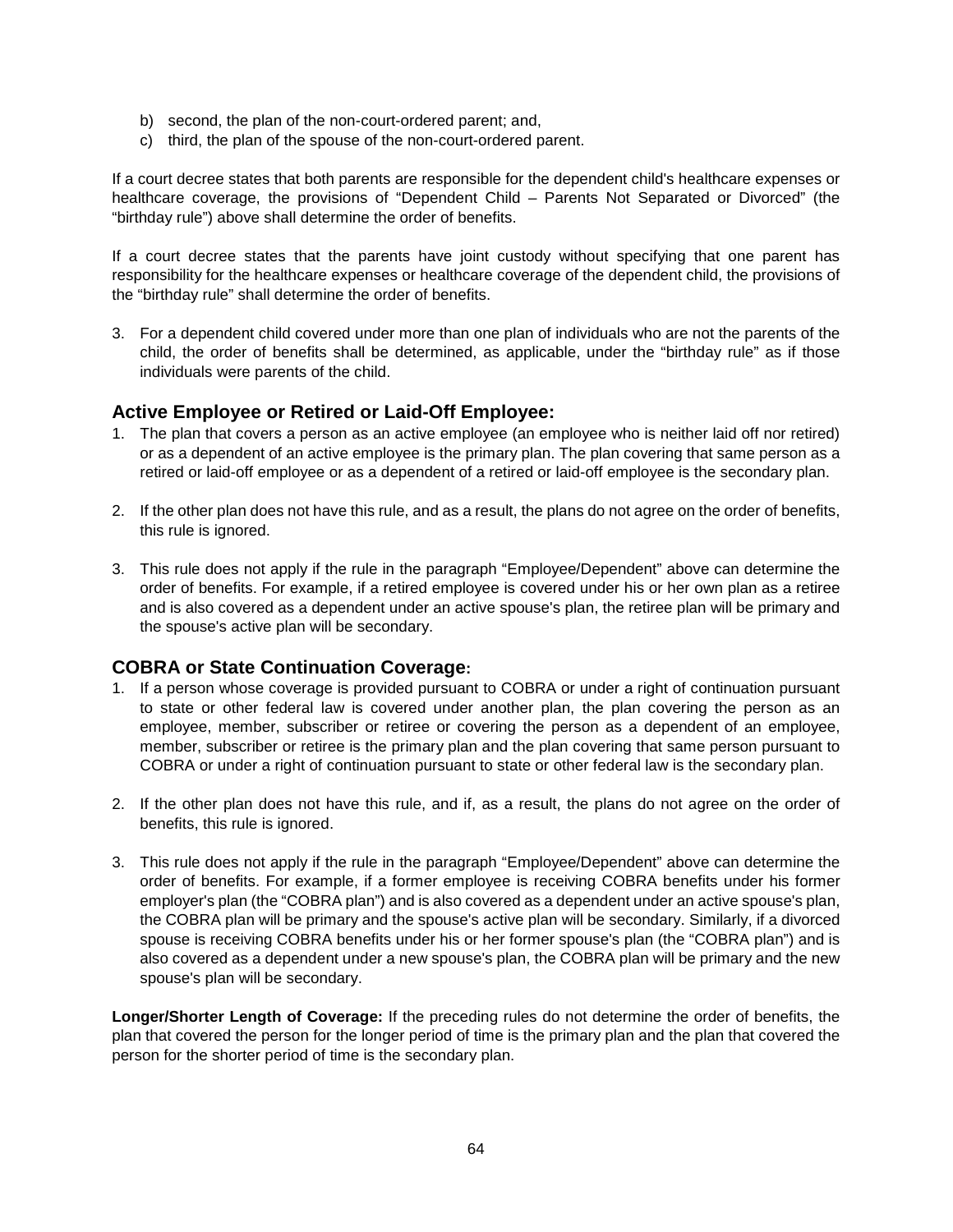**Equal Division:** If the plans cannot agree on the order of benefits within thirty (30) calendar days after the plans have received all of the information needed to pay the claim, the plans shall immediately pay the claim in equal shares and determine their relative liabilities following payment, except that no plan shall be required to pay more than it would have paid had it been the primary plan.

## **Determination of Amount of Payment**

- 1. If this plan is primary, it shall pay benefits as if the secondary plan did not exist.
- 2. If BCBS's records indicate this plan is secondary, BCBS will not process your claims until you have filed them with the primary plan and the primary plan has made its benefit determination.

If this plan is required to make a secondary payment according to the above rules, it will subtract the amount paid by the primary plan from the amount it would have paid in the absence of the primary plan, and pay the difference, if any. In many cases, this will result in no payment by this plan.

## **COB Terms**

**Allowable Expense:** Except as set forth below or where a statute requires a different definition, the term "allowable expense" means any healthcare expense, including coinsurance, copayments, and any applicable deductible that is covered in full or in part by any of the plans covering the person.

The term "allowable expense" does not include the following:

- An expense or a portion of an expense that is not covered by any of the plans.
- Any expense that a provider by law or in accordance with a contractual agreement is prohibited from charging a covered person.
- Any type of coverage or benefit not provided under this plan. For example, if this plan does not provide benefits for mental health disorders and substance abuse, dental services and supplies, vision care, prescriptions drugs, or hearing aids, or other similar type of coverage or benefit, then it will have no secondary liability with respect to such coverage or benefit. In addition, the term "allowable expense" does not include the amount of any reduction in benefits under a primary plan because (a) the covered person failed to comply with the primary plan's provisions concerning second surgical opinions or precertification of admissions or services, or (b), the covered person had a lower benefit because he or she did not use a preferred provider.

**Birthday:** The term "birthday" refers only to month and day in a calendar year and does not include the year in which the individual is born.

**Custodial Parent:** The term "custodial parent" means:

- A parent awarded custody of a child by a court decree; or
- In the absence of a court decree, the parent with whom the child resides for more than one half of the calendar year without regard to any temporary visitation.

**Group-Type Contract:** The term "group-type contract" means a contract that is not available to the general public and is obtained and maintained only because of membership in or a connection with a particular organization or group, including blanket coverage. The term does not include an individually underwritten and issued guaranteed renewable policy even if the policy is purchased through payroll deduction at a premium savings to the insured since the insured would have the right to maintain or renew the policy independently of continued employment with the employer.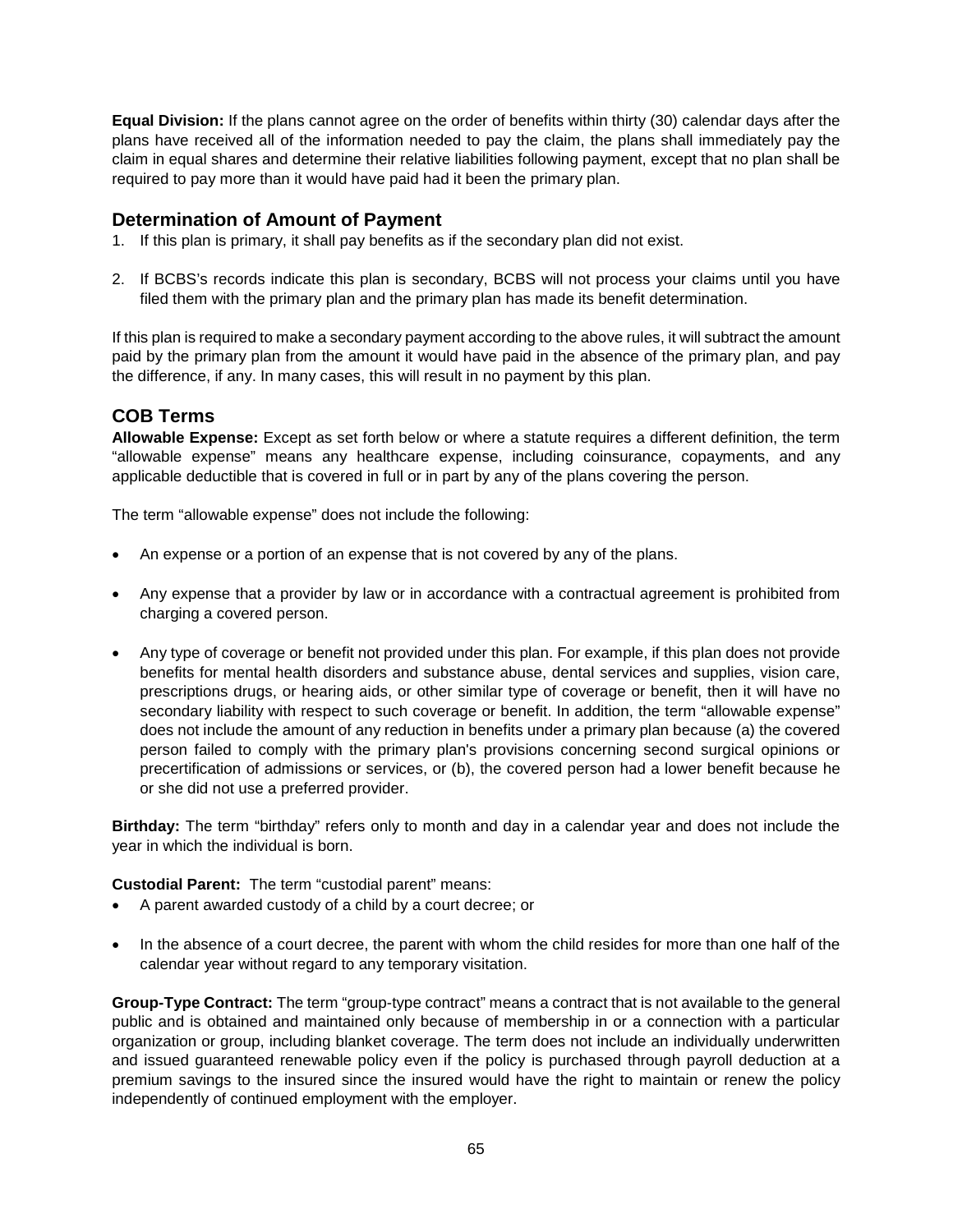**Hospital Indemnity Benefits:** The term "hospital indemnity benefits" means benefits not related to expenses incurred. The term does not include reimbursement-type benefits even if they are designed or administered to give the insured the right to elect indemnity-type benefits at the time of claim.

**Noncompliant Plan:** The term "noncompliant plan" means a plan with COB rules that are inconsistent in substance with the order of benefit determination rules of this plan. Examples of noncompliant plans are those that state their benefits are "excess" or "always secondary."

**Plan:** The term "plan" includes group insurance contracts, health maintenance organization (HMO) contracts, closed panel plans or other forms of group or group-type coverage (whether insured or uninsured); medical care components of long-term care contracts, such as skilled nursing care; medical benefits under group or individual automobile contracts; and Medicare or any other federal governmental plan, as permitted by law.

The term "plan" does not include non-group or individual health or medical reimbursement insurance contracts. The term "plan" also does not include hospital indemnity coverage or other fixed indemnity coverage; accident-only coverage; specified disease or specified accident coverage; limited benefit health coverage, as defined by state law; school accident type coverage; benefits for non-medical components of long-term care policies; Medicare supplement policies; Medicaid policies; or coverage under other federal governmental plans, unless permitted by law.

**Primary Plan:** The term "primary plan" means a plan whose benefits for a person's healthcare coverage must be determined without taking the existence of any other plan into consideration. A plan is a primary plan if:

- The plan either has no order of benefit determination rules, or its rules differ from those permitted by this regulation; or
- All plans that cover the person use the order of benefit determination rules required by this regulation, and under those rules the plan determines its benefits first.

**Secondary Plan:** The term "secondary plan" means a plan that is not a primary plan.

## **Right to Receive and Release Needed Information**

Certain facts about healthcare coverage and services are needed to apply these COB rules and to determine benefits payable under this plan and other plans. BCBS may get the facts it needs from or give them to other organizations or persons for the purpose of applying these rules and determining benefits payable under this plan and other plans covering the person claiming benefits. BCBS is not required to tell or get the consent of any person to do this. Each person claiming benefits under this plan must give BCBS any facts it needs to apply these COB rules and to determine benefits payable as a result of these rules.

## **Facility of Payment**

A payment made under another plan may include an amount that should have been paid under this plan. If it does, BCBS may pay that amount to the organization that made that payment. That amount will then be treated as though it were a benefit paid under this plan. BCBS will not have to pay that amount again. The term "payment made" includes providing benefits in the form of services, in which case "payment made" means the reasonable cash value of the benefits provided in the form of services.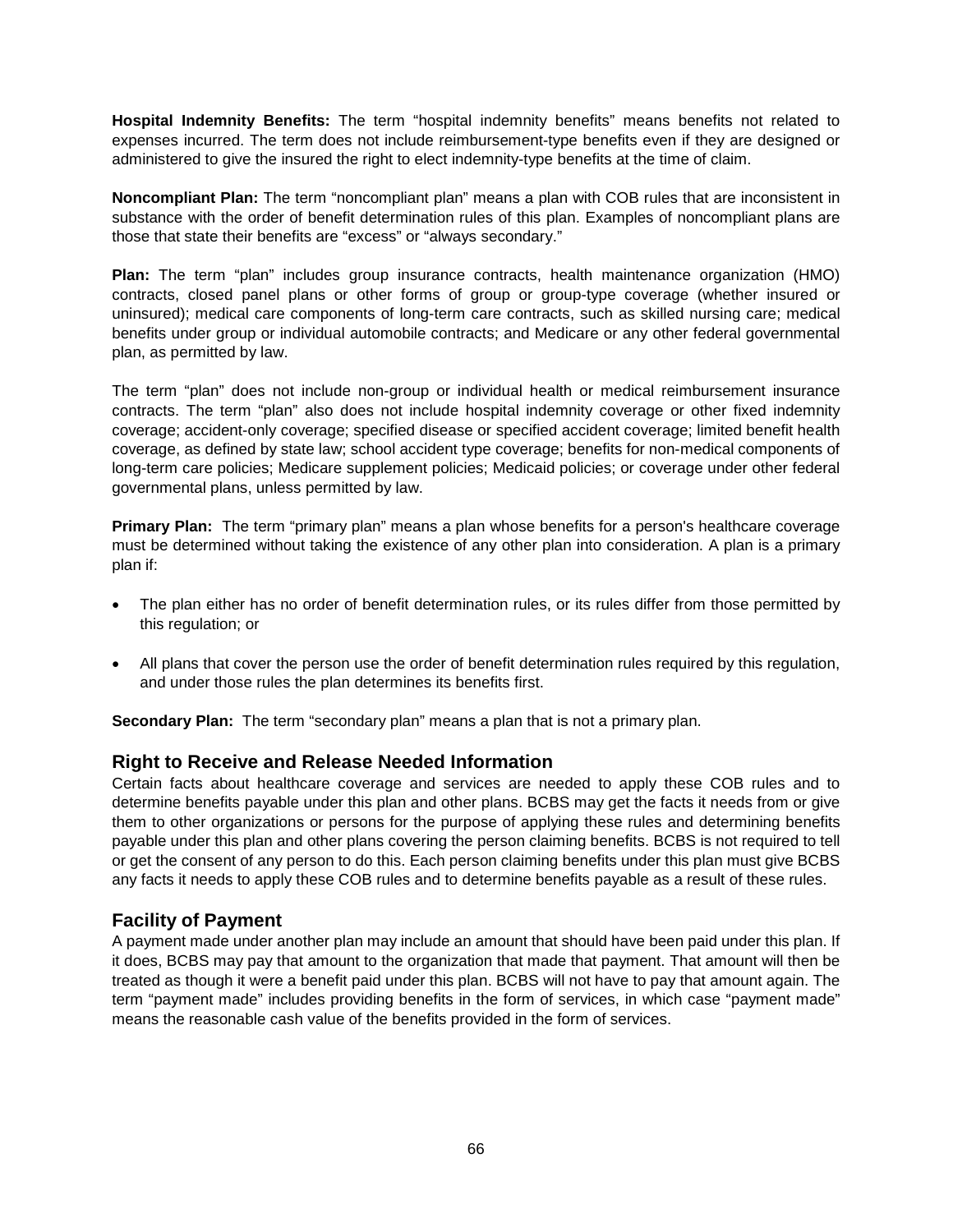## **Right of Recovery**

If the amount of the payments made by BCBS is more than BCBS should have paid under this COB provision, BCBS may recover the excess from one or more of the persons it has paid to or for whom it has paid; or any other person or organization that may be responsible for the benefits or services provided for the covered person. The "amount of the payments made" includes the reasonable cash value of any benefits provided in the form of services.

## **Special Rules for Coordination with Medicare**

Except where otherwise required by federal law, the plan will pay benefits on a secondary basis to Medicare or will pay no benefits at all for services or supplies that are included within the scope of Medicare's coverage, depending upon, among other things, the size of your group, whether your group is a member of an association, and the type of coordination method used by your group. For example, if this plan is secondary to Medicare under federal law, this plan will pay no benefits for services or supplies that are included within the scope of Medicare's coverage if you fail to enroll in Medicare when eligible.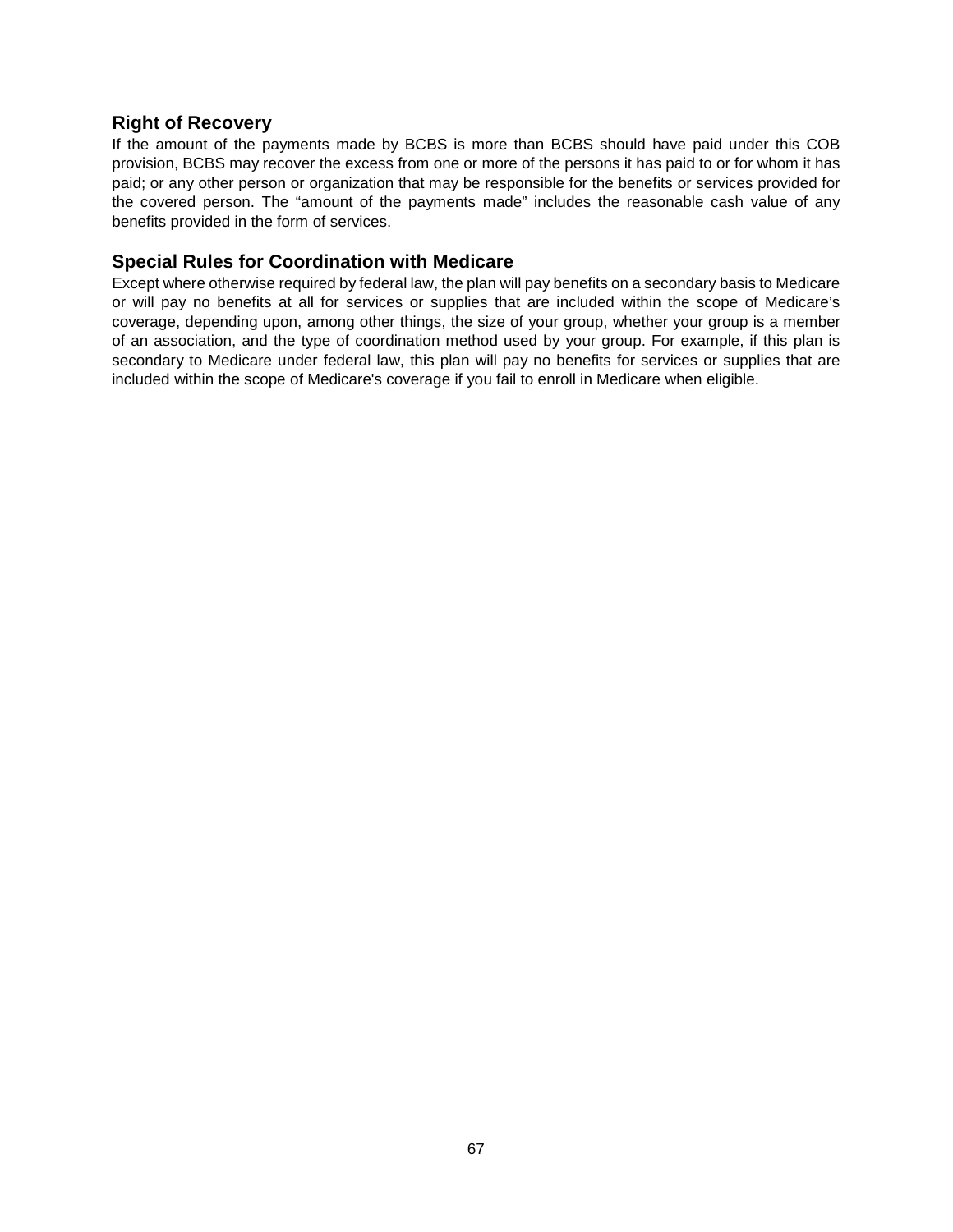# **Subrogation**

## **Right of Subrogation**

If BCBS pays or provides any benefits for you under the LGHIP, the LGHIP is subrogated to all rights of recovery that you have in contract, tort, or otherwise against any person or organization for the amount of benefits the LGHIP has paid or provided. The LGHIP may use your right to recover money from that other person or organization.

## **Right of Reimbursement**

Besides the right of subrogation, the LGHIP has a separate right to be reimbursed or repaid from any money you, including your family members, recover for an injury or condition for which the LGHIP has paid plan benefits. This means that you promise to repay the LGHIP any money you recover that the LGHIP has paid or provided in plan benefits. It also means that if you recover money as a result of a claim or a lawsuit, whether by settlement or otherwise, you must repay the LGHIP. And, if you are paid by any person or company besides the LGHIP, including the person who injured you, that person's insurer, or your own insurer, you must repay the LGHIP. In these and all other cases, you must repay the LGHIP.

The LGHIP has the right to be reimbursed or repaid first from any money you recover, even if you are not paid for all of your claim for damages and you are not made whole for your loss. This means that you promise to repay the LGHIP first even if the money you recover is for (or said to be for) a loss besides plan benefits, such as pain and suffering. It also means that you promise to repay the LGHIP first even if another person or company has paid for part of your loss. And it means that you promise to repay the LGHIP first even if the person who recovers the money is a minor. In these and all other cases, the LGHIP still has the right to first reimbursement or repayment out of any recovery you receive from any source.

## **Right to Recovery**

You agree to promptly furnish BCBS all information that you have concerning your rights of recovery or recoveries from other persons or organizations and to fully assist and cooperate with BCBS in protecting and obtaining the LGHIP's reimbursement and subrogation rights in accordance with this Section. **You may receive questionnaires requesting more information. Any member who has not responded within 30 days of receiving three questionnaires will have their claims suspended until they have complied with the questionnaire.**

You or your attorney will notify BCBS before filing any suit or settling any claim so as to enable the LGHIP to participate in the suit or settlement to protect and enforce the LGHIP's rights under this section. If you do notify BCBS so that the LGHIP is able to and does recover the amount of LGHIP benefit payments for you, the LGHIP will share proportionately with you in any attorneys' fees charged you by your attorney for obtaining the recovery. If you do not give us that notice, or we retain our own attorney to appear in any court (including bankruptcy court), the LGHIP's reimbursement or subrogation recovery under this section will not be decreased by any attorney's fee for your attorney or under the common fund theory.

You further agree not to allow the reimbursement and subrogation rights of the LGHIP under this section to be limited or harmed by any other acts or failures to act on your part. It is understood and agreed that if you do, the LGHIB may suspend or terminate payment or provision of any further benefits for you under the LGHIP.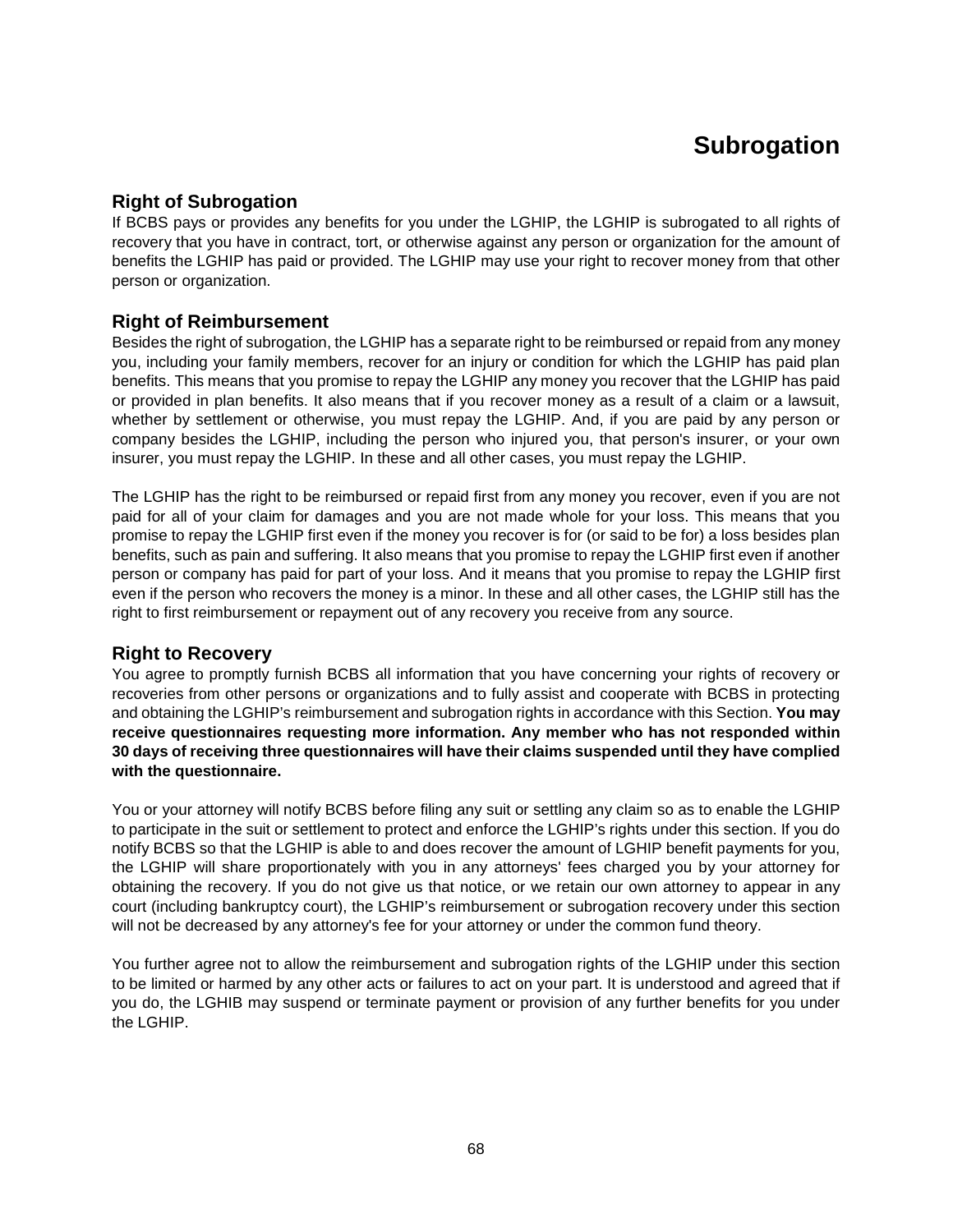# **Filing a Claim, Claim Decisions, and Appeal of Benefit Denial**

The following explains the rules under LGHIP for filing claims and appeals with BCBS and for filing voluntary appeals with the LGHIB. The procedures relating to BCBS's pre-certification, pre-approval or review of certain benefits, including inpatient hospital benefits, private duty nursing, and certain surgical/diagnostic procedures, case management and certain predeterminations are explained in other sections of this booklet.

## **Filing of Claims Required**

A claim prepared and submitted to BCBS must be received by BCBS before it can consider any claim for payment of benefits for services or supplies. In addition, there are certain services (such as Preadmission Certification and precertification of nursing services) that must be approved by BCBS in advance before they will be recognized as benefits. No communications with BCBS by you, your provider, or anyone else about the existence or extent of coverage can be relied on by you or your provider or will be binding in any way on BCBS when the communications are made before the services or supplies are provided and a claim for them is submitted and received.

## **Who Files Claims**

Providers of services who have agreements with BCBS generally prepare and submit claims directly to BCBS. Claims for services or supplies furnished to you by providers without agreements with BCBS must be prepared and submitted by either you or the provider. For services requiring preadmission or precertification requests and approvals, the responsibility and manner for submitting requests are mentioned previously.

## **Who Receives Payment**

• BCBS's agreements with some providers require it to pay benefits directly to them. On all other claims it may choose to pay either you or the provider. If you or the provider owes BCBS any sums, it may deduct from its benefit payment the amount that it is owed. Its payment to you or the provider (or deduction from payments to either) of amounts owed will be considered to satisfy its obligation to you. BCBS does not have to honor any assignment of your claim to anyone, including a provider.

Nothing in the contract gives a provider the right to sue for recovery from BCBS for benefits payable under the contract.

• If you die or become incompetent or are a minor, BCBS pays your estate, your guardian or any relative that, in its judgment, is entitled to the payment. Payment of benefits to one of these people will satisfy its obligation to you.

## **How to File Claims**

When you use your benefits, a claim must be filed before payment can be made. The LGHIP will pay for covered services you receive after the effective date of your coverage.

#### **Hospital Benefits**

In most cases, presenting your identification card is all you will need to establish credit for you and your dependents for admission to any hospital in Alabama and across the nation. Benefit payments are normally made to the hospital.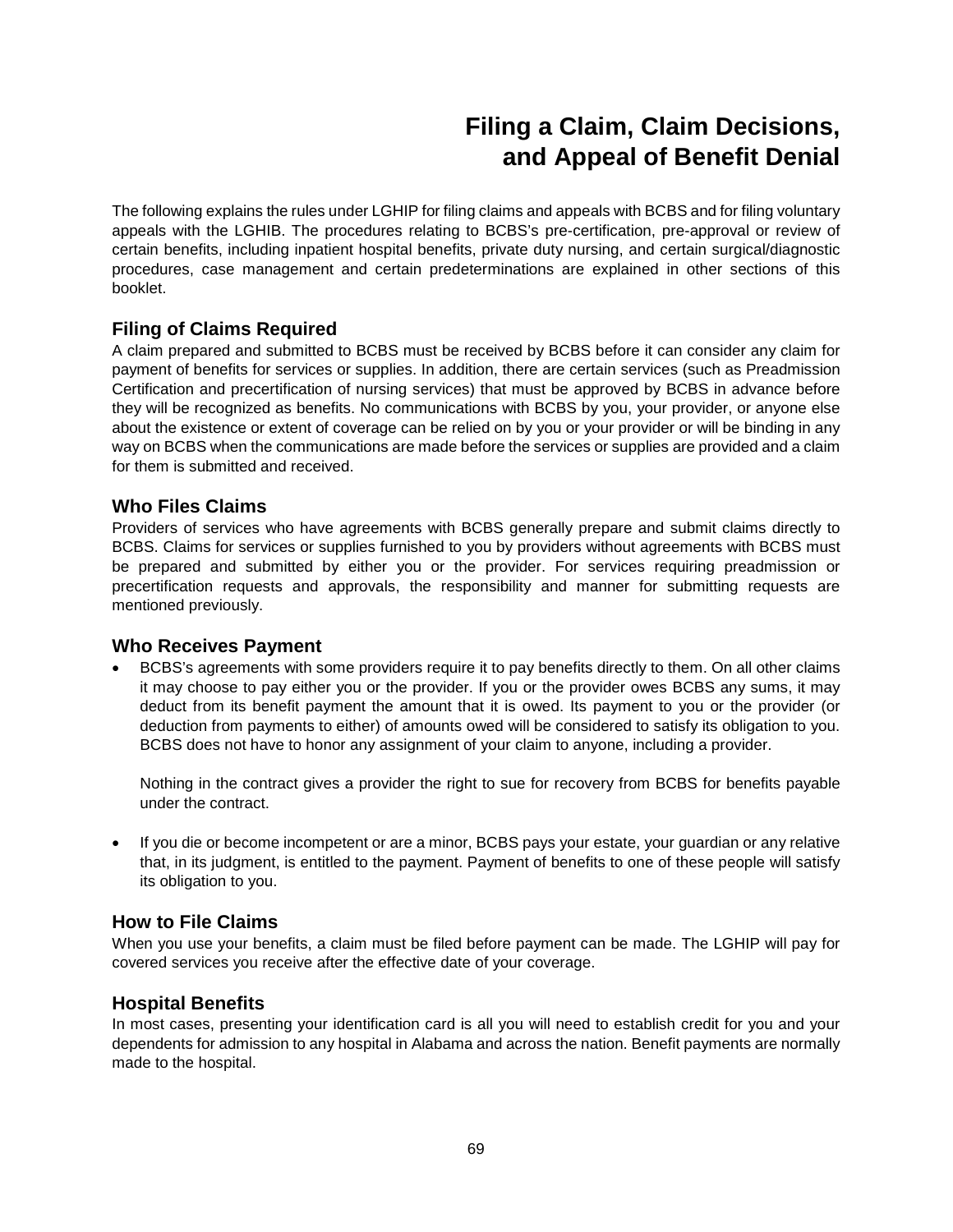If care is received in a hospital outside of Alabama, reimbursement will be made through the Blue Cross Blue Card Program. If a hospital outside of Alabama does not file claims with BCBS, you should file the claim yourself directly to: BCBS, 450 Riverchase Parkway East, Birmingham, Alabama 35298.

Note: Preadmission Certification and Post Admission Review is required for all hospital admissions, for many outpatient diagnostic tests, surgeries, radiology procedures, and physician administered drugs. Ask your provider to contact BCBS at 1-800-248-2342.

## **Provider Services and Other Covered Expenses**

To file a claim for provider services and other covered Major Medical expenses, present your identification card to the provider of service. Benefit payments are normally made directly to the provider.

However, if the provider does not file for benefits, claims should be filed directly by you. When it is necessary for you to file claims, complete a Medical Expense Claim Form (CL-438) or Major Medical Point-of-Sale Prescription Drug Claim Form (CL-94) and obtain itemized bills from the provider to attach. It is to your advantage to file your claims as they are incurred or at least every three months. The itemized bills must contain:

| Patient's full name     | Contract number           |                  | Name<br>provider | and | address | ОŤ |
|-------------------------|---------------------------|------------------|------------------|-----|---------|----|
| Type of service         | Date of service           | <b>Diagnosis</b> |                  |     |         |    |
| Charge for each service | Date of accident (if any) |                  |                  |     |         |    |

Send the claim to: BCBS, 450 Riverchase Parkway East, Birmingham, Alabama 35298. You should always make copies for your personal records before filing. For your convenience, Medical Expense Claim Forms (CL-438) or Major Medical Point-of-Sale Prescription Drug Claim Forms (CL-94) are available from any BCBS office.

## **Blue Cross Preferred Care Benefits**

One of the greatest advantages of visiting a PPO Provider or PPO Facility is that you are relieved of any claim filing. Provider and PPO Facilities agree to handle all claim filing procedures for you.

## **When Claims Must Be Submitted**

All claims for benefits must be submitted properly by you or your provider of services within 365 days of the date you receive the services or supplies. Claims not submitted and received by BCBS within this 365-day period will not be considered for payment of benefits.

## **Receipt and Processing Claims**

Claims for medical benefits under the LGHIP can be post-service, pre-service, or concurrent. The following explains how BCBS processes these different types of claims and how you can appeal a partial or complete denial by BCBS of a claim.

You must act on your own behalf or through an authorized representative if you wish to exercise your rights under this section of your booklet. An authorized representative is someone you designate in writing to act on your behalf. BCBS has developed a form that you must use if you wish to designate an authorized representative. You can get the form by calling the BCBS Customer Service Department at 1-800-321- 4391. You can also go to the BCBS Internet website at www.bcbsal.com and request a copy of the form. If a person is not properly designated as your authorized representative, BCBS will not be able to deal with him or her in connection with the exercise of your rights under this section of your booklet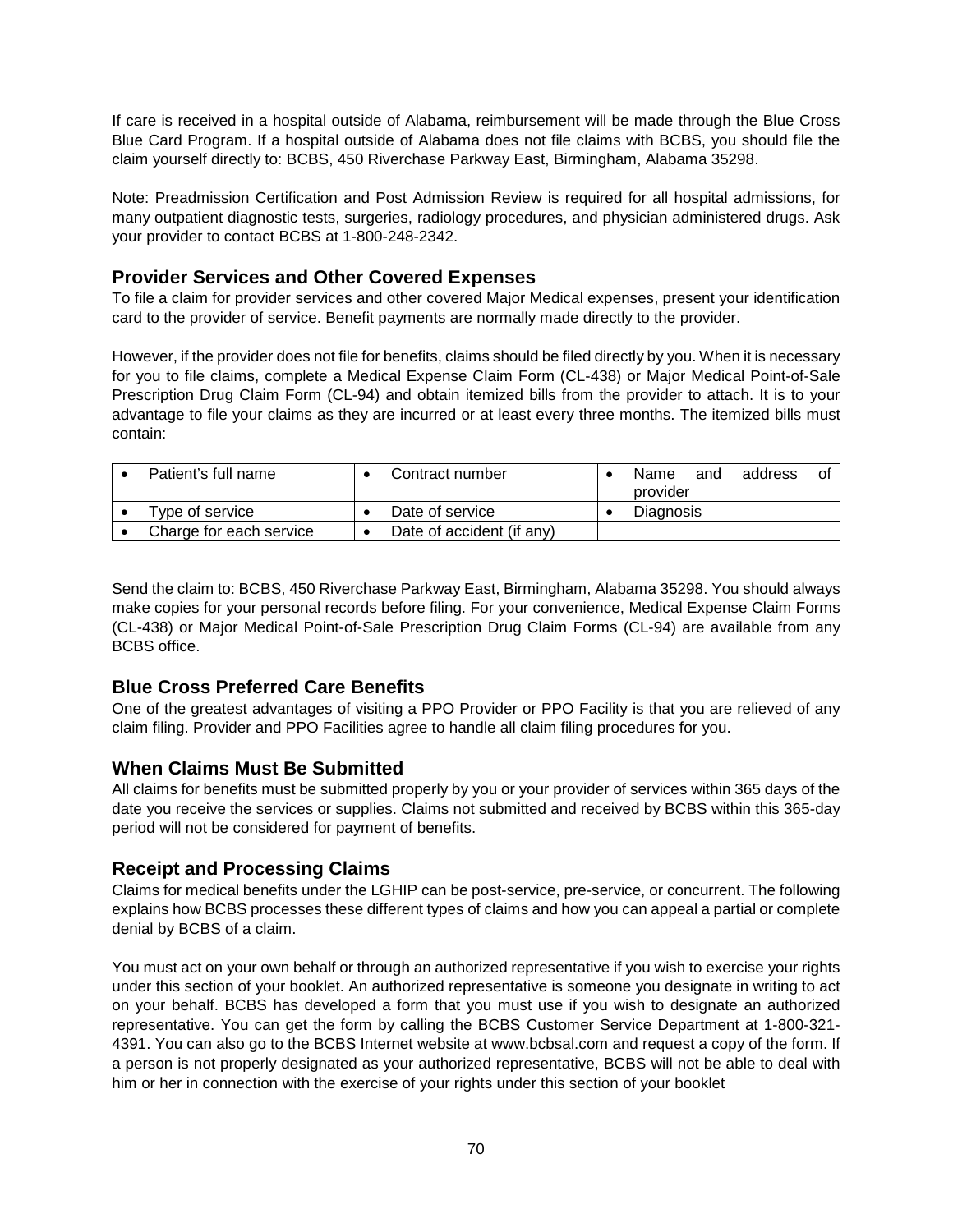For urgent pre-service claims, your provider is deemed to be your authorized representative unless you advise BCBS otherwise in writing.

## **Post-Service Claims**

#### **What Constitutes a Post-Service Claim?**

For you to obtain benefits after medical services have been rendered or supplies purchased (a post-service claim), BCBS must receive a properly completed and filed claim from you or your provider.

In order for BCBS to treat a submission by you or your provider as a post-service claim, it must be submitted on a properly completed standardized claim form or, in the case of electronically filed claims, must provide

BCBS with the data elements that BCBS specifies in advance. Most providers are aware of BCBS's claim filing requirements and will file claims for you. If your provider does not file your claim for you, you should call the BCBS customer service department and ask for a claim form. Tell BCBS the type of service or supply for which you wish to file a claim (for example, hospital, physician, or pharmacy), and BCBS will send you the proper type of claim form. When you receive the form, complete it, attach an itemized bill, and send it to BCBS at 450 Riverchase Parkway East, Birmingham, Alabama 35244-2858. Claims must be submitted and received by BCBS within 365 days after the service takes place to be eligible for benefits.

If BCBS receives a submission that does not qualify as a claim, it will notify you or your provider of the additional information needed. Once BCBS receives that information, it will process the submission as a claim.

#### **Processing of Claims**

Even if BCBS has received all of the information needed to treat a submission as a claim, from time to time it might need additional information in order to determine whether the claim is payable. The most common example of this is medical records needed to determine whether services or supplies were medically necessary. If additional information is needed, BCBS will ask you to furnish it, and will suspend further processing of your claim until the information is received. You will have 90 days to provide the information to BCBS. To expedite receipt of the information, BCBS may request it directly from your provider. BCBS will send you a copy of its request. However, you will remain responsible for seeing that BCBS gets the information on time.

Ordinarily, BCBS will notify you of the decision within 30 days of the date on which your claim is filed. If it is necessary to ask you for additional information, BCBS will notify you of its decision within 15 days after it receives the requested information. If BCBS does not receive the information, your claim will be considered denied at the expiration of the 90-day period BCBS gave you for furnishing the information.

In some cases, BCBS may ask for additional time to process your claim. If you do not wish to give BCBS additional time, it will go ahead and process your claim based on the information it has. This may result in a denial of your claim.

## **Pre-Service Claims**

#### **What is a Pre-Service Claim?**

A pre-service claim is one in which you or your provider are required to obtain approval before services or supplies are rendered. For example, you may be required to obtain preadmission certification of inpatient hospital benefits. Or you may be required to obtain a pre-procedure review of other medical services or supplies in order to obtain coverage under the plan. Pre-service claims pertain only to the medical necessity of a service or supply. If BCBS grants a pre-service claim, BCBS is not telling you that the service or supply is, or will be, covered; BCBS is only telling you that the service or supply meets BCBS's medical necessity guidelines.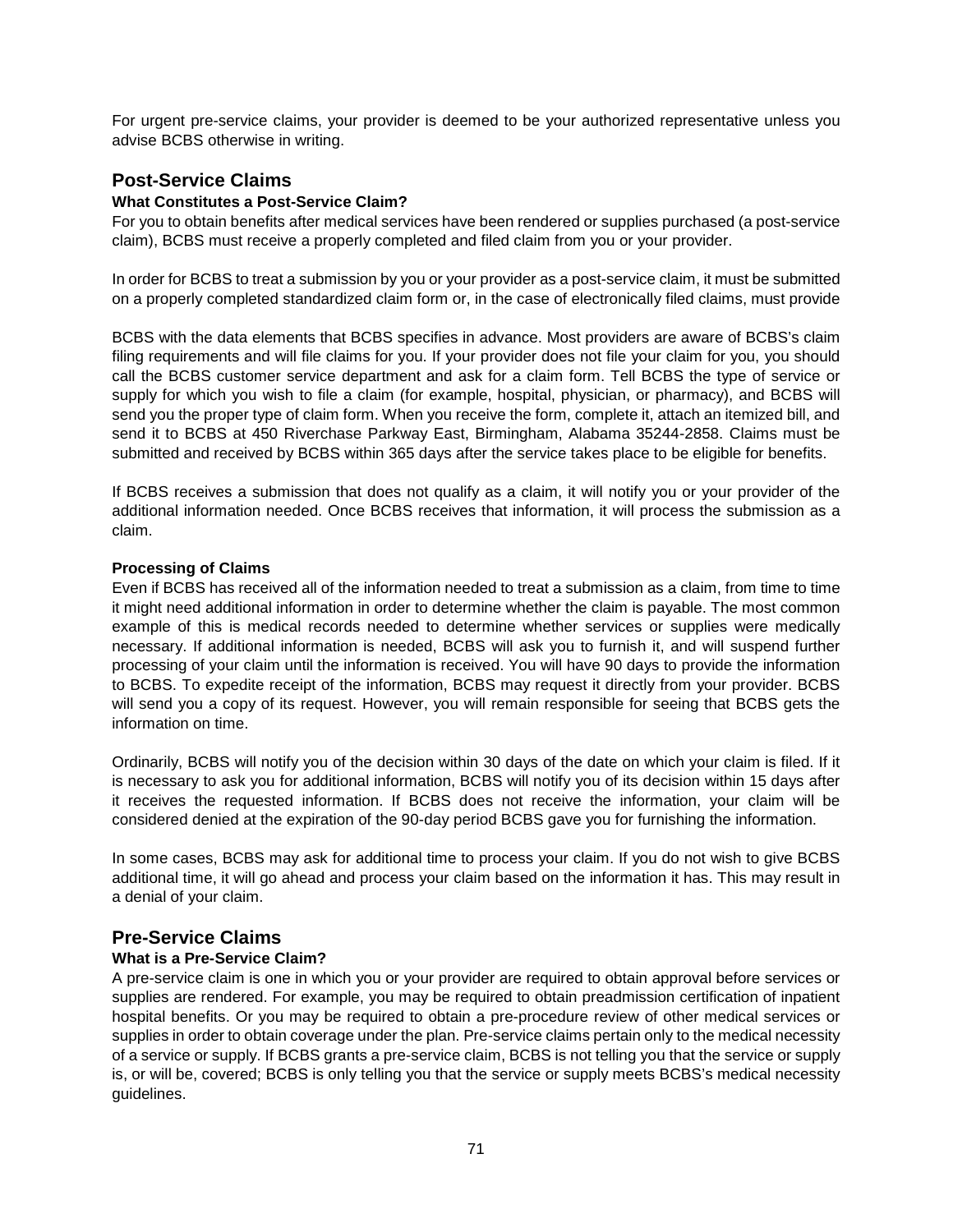In order to file a pre-service claim with BCBS, you or your provider must call the BCBS Health Management Department at (205) 988-2245 (in Birmingham) or 1-800-248-2342 (toll-free). You must give your contract number, the name of the facility in which you are being admitted (if applicable), the name of a person BCBS can call back, and a phone number to reach that person. You may also, if you wish, submit pre-service claims in writing. Written pre-service claims should be sent to BCBS at 450 Riverchase Parkway East, Birmingham, Alabama 35244-2858.

Non-urgent pre-service claims (for example, those relating to elective services and supplies) must be submitted to BCBS during its regular business hours. Urgent pre-service claims can be submitted at any time. Emergency admissions to a hospital do not require you to file a pre-service claim so long as you provide notice to BCBS within 48 hours of the admission and BCBS certifies the admission as both medically necessary and as an emergency admission. You are not required to precertify an inpatient hospital admission if you are admitted to a Concurrent Utilization Review Program (CURP) hospital by a Preferred Medical Doctor (PMD). If your plan provides chiropractic, physical therapy, or occupational therapy benefits and you receive covered treatment from an in-network chiropractor, in-network physical therapist, or in-network occupational therapist, your provider is responsible for initiating the precertification process for you.

If you attempt to file a pre-service claim but fail to follow BCBS's procedures for doing so, BCBS will notify you of the failure within 24 hours (for urgent pre-service claims) or five days (for non-urgent pre-service claims).

BCBS's notification may be oral, unless you ask for it in writing. BCBS will provide this notification to you only if (1) your attempt to submit a pre-service claim was received by a person or organizational unit of BCBS that is customarily responsible for handling benefit matters, and (2) your submission contains the name of a member, a specific medical condition or symptom, and a specific treatment or service for which approval is being requested.

#### **Urgent Pre-Service Claims**

BCBS will treat your claim as urgent if a delay in processing your claim could seriously jeopardize your life, health, or ability to regain maximum function or, in the opinion of your treating physician, a delay would subject you to severe pain that cannot be managed without the care or treatment that is the subject of your claim. If your treating physician indicates that your claim is urgent, BCBS will treat it as such.

If your claim is urgent, BCBS will notify you of the decision within 72 hours. If more information is needed, BCBS will let you know within 24 hours of your claim. BCBS will tell you what further information is needed. You will then have 48 hours to provide this information to BCBS. You will receive notice of the decision within 48 hours after BCBS receives the requested information. BCBS's response may be oral; if it is, BCBS will follow it up in writing. If the requested information is not received, your claim will be considered denied at the expiration of the 48-hour period you were given for furnishing the information.

#### **Non-Urgent Pre-Service Claims**

If your claim is not urgent, you will receive a decision within 15 days. If more information is needed, BCBS will let you know before the 15-day period expires. You will then have 90 days to provide needed information to BCBS. To expedite receipt of the information, BCBS may request it directly from your provider. However, you will remain responsible for seeing that the information is provided on time. You will be notified of the decision within 15 days after BCBS receives the requested information. If the requested information is not received, your claim will be considered denied at the expiration of the 90-day period you were given for furnishing the information.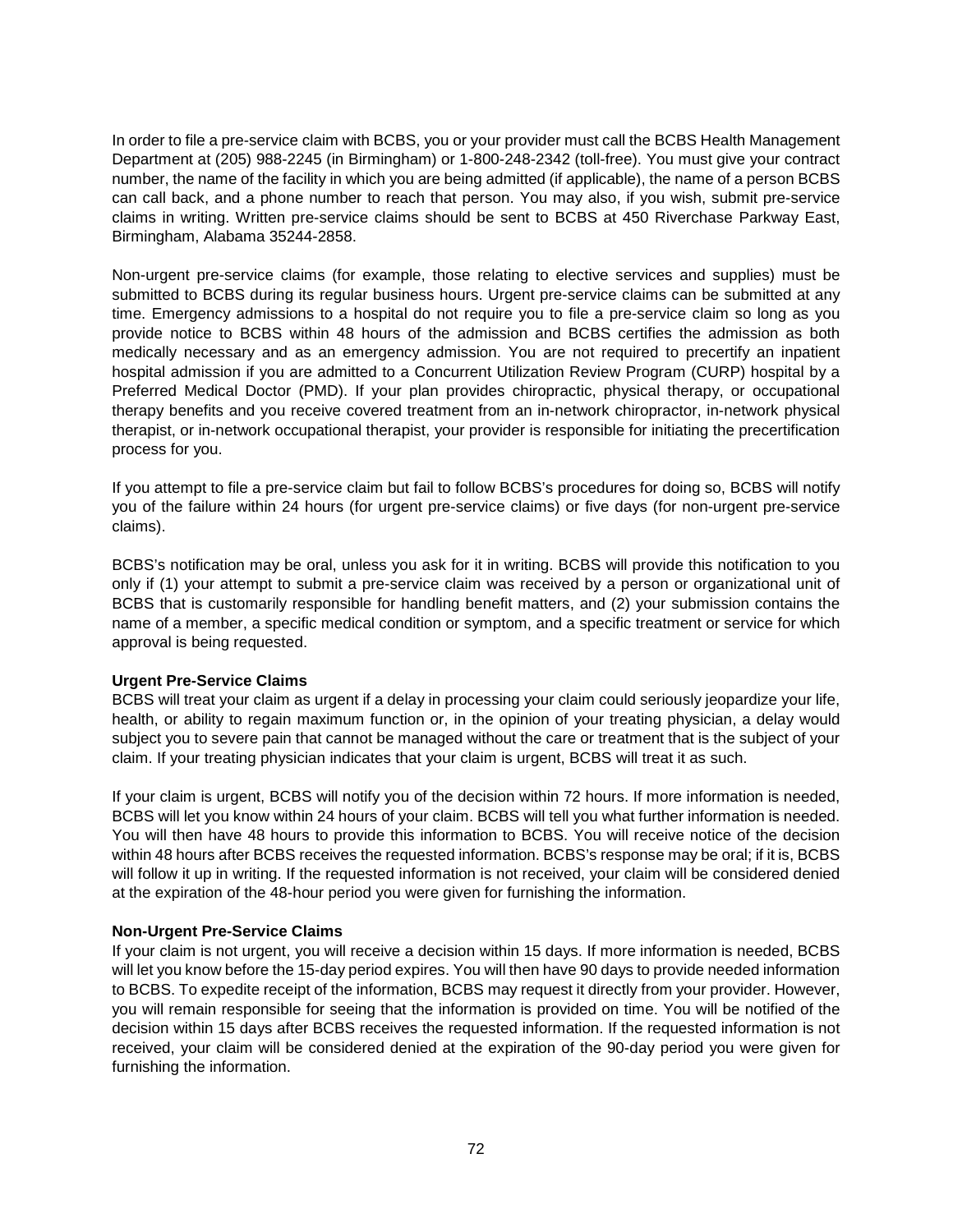**Courtesy Pre-Determinations:** For some procedures BCBS encourages, but does not require, you to contact BCBS before you have the procedure. For example, if you or your physician thinks a procedure might be excluded as cosmetic, you can ask BCBS to determine beforehand whether the procedure is cosmetic or reconstructive. BCBS calls this type of review a courtesy pre-determination. If you ask for a courtesy pre- determination, BCBS will do its best to provide you with a timely response. If BCBS decides that it cannot provide you with a courtesy pre-determination (for example, BCBS cannot get the information it needs to make an informed decision), BCBS will let you know. In either case, courtesy pre-determinations are not pre- service claims under the plan. When BCBS processes requests for courtesy predeterminations, BCBS is not bound by the time frames and standards that apply to pre-service claims. In order to request a courtesy pre- determination, you or your provider should call the BCBS customer service department.

## **Concurrent Care Determinations**

## **Determinations by BCBS to Limit or Reduce Previously Approved Care**

If BCBS has previously approved a course of treatment to be provided over a period of time or number of treatments, and later decides to limit or reduce the previously approved course of treatment, BCBS will give you enough advance written notice to permit you to initiate an appeal and obtain a decision before the date on which care or treatments are no longer approved. You must follow any reasonable rules established for the filing of your appeal, such as time limits within which the appeal must be filed.

#### **Requests by You to Extend Previously Approved Care**

If a previously approved course of treatment is about to expire, you may submit a request to extend your approved care. You may make this request in writing or orally either directly to BCBS or through your treating physician. The phone numbers to call in order to request an extension of care are as follows:

- For inpatient hospital care, call 1-800-248-2342 (toll-free).
- For in-network physical therapy or occupational therapy (if covered by your plan) call 1-800-248-2342.
- For care from an in-network chiropractor (if covered by your plan) call 1-800-248-2342.

If your request for additional care is urgent, and if you submit it no later than 24 hours before the end of your pre-approved stay or course of treatment, BCBS will give you its decision within 24 hours of when your request is submitted. If your request is not made before this 24-hour time frame, and your request is urgent, BCBS will give you its determination within 72 hours. If your request is not urgent, BCBS will treat it as a new claim for benefits, and will make a determination on your claim within the pre-service or post-service time frames discussed above, as appropriate.

#### **Your Right to Information**

You have the right, upon request, to receive copies of any documents that BCBS relied on in reaching its decision and any documents that were submitted, considered, or generated by BCBS in the course of reaching a decision. You also have the right to receive copies of any internal rules, guidelines, or protocols that BCBS may have relied upon in reaching the decision. If the decision was based on a medical or scientific determination (such as medical necessity), you may also request that BCBS provide you with a statement explaining its application of those medical and scientific principles to you. If BCBS obtained advice from a health care professional (regardless of whether it relied on that advice), you may request that BCBS give you the name of that person. Any request that you make for information under this paragraph must be in writing. BCBS will not charge you for any information that you request under this paragraph.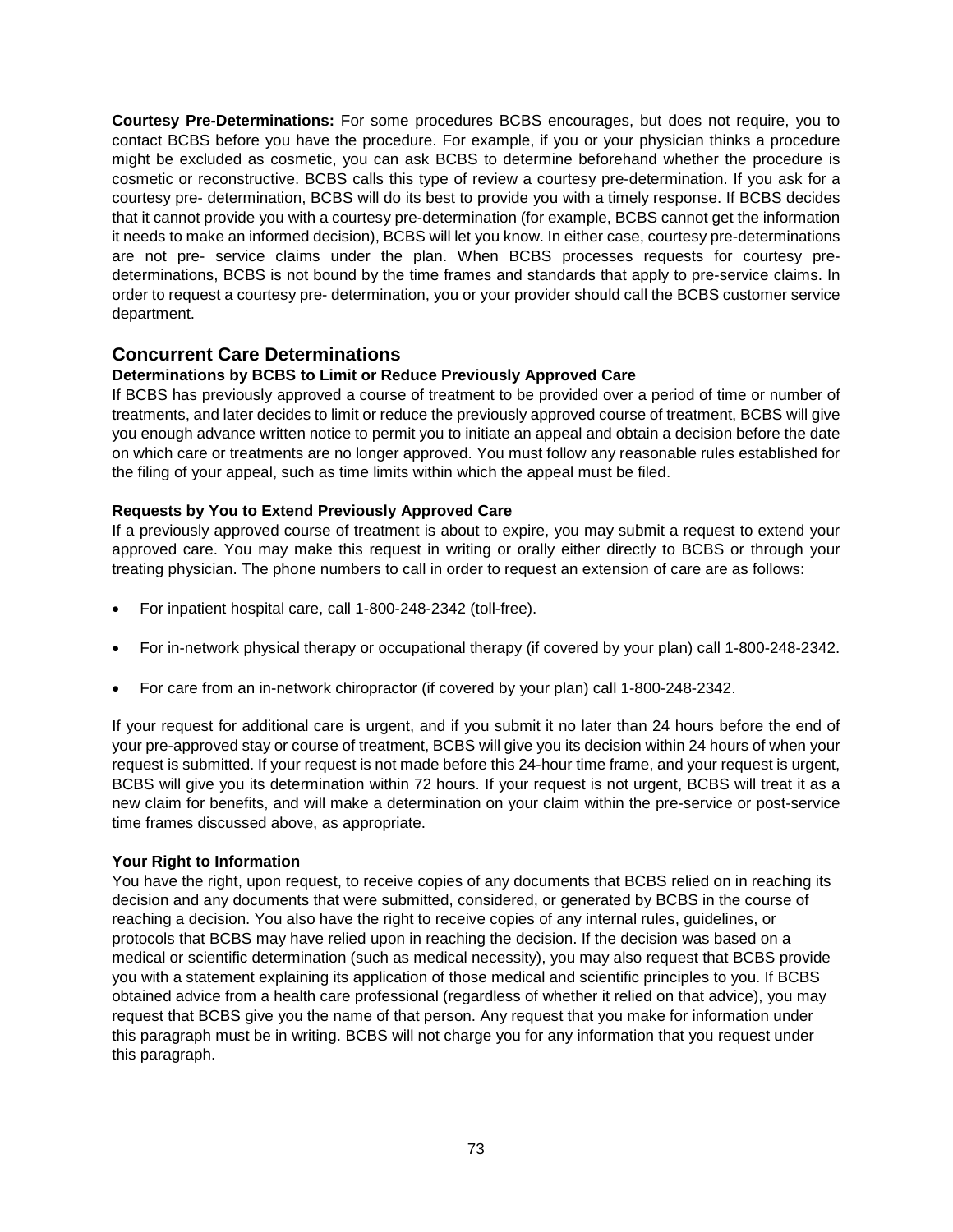## **Member Satisfaction**

If you are dissatisfied with the adverse benefit determination of a claim, you may file an appeal with BCBS. You cannot file a claim for benefits under the plan in federal or state court unless you exhaust these administrative remedies.

## **Customer Service**

If you have questions about your coverage, or need additional information about how to file claims, you should contact BCBS. BCBS Customer Service (located in Birmingham) is open for phone inquiries from 8:00 a.m. to 5:00 p.m. Monday through Friday. The phone number is: 1-800-321-4391.

When you call about a claim, be sure to have the following information available:

- Your contract number
- Name of your employer
- Date of service
- Name of the provider

BCBS also has a special 24 hours a day, 7 days a week, Customer Service request line, called Rapid Response, for you to use when you need claim forms and other printed materials relevant to your benefits.

Rapid Response is quick and easy to use, so you are encouraged to use it when you need materials such as:

- Claim Forms
- Replacement ID Cards
- **Brochures**
- **Benefit Booklets**

A voice activated system will ask for your name, complete mailing address, daytime phone number, what materials you are requesting, how many you need, and the contract number from your ID card. If you know the BCBS form number, you can request the item by that number.

The numbers for Rapid Response are: (205) 988-5401 in Birmingham or 1-800-248-5123 toll-free.

Your request is recorded and will be mailed to you the next working day if you answer all the questions completely. Allowing mailing time, you should receive your requested materials within 3-5 days (excluding weekends and holidays).

#### **BCBS Appeals**

#### **In General**

The rules in this section of the summary allow you or your authorized representative to appeal any adverse benefit determination by BCBS. An adverse benefit determination includes any one or more of the following:

- Any determination by BCBS with respect to a post-service claim that results in your owing any money to your provider other than copayments you make, or are required to make, when you see your provider;
- The denial by BCBS of a pre-service claim; or
- An adverse concurrent care determination (for example, BCBS denies your request to extend previously approved services).

In all cases other than determinations by BCBS to limit or reduce previously approved care, you have 180 days following an adverse benefit determination by BCBS within which to submit an appeal.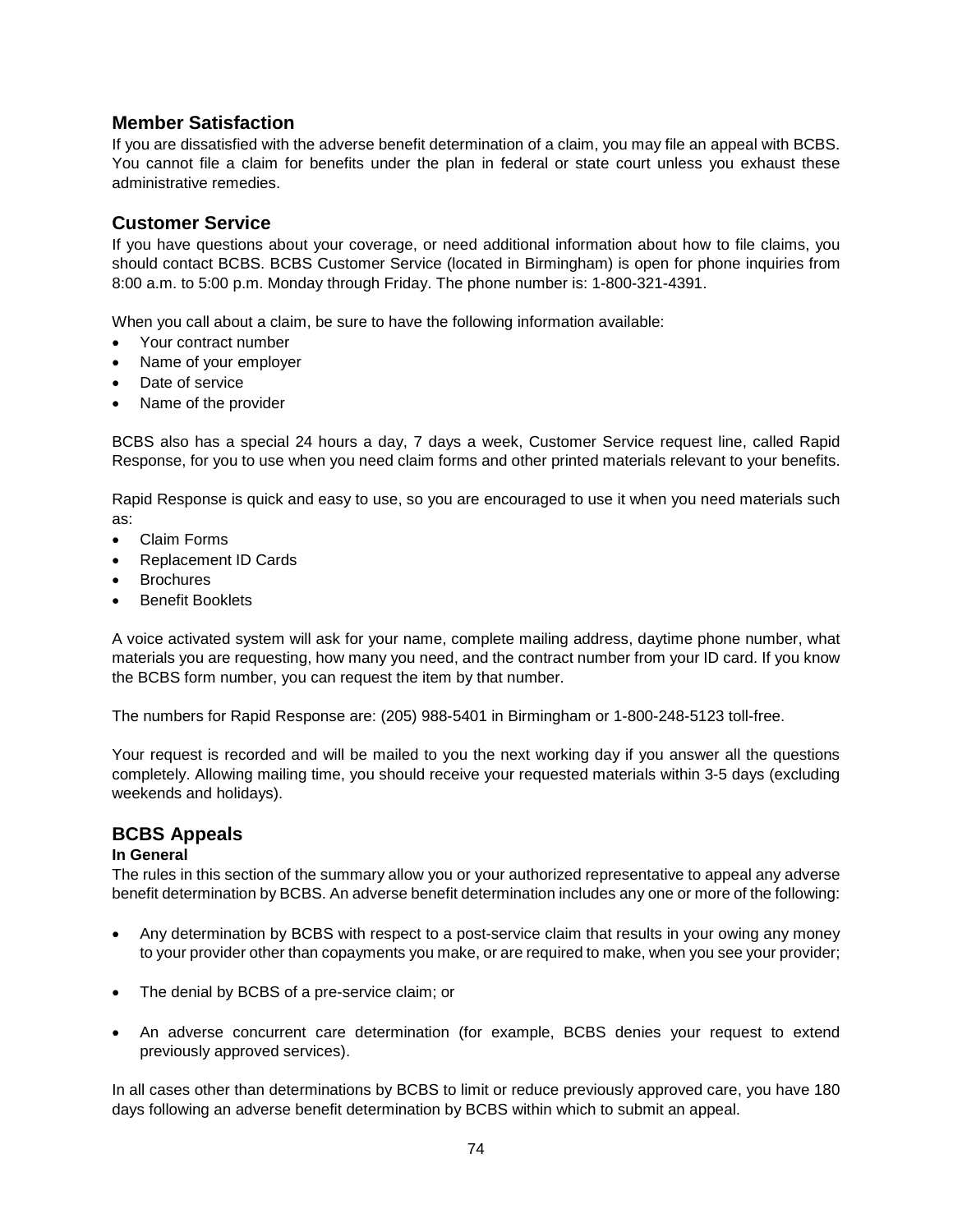## **How to Appeal Post-Service Adverse Benefit Determinations**

If you wish to file an appeal of an adverse benefit determination relating to a post-service claim, BCBS recommends that you use a form that it has developed for this purpose. The form will help you provide BCBS with the information that it needs to consider your appeal. To get the form, you should call the BCBS Customer Service Department. You may also go to the Internet website at www.bcbsal.com. Once there, you may ask BCBS to send you a copy of the form.

If you choose not to use the BCBS appeal form, you may send BCBS a letter. Your letter must contain at least the following information:

- The patient's name;
- The patient's contract number;
- Sufficient information to reasonably identify the claim or claims being appealed, such as date of service, provider name, procedure (if known), and claim number (if available) (the best way to satisfy this requirement is to include a copy of your Claims Report with your appeal); and
- A statement that you are filing an appeal.

You must send your appeal to the following address:

Blue Cross and Blue Shield of Alabama Attention: Customer Service Appeals PO Box 12185 Birmingham, Alabama 35202- 2185

Please note that if you call or write BCBS without following the rules just described for filing an appeal, BCBS will not treat your inquiry as an appeal. BCBS will, of course, use best efforts to resolve your questions or concerns.

## **How to Appeal Pre-Service Adverse Benefit Determinations**

You may appeal an adverse benefit determination by BCBS relating to a pre-service claim in writing or over the phone. If over the phone, you should call the appropriate phone number listed:

- For inpatient hospital care and admissions, call (205) 988-2245 (in Birmingham) or 1-800-248-2342 (toll- free).
- For Preferred Physical Therapy or Occupational Therapy call (205) 220-7202.
- For care from a Participating Chiropractor call (205) 220-7202.
- For inpatient hospital care and admissions:

Blue Cross and Blue Shield of Alabama Attention: Health Management – Appeals PO Box 2504 Birmingham, Alabama 35201-2504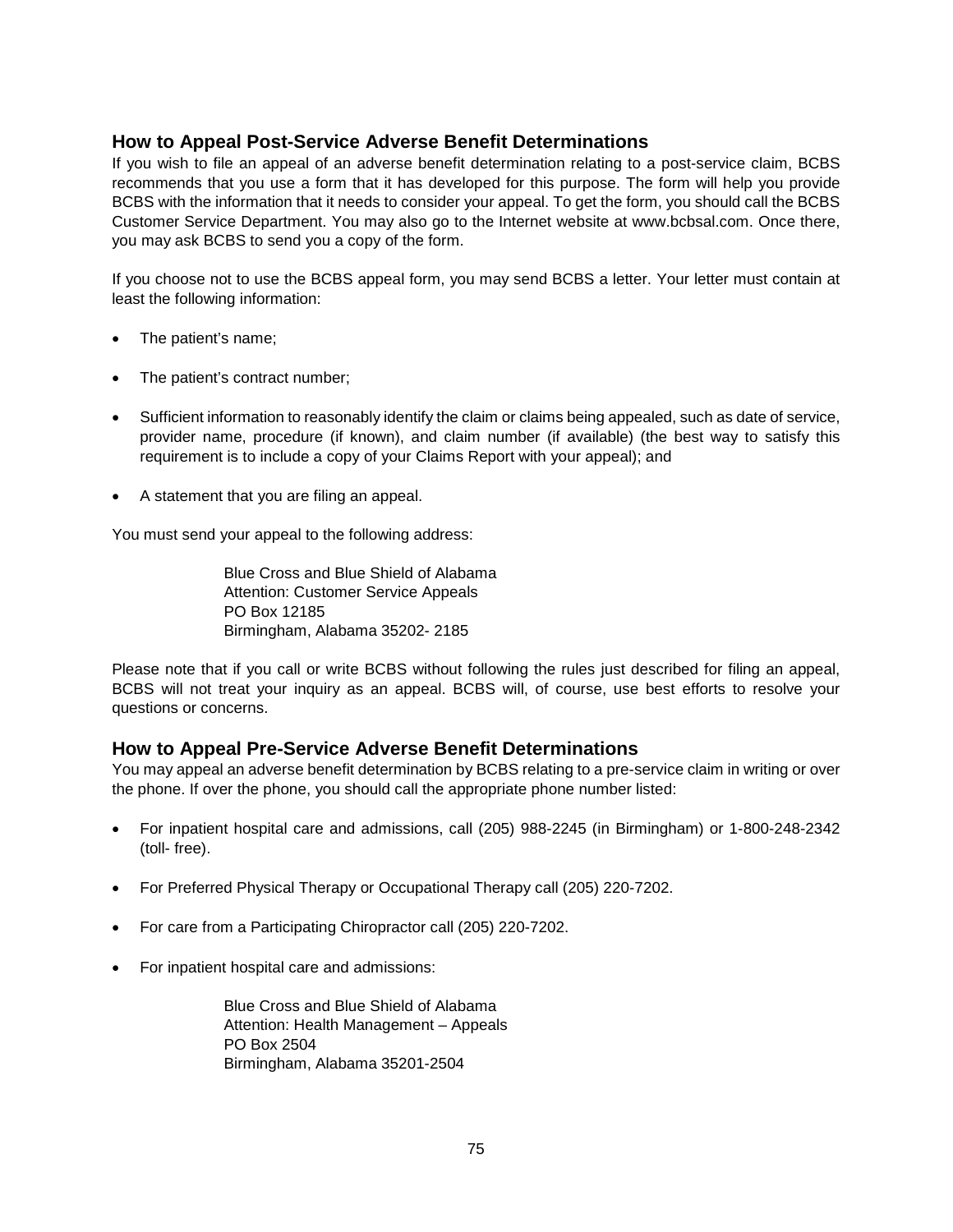- or
- For in-network physical therapy, occupational therapy, or care from an in-network chiropractor: Blue Cross and Blue Shield of Alabama Attention: Health Management – Appeals PO Box 362025 Birmingham, Alabama 35236

Your written appeal should provide BCBS with your name, contract number, the name of the facility or provider involved, and the date or dates of service.

Please note that if you call or write BCBS without following the rules just described for filing an appeal, BCBS will not treat your inquiry as an appeal. BCBS will, of course, use best efforts to resolve your questions or concerns.

#### **Conduct of the Appeal**

BCBS will assign your appeal to one or more persons within the organization who are neither the persons who made the initial determination nor subordinates of those persons. If resolution of your appeal requires BCBS to make a medical judgment (such as whether services or supplies are medically necessary), BCBS will consult a health care professional who has appropriate expertise. If BCBS consulted a health care professional during its initial decision, it will not consult that same person or a subordinate of that person during the BCBS consideration of your appeal.

If BCBS needs more information, BCBS will ask you to provide it to them. In some cases, BCBS may ask your provider to furnish that information directly to them. If so, BCBS will send you a copy of its request. However, you will remain responsible for seeing that BCBS gets the information. If BCBS does not get the information, it may be necessary for BCBS to deny your appeal.

BCBS will consider your appeal fully and fairly.

#### **Time Limits for Consideration of Your Appeal**

If your appeal arises from the denial of a post-service claim, BCBS will notify you of its decision within 60 days of the date on which you filed your appeal.

If your appeal arises from the denial of a pre-service claim, and if your claim is urgent, BCBS will consider your appeal and notify you of its decision within one business day or, if during a long weekend, within 72 hours. If your pre-service claim is not urgent, BCBS will give you a response within 30 days.

If your appeal arises out of a determination by BCBS to limit or reduce a course of treatment that was previously approved for a period of time or number of treatments, (see Concurrent Care Determinations above), BCBS will make a decision on your appeal as soon as possible, but in any event before it imposes the limit or reduction.

If your appeal relates to a decision not to extend a previously approved length of stay or course of treatment (see Concurrent Care Determinations above), BCBS will make a decision on your appeal within one business day or 72 hours if over a long weekend (in urgent pre-service cases), 30 days (in non-urgent preservice cases), or 60 days (in post-service cases).

In some cases, BCBS may ask for additional time to process your appeal. If you do not wish to give BCBS additional time, they will go ahead and decide your appeal based on the information they have. This may result in a denial of your appeal.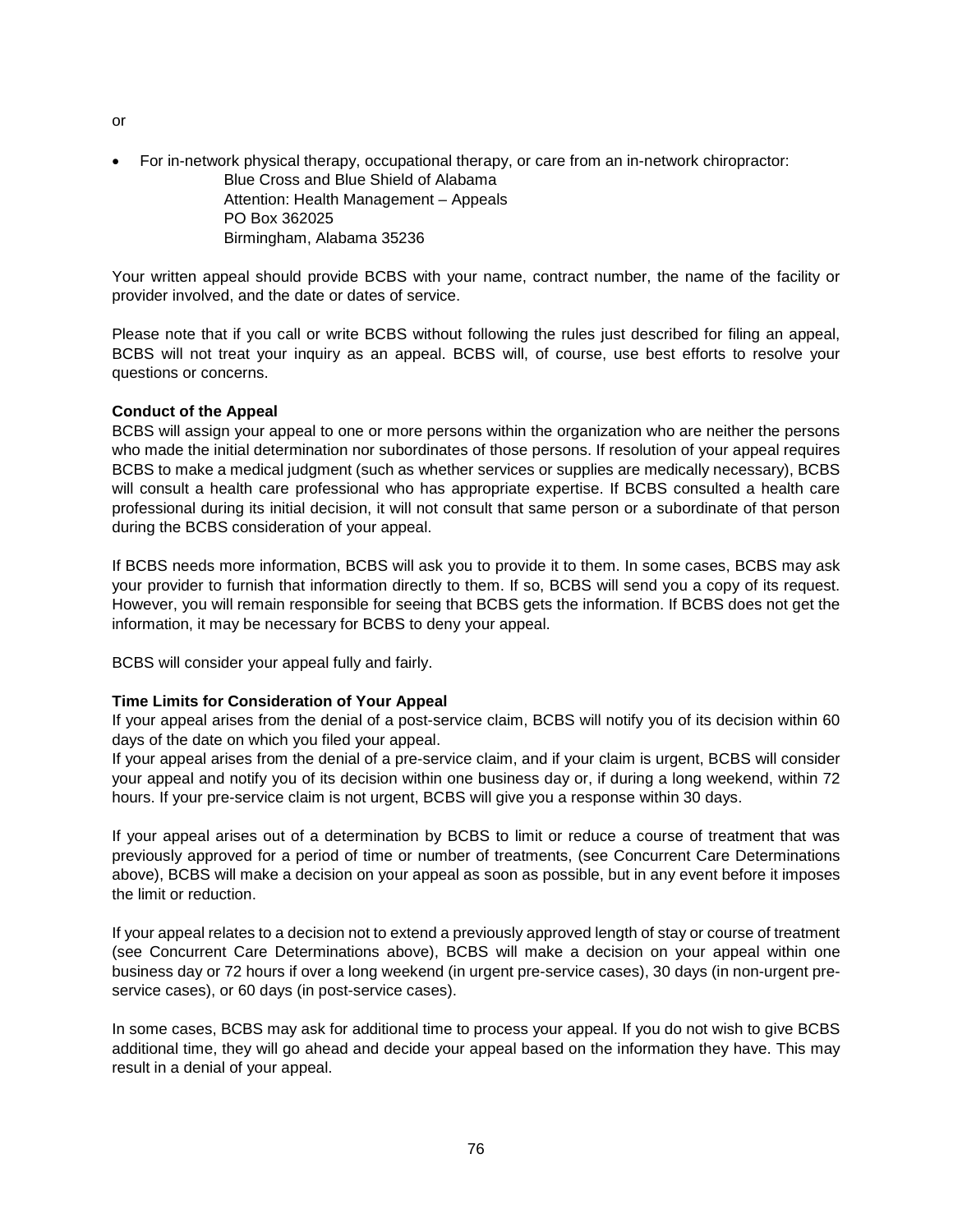#### **If You Are Dissatisfied After Exhausting your Mandatory Plan Administrative Remedies**

If you have filed an appeal and are dissatisfied with the response, you may do one or more of the following:

- You may ask the BCBS Customer Service Department for further help; or
- You may file a voluntary appeal (discussed below); or
- You may file a claim for external review for a claim involving medical judgment or rescission of your plan coverage (discussed below).

**Voluntary Appeals:** If BCBS has given you its appeal decision and you are still dissatisfied, you may file a second appeal (called a voluntary appeal). If your voluntary appeal relates to a pre-service adverse benefit determination, you may file your appeal in writing or over the phone. If over the phone, you should call the phone number you called to submit your first appeal. If in writing, you should send your letter to the same address you used when you submitted your first appeal. Your written appeal must state that you are filing a voluntary appeal.

If you file a voluntary appeal (whether oral or written), BCBS will not assert in court a failure to exhaust administrative remedies if you fail to exhaust the voluntary appeal. BCBS will also agree that any defense based upon timeliness or statutes of limitations will be tolled during the time that your voluntary appeal is pending. In addition, BCBS will not impose any fees or costs on you as part of your voluntary appeal. You may ask BCBS to provide you with more information about voluntary appeals. This additional information will allow you to make an informed judgment about whether to request a voluntary appeal.

### **External Reviews**

For claims involving medical judgment and/or rescissions of coverage, you may also file a request with BCBS for an independent, external review of their decision. You must request this external review within 4 months of the date of your receipt of BCBS's adverse benefit determination or final adverse appeal determination. Your request for an external review must be in writing, must state you are filing a request for external review, and must be submitted to the following address:

> Blue Cross and Blue Shield of Alabama Attention: Customer Service Appeals PO Box 10744 Birmingham, AL 35202-0744

If you request an external review, an independent organization will review the BCBS decision. You may submit additional written comments to the review organization. Once your external review is initiated, you will receive instructions about how to do this. If you give the review organization additional information, the review organization will give BCBS copies of this additional information to give BCBS an opportunity to reconsider its denial. Both you and BCBS will be notified in writing of the review organization's decision. The decision of the review organization will be final and binding on both you and BCBS.

## **Expedited External Reviews for Urgent Pre-Service Claims**

If your pre-service claim meets the definition of urgent under law, the external review of your claim will be conducted as expeditiously as possible. Generally, an urgent situation is one in which your health may be in serious jeopardy or, in the opinion of your physician, you may experience pain that cannot be adequately controlled while you wait for a decision on the external review of your claim. If you believe that your preservice claim is urgent you may request an external review by calling BCBS at 1-800-248-2342 (toll-free) or by faxing your request to (205) 220-0833 or 1-877-506-3110 (toll-free).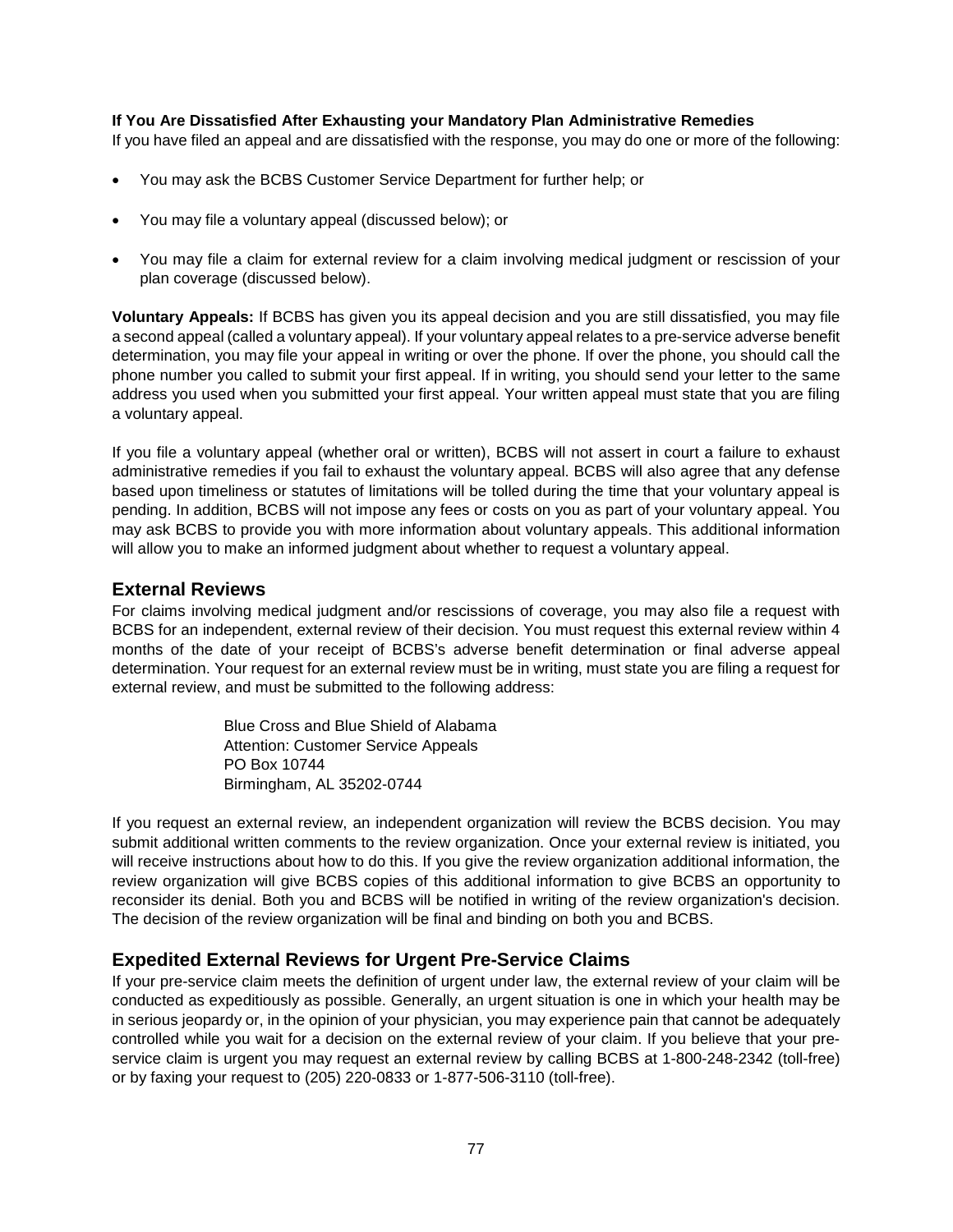## **LGHIB Appeals Process**

## **General Information**

Issues involving eligibility and enrollment should be addressed directly with the LGHIB through the appeal process outlined below. However, all issues regarding benefit determinations should be addressed through the BCBS appeal process. The following issues will not be reviewed under the LGHIB appeal process:

- Medical Necessity
- Investigational Related Services
- Cosmetic Surgery
- Custodial Care
- Allowed Amounts.

**Note:** Medical decisions will not be questioned.

All requests must be sent to the following address:

Local Government Health Insurance Board Attention: Legal Department P.O. Box 304900 Montgomery, Alabama 36130-4900

### **Informal Review**

If you feel an enrollment or eligibility decision was not in conformity with LGHIB rules, policies or procedures, you may request an informal review. In many cases, the issue can be resolved over the phone without the need for an administrative review or formal appeal. A request for an informal review must be received by the LGHIB within 60 days from the date of an adverse decision by the LGHIB. Untimely requests will be denied.

#### **Administrative Review**

If you are unsatisfied with the informal review decision, you may then request an administrative review. All requests for administrative review must be received by the LGHIB within 60 days from the date of the informal review decision. Untimely requests will be denied. If the LGHIB determines that an administrative review is appropriate, you will be sent an LGHIB administrative review form to complete and return. A copy of the initial adverse determination and informal review decision must be submitted with the administrative review form. The administrative review committee will review the request, usually within 60 days. Oral arguments will not be considered unless approved by the LGHIB. The administrative review committee will issue a decision in writing to all parties involved in the review. .

## **Formal Appeal**

If you do not agree with the administrative review decision, you may file a request for a formal appeal before the Board. Requests for a formal appeal must be received by the LGHIB within 60 days following the date of the administrative review committee's decision. Untimely requests will be denied. Oral arguments will not be considered unless approved by the LGHIB. If your request for a formal appeal is granted, generally, a decision will be issued within 90 days following approval of the request for formal appeal. The number of days may be extended by notice from the LGHIB. If you have not received a decision or notice of extension within 90 days, you may consider your appeal denied. The Board's decision is the final step in the LGHIB appeal process and will exhaust all administrative remedies.

**The subject of a Formal Appeal shall be limited to exclusions or exceptions to eligibility, enrollment or coverage based on extenuating or extraordinary circumstances, or policy issues not recently addressed or previously contemplated by the Board.**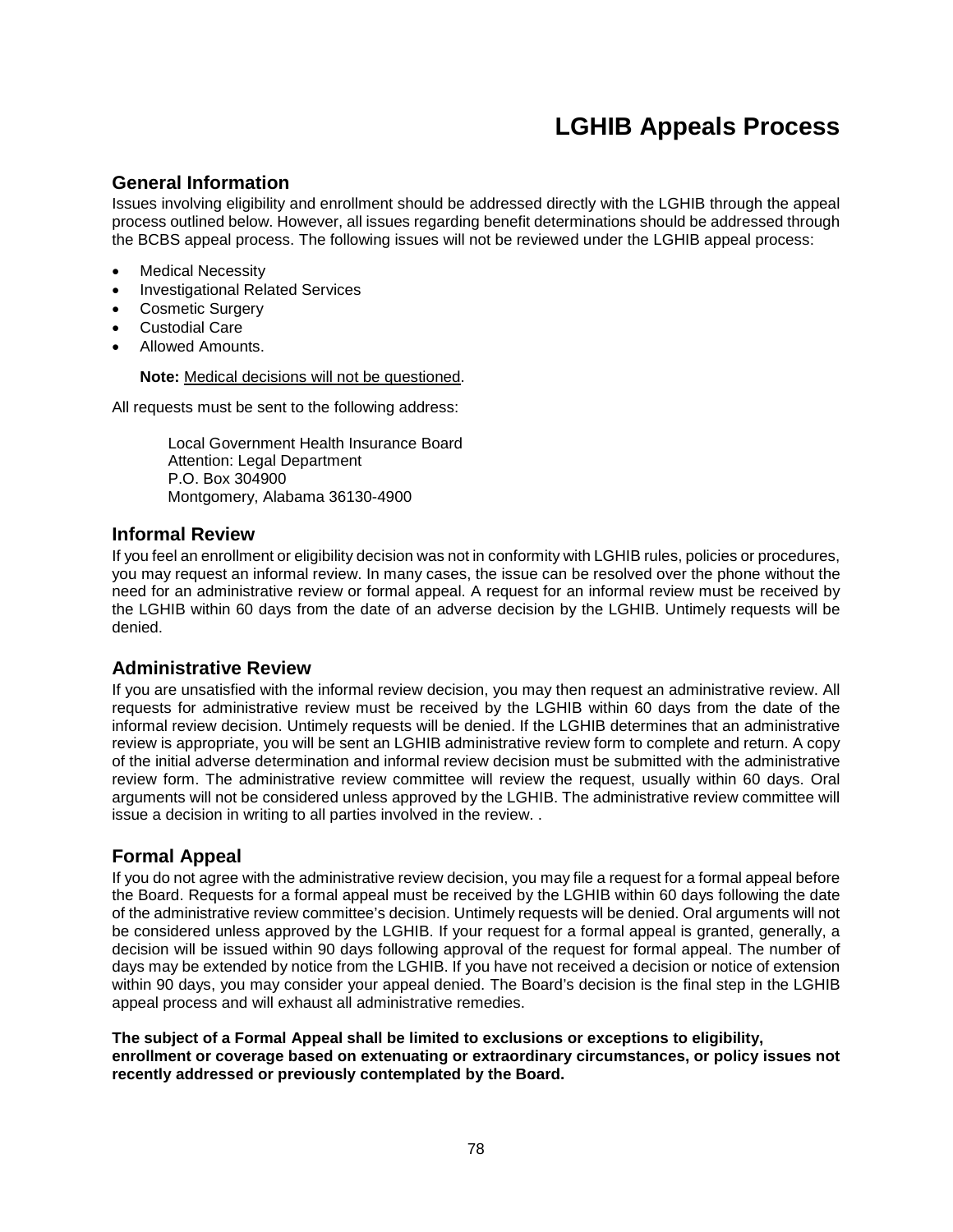# **Definitions**

**Accidental Injury**: A traumatic injury to you caused solely by an accident that occurs while you are covered by the contract.

**Affordable Care Act:** The Patient Protection and Affordable Care Act of 2010, as amended by the Health Care and Educational Reconciliation Act, and its implementing rules and regulations.

**Allowed Amount:** Benefit payments for covered services are based on the amount of the provider's charge that BCBS recognizes for payment of benefits. This amount is limited to the lesser of the provider's charge for care or the amount of that charge that is determined by BCBS to be allowable depending on the type of provider utilized and the state in which services are rendered, as described below:

**In-Network Providers**: Blue Cross and/or Blue Shield plans contract with providers to furnish care for a negotiated price. This negotiated price is often a discounted rate, and the in-network provider normally accepts this rate (subject to any applicable copayments, coinsurance, or deductibles that are the responsibility of the patient) as payment in full for covered care. The negotiated price applies only to services that are covered under the plan and also covered under the contract that has been signed with the in-network provider.

Each local Blue Cross and/or Blue Shield plan determines (1) which of the providers in its service area will be considered in-network providers; (2) which subset of those providers will be considered BlueCard PPO providers; and (3) the services or supplies that are covered under the contract between the local Blue Cross and/or Blue Shield plan and the provider.

See "Out-of-Area Services," earlier in this booklet, for a description of the contracting arrangements that exist outside the state of Alabama.

**Out-of-Network Providers:** The allowed amount for care rendered by out-of-network providers is often determined by the Blue Cross and/or Blue Shield plan where services are rendered. This amount may be based on the negotiated rate payable to in-network providers or may be based on the average charge for care in the area. In other cases, BCBS determines the allowed amount using historical data and information from various sources such as, but not limited to:

- The charge or average charge for the same or a similar service;
- Pricing data from the local Blue Cross and/or Blue Shield plan where services are rendered;
- The relative complexity of the service;
- The in-network allowance in Alabama for the same or a similar service;
- Applicable state healthcare factors;
- The rate of inflation using a recognized measure; and
- Other reasonable limits, as may be required with respect to outpatient prescription drug costs.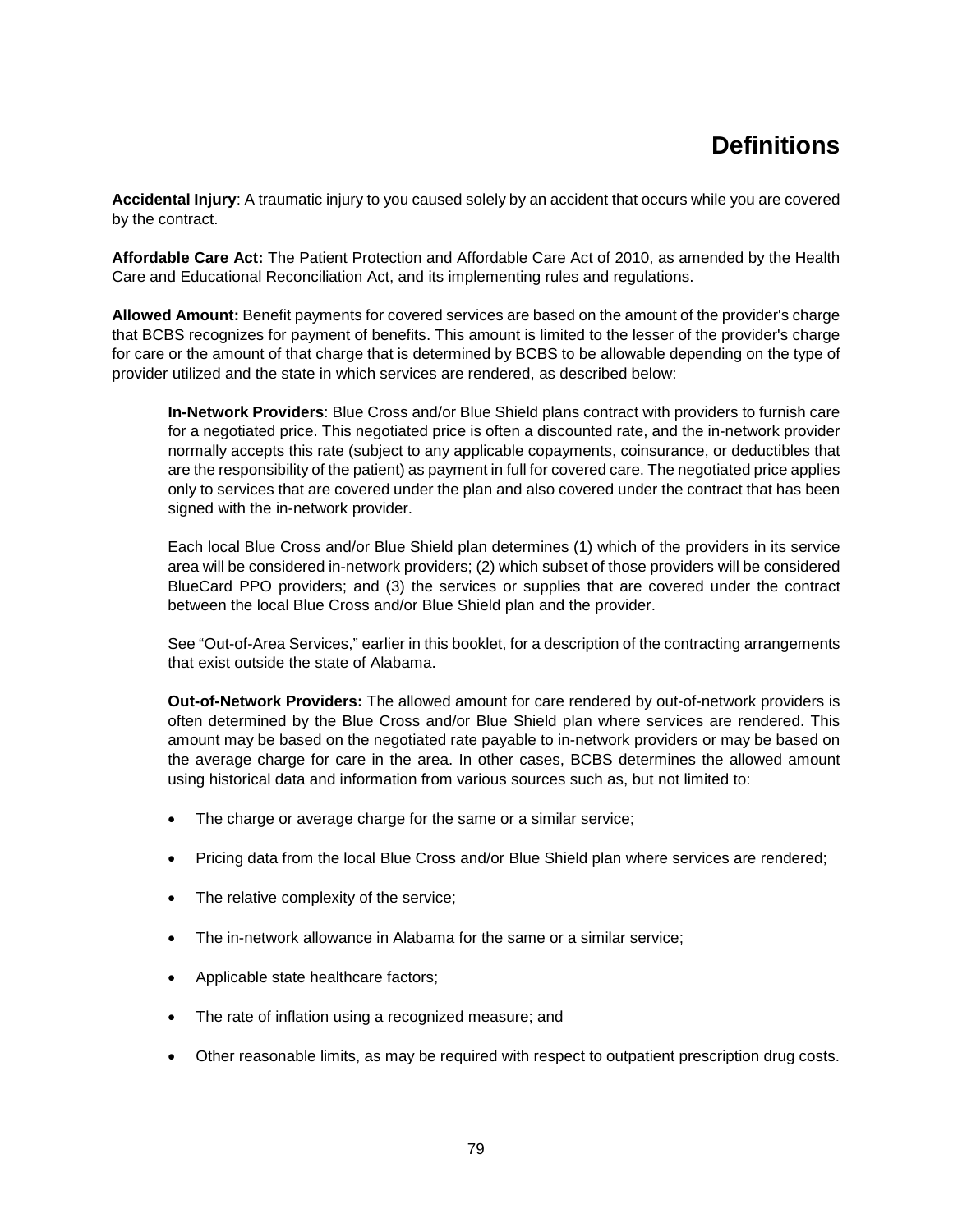For services provided by an out-of-network provider, the provider may bill the member for charges in excess of the allowed amount. The allowed amount will not exceed the amount of the provider's charge.

For emergency services for medical emergencies provided within the emergency room department of an out-of-network hospital, the allowed amount will be determined in accordance with the requirements of the Patient Protection and Affordable Care Act.

**Alternative Benefits:** A benefit program that gives you and your family an alternative to lengthy hospitalizations. It is designed to provide the patient with the best environment for recovery and in the most cost effective long-term arrangement. Also known as Comprehensive Managed Care and Individual Case Management. This program is administered by BCBS.

**Ambulatory Surgical Center:** A facility that provides surgical services on an outpatient basis for patients who do not need to occupy an inpatient, acute care hospital bed. In order to be considered an ambulatory surgical facility under the plan, the facility must meet the conditions for participation in Medicare.

**Assisted Reproductive Technology (ART):** Any combination of chemical and/or mechanical means of obtaining gametes and placing them into a medium (whether internal or external to the human body) to enhance the chance that reproduction will occur. Examples of ART include, but are not limited to, in vitro fertilization, gamete intra fallopian transfer, zygote intra-fallopian transfer, pro-nuclear stage tubal transfer, artificial insemination and/or intrauterine insemination.

**Baby Yourself:** A maternity management program administered by BCBS that offers a mechanism for identifying high-risk pregnancies and completely managing them to prevent complications at the time of delivery.

**BCBS:** Blue Cross and Blue Shield of Alabama.

**Blue Card Program:** An arrangement among Blue Cross and/or Blue Shield plans by which a member of one Blue Cross and/or Blue Shield plan receives benefits available through another Blue Cross and/or Blue Shield plan located in the area where services occur.

**Blue Cross and Blue Shield of Alabama:** The company chosen by the LGHIB, through competitive bid, to process benefit claims filed by members (also referred to as BCBS) and to administer your utilization review program such as preadmission certification and individual case management.

**Certification of Medical Necessity:** The written results of BCBS's review using recognized medical criteria to determine whether a member requires treatment in the hospital before he is admitted, or within 48 hours of the next business day after the admission in the case of emergency admissions. Certification of medical necessity means only that a hospital admission is medically necessary to treat your condition. Certification of medical necessity does not consider whether your admission is excluded by the LGHIP.

**Chiropractic Fee Schedule:** The schedule of chiropractic procedures and fee amounts for those procedures under the participating chiropractic benefits that is on file at the Claims Administrator's office.

**Claims Administrator:** The company chosen by the LGHIB, through competitive bid, to process benefit claims filed by members. The Claims Administrator is BCBS.

**COBRA:** See the explanation in the Continuation of Group Coverage" section of this booklet.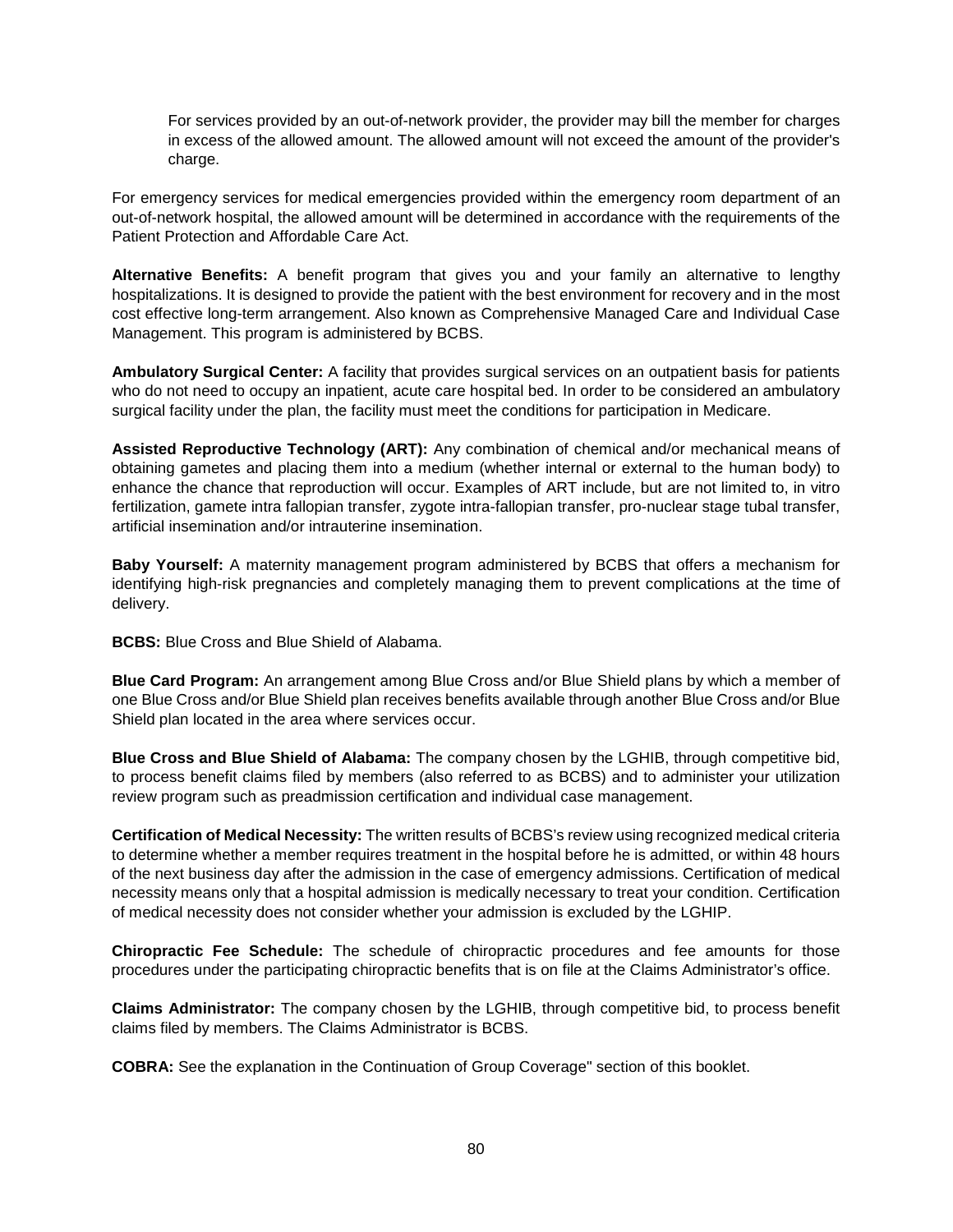**Concurrent Utilization Review Program (CURP):** A program implemented by BCBS and in-network hospitals in the Alabama service area to simplify the administration of preadmission certifications and concurrent utilization reviews.

**Cosmetic Surgery:** Any surgical procedure that primarily improves or changes appearance and does not primarily improve physical bodily functions or correct deformities resulting from disease, trauma or congenital anomalies. For further information on "Cosmetic Surgery", see the "Exclusions" section.

**Custodial Care:** Care primarily for the purpose of providing room and board (with or without routine nursing care, training in personal hygiene and other forms of self-care or supervisory care by a provider) for a person who is mentally or physically disabled. Custodial care does not include specific medical, surgical or psychiatric treatment that would reduce a member's disability to the extent necessary to enable him to live outside an institution providing medical care.

**Dependent:** Refer to Eligibility and Enrollment section.

**Diagnostic:** Services performed in response to signs or symptoms of illness, condition, or disease or in some cases where there is family history of illness, condition, or disease.

**Durable Medical Equipment:** Equipment approved by BCBS as medically necessary to diagnose or treat an illness or injury or to prevent a condition from becoming worse. To be durable medical equipment an item must be (a) made to withstand repeated use; (b) mainly for a medical purpose rather than for comfort or convenience; (c) useful only if you are sick or injured; (d) related to your condition and prescribed by your physician for your use in your home; and (e) determined by BCBS to be medically necessary to diagnose or treat your illness or injury, help a malformed part of your body work better, or keep your condition from becoming worse.

**Effective Date**: The date on which the coverage of each individual member begins as listed in the LGHIB records.

**Elective Abortion**: An abortion performed for reasons other than the compromised physical health of the mother, severe chromosomal or fetal deformity, or conception due to incest or rape.

**Emergency Treatment:** Treatment rendered in a hospital, clinic or doctor's office for an injury or illness that requires immediate care or treatment, and must be performed within 48 hours after the injury is sustained or the illness first becomes manifest. A condition that requires immediate care or treatment means only a permanent health-threatening condition. The condition must be one for which failure to receive care or treatment could result in deterioration to the point where the patient's permanent health would be in jeopardy, bodily functions would be significantly impaired, or serious dysfunction would occur in any organ or other part of the patient's body. Emergency treatment includes ambulance service to the facility where treatment is received.

**Employee:** See the "Eligibility and Enrollment" section.

**Family Coverage:** Coverage for an employee and one or more dependents.

**FDA Approved Drugs Guidelines:** Prescription products approved by the Federal Drug Administration (FDA) as evidenced by a New Drug Application (NDA), Abbreviated New Drug Application (ANDA), or Biologics License Application (BLA) on file with the FDA.

**Fee Schedule:** The schedule of medical and surgical procedures and the fee amounts for those procedures under the Preferred Medical Doctor program and other Preferred Provider programs as applicable.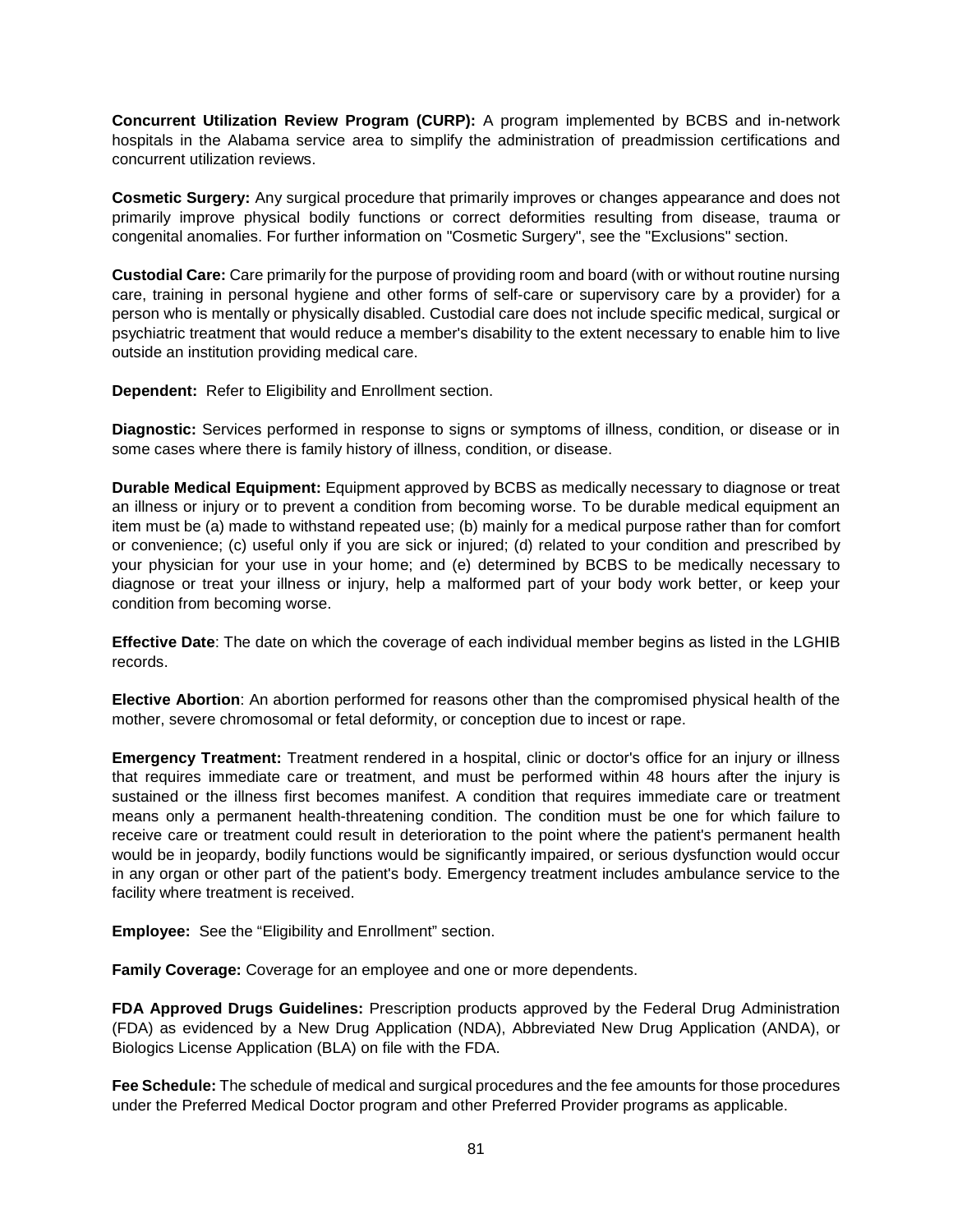**Habilitative Services:** Healthcare services and devices that help a person keep, learn, or improve skills and functioning for daily living.

**Home Health Coverage:** Skilled nursing visits ordered by a physician, rendered in a patient's home by a Registered Nurse or Licensed Practical Nurse and billed by a home health agency. Any pre-certification requirements and/or any specified benefit maximums are applicable to the skilled nursing visits only. Other services included are home infusion therapy and medications administered by a home health agency. Services such as speech therapy, occupational therapy and physical therapy may be billed by a home health agency; however, they are considered under the major medical/other covered services portion of the contract and not considered under home health coverage.

**Home Plan:** The BCBS plan that providers or subscribers send claims to when the subscriber receives medical care in a different Plan's geographic area. A group's home plan is the Plan that has control of the group.

**Hospice Coverage:** Hospice service includes supplies or drugs included in the daily fee for hospice care rendered by a hospice provider to a terminally ill member when a physician certifies the member's life expectancy to be less than six months.

**Hospital:** A participating or non-participating hospital as defined in this section.

**Host Plan:** The BCBS Plan associated with the provider that furnishes services to a subscriber from a different Plan. It is a Plan that helps the Home Plan service the group.

**Implantables:** An implantable device is a biocompatible mechanical device, biomedical material, or therapeutic agent that is implanted in whole or in part and serves to support or replace a biological structure, support and/or enhance the command and control of a biological process, or provide a therapeutic effect. Examples include, but are not limited to, cochlear implants, neurostimulators, indwelling orthopedic devices, cultured tissues, tissue markers, radioactive seeds, and infusion pumps.

**In-Network Provider:** A provider is considered to be an in-network provider if, and only to the extent that, the provider is furnishing a service or supply that is specified as an in-network benefit under the terms of the contract between the provider and the Blue Cross and/or Blue Shield plan (or its affiliates). Examples include BlueCard PPO providers, preferred medical doctors (PMD physicians), and participating pharmacies. A provider will be considered an in-network provider only if the local Blue Cross and/or Blue Shield plan designates the provider as a BlueCard PPO provider for the service or supply being furnished. This means that if you receive a service or supply from a provider that has a contractual relationship with a Blue Cross and/or Blue Shield plan but is not designated by the local Blue Cross and/or Blue Shield plan as a BlueCard PPO provider, BCBS will pay at the out-of-network level of benefits.

**Inpatient:** A registered bed patient in a hospital; provided that BCBS reserves the right in appropriate cases to reclassify inpatient stays as outpatient services, as explained above in "Inpatient Hospital Benefits" and "Outpatient Hospital Benefits."

**Investigational:** Any treatment, procedure, facility, equipment, drugs, drug usage, or supplies that either BCBS has not recognized as having scientifically established medical value, or that does not meet generally accepted standards of medical practice. When possible, BCBS will develop written criteria (called medical criteria) concerning services or supplies that BCBS considers to be investigational. BCBS bases these criteria on peer-reviewed literature, recognized standards of medical practice, and technology assessments. BCBS puts these medical criteria in policies that BCBS makes available to the medical community and their members. BCBS does this so that you and your providers will know in advance, when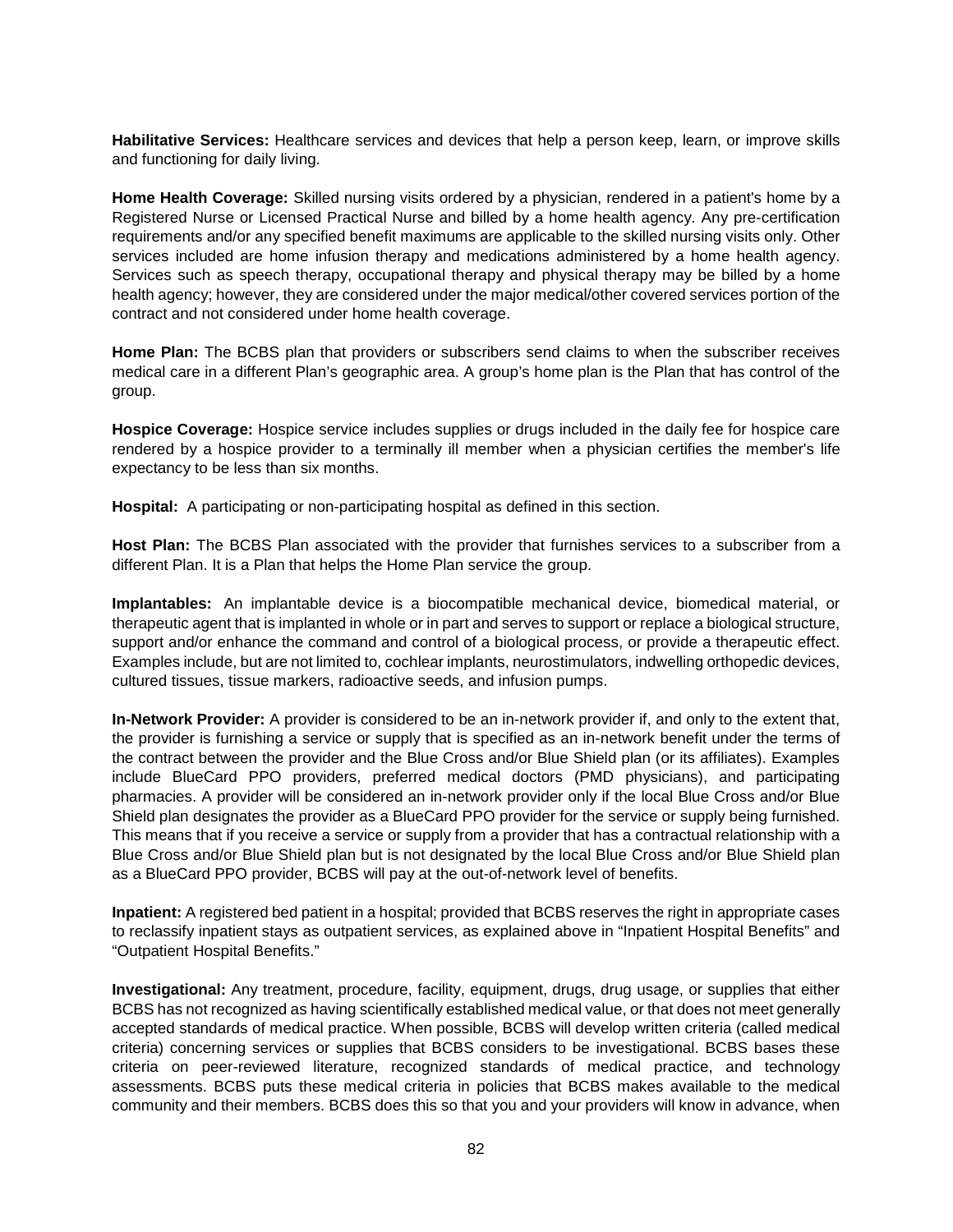possible, what BCBS will pay for. If a service or supply is considered investigational according to one of BCBS's published medical criteria policies, BCBS will not pay for it. If the investigational nature of a service or supply is not addressed by one of BCBS's published medical criteria policies, BCBS will consider it to be non-investigational only if the following requirements are met:

- The technology must have final approval from the appropriate government regulatory bodies;
- The scientific evidence must permit conclusions concerning the effect of the technology on health outcomes;
- The technology must improve the net health outcome;
- The technology must be as beneficial as any established alternatives; and,
- The improvement must be attainable outside the investigational setting.

It is important for you to remember that when BCBS makes determinations about the investigational nature of a service or supply BCBS is making them solely for the purpose of determining whether to pay for the service or supply. All decisions concerning your treatment must be made solely by your attending physician and other medical providers.

**Local Government Health Insurance Board (LGHIB):** The state agency charged with the administration of the Local Government Health Insurance Plan. This agency is also referred to as LGHIB.

**Local Government Health Insurance Plan (LGHIP):** A self-insured health benefit plan administered by the Local Government Health Insurance Board.

**Local Government Unit:** Section 11-91A-2 Code of Alabama - Any county, any municipality, any municipal foundation, any fire or water district, authority, or cooperative, any regional planning and development commission established pursuant to Sections 11-85-50 through 11-85-73, Code of Alabama 1975; the Association of County Commissions of Alabama, the Alabama League of Municipalities, the Alabama Retired State Employees' Association, the Alabama State Employees Credit Union, Easter Seals Alabama, Alabama State University, the Alabama Rural Water Association, Rainbow Omega, Incorporated, The Arc of Alabama, Incorporated, and any of the affiliated local chapters of The Arc of Alabama, Incorporated, United Ways of Alabama and its member United Ways, any railroad authority organized pursuant to Chapter 13, Title 37, Code of Alabama 1975; or any solid waste disposal authority organized pursuant to Chapter 89A, Title 11, Code of Alabama 1975, may, by resolution legally adopt to conform to rules prescribed by the Local Government Health Insurance Board (LGHIB), may elect to have its elected officials, full-time employees, and retired employees become eligible for health insurance coverage under the Local Government Health Insurance Program (LGHIP) without any liability to the state.

**Medical Emergency**: A medical condition that manifests itself by acute symptoms of sufficient severity (including severe pain) so that a prudent layperson, with an average knowledge of health and medicine, could reasonably expect the absence of immediate medical attention to result in (1) placing the health of the person (or, with respect to a pregnant woman, the health of the woman or her unborn child) in serious jeopardy; (2) serious impairment to bodily functions; or (3) serious dysfunction of any bodily organ or part.

**Medically Necessary or Medical Necessity**: BCBS uses these terms to help determine whether a particular service or supply will be covered. When possible, BCBS will develop written criteria (called medical criteria) that BCBS will use to determine medical necessity. BCBS bases these criteria on peerreviewed literature, recognized standards of medical practice, and technology assessments. BCBS puts these medical criteria in policies that BCBS make available to the medical community and the BCBS members. BCBS does this so that you and your providers will know in advance, when possible, what BCBS will pay for. If a service or supply is not medically necessary according to one of BCBS's published medical criteria policies, BCBS will not pay for it. If a service or supply is not addressed by one of BCBS's published medical criteria policies, BCBS will consider it to be medically necessary only if BCBS determines that it is: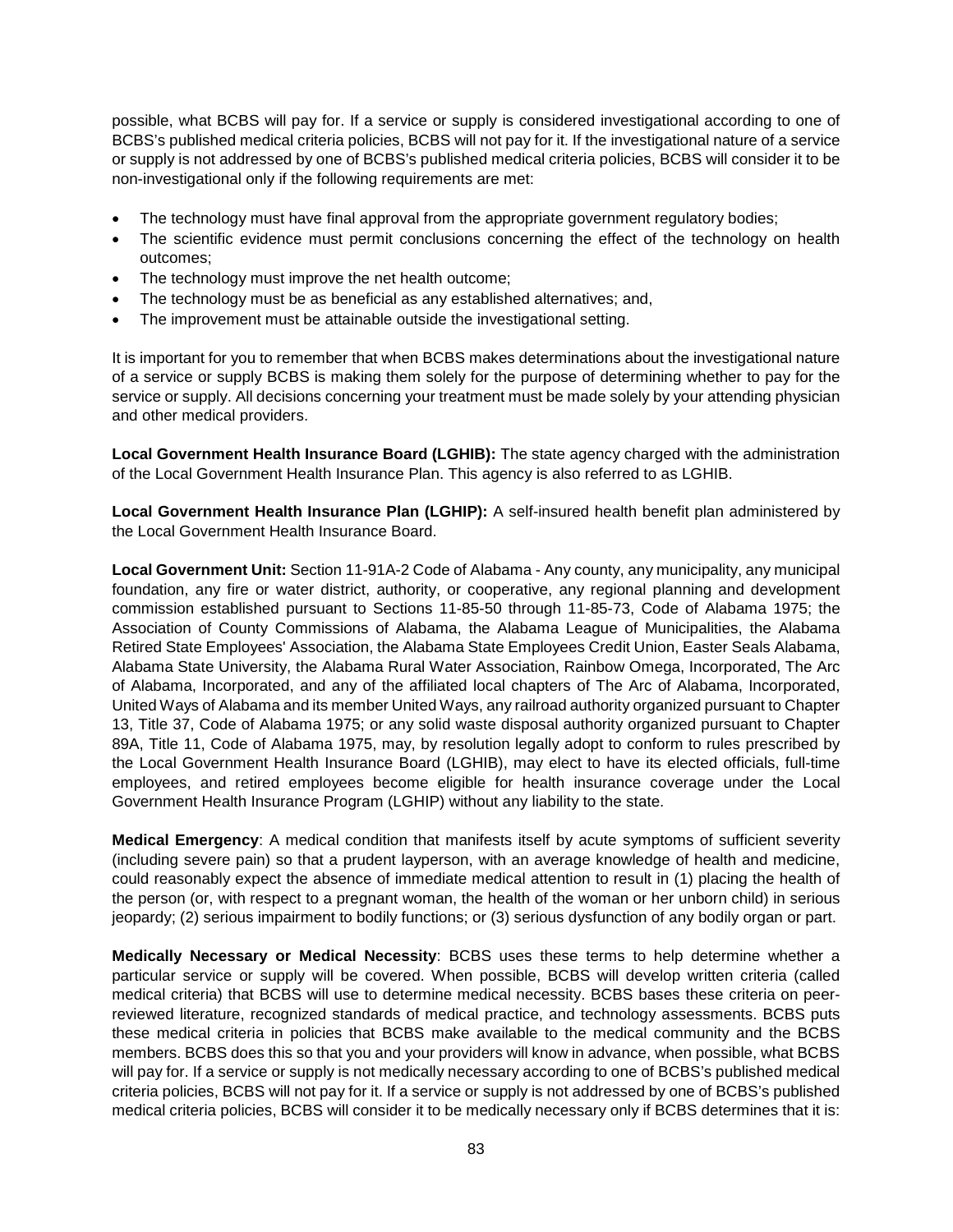- Appropriate and necessary for the symptoms, diagnosis, or treatment of your medical condition;
- Provided for the diagnosis or direct care and treatment of your medical condition;
- In accordance with standards of good medical practice accepted by the organized medical community;
- Not primarily for the convenience and/or comfort of you, your family, your physician, or another provider of services;
- Not "investigational"; and
- Performed in the least costly setting, method, or manner, or with the least costly supplies, required by your medical condition. A "setting" may be your home, a physician's office, an ambulatory surgical facility, a hospital's outpatient department, a hospital when you are an inpatient, or another type of facility providing a lesser level of care. Only your medical condition is considered in deciding which setting is medically necessary. Your financial or family situation, the distance you live from a hospital or other facility, or any other non-medical factor is not considered. As your medical condition changes, the setting you need may also change. Ask your physician if any of your services can be performed on an outpatient basis or in a less costly setting.

It is important for you to remember that when BCBS makes medical necessity determinations, BCBS is making them solely for the purpose of determining whether to pay for a medical service or supply. All decisions concerning your treatment must be made solely by your attending physician and other medical providers.

**Medicare**: The Health Insurance for the Aged Program under Title XVIII of the Social Security Act (P.L. 89-97) as amended.

**Member:** An active/retired local government unit employee or eligible dependent who has coverage under the LGHIP and whose application for coverage under the contract is made and accepted by the LGHIB. A member is also a former dependent and/or employee eligible for and covered under COBRA. Elected officers of the local government unit are eligible for coverage while they are in office.

**Mental Health Disorders:** These are mental disorders, mental illness, psychiatric illness, mental conditions, and psychiatric conditions. These disorders, illnesses, and conditions are considered mental health disorders whether they are of organic, biological, chemical, or genetic origin. They are considered mental health disorders regardless of how they are caused, based, or brought on. Mental health disorders include, but are not limited to, psychoses, neuroses, schizophrenic-affective disorders, personality disorders, and psychological or behavioral abnormalities associated with temporary or permanent dysfunction of the brain or related system of hormones controlled by nerves. They are generally intended to include disorders, conditions, and illnesses listed in the current Diagnostic and Statistical Manual of Mental Disorders.

**Mental Health Preferred Provider Organization**: Those providers who have contracted with the LGHIB to provide certain mental health and substance abuse services.

**Non-Participating Chiropractor**: A Doctor of Chiropractic (DC) who is not a Participating Chiropractor.

**Non-Participating Hospital:** Any hospital (other than a participating hospital) that has been approved by the Alabama Hospital Association or the American Hospital Association as a "general" hospital or meets the requirements of the American Hospital Association for registration or classification as a "general medical and surgical" hospital. General hospitals do not include those classified or classifiable under standards of the American Hospital Association as special hospitals, such as those classified as for psychiatric, alcoholism and other chemical dependency, rehabilitation, mental retardation, chronic disease, or any other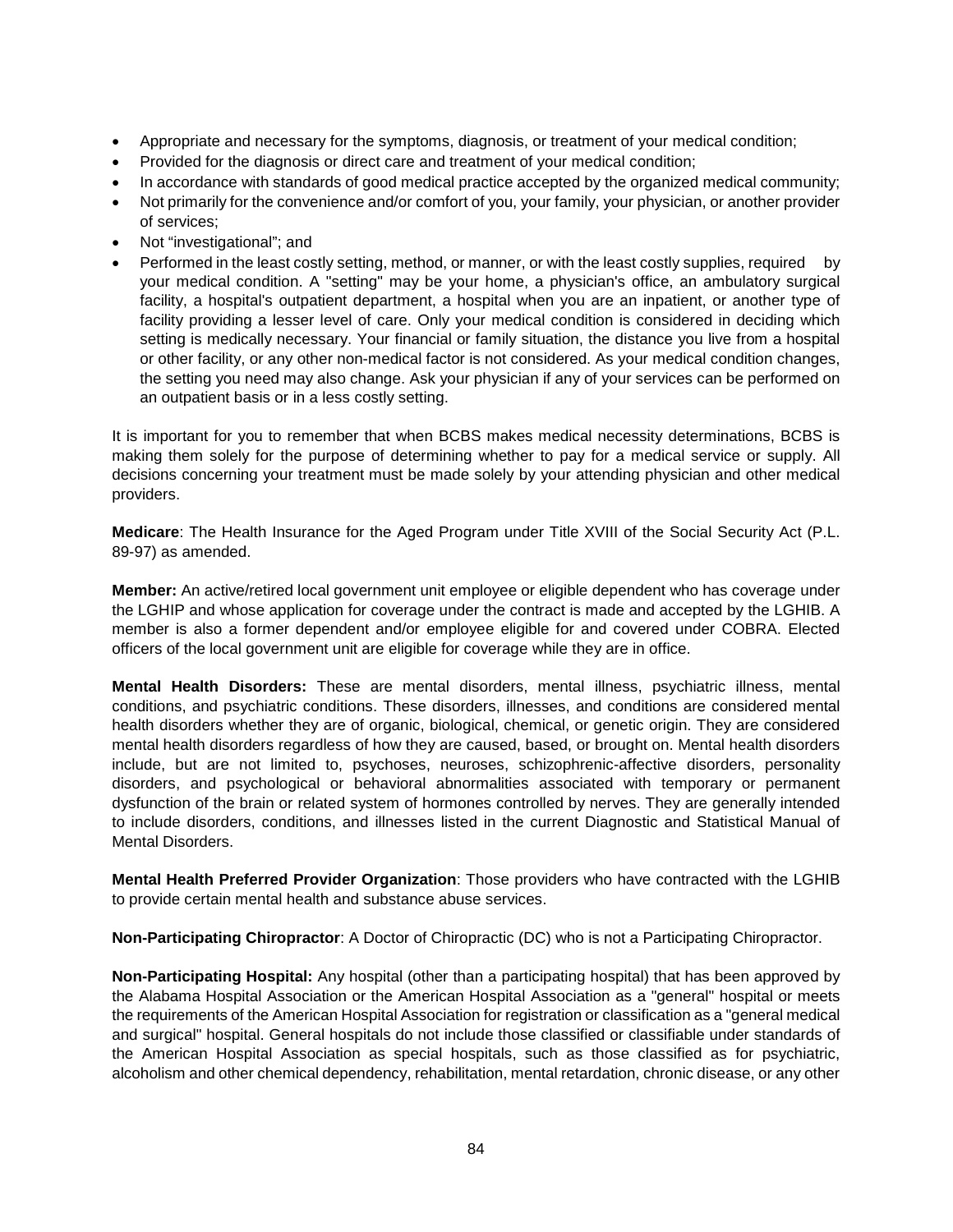specialty. General hospitals also do not include facilities primarily for convalescent care or rest or for the aged, school or college infirmaries, sanatoria, or nursing homes.

**Non-Participating Pharmacy**: Any pharmacy which is not a BCBS Participating Pharmacy.

**Non-PPO Provider**: Any provider that is not a PPO Provider with any Blue Cross and/or Blue Shield Plan.

**Non-Preferred Home Health Care Agency**: Any home health care agency that is not a Preferred Home Health Care Agency.

**Non-Preferred Hospice**: Any hospice that is not a Preferred Hospice.

**Officer:** An elected official of the local government unit.

**Open Enrollment**: The annual open enrollment period is held each November 1 thru November 30 for a January 1 effective date.

**Out-of-Area Mental Health Benefits**: Benefits for mental health services, including services for chemical dependency, if the subscriber lives permanently outside of Alabama and the subscriber or his dependents or both receive treatment outside Alabama.

**Out-of-Network Provider**: A provider who is not an in-network provider.

**Participating Ambulatory Surgical Facility**: Any facility with which BCBS has a contract for furnishing health care services.

**Participating Chiropractor:** A Doctor of Chiropractic that has a contract with the Claims Administrator for the furnishing of chiropractic services.

**Participating Hospital:** Any hospital with which BCBS has a contract for furnishing health care services.

**Participating Pharmacy**: Any pharmacy with which BCBS has a contract for providing pharmacy services.

**Participating Renal Dialysis Facility**: Any free-standing hemodialysis facility with which BCBS has a contract for furnishing health care services.

**Physician**: Any healthcare provider when licensed and acting within the scope of that license or certification at the time and place you are treated or receive services.

**Plan Administrator**: The Local Government Health Insurance Board.

**Plan Sponsor**: The state of Alabama.

**PPO**: Preferred Provider Organization.

**PPO Allowance**: The amount that any Blue Cross and/or Blue Shield Plan has agreed to pay its PPO Provider for plan benefits.

**PPO Fee Schedule**: The schedule of medical and surgical procedures and the fee amounts for those procedures under the Preferred Medical Provider program and other Preferred Provider programs as applicable.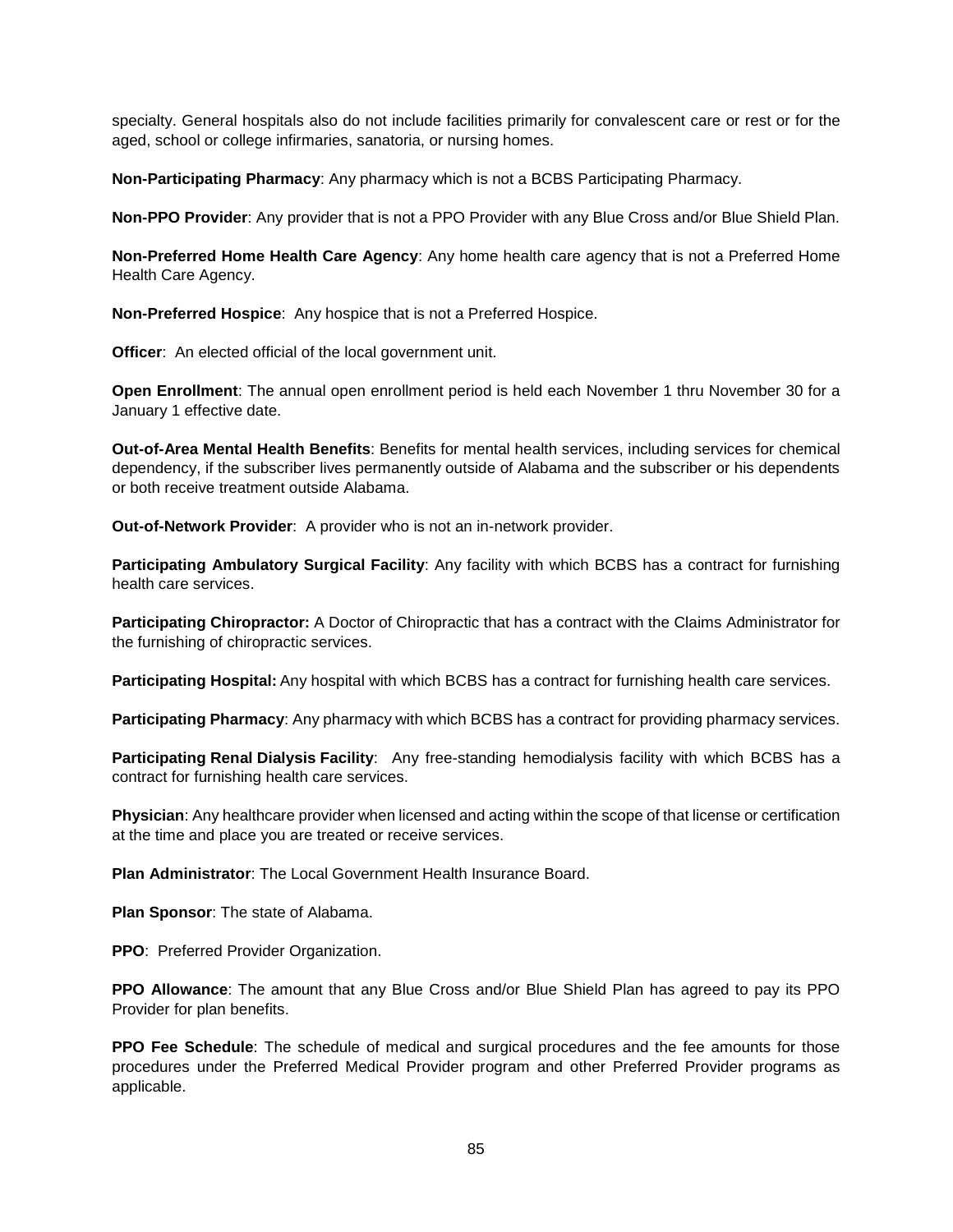**Preadmission Certification and Post-Admission Review**: The procedures used to determine whether a member requires treatment as a hospital inpatient prior to a member's admission, or by the next business day after the admission in the case of emergency admissions, based upon medically recognized criteria. The program is administered by BCBS.

**Preferred Care**: A program whereby providers have agreements with BCBS to furnish certain medically necessary services and supplies according to an agreed upon fee schedule for medical and surgical procedures.

**Preferred Provider**: Any provider of health care services or supplies when licensed and acting within the scope of that license at the time and place you are treated and receive services (such as a Preferred Physician, Preferred Medical Laboratory, Preferred Outpatient Facility, Preferred Physician Assistant or Preferred Nurse Practitioner Provider) who has an agreement with BCBS to furnish services or supplies to members entitled to benefits under the Preferred Care program.

**Pregnancy**: The condition of and complications arising from a woman having a fertilized ovum, embryo or fetus in her body - usually, but not always - in the uterus, lasting from the time of conception to the time of childbirth, abortion, miscarriage or other termination.

**Preventive or Routine:** Services performed prior to the onset of signs or symptoms of illness, condition or disease or services which are not diagnostic.

**Private Duty Nursing:** A session of four or more hours during which continuous skilled nursing care is furnished to you alone.

**Psychiatric Specialty Hospital**: An institution that is classified as a psychiatric specialty facility by such relevant credentialing organizations as BCBS or any Blue Cross and/or Blue Shield plan (or its affiliates) determines. A psychiatric specialty hospital does not include a substance abuse facility.

**Rehabilitative Services:** Healthcare services that help a person keep, get back, or improve skills and functioning for daily living that have been lost or impaired because a person was sick, hurt or disabled.

**Residential Treatment:** Continuous 24 hour per day care provided at a live-in facility for mental health or substance abuse disorders.

**Retired Employee**: See explanation in the Eligibility and Enrollment section.

**Semi-Private Room Accommodations**: A hospital room containing 2, 3 or 4 beds.

**Skilled Nursing Facility**: Any Medicare participating skilled nursing facility which provides non-acute care for patients needing skilled nursing services 24 hours a day. This facility must be staffed and equipped to perform skilled nursing care and other related health services. A skilled nursing facility does not provide custodial or part-time care.

**Special Care Unit**: A specially equipped unit, set aside as a distinct patient care area, staffed and equipped to treat seriously ill patients requiring extraordinary care on a concentrated and continuous basis. Some examples are intensive care, coronary care, or burn care units.

**Subscriber**: The individual whose application for coverage is made and accepted.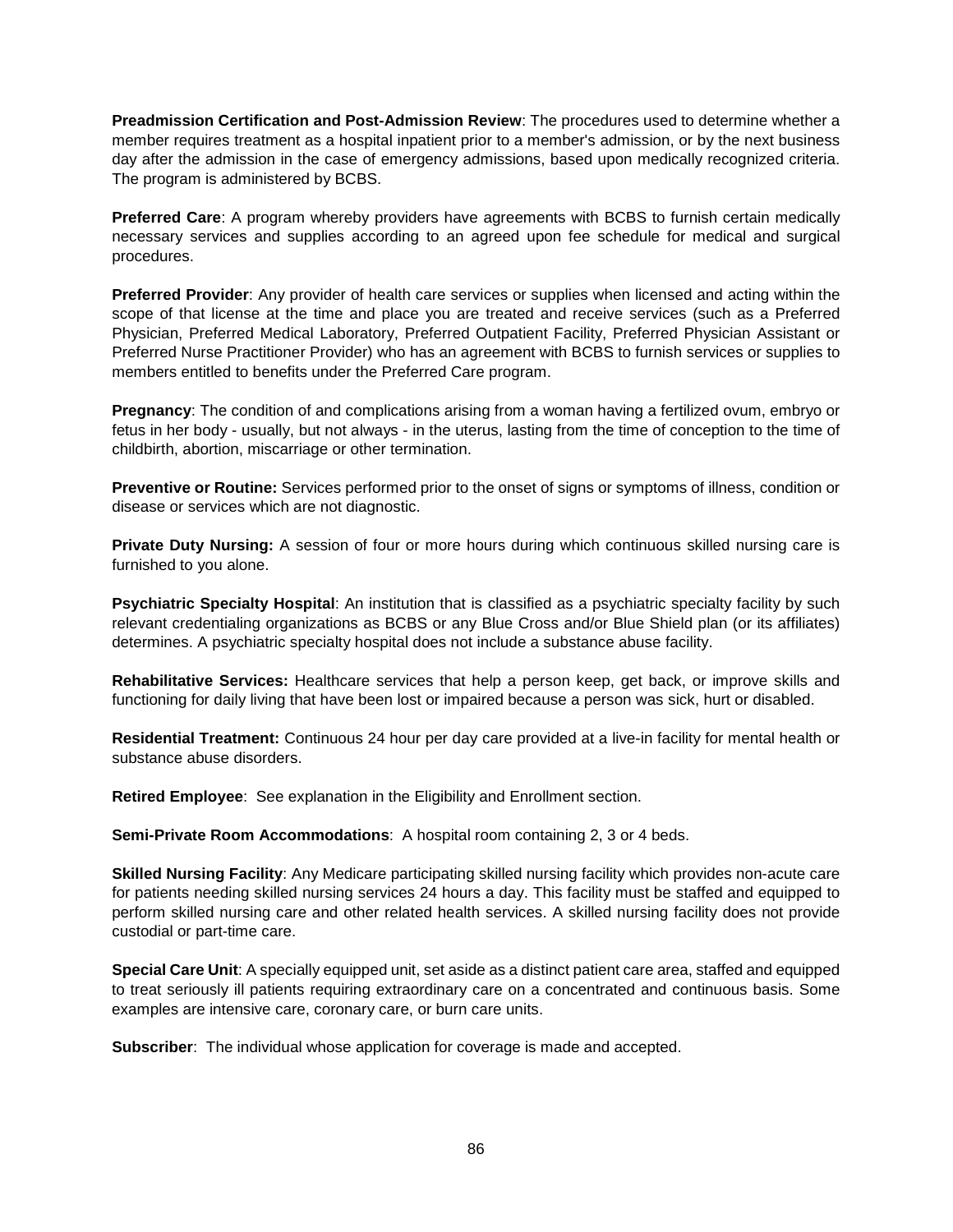**Substance Abuse**: The uncontrollable or excessive abuse of addictive substances, such as (but not limited to) alcohol, drugs, or other chemicals and the resultant physiological and/or psychological dependency that develops with continued use.

**Substance Abuse Facility**: Any institution that is classified as a substance abuse facility by such relevant credentialing organizations as BCBS or any Blue Cross and/or Blue Shield plan (or its affiliates) determine and that provides outpatient substance abuse services

**Teladoc**: Consultation, evaluation, and management services provided to patients via telecommunication systems with or without personal face-to-face interaction between the patient and healthcare provider.

**Total Disability**: The complete inability of an active employee to perform any and every duty pertaining to his occupation or employment, or the complete inability of a retired employee or a dependent to perform the normal activities of a person of like age and sex.

**Urgent-Care Center**: A primary care provider that provides professional services by a licensed provider in a clinic setting, not requiring an appointment, and offering services outside traditional office hours.

**Utilization Review Administrator**: The company chosen by the LGHIB to administer your utilization review program such as preadmission certification and individual case management. The utilization review administrator is BCBS.

**We, Us, Our:** BCBS, the LGHIB or the LGHIP as shown by the context.

**You, Your:** The contract holder or member as shown by the context.